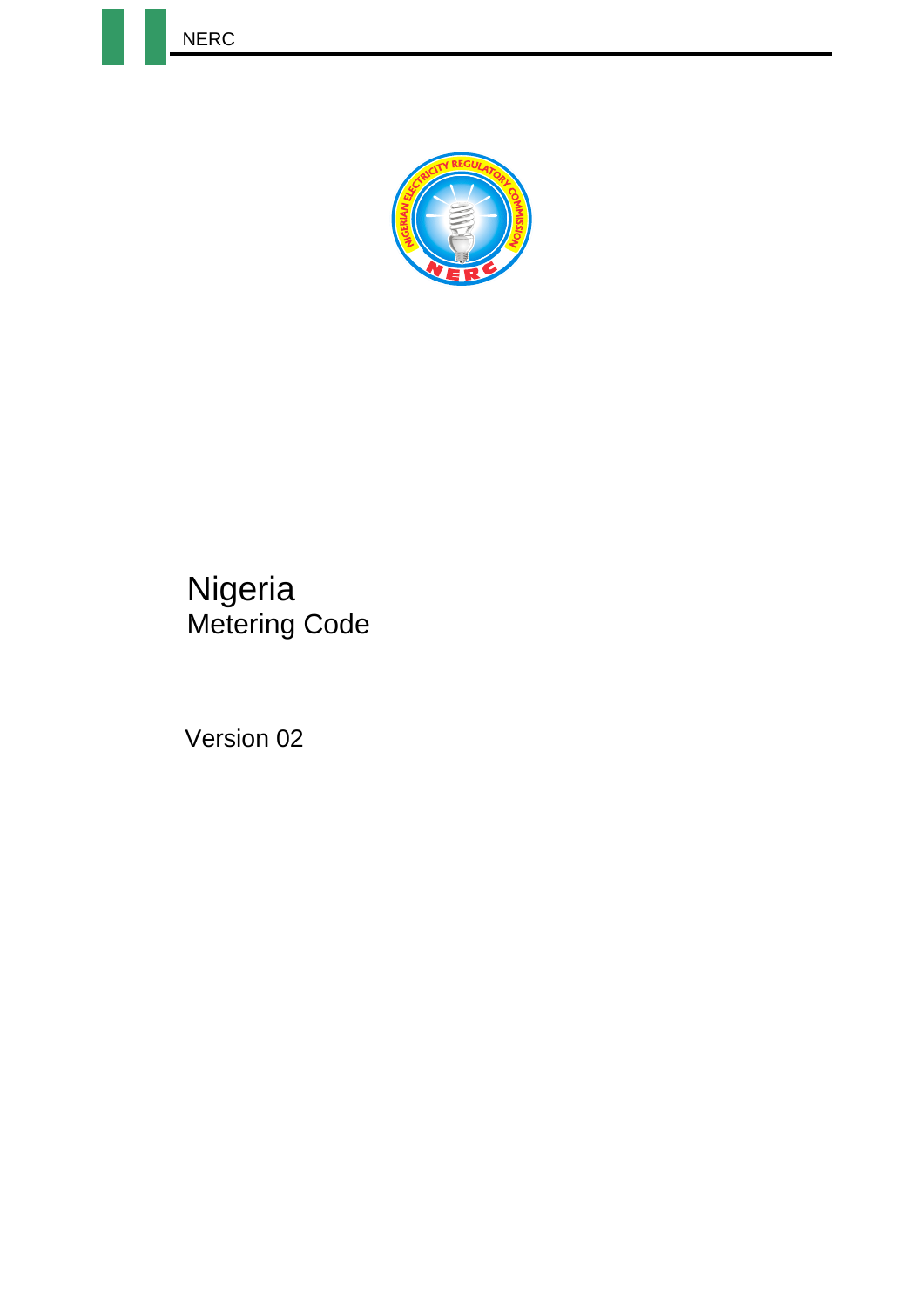## Table of Contents

| I<br>-<br>$\sim$ |
|------------------|
|------------------|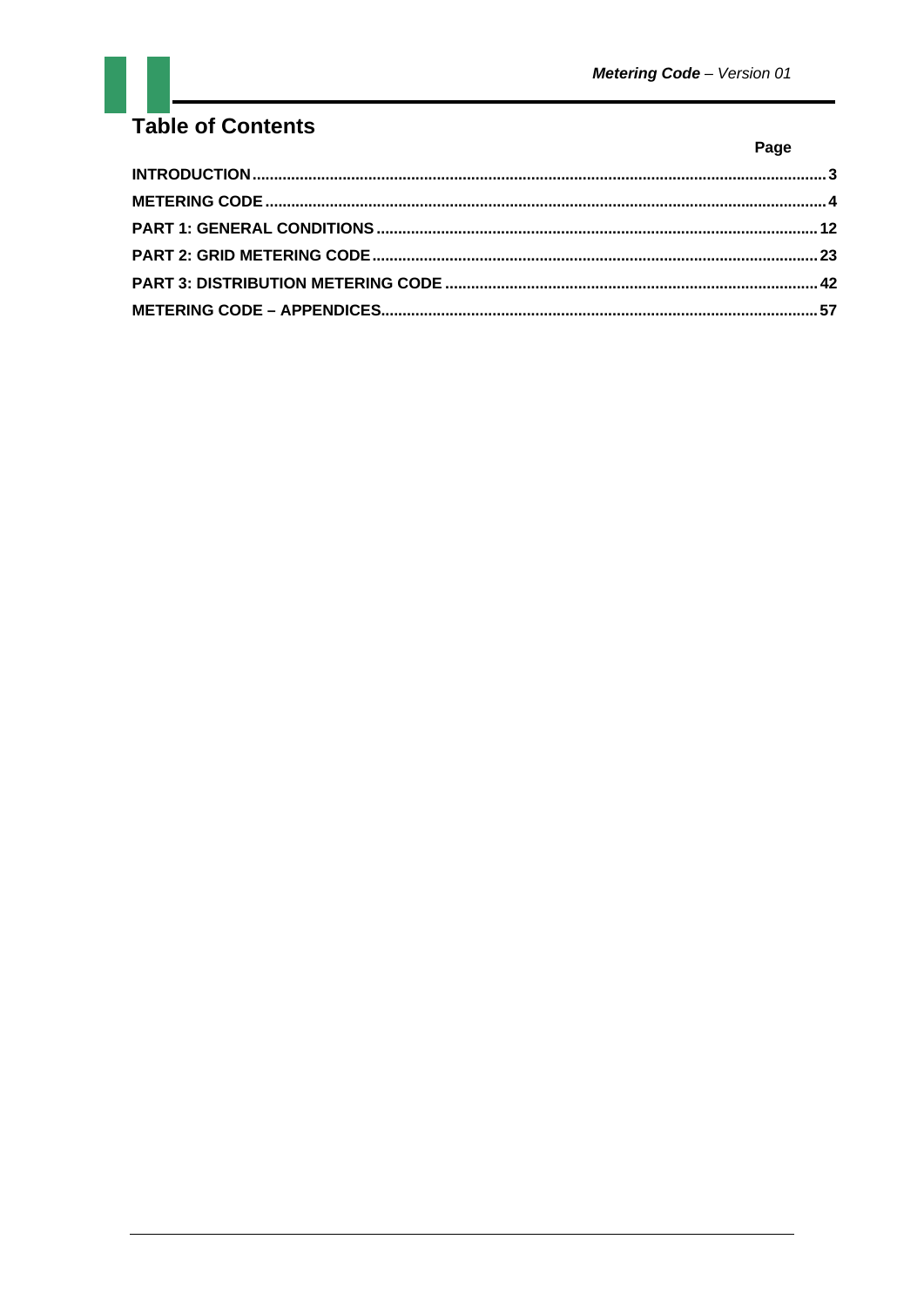#### **INTRODUCTION**

The current code– "Metering Code Version02" – corresponds to the review of Version 01 by the Metering Code Review Panel (MCRP), whose members are listed in Appendix G, in furtherance of its functions to keep the Metering Code and its working under review. The MCRP has developed a draft of the Metering Code, taking into account the comments received from stakeholders to the earlier version.

The following chapters present the amended complete version of the code "Metering Code Version 02."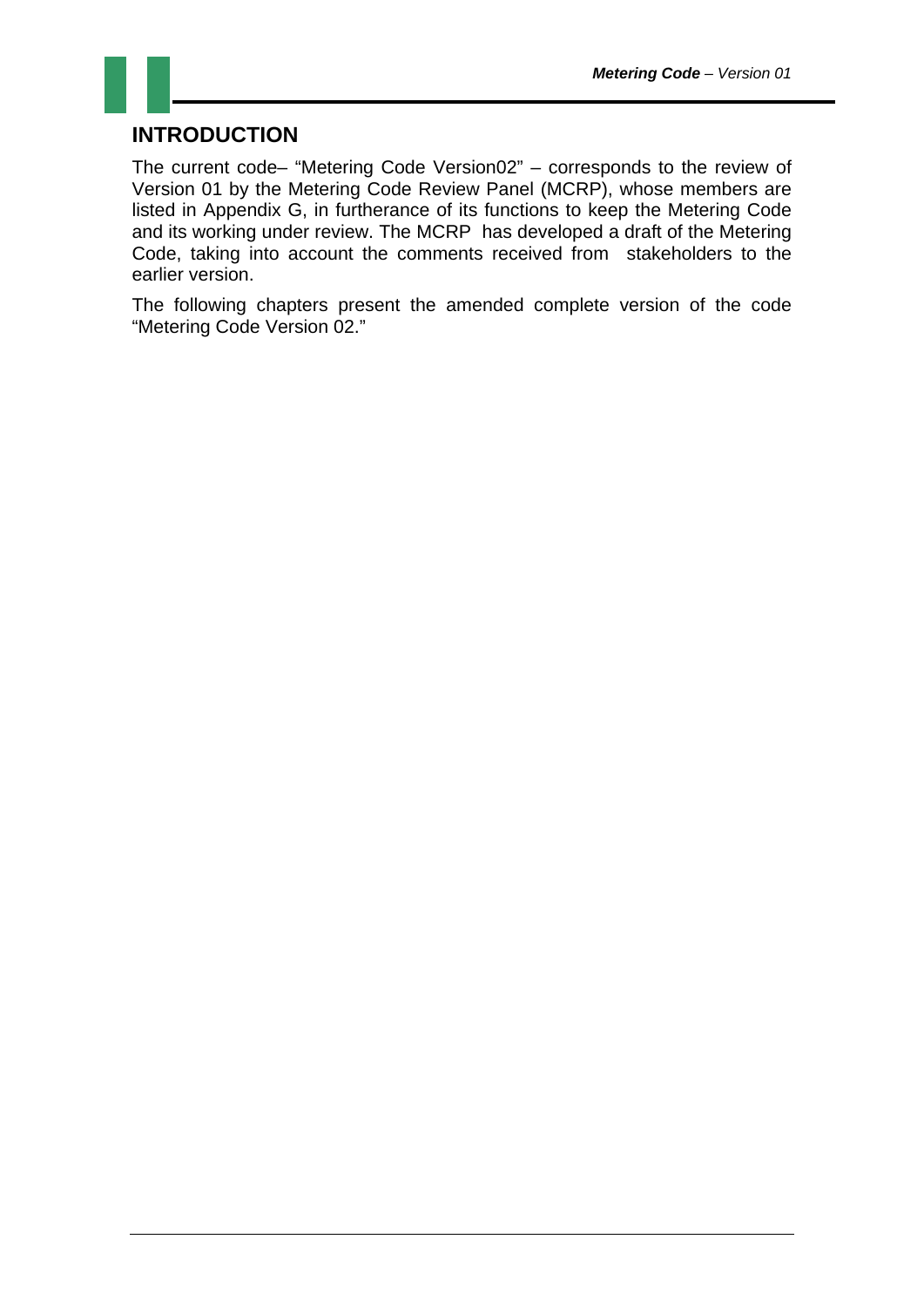# **METERING CODE**

(Version 02)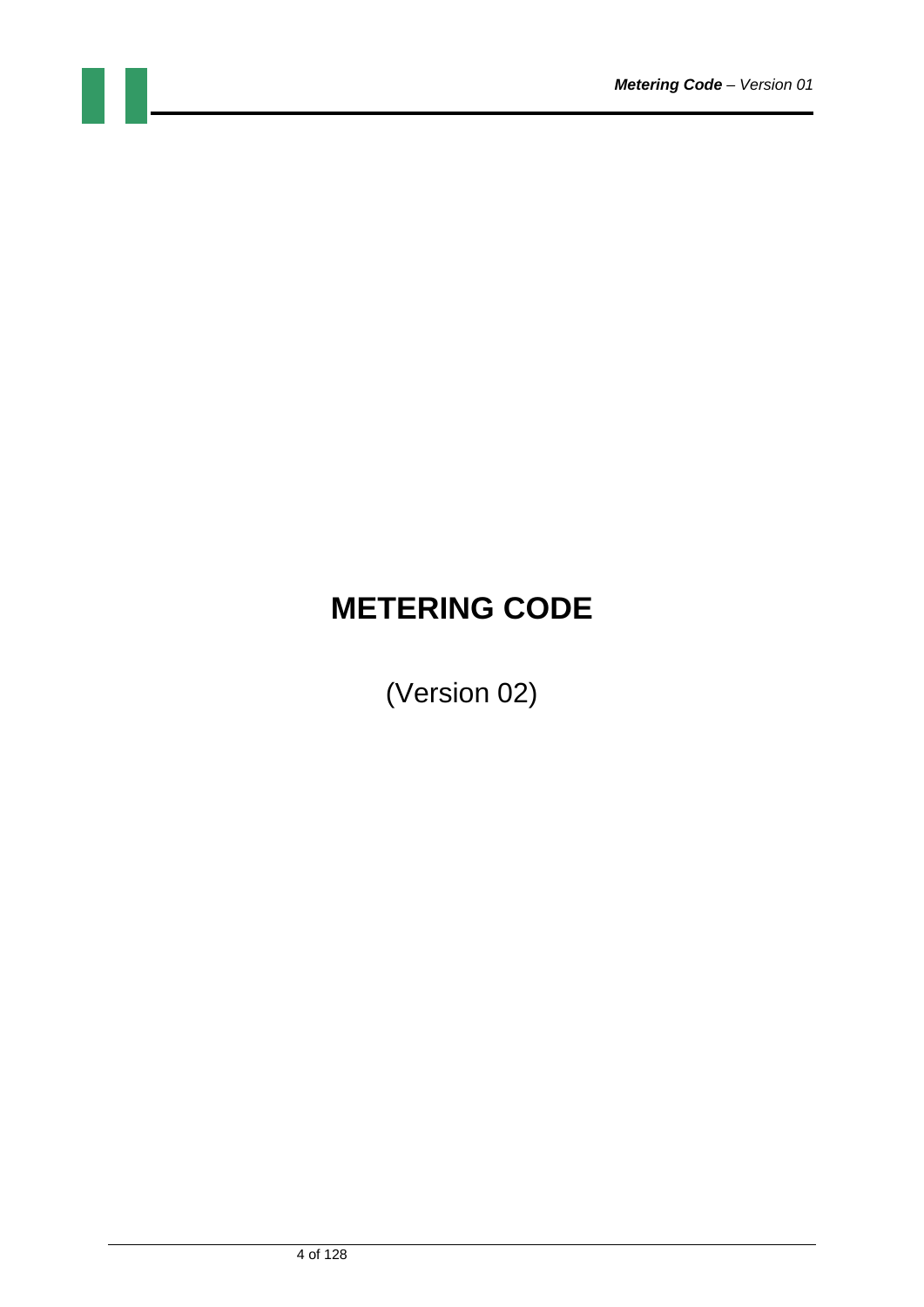# **METERING CODE INDEX**

| 12         |                                                                                                                                                                                                                                                                                      |  |
|------------|--------------------------------------------------------------------------------------------------------------------------------------------------------------------------------------------------------------------------------------------------------------------------------------|--|
| 1.1.       |                                                                                                                                                                                                                                                                                      |  |
| 1.2.       |                                                                                                                                                                                                                                                                                      |  |
| 1.3.       |                                                                                                                                                                                                                                                                                      |  |
|            |                                                                                                                                                                                                                                                                                      |  |
| 13<br>2.1. |                                                                                                                                                                                                                                                                                      |  |
| 2.1.1.     |                                                                                                                                                                                                                                                                                      |  |
|            | In this metering code (including the appendices), unless the context otherwise specifies                                                                                                                                                                                             |  |
| 2.2.       |                                                                                                                                                                                                                                                                                      |  |
| 2.2.1      | Any capitalized word or expression defined in the Electric Power Sector Reform Act,<br>2005, Or The Market Rules and that is not defined otherwise in this Metering Code shall have,<br>unless the contrary intention appears, the same meaning and interpretation when used in this |  |
|            | 2.2.2. When applying the provisions contained in this Metering Code, and unless otherwise                                                                                                                                                                                            |  |
| 20         |                                                                                                                                                                                                                                                                                      |  |
| 3.1.       |                                                                                                                                                                                                                                                                                      |  |
| 3.1.1.     | Any dispute relating to meters or metering equipment, which would affect the settlement                                                                                                                                                                                              |  |
|            | and/or any payment to be made or received, shall be dealt with in accordance with the relevant                                                                                                                                                                                       |  |
| 3.1.2.     |                                                                                                                                                                                                                                                                                      |  |
| 3.2.       |                                                                                                                                                                                                                                                                                      |  |
| 3.3.       |                                                                                                                                                                                                                                                                                      |  |
| 3.4.       |                                                                                                                                                                                                                                                                                      |  |
|            |                                                                                                                                                                                                                                                                                      |  |
|            |                                                                                                                                                                                                                                                                                      |  |
| 23         |                                                                                                                                                                                                                                                                                      |  |
| 1.1.       |                                                                                                                                                                                                                                                                                      |  |
| 1.2.       |                                                                                                                                                                                                                                                                                      |  |
| 1.3.       |                                                                                                                                                                                                                                                                                      |  |
| 26         |                                                                                                                                                                                                                                                                                      |  |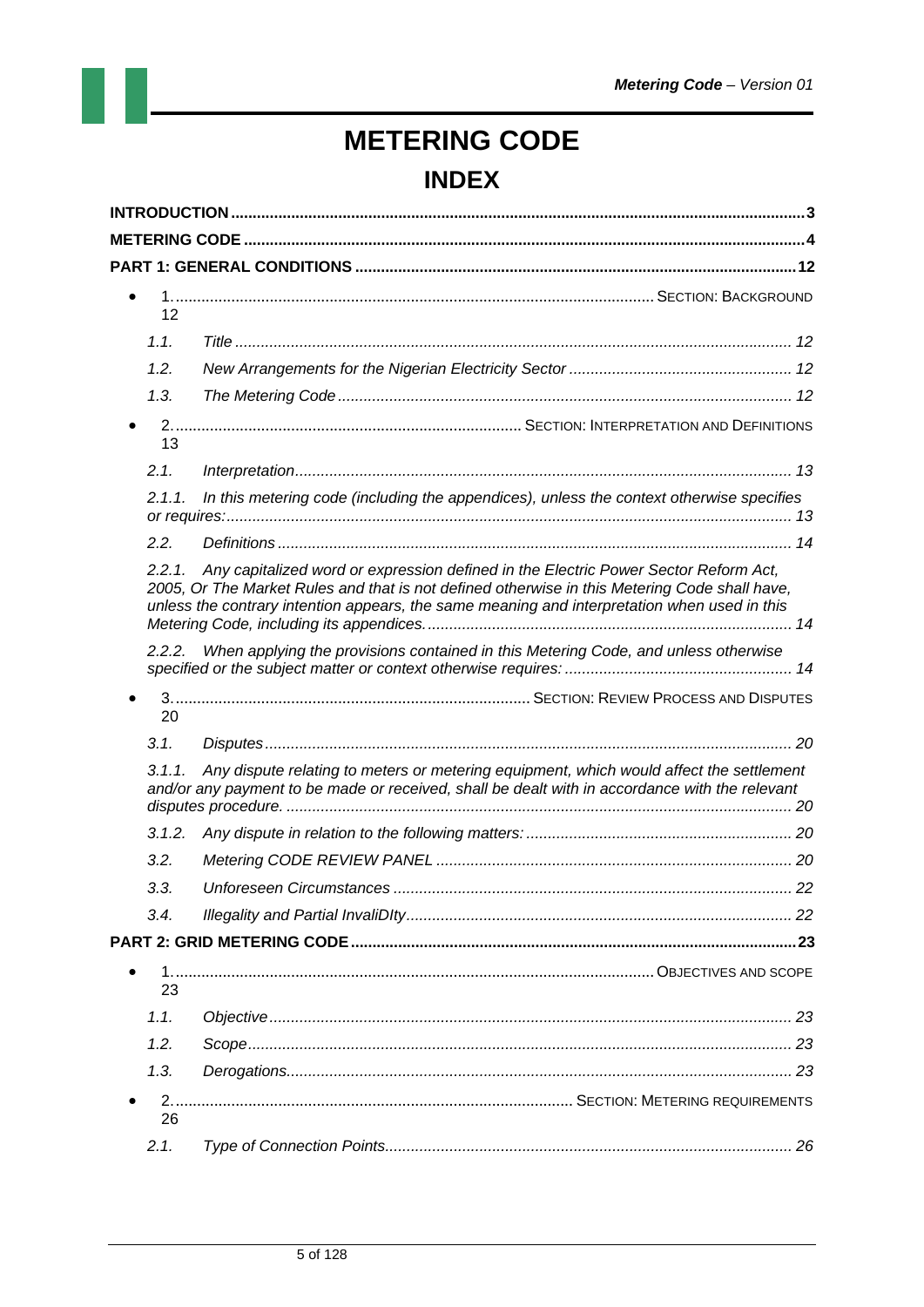| 2.2.        |                                                                      |  |
|-------------|----------------------------------------------------------------------|--|
| 2.3.        |                                                                      |  |
| 2.4.        |                                                                      |  |
| 2.5.        |                                                                      |  |
|             |                                                                      |  |
| 35          |                                                                      |  |
| 3.1.        |                                                                      |  |
| 3.2.        |                                                                      |  |
| 3.3.        |                                                                      |  |
|             | 4 SECTION: CERTIFICATION, CALIBRATION AND TESTING OF METERING SYSTEM |  |
| 37          |                                                                      |  |
| 4.1.        |                                                                      |  |
| 4.2.        |                                                                      |  |
| 4.3.        |                                                                      |  |
| 4.4.        |                                                                      |  |
| 4.5.        |                                                                      |  |
| 4.6.        |                                                                      |  |
|             |                                                                      |  |
| 40          |                                                                      |  |
| 5.1.        |                                                                      |  |
| 5.2.        |                                                                      |  |
|             |                                                                      |  |
| 42          |                                                                      |  |
| 1.1.        |                                                                      |  |
| 1.2.        |                                                                      |  |
| $\bullet$ 2 |                                                                      |  |
| 45          |                                                                      |  |
| 2.1.        |                                                                      |  |
| 2.2.        |                                                                      |  |
| 2.3.        |                                                                      |  |
| 2.4.        |                                                                      |  |
|             |                                                                      |  |
|             |                                                                      |  |
| 3.1.        |                                                                      |  |
| 3.2.        |                                                                      |  |
| 3.3.        |                                                                      |  |
| 3.4.        |                                                                      |  |
| 3.5.        |                                                                      |  |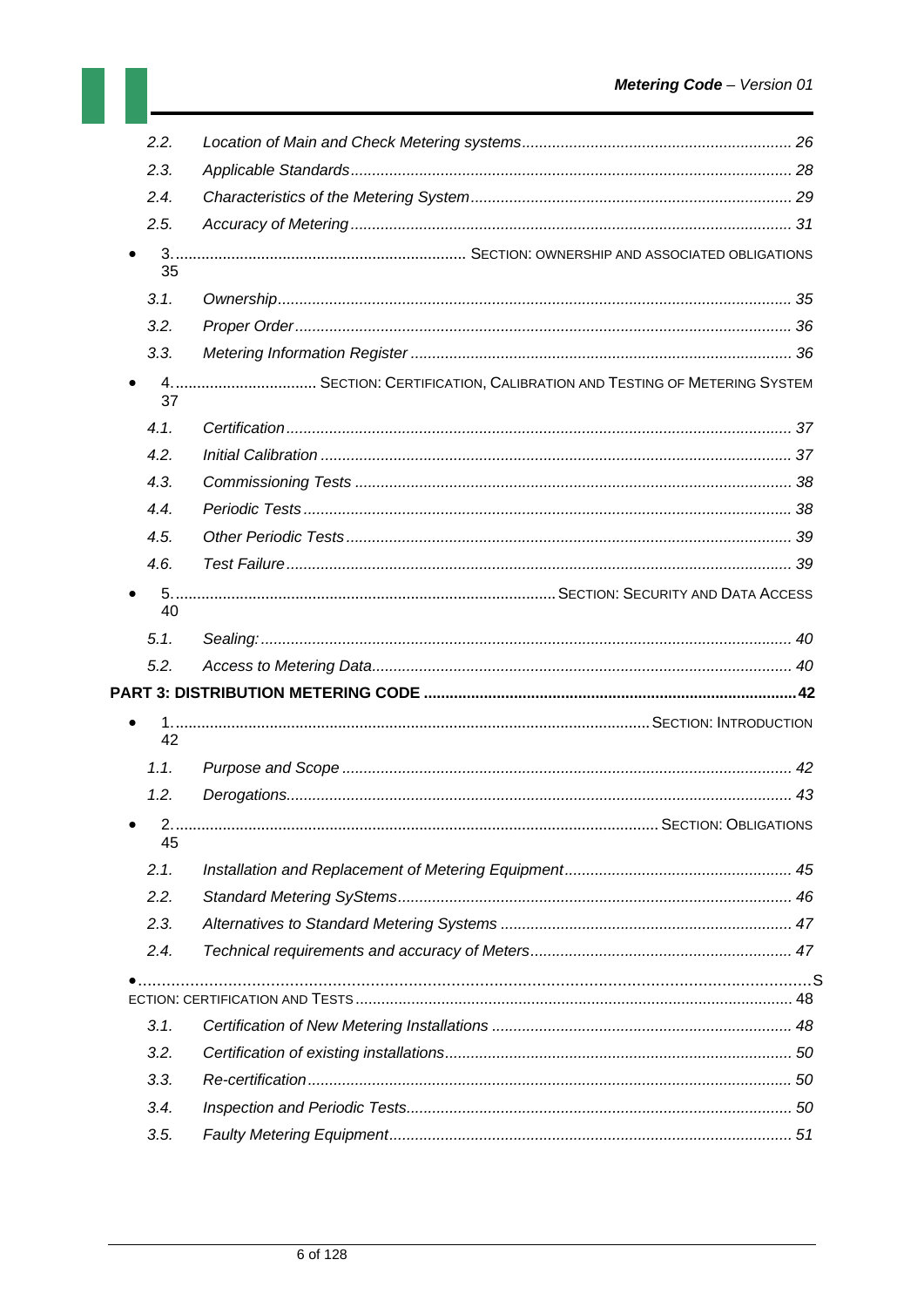| 53                                                                                               |                                                                                       |  |
|--------------------------------------------------------------------------------------------------|---------------------------------------------------------------------------------------|--|
|                                                                                                  |                                                                                       |  |
| 4.1.                                                                                             |                                                                                       |  |
| 4.2.                                                                                             |                                                                                       |  |
| 54                                                                                               |                                                                                       |  |
| 5.1.                                                                                             |                                                                                       |  |
| 5.2.                                                                                             |                                                                                       |  |
| 5.3.                                                                                             |                                                                                       |  |
| 5.4.                                                                                             |                                                                                       |  |
| 5.5.                                                                                             |                                                                                       |  |
|                                                                                                  |                                                                                       |  |
|                                                                                                  |                                                                                       |  |
|                                                                                                  |                                                                                       |  |
| 58                                                                                               |                                                                                       |  |
| 1.1.                                                                                             |                                                                                       |  |
| 1.2.                                                                                             |                                                                                       |  |
| 1.3.                                                                                             |                                                                                       |  |
|                                                                                                  |                                                                                       |  |
| 63                                                                                               |                                                                                       |  |
|                                                                                                  |                                                                                       |  |
|                                                                                                  |                                                                                       |  |
|                                                                                                  |                                                                                       |  |
|                                                                                                  |                                                                                       |  |
|                                                                                                  |                                                                                       |  |
| 65                                                                                               |                                                                                       |  |
|                                                                                                  |                                                                                       |  |
|                                                                                                  |                                                                                       |  |
|                                                                                                  | Sealing Procedure at point of Maintenance, recalibration, inspecting, site testing of |  |
|                                                                                                  |                                                                                       |  |
|                                                                                                  |                                                                                       |  |
|                                                                                                  |                                                                                       |  |
|                                                                                                  | 67                                                                                    |  |
|                                                                                                  | 67                                                                                    |  |
|                                                                                                  |                                                                                       |  |
| 2.1.<br>2.2.<br>2.3.<br>2.4.<br>3.1.<br>3.2.<br>3.3.<br>3.4.<br>3.5.<br>4.1.<br>4.1.1.<br>4.1.2. |                                                                                       |  |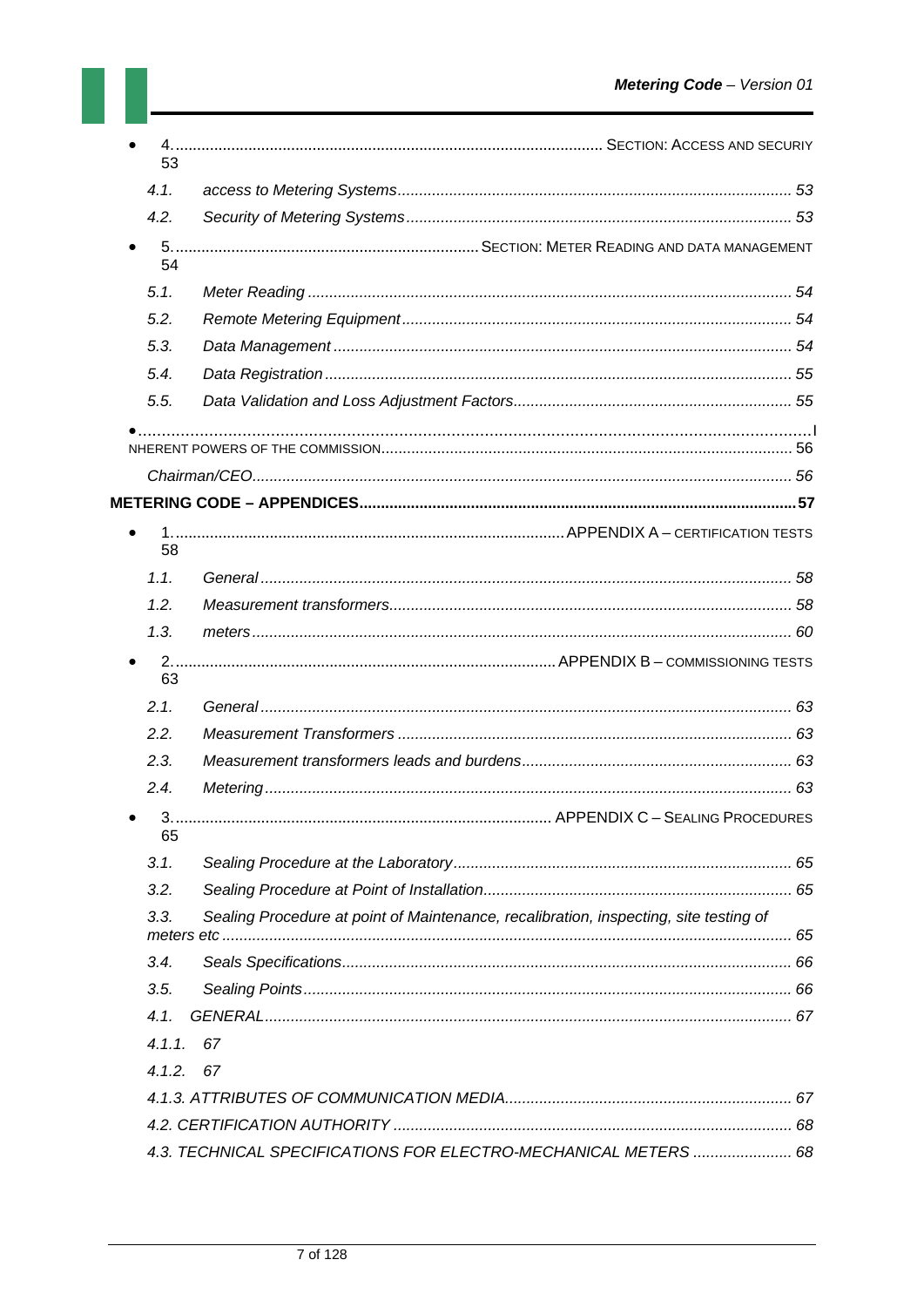| 4.4.1. GENERAL CONSTRUCTION AND COMPONENT SPECIFICATIONS FOR STATIC                                                                                                                                                                                                                                       |     |
|-----------------------------------------------------------------------------------------------------------------------------------------------------------------------------------------------------------------------------------------------------------------------------------------------------------|-----|
|                                                                                                                                                                                                                                                                                                           |     |
| 4.4.3. GENERAL TAMPER AND ANTI-FRAUD DETECTION/EVIDENCE FEATURES 73                                                                                                                                                                                                                                       |     |
|                                                                                                                                                                                                                                                                                                           |     |
|                                                                                                                                                                                                                                                                                                           |     |
|                                                                                                                                                                                                                                                                                                           |     |
|                                                                                                                                                                                                                                                                                                           |     |
| 4.4.8.1. THE LV CT OPERATED M.D METER SHALL RECORD ACTIVE ENERGY IN FORWARD<br>DIRECTION EVEN IF ONE OR MORE CTS ARE REVERSED. FOR CONSUMER METERING<br>APPLICATION, CURRENT VECTOR DIRECTION SHOULD ALWAYS BE CONSIDERED AS<br>POSITIVE (IMPORT) FOR THE COMPUTATION OF THREE PHASE ACTIVE ENERGY, WHICH |     |
| 4.4.8.2. THE M.D METER SHALL RECORD APPARENT ENERGY IN FORWARD DIRECTION<br>EVEN IF ONE OR MORE CTS ARE REVERSED. KVA SHALL BE COMPUTED AS:  88                                                                                                                                                           |     |
| KVA = $\sqrt{(KW^2 + KVAR^2)}$ FOR LAGGING REACTIVE ENERGY AND KVA = KW FOR LEADING                                                                                                                                                                                                                       |     |
| 4.4.9.1. THE HV CT OPERATED M.D METER SHALL RECORD ACTIVE ENERGY IN FORWARD<br>DIRECTION EVEN IF ONE OR MORE CTS ARE REVERSED. FOR CONSUMER METERING<br>APPLICATION, CURRENT VECTOR DIRECTION SHOULD ALWAYS BE CONSIDERED AS<br>POSITIVE (IMPORT) FOR THE COMPUTATION OF THREE PHASE ACTIVE ENERGY, WHICH |     |
| 4.4.9.2. THE M.D METER SHALL RECORD APPARENT ENERGY IN FORWARD DIRECTION<br>EVEN IF ONE OR MORE CTS ARE REVERSED. KVA SHALL BE COMPUTED AS  91                                                                                                                                                            |     |
| KVA = $\sqrt{(KW^2 + KVAR^2)}$ FOR LAGGING REACTIVE ENERGY AND KVA = KW FOR LEADING                                                                                                                                                                                                                       |     |
| 4.4.10. STATIC GRID ENERGY METER (33KV AND ABOVE).                                                                                                                                                                                                                                                        | .91 |
|                                                                                                                                                                                                                                                                                                           |     |
|                                                                                                                                                                                                                                                                                                           |     |
|                                                                                                                                                                                                                                                                                                           |     |
|                                                                                                                                                                                                                                                                                                           |     |
|                                                                                                                                                                                                                                                                                                           |     |
|                                                                                                                                                                                                                                                                                                           |     |
|                                                                                                                                                                                                                                                                                                           |     |
|                                                                                                                                                                                                                                                                                                           |     |
|                                                                                                                                                                                                                                                                                                           |     |
|                                                                                                                                                                                                                                                                                                           |     |
|                                                                                                                                                                                                                                                                                                           |     |
|                                                                                                                                                                                                                                                                                                           |     |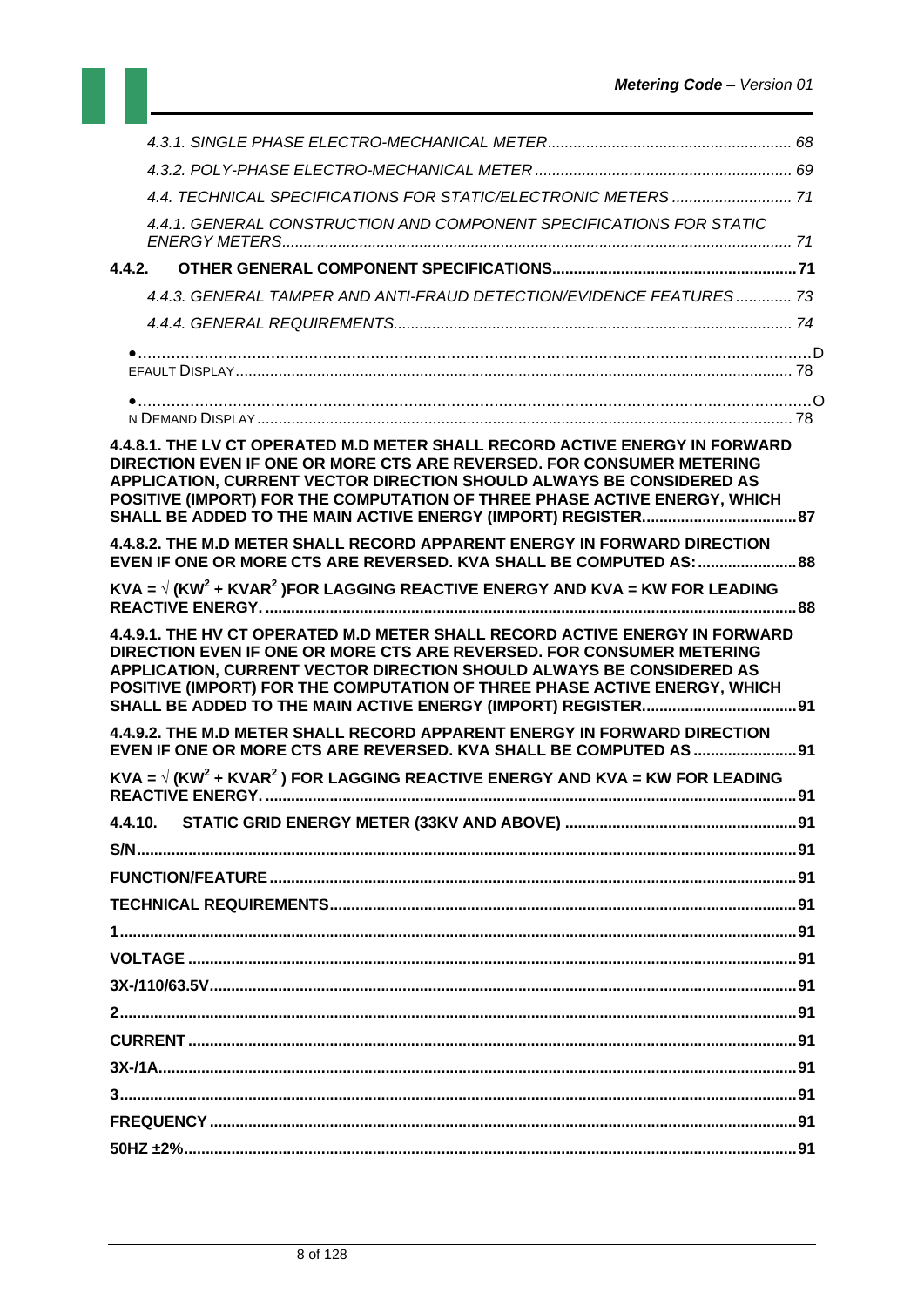| LITHIUM CR2025 - 1HF OR AN EQUIVALENT GIVING A TOTAL STAND-BY LIFE OF 10 YEARS |  |
|--------------------------------------------------------------------------------|--|
|                                                                                |  |
|                                                                                |  |
|                                                                                |  |
|                                                                                |  |
|                                                                                |  |
|                                                                                |  |
|                                                                                |  |
|                                                                                |  |
|                                                                                |  |
|                                                                                |  |
|                                                                                |  |
|                                                                                |  |
|                                                                                |  |
|                                                                                |  |
|                                                                                |  |
|                                                                                |  |
|                                                                                |  |
| 2VA/PHASE IN VOLTAGE CIRCUIT AND1VA/PHASE IN CURRENT CIRCUIT  92               |  |
|                                                                                |  |
|                                                                                |  |
| THE CASING SHALL BE FOR WALL MOUNTING AND FIRE RETARDANT TYPE OF BAKELITE      |  |
|                                                                                |  |
|                                                                                |  |
|                                                                                |  |
|                                                                                |  |
|                                                                                |  |
|                                                                                |  |
|                                                                                |  |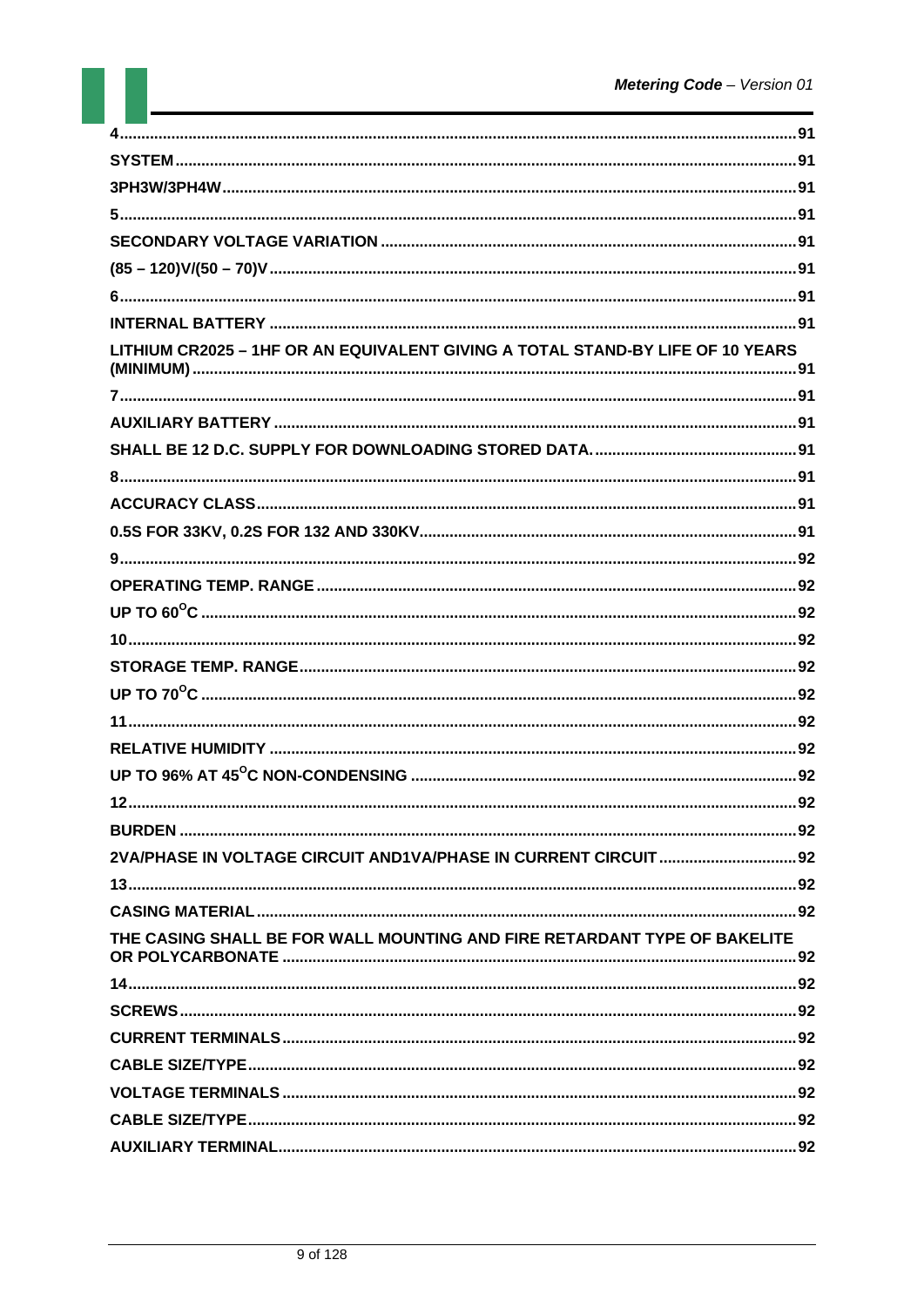| 4.0KV FOR 1 MIN FOR CURRENT, VOLTAGE, ALL RELAY CONTACTS PLUS AUXILIARY       |
|-------------------------------------------------------------------------------|
| 4.0KV FOR 1 MIN BETWEEN ALL RELAY CONTACTS AND THE AUXILIARY INPUT PLUS       |
| E) 4.0KV FOR 1MIN BETWEEN ONE SET OF RELAY CONTACTS AND THE OTHER RELAY. . 92 |
|                                                                               |
|                                                                               |
|                                                                               |
|                                                                               |
|                                                                               |
|                                                                               |
|                                                                               |
|                                                                               |
|                                                                               |
|                                                                               |
|                                                                               |
|                                                                               |
|                                                                               |
|                                                                               |
|                                                                               |
|                                                                               |
|                                                                               |
|                                                                               |
|                                                                               |
|                                                                               |
|                                                                               |
|                                                                               |
|                                                                               |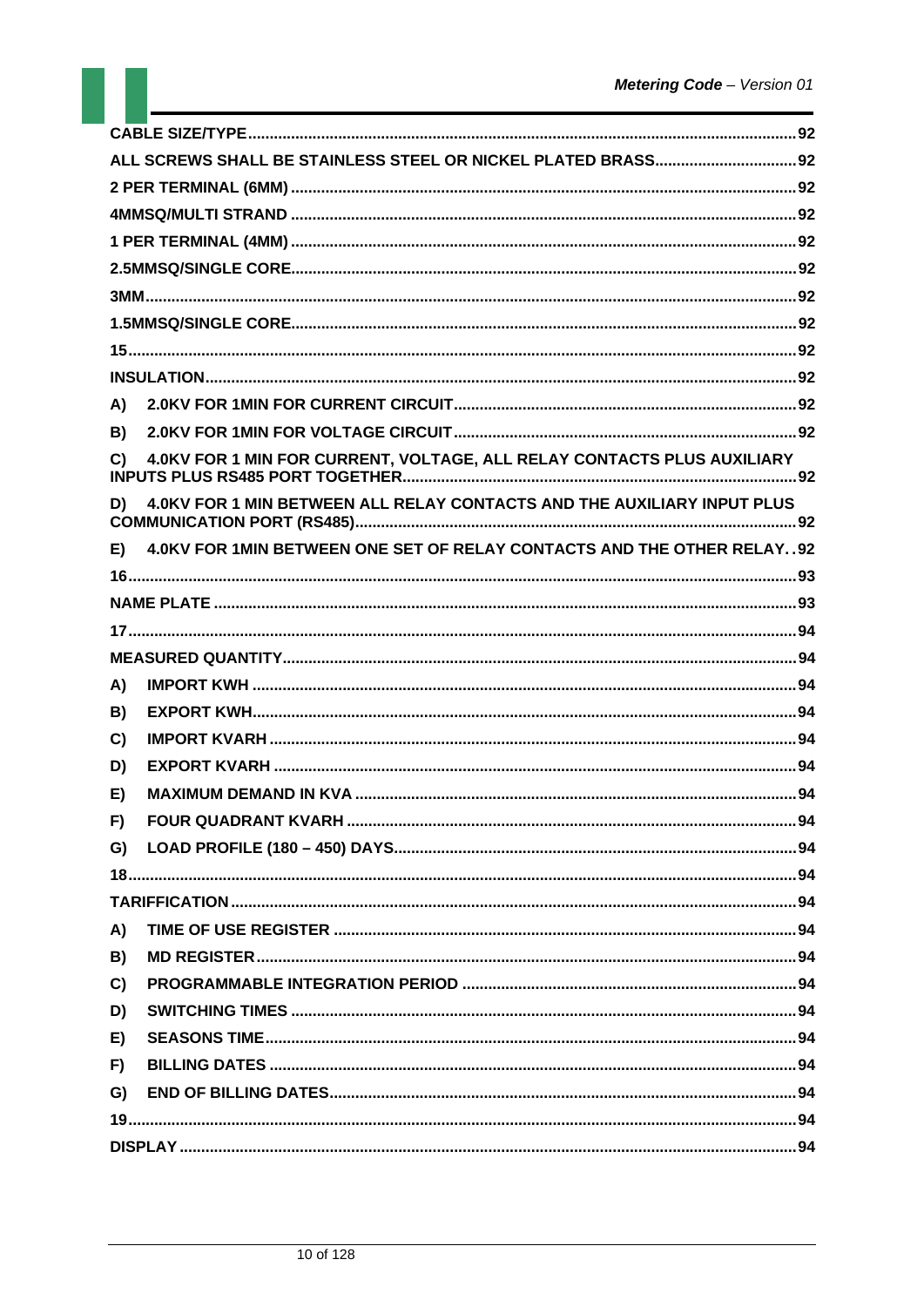|              | THE DISPLAY SHALL BE CAPABLE OF DISPLAYING DEFAULT, CUSTOMER AND UTILITY  |  |
|--------------|---------------------------------------------------------------------------|--|
|              |                                                                           |  |
|              |                                                                           |  |
|              | THE METER SHALL BE ABLE TO MONITOR THE FOLLOWING EVENTS AMONG OTHERS:94   |  |
| A)           |                                                                           |  |
| B)           |                                                                           |  |
| C)           |                                                                           |  |
| D)           |                                                                           |  |
| E)           |                                                                           |  |
| F)           |                                                                           |  |
| G)           |                                                                           |  |
| H)           |                                                                           |  |
| $\mathbf{I}$ |                                                                           |  |
| J)           |                                                                           |  |
|              |                                                                           |  |
|              |                                                                           |  |
| A)           |                                                                           |  |
| B)           |                                                                           |  |
| C)           | MODEMS SUCH AS MOBILE TELEPHONY, RADIO FREQUENCY, FIXED LINE, SATELLITE,  |  |
| D)           |                                                                           |  |
|              |                                                                           |  |
|              |                                                                           |  |
|              |                                                                           |  |
|              |                                                                           |  |
|              |                                                                           |  |
| A)           | TYPE: CAPABLE OF SYNCHRONIZING TO A.C SUPPLY OR TO A CRYSTAL OSCILLATOR95 |  |
| B)           |                                                                           |  |
| 4.17.        |                                                                           |  |
|              | 5 APPENDIX E -GMC METERING CHARACTERISTICS: CLASSIFICATION OF             |  |
|              |                                                                           |  |
| 6            |                                                                           |  |
|              |                                                                           |  |
|              |                                                                           |  |
|              | 7 APPENDIX G. List of Meterig Code Panel Members<br>129                   |  |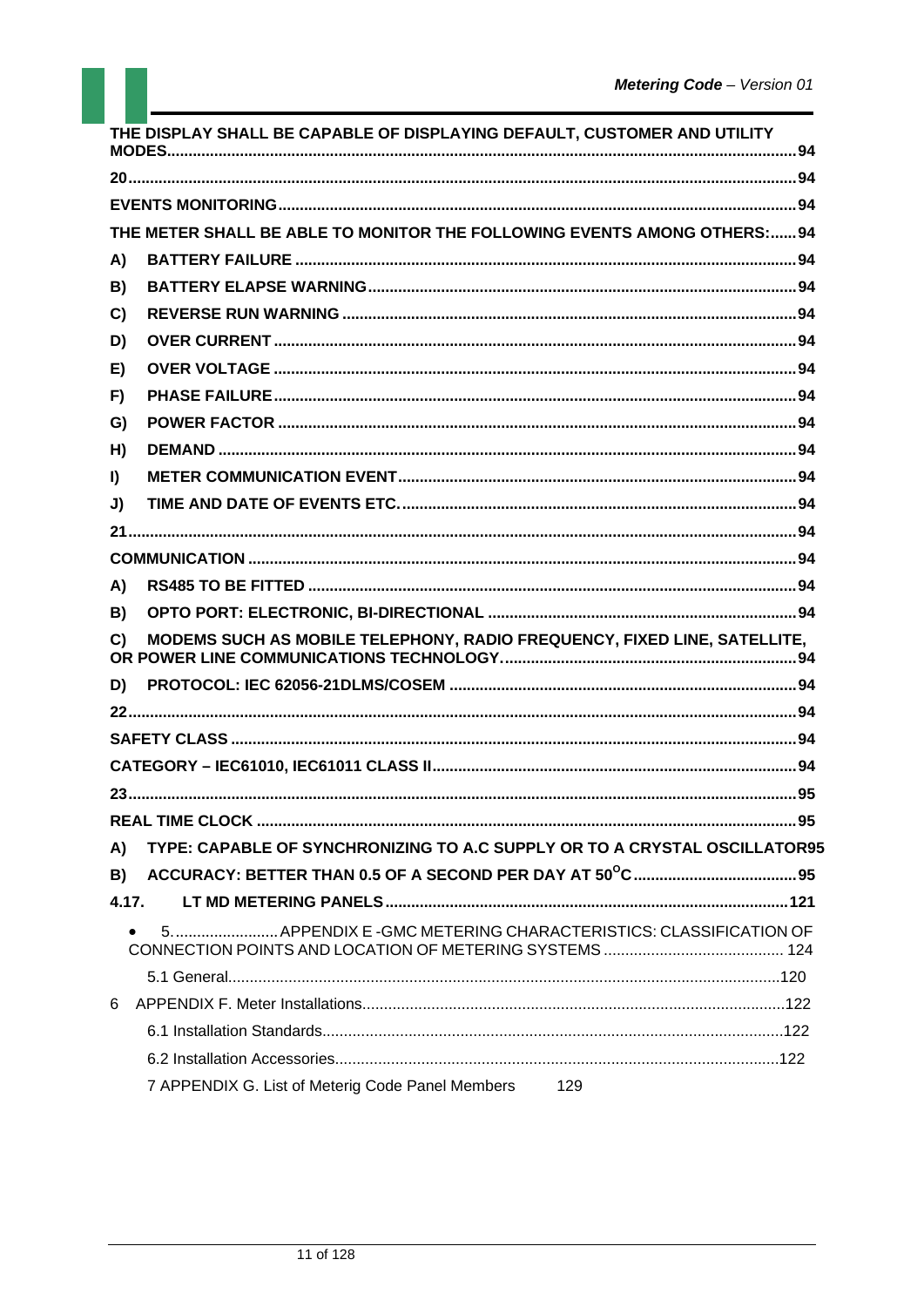## **METERING CODE (VERSION 02)**

#### **PART 1: GENERAL CONDITIONS**

#### **1. SECTION: BACKGROUND**

#### **1.1. TITLE**

1.1.1. This Code shall be called the Metering Code (otherwise known as "MC") for the Nigerian Electricity Supply Industry.

#### **1.2. NEW ARRANGEMENTS FOR THE NIGERIAN ELECTRICITY SECTOR**

- 1.2.1. The Electric Power Sector Reform Act, 2005 (henceforth referred to as the Act) gave legal backing to the unbundling of the Nigeria Power Sector. The Act stipulates the functional unbundling of the generation, transmission and distribution sectors.
- 1.2.2. To ensure financial viability of the electricity industry after the unbundling stated in 1.2.1, modern accurate meters systems with reliable communication facilities shall be deployed across the industry production and supply chain to measure and record energy production and utilization.

#### **1.3. THE METERING CODE**

1.3.1. This metering code (MC) is divided in three different parts:

(a) The first Part, defines the General Conditions, which applies to the whole Code.

(b) The second Part, Grid Metering Code (GMC) sets out or refers to the requirements for the metering of the Participant's Connection Points on the Transmission or Distribution Network. It caters for the Commercial Metering System. The Grid Metering Code is required to cover the interchange of Energy and Power:

- (i) entering or exiting from the Transmission Network
- (ii) entering or exiting from the Distribution Network, at any Participant's Connection Point,

(c) The third Part, the Distribution Metering Code (DMC) specifies the technical and operational criteria, including the procedures to be complied with by the Distributor, in carrying out its obligation to provide metering services, for the metering of Customers of the Distribution System. The Distribution Metering Code is required to cover the interchange of Energy and Power entering or exiting the Distribution Network at any Customer's Connection Point, provided that such Customer is not a Participant.

1.3.2. This Metering Code shall be read in conjunction with the Market Rules, the Grid Code, the Distribution Code and the Metering Market Procedures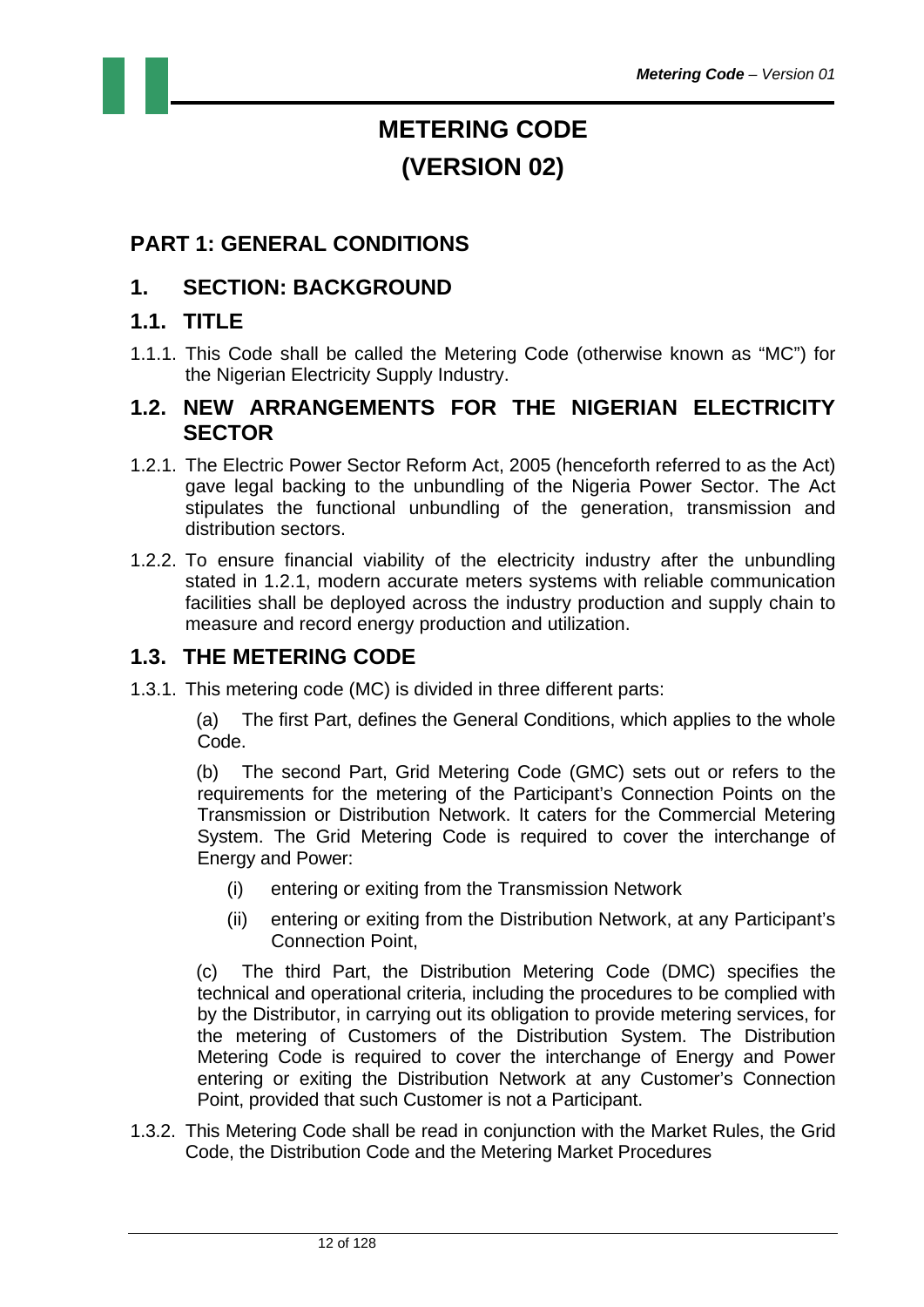#### **2. SECTION: INTERPRETATION AND DEFINITIONS**

#### **2.1. INTERPRETATION**

2.1.1. In this metering code (including the appendices), unless the context otherwise specifies or requires:

(a) references to "the Metering Code" or "this Metering Code" or "this Code" are a reference to the whole of the Metering Code, including any Appendices or other documents attached to any part of this Metering Code;

(b) the Appendices shall be deemed to be part of this Metering Code;

(c) capitalised words used shall have the meanings assigned to them in the Definition Condition of the General Conditions Section;

(d) words corresponding to persons or parties shall include any individual, firm, joint venture and corporation, and all references to persons shall include their legal successors and permitted assignees;

(e) words in singular only also include the plural and vice versa where the context requires;

(f) words in the masculine shall include the feminine and vice versa;

(g) any reference to a day, month or year shall be construed as reference to a calendar day, month or year, as the case may be, and all references to specific dates shall be to the day commencing on such date at 00:00 hours;

(h) the headings are for ease of reference only and shall not be deemed part of and shall neither affect nor be used in the interpretation or construction of this Metering Code;

(i) the word "include" or "including" shall be construed without limitation;

(j) the word "shall" refers to a rule, procedure, requirement or any provision of this Metering Code that requires mandatory compliance;

(k) all references to a numbered Appendix, Section or Condition is respectively a reference to the Appendix, Section or Condition bearing that number in this Metering Code as well as the case for a numbered table or section in a Condition or Appendix

(l) references to the consent or approval of the NERC shall be references to the approval or consent of NERC in writing, which may be given subject to such conditions as may be determined by the NERC, as that consent or approval may be amended, modified, supplemented or replaced from time to time and to any proper order, instruction or requirement or decision of NERC given, made or issued under it; and

(m) reference to any law, by-law, code, regulation made under any law, directive or other document issued by NERC shall be construed to refer to such law, by-law, code, regulation made under any law, directive or other document issued by NERC as amended, modified or replaced from time to time. In particular, any reference to a licence shall be to that licence as amended, modified or replaced from time to time and to any rule, document, decision or arrangement promulgated or established under that licence.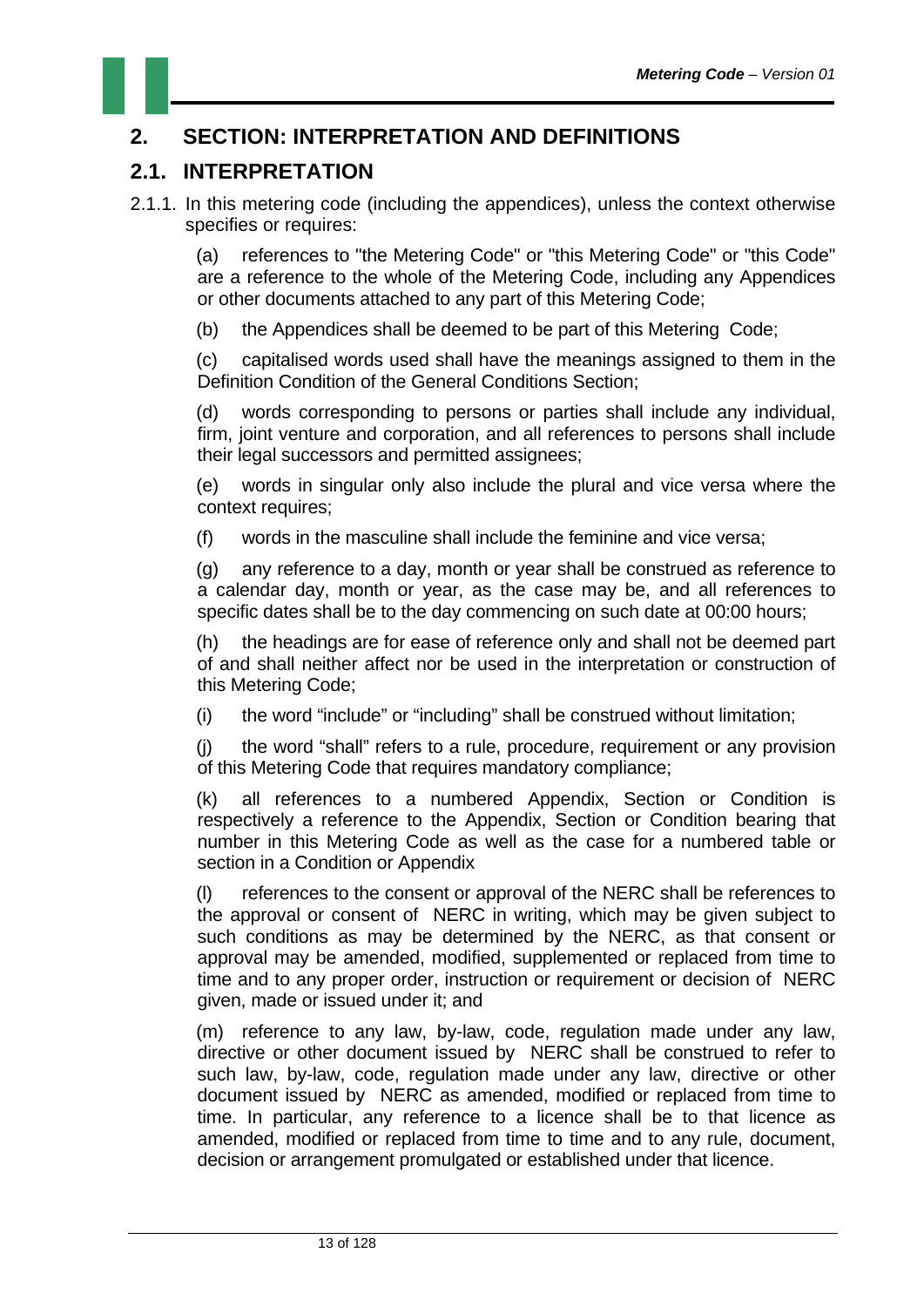#### **2.2. DEFINITIONS**

- 2.2.1. Any capitalized word or expression defined in the Electric Power Sector Reform Act, 2005, Or The Market Rules and that is not defined otherwise in this Metering Code shall have, unless the contrary intention appears, the same meaning and interpretation when used in this Metering Code, including its appendices.
- 2.2.2. When applying the provisions contained in this Metering Code, and unless otherwise specified or the subject matter or context otherwise requires:
	- **Act** means the Electric Power Sector Reform Act, 2005, as amended from time to time;
	- **Accuracy Class** means an index indicating the permissible error in measurements.
	- **Associated User** means a User who does not own the assets at a **Connection Point** but has a contractual interest in the test results or data flowing from the **Metering System**
	- **Automatic Meter Reading** is a metering system capable of supporting through a separate two-way communications; a set of functionalities- remote readings, tamper information, auto connection and disconnection, prepayment, post-payment, tariff changes, and consumer information.
	- **Calibration Tests** means a series of tests and checks performed by an authorised Meter Test Station to determine that the accuracy of an existing Metering Installation is within the specifications of this MC. NERC will issue directives and procedures regarding the Calibration Tests to be performed.
	- **Check Meter** means the Meter which is used to cross-check the measurements of the Main Meter.
	- **Check Metering** means the metering and/or calculation process to determine metering data utilizing the Check Metering System
	- **Check Metering System** means the Commercial Metering System which will be used by the Market Operator, in Market Settlement process, for the purpose of checking and validating the measurements provided by the Main Metering Systems, or to replace measured data in case of failure or malfunction of the Main Metering System.
	- **Commercial Meter** means the Meter which measures the energy injected or withdrawn from the grid by a Participant, which will be used by the Market Operator in the Market Settlement process
	- **Commercial Metering System** means the system to measure and send to the Market Operator the energy injected or withdrawn from the grid by a Participant. This metering will be used for the Market Settlement process of the Market Operator.
	- **Commission** (**NERC**) means the Nigerian Electricity Regulatory Commission (NERC) created in the Act;
	- **Competent Staff** means a COREN registered Engineer who is a staff of an organisation recognised for membership of the **Metering Code Review Panel** and who has not less than ten years post qualification experience as a metering engineer familiar with the relevant standards.
	- **Connection Agreement** means an agreement between a Generator, Distribution Company or Eligible Customer and the TSP; or an agreement between a Distribution Company and a customer, as the case may be,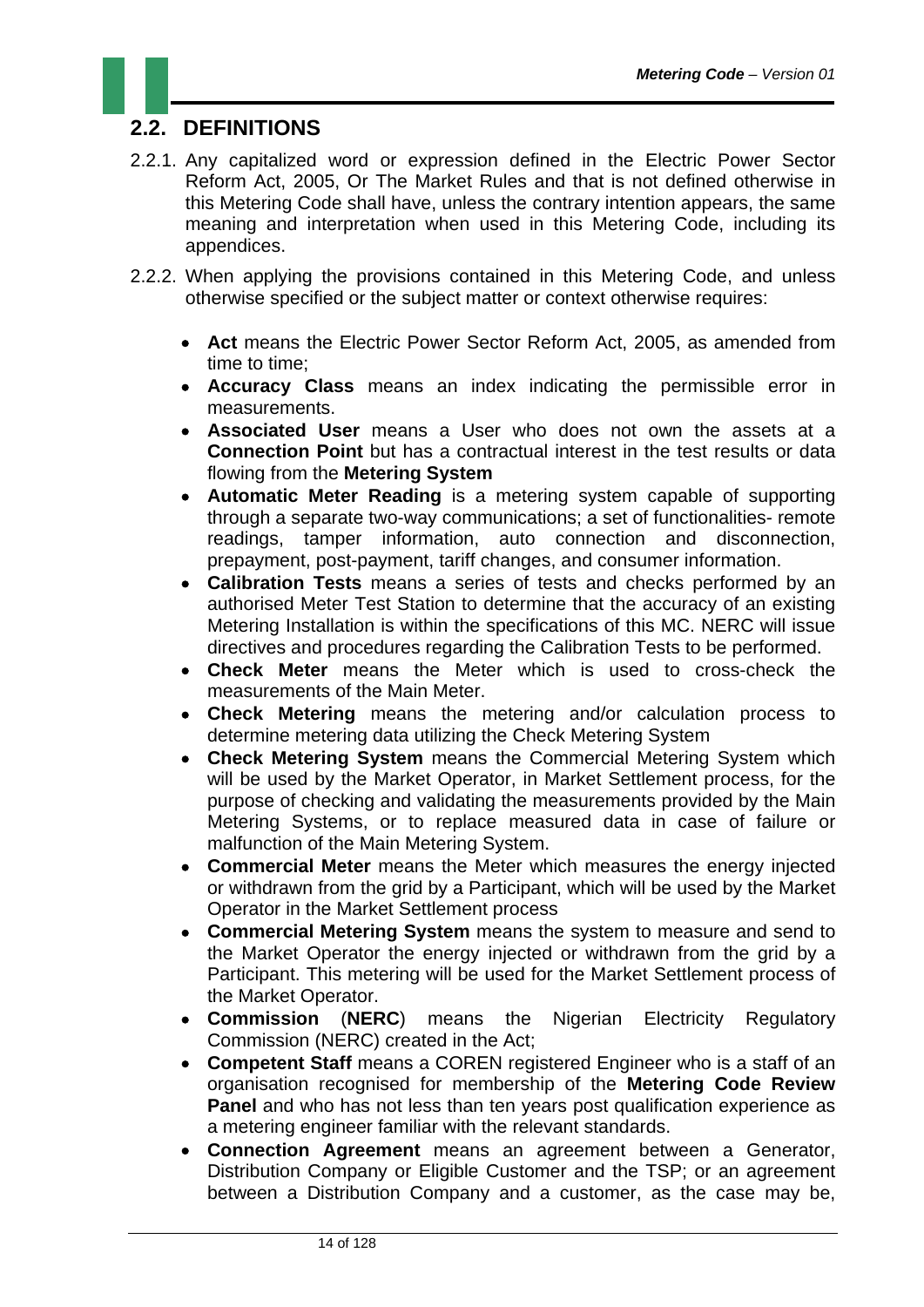which specifies the terms and conditions pertaining to the connection of the Generation Company, Distribution Company or Customer system or equipment to the Transmission or Distribution System

- **Connection Capacity** means the maximum capacity of a connection as stated in the associated Connection Agreement
- **Connection Point** means a site or point of connection between a Generation Station or Load Facility and the System Operator Controlled Grid or Distribution System, where a Participant connects to the system to inject or extract energy, and which will be considered its Market trading point for Market Settlement and energy commercial metering Transmission System
- **CT** is an acronym for current transformer
- **Current Limiter** is a metering device that stores in its register a prepaid energy value which decreases with consumption over a specific period. It cuts off supply whenever the rate of depletion is higher than replenishment for the specific period thereby requiring load adjustment.
- **Data Collection System** means the data collection system operated by the Market Operator, for use in the Market Settlement
- **Data Registers** means the equipment which receives, registers and stores the information received from the **Meter**, and serves as a link to the remote reading. Data registers could be incorporated into the Meter itself or constitute a separated piece of equipment.
- **Distribution Company** (**Disco**) means a successor Distribution Company created in the restructuring of the PHCN, provided that until such companies are created it will refer to a distribution zone, or a person holding a Distribution Licence
- **Distribution Metering Code** (**DMC**) means Part 3 of this Code
- **Distribution Network** means any connection of cables, service lines and overhead lines, meters, electrical apparatus / equipment and having design voltage of 33 kV and below used to transport electric power on a Distribution **System**
- **Distribution System** means any system consisting mainly of cables, service lines and overhead lines, meters, electrical apparatus / equipment having design voltage of 33 KV and below, plus related system used in the safe operation of an Electricity Network.
- **Distributor** has the same meaning as Distribution Company
- **Effective date** means the date on which this Code comes into force
- **Electricity Network** means any connection of cables, service lines and overhead lines, meters, electrical apparatus / equipment use to transport electric power on a Transmission or Distribution Network or both
- **Electromechanical Meter** means a meter that carries out an analog measurement of the consumption of electricity using a rotating disc in an electromagnetic field.
- **Electronic Meter** means a meter that carries out digital measurement of the consumption of electricity without moving parts.
- **Eligible Customer** has the meaning assigned to the term in the **Act**
- **Generation Station** means a facility with one or more Generation Units.
- **Generation Substation** means a substation in the Transmission Network or the Distribution Network, as corresponds, where Generators are connected.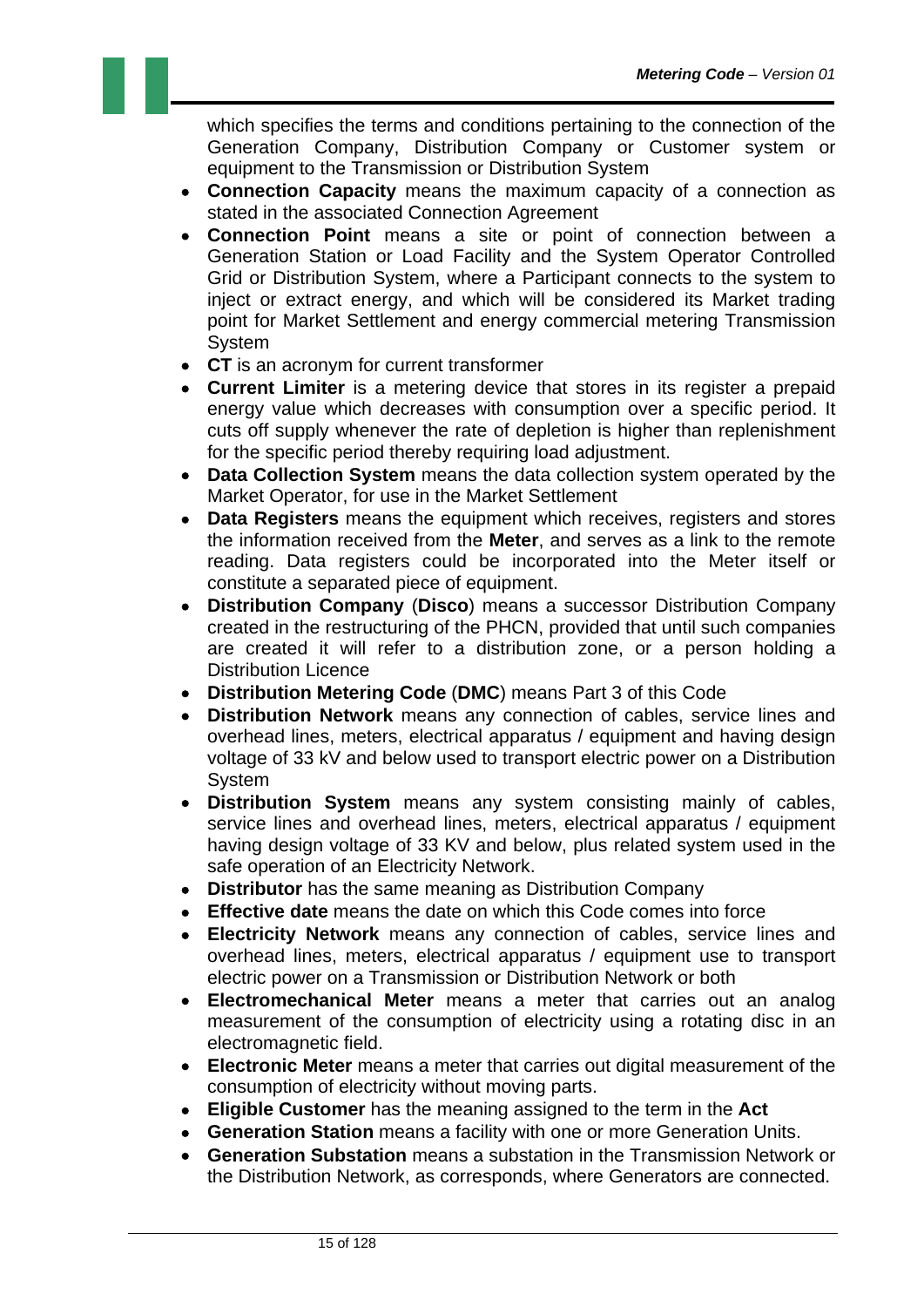- **Generator** means a Successor Generation Company, or an Independent Power Producer (IPP), or a Participant who is licensed to generate electricity under section 60 of the Act, including Successor Generation Companies and Independent Power Producers, and self-generation authorised by the Commission
- **Generator Group** or **Generation Group** means a group of one or more similar generating units within a power plant, together with the associated plant and apparatus, whose Energy output is separately identifiable and separately metered in the Connection Point. A power plant will be considered a Generating Group unless it has separate meters for each generating unit
- **Generator Unit or Generation Unit** means any equipment that produces Energy, including the mechanical prime mover (e.g. turbine or engine) in the case of conventional hydro or thermal plant or the equivalent principle means of converting another form of energy to electricity, in the case of unconventional generating units such as wind and solar energy. In the case of a multi-generating unit combined cycle block, a generating unit is an alternator plus its associated prime mover within the combined cycle block
- **GPS** means Global Positioning System
- **Grid Code** means the "grid code" as defined in the Act to be prepared by the System Operator, as amended from time to time in accordance with these Rules with the approval of the Commission
- **Grid Metering Code** (**GMC**) means Part 2 of this Code
- **High Voltage** (**HV**) means a voltage, used for the supply of electricity, whose lower limit of nominal root-mean-square value is greater than 33 kV
- **IEC** means International Electrotechnical Commission;
- **Large Connection** means a connection where the Connection Capacity is greater than 4 MVA or connections with generation facilities greater than 300 kW.
- **Load Facility** means a Distribution Company or a customer which is connected to the Transmission System
- **Low Voltage** (LV) means a voltage, used for the supply of electricity, whose upper limit of nominal root-mean-square value is less than 1kV
- **Main Meter** means a meter other than the Check Meter that is capable of and is used to measure the flow of active or reactive energy at a Connection Point.
- **Main Metering** means the metering process to determine metering data utilizing the Main Metering System
- **Main Metering System** means the Commercial Metering System which will be used by the Market Operator as a prime reference for the measurement of the active or reactive energy interchanged at a Connection Point in Market Settlement process
- **Market Operator** means the company or entity licensed or authorized to provide market administration services and responsible for registration of Participants and commercial metering, collection and validation of meter data, the Market Settlement Process and Market Payment System
- **Market Rules** means the Market (Settlement) Rules for the Electricity Sector of Nigeria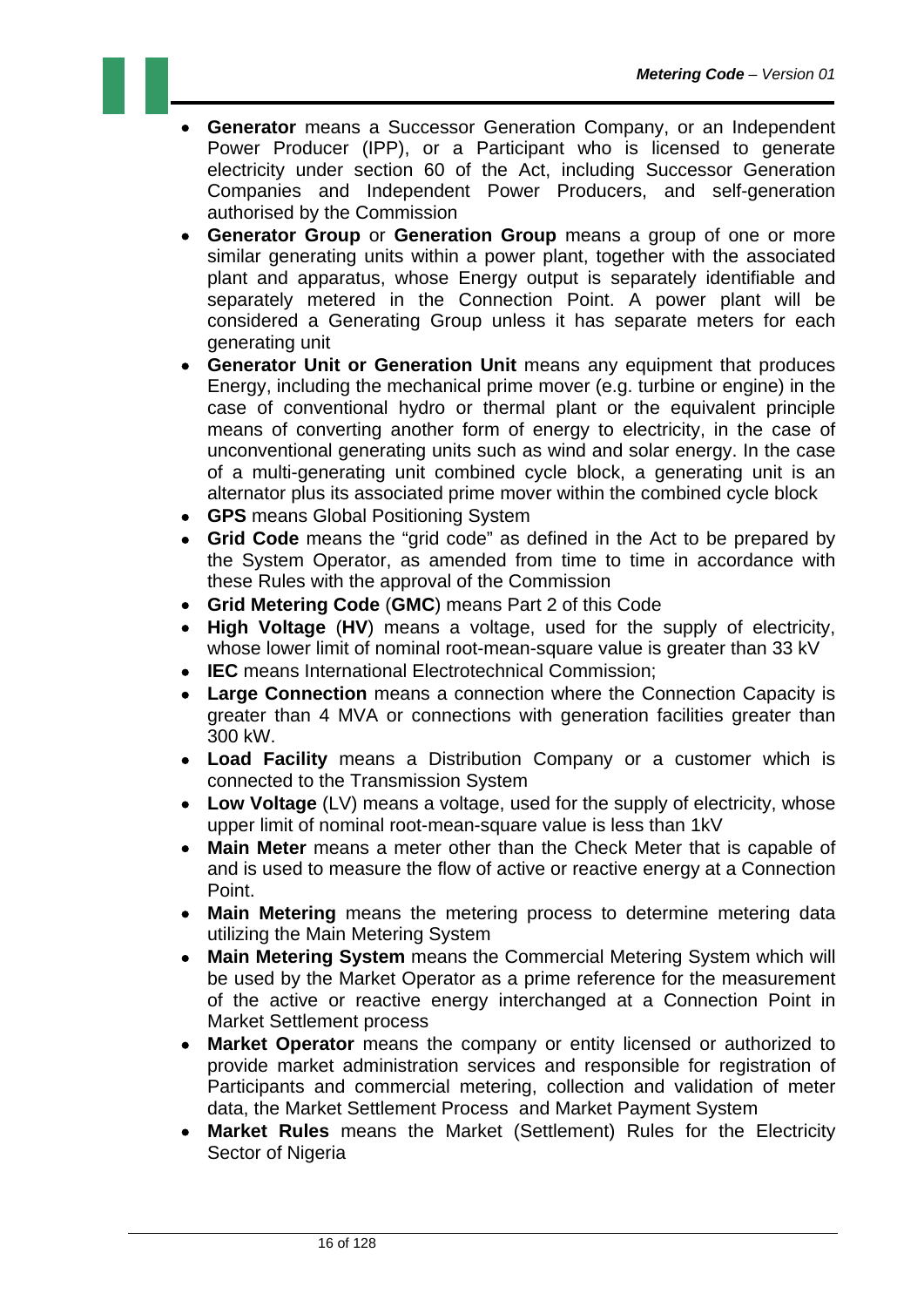- **Market Settlement** means the process of calculating charges, due from Participants who are required to make payment, and to be paid to Participants who are due to receive payments, pursuant to the Market Rules
- **Medium Connection** means a connection where the Connection Capacity is greater than 50 KVA and up to and including 4MVA where no generation facility greater than 50 kW exists for an LV connection and no generation facility greater than 300 kW exists for an MV connection
- **Medium Voltage** (**MV**) means a voltage, used for the supply of electricity, whose nominal root-means-square value ranges between 1kV and 33 kV;
- **Meter** means a device that measures and registers the integral active Energy or Reactive Energy over a metering interval and may include a data recorder, but shall be deemed to exclude instrument transformers
- **Metering Code** (**MC**) or **Code** means this Code
- **Metering Code Review Panel has** the meaning indicated in Section 3 of this Part.
- **Metering Equipment** means metering accessories like current transformers, voltage transformers, metering protection equipment including alarms and LV electrical circuitry, associated with a Meter, but shall be deemed to exclude the Meter itself.
- **Metering Services Provider (MSP)** means an accredited metering company, entity or specialist which is conversant with the requirements of this Code and having the technical and infrastructural capability, may be procured for the design, supply, installation, inspection, technical audit, or maintenance of metering systems.
- **Metering Installation,** in the DMC, means a Meter or Meters and their associated Metering Equipment, if exists, which is located at a definite Customer's location.
- **Meter Test Station** means a certified test laboratory which has the technical and infrastructure capability to perform accuracy tests for Meters and Metering Equipment.
- **Meter Type** means a specific and unique model of Meter of a specific manufacturer, identified by a definite trademark and type. Manufacturer's variants of a specific Meter model or trademark, or different options of a model as voltage or current ratings, storage capacity, etc., shall be considered, for purposes of this MC as different Meter Types.
- **Metering Market Procedures** has the meaning assigned to the term in the **Market Rules**
- **Metering System** means a **Meter** and the associated current transformers, voltage transformers, metering protection equipment including alarms, LV electrical circuitry, associated data collectors, data transmitters related to the measurement and recording and transmitting to **the Data Collection System** the active energy and/or reactive energy, as the case may be**.**
- **Miniature Circuit Breaker (MCB)** means an automatically operated electrical switch to protect an electrical circuit from damage caused by overload or short circuit.
- **Participant or Market Participant** has the meaning assigned to the term in the Market Rules
- **Party** means any person subject to the provisions of the Metering Code
- **Point of Sale** means a device for the remote purchase of electricity units to credit to a consumer meter.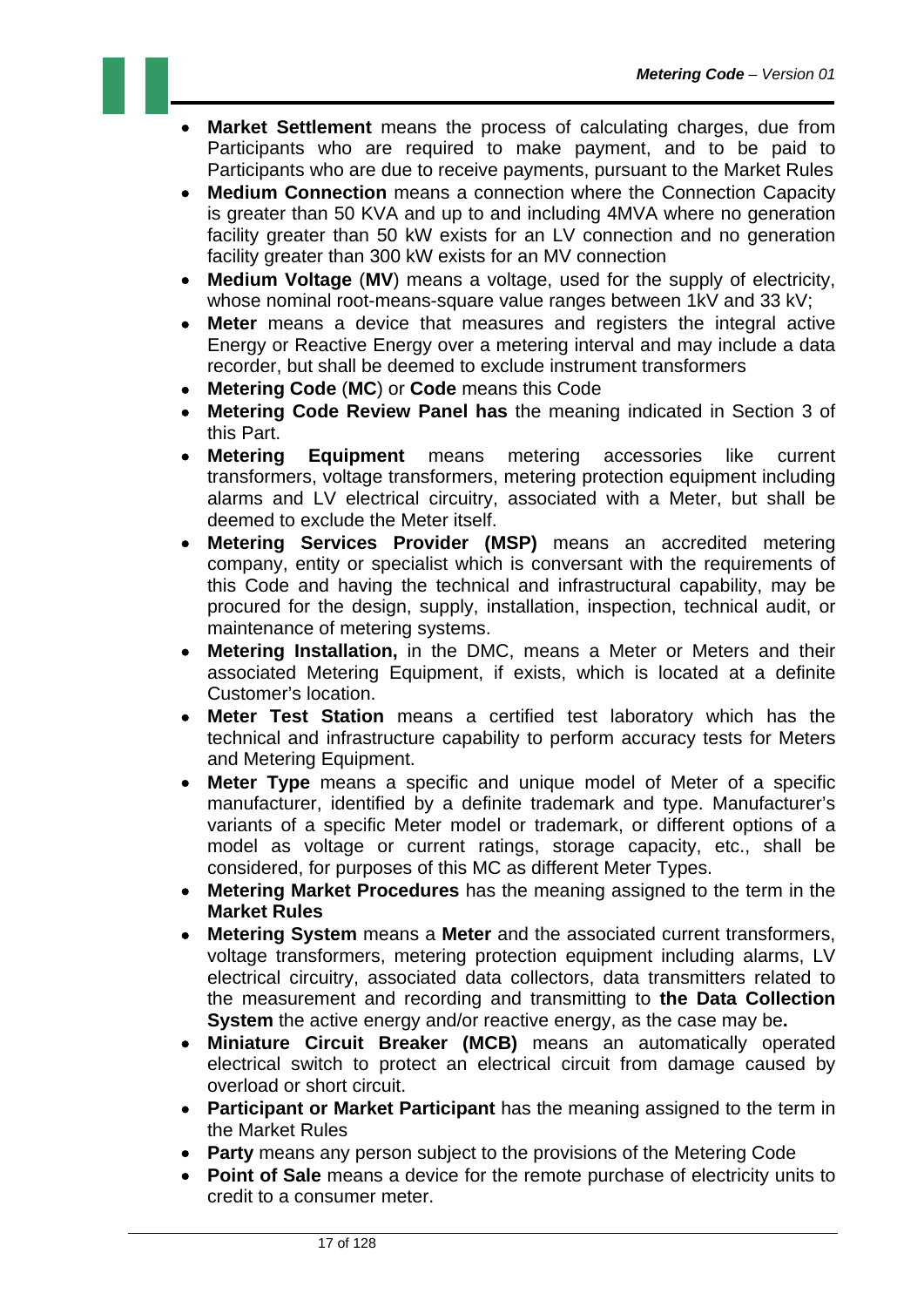- **Power Transformer** means the transformers which interconnect the Transmission Network with the Distribution Networks, or the Transmission Network with the equipments or apparatus of an Eligible Customer.
- **Prepaid Meter** means a Meter that requires the Customer to pay its consumption in advance in order to allow a connection to the network.
- **Routine Test** means a series of tests and checks performed by an authorised Meter Test Station to determine that a new Meter or Metering Equipment complies with the provisions of this MC. Routine Tests shall be performed to each individual Meter or Metering Equipment or by sampling of a group of Meters or Metering Equipments, as prescribed by NERC directives which will include sampling techniques and Routine Tests to be performed.Routine Tests shall be performed to each individual Meter or Metering Equipment or by sampling of a group of Meters or Metering Equipments, as prescribed by NERC directives which will include sampling techniques and Routine Tests to be performed**Smart Meter** means a meter that can carry out self-diagnostics and is capable of supporting through a separate two-way communications a set of functionalities which include remote readings, auto connection and disconnection, prepayment, postpayment, tariff changes, fraud and error detection, consumer information exchange, and auxiliary debits or credits.
- **Smart Metering** means a metering system consisting of **smart meters**, home area networks, two way communications systems, a set of functionalities and metering data management system. Also known as Advanced Metering Infrastructure (AMI).
- **Static Meter** means the same as **Electronic Meter.**
- **Station Auxiliary Transformer** means the transformer at a Generation Substation which feeds exclusively the auxiliary equipments of a Generation Unit or a Generation Group.
- **Step Up Transformer** means the transformer that connects the stator windings of a Generation Unit with the Transmission or Distribution Network, as corresponds.
- **System Operator** means the holder of a System Operation License, issued according to Article 66 of the Act.
- **System Operator Controlled Grid** has the meaning assigned to the term in the Market Rules
- **Trader** means a holder of a Trading License, issued according to Article 68 of the **Act.**
- **Transmission Network** means any connection of High Voltage apparatus, equipment, lines, and stations, having design voltage of 132 KV and above used in transporting electric power on a Transmission System
- **Transmission Service Provider** (**TSP**) means a holder of a Transmission License, issued according to Article 65 of the **Act.**
- **Transmission System** means the System consisting of High Voltage apparatus, equipment, lines, and stations, having design voltage of 132 KV and above used in the safe operation of transmitting electrical power from the generating station bus bars up to the interconnection point with the Distribution System. This shall not include any part of the Distribution **System**
- **Type Test** means a series of tests and checks performed by an authorised Meter Test Station to determine that a new Meter Type complies with the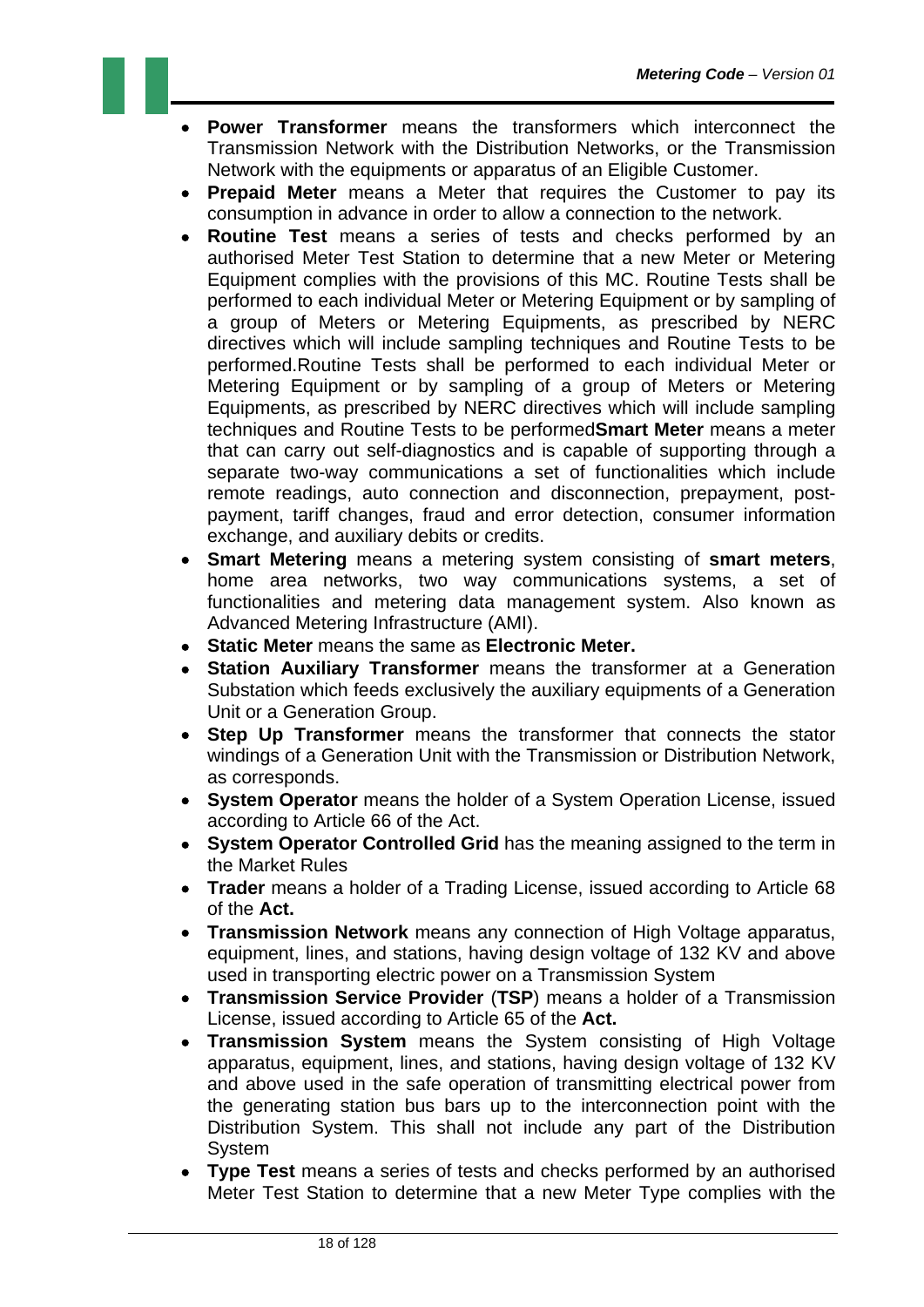provisions of this MC. NERC will issue directives and procedures regarding the Type Tests to be performed to each Meter Type.

- **User,** in Part 1 General Conditions, means any person to which this MC applies, or has any type of interest in the outcomes resulting from this MC implementation.
- **Urgent Metering Services** means urgent unplanned work by a Distributor on a Metering System as a result of actual or potential equipment failure, actual or suspected tampering or suspected theft
- **VT** Is an acronym for voltage transformer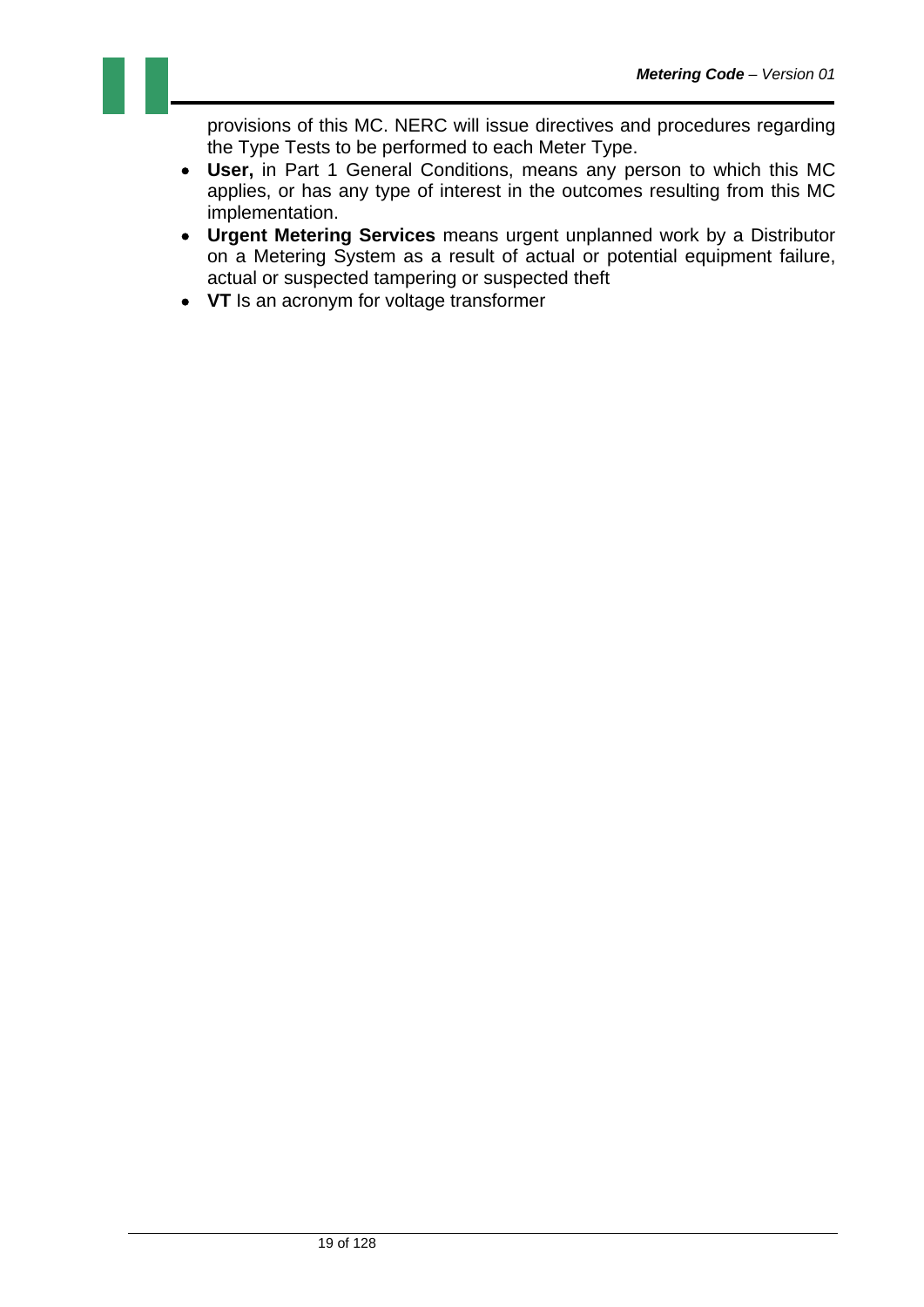### **3. SECTION: REVIEW PROCESS AND DISPUTES**

#### **3.1. DISPUTES**

- 3.1.1. Any dispute relating to meters or metering equipment, which would affect the settlement and/or any payment to be made or received, shall be dealt with in accordance with the relevant disputes procedure.
- 3.1.2. Any dispute in relation to the following matters:
	- (a) Siting of the Commercial Metering System;
	- (b) Technical specifications for Meters, Metering Equipment, or the Data Collection System;
	- (c) Sealing of Metering System;
	- (d) Compliance of Metering System with technical specifications of this Metering Code;
	- (e) Compensation values;
	- (f) Such other matters as the relevant Parties may agree;

shall be referred to the Metering Code Review Panel who shall act as experts and whose decision shall be final and binding on, and communicated to, the Parties concerned (giving reasons for the decision).

- 3.1.3. Any other dispute under this metering code shall be dealt with in accordance with the disputes procedure in the relevant connection agreement.
- 3.1.4. The Metering Code Review Panel can demand any information it may properly and reasonably require to settle a dispute from any party and such party shall provide the relevant information on request.
- 3.1.5. The Metering Code Review Panel may make recommendations to NERC on the payment of cost or/and expenses to any party in respect of any dispute referred to it.

#### **3.2. METERING CODE REVIEW PANEL**

- 3.2.1. A Metering Code Review Panel shall be appointed for the purposes of this Metering Code. It will comprise:
	- (a) Two members representing Generation Companies
	- (b) Two members representing Distribution Companies
	- (c) One member representing Meter manufacturers
	- (d) One member from Meter Test Stations
	- (e) One member from the Market Operator
	- (f) One member from Transmission Service Provider
	- (g) One member representing Traders
	- (h) One member from the Nigerian Electricity Regulatory Commission
- 3.2.2. Nominated representatives to the Metering Code Review Panel shall be competent staff of senior managerial status in the organization which they are representing.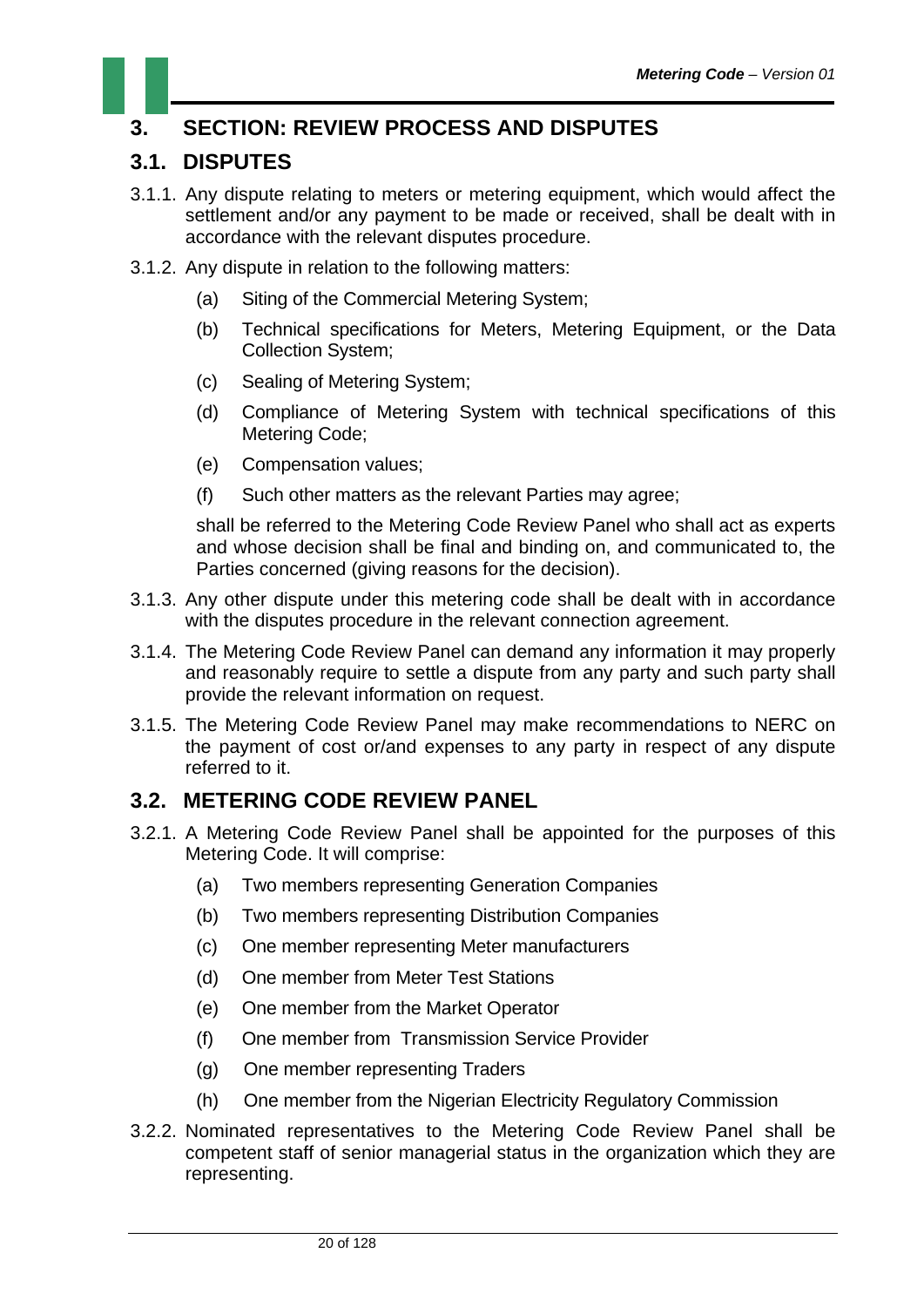- 3.2.3. The "Metering Code Panel" shall perform the following functions:
	- (a) Keep the MC and its working under review.

(b) Review all suggestions for amendments to the MC which NERC, Metering Code Review Panel member or User may wish to submit to the Metering Code Review Panel Chairman for consideration by the Metering Code Review Panel from time to time.

(c) Publish recommendations as to the amendments to the MC that the Metering Code Panel feels are necessary or desirable and the reasons for these recommendations.

(d) Issue guidance in relation to the MC and its implementation, performance and interpretation upon the reasonable request of any User.

(e) Consider what changes are necessary to the MC arising out of any unforeseen circumstances or derogations approved.

- (f) Resolve disputes that may arise from the implementation of this Code
- 3.2.4. The funding and maintenance of the Metering Code Review Panel on a budget approved by NERC, shall be the responsibility of the Market Operator, including the location of the Panel's Secretariat.
- 3.2.5. The Secretary of the Metering Code Review Panel shall consult in writing with Users liable to be affected in relation to all proposed amendments to the MC and shall submit all proposed amendments to the Metering Code Review Panel for discussion prior to such amendment.
- 3.2.6. Members of the Metering Code Review Panel shall be appointed, from time to time, by the relevant Party or Parties concerned for a period of two years, with the possibility of renewal. As a general rule, each Party shall select its representative in a fair and transparent manner. In default of appointment by the relevant Parties, NERC shall have the right to appoint representatives from the Parties who have failed to appoint their own representatives. Members of the Metering Code Review Panel shall be required to enter into confidentiality undertakings in favour of all Parties in a form specified by NERC.
- 3.2.7. Decisions of the Metering Code Review Panel shall be made by voting of Panel members attending any meeting. Each Panel member shall have one vote. The Chairman, where necessary, (and unless otherwise provided) shall have a casting vote. Five (5) Panel members shall be a quorum for any meeting of the Metering Code Review Panel No less than 5 Business Days notice of a meeting of the Metering Code Review Panel is required to be given to all Panel members entitled to attend such meeting except in the case of an emergency meeting.
- 3.2.8. The Chairman shall be elected by the Metering Code Review Panel from among its members who shall not be a representative of NERC.
- 3.2.9. The Metering Code Review Panel shall operate in accordance with such other rules and procedures as are laid down by it.
- 3.2.10. The Market Operator shall act as Secretary of the Metering Committee for the purpose, inter alia, of giving and receiving of notices.
- 3.2.11. The Metering Code Review Panel decisions, except when it settles disputes, are not binding on NERC, but shall have only the nature of an opinion. Any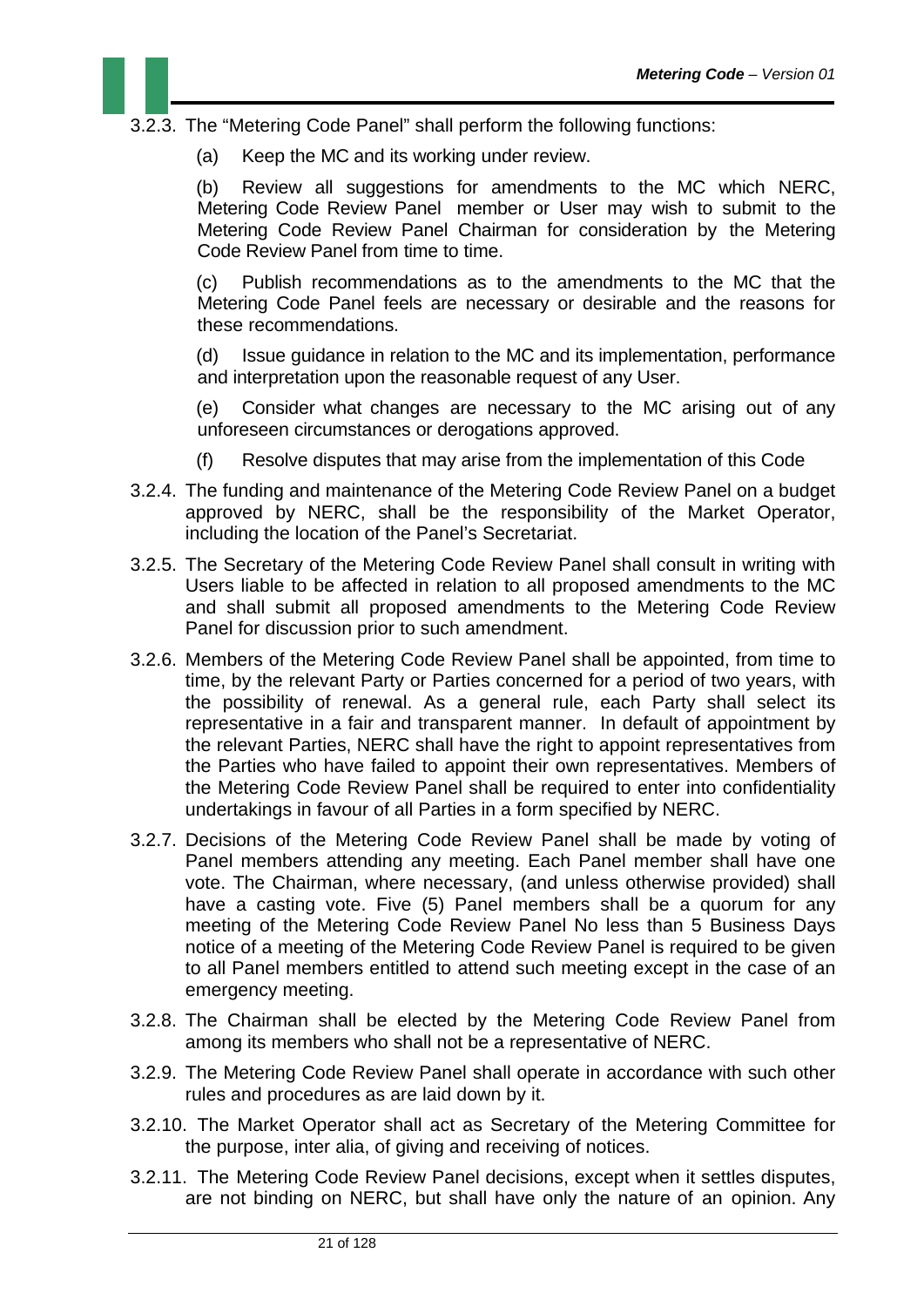

#### **3.3. UNFORESEEN CIRCUMSTANCES**

- 3.3.1. If circumstances not envisaged in the provisions of the MC or divergent interpretations of any provisions included in the MC should arise, the Secretary of the Metering Code Review Panel shall, to the extent reasonably practicable in the circumstances, consult promptly with all affected Users in an effort to reach agreement as to what should be done. If agreement cannot be reached in the time available, the Secretary of the Metering Code Review Panel shall in good faith determine what is to be done and notify all Users affected.
- 3.3.2. The Secretary of the Metering Code Review Panel shall promptly refer all such unforeseen circumstances and any determination to the Metering Code Review Panel for consideration.

#### **3.4. ILLEGALITY AND PARTIAL INVALIDITY**

- 3.4.1. If any provision of the MC should be found to be unlawful or wholly or partially invalid for any reason, the validity of all remaining provisions of the MC shall not be affected.
- 3.4.2. If part of a provision of the MC is found to be unlawful or invalid but the rest of such provision would remain valid if part of the wording were deleted, the provision shall apply with such minimum modification as may be:
	- (a) necessary to make it valid and effective; and
	- (b) most closely achieves the result of the original wording but without affecting the meaning or validity of any other provision of the MC.
- 3.4.3. The Secretary of the Metering Code Review Panel shall prepare a proposal to correct the default referred to 3.4.1 and 3.4.2 for consideration by the Metering Code Review Panel.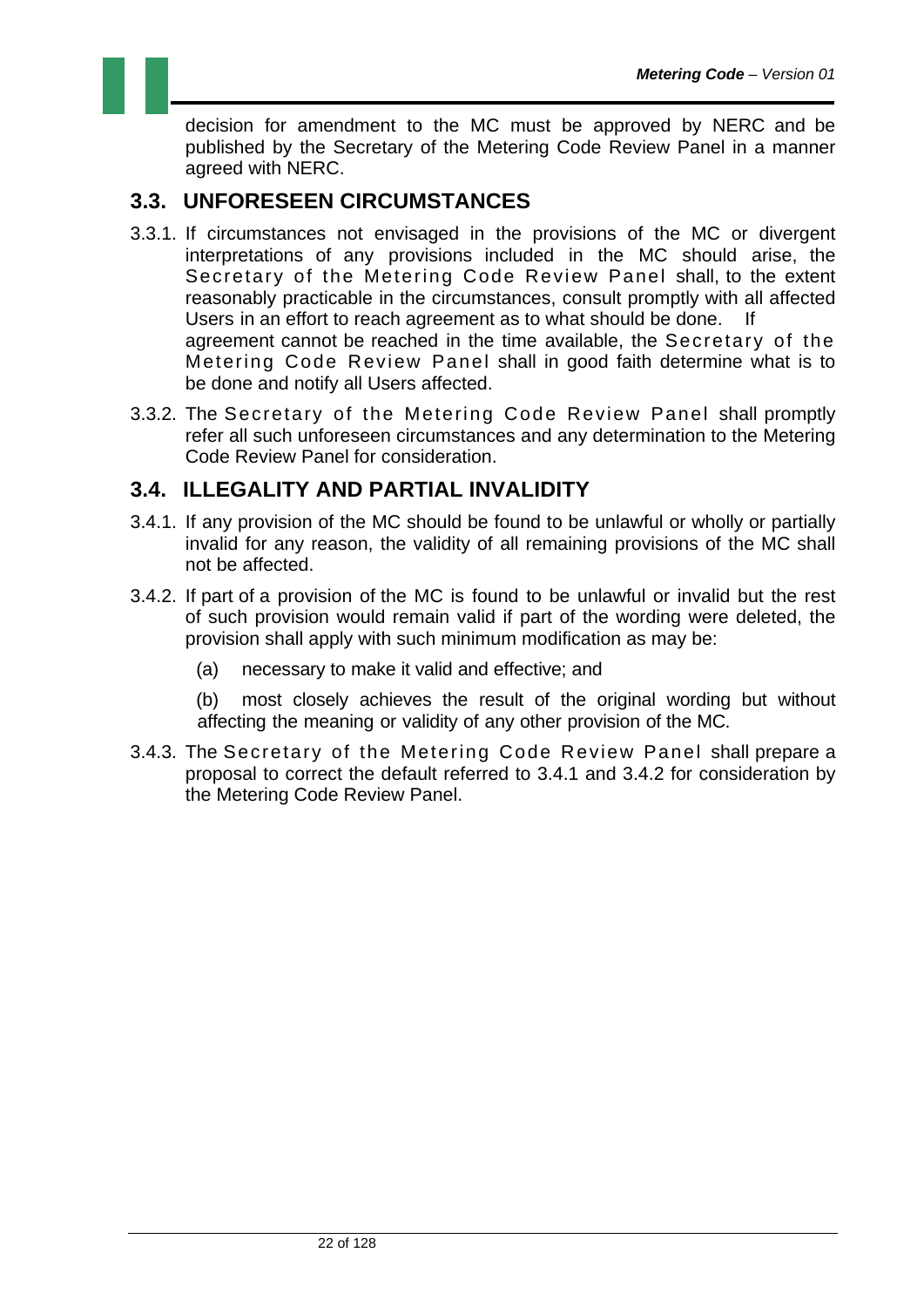#### **PART 2: GRID METERING CODE**

#### **1. OBJECTIVES AND SCOPE**

#### **1.1. OBJECTIVE**

1.1.1. The objectives of the Grid Metering Code are to establish:

(a) The technical, design and operational procedure for the Commercial Metering System

(b) The required accuracy and calibration of the Commercial Metering System

(c) The procedures for approval, certification and testing of the Meters and Metering Equipment

(d) The standards to be met by Market and System Operators, the TSP and Users who have or plan to have access to the Transmission Network or MV Distribution Network, provided in the later case they are, or expect to be, Participants trading in the Wholesale Market.

(e) The responsibilities of the Market Operator and Users in relation to ownership and management of Metering System and provision and use of metering data.

#### **1.2. SCOPE**

- 1.2.1. The Grid Metering Code applies to:
	- (a) The Market Operator
	- (b) Users, which in this part of the MC (the Grid Metering Code) are:
		- (i) The System Operator
		- (ii) The TSP
		- (iii) Distribution Companies (Discos);
		- (iv) Generators directly connected to the Transmission Network;
		- (v) Customers with and without self-generation directly connected to the Transmission Network, whether they qualify or not as Market Participants;
		- (vi) Eligible Customers with and without self-generation connected to the MV Distribution Network, provided that they qualify as Participants in the Market;
		- (vii) Traders.

#### **1.3. DEROGATIONS**

1.3.1. If a User finds that an existing installation cannot comply with the standards contained in this GMC or cannot meet the required accuracy levels, it shall without delay report such non compliance to the Market Operator stating the reasons for non-compliance and the proposed remedy for this situation. Where the costs of modifying existing equipment to meet the GMC standards are excessive and the equipment is expected to be changed or decommissioned within one (1) year, then application can be made to the Market Operator for a derogation.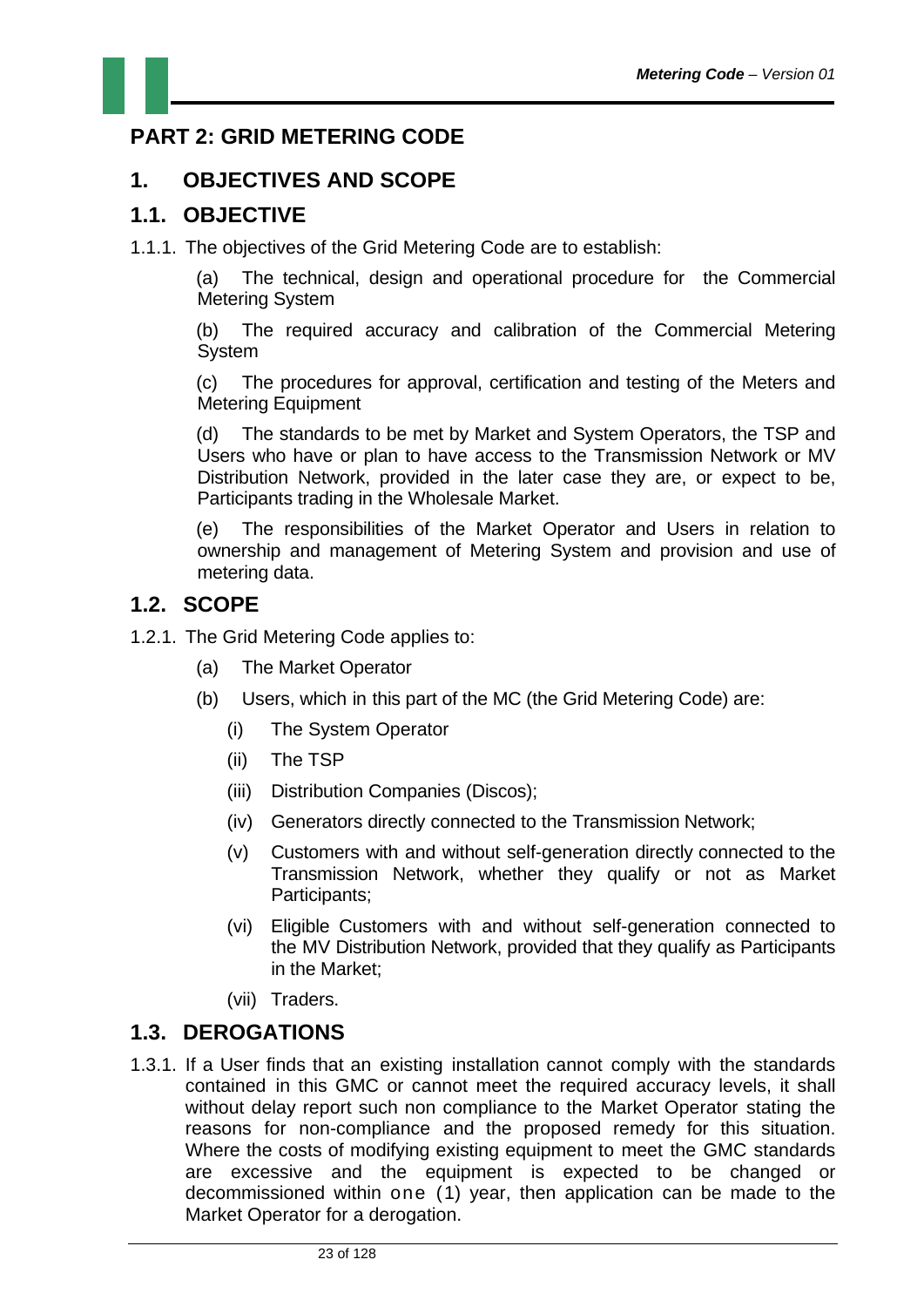- 1.3.2. Where a User has received professional technical advice that the proposed equipment or existing equipment, although not fully meeting the standards as listed in Condition 2.3, is capable of performing to the required levels of accuracy contained in Condition 2.5 then such advice and evidence of the performance of the equipment concerned, can be submitted to the Market Operator as due process for a derogation request if the User wishes.
- 1.3.3. Any request for derogations from any provision of the GMC by a User shall contain:

(a) the issue number and the date of the GMC provision against which the derogation applies;

(b) identification of the Meters or Metering Equipment in respect of which a derogation applies and, if relevant, the nature and extent to which the derogation applies including alternate compliance provisions;

- (c) identification of the provision with which the derogation applies;
- (d) the reason for the non-compliance requiring derogation;
- (e) proposed remedial actions, if any ;and

(f) the date by which the derogation ends if compliance will be achieved, or by which such derogation expires.

- 1.3.4. On receipt of any request for derogation, the Market Operator shall promptly consider such a request provided that it considers that the grounds for the derogation are reasonable. The Market Operator shall notify the NERC of the request, together with its opinion on:
	- (a) Whether the derogation would, or is likely to:
		- (i) have a material adverse impact on the accuracy of the settlement system; or
		- (ii) impose unreasonable costs on the operation of the Transmission System or on an Interconnected Party's System.
	- (b) Whether the derogation should be granted.
- 1.3.5. NERC may grant derogation as requested or grant it subject to other provision or reject the request while taking into account the opinion of the Market Operator.
- 1.3.6. NERC shall inform the Market Operator of its decision within 20 calendar days of receipt of the Market Operator´s notification, provided that if NERC does not answer within this timeframe, the Market Operator must consider that the opinion of the Market Operator has been accepted.
- 1.3.7. To the extent of any derogation granted, the User shall be relieved from its obligation to comply with the applicable provision of the GMC and shall not be liable for failure to so comply but shall comply with any alternate provisions as set forth in the derogation.
- 1.3.8. The Market Operator shall:

(a) keep a register of all derogations which have been granted, identifying the name of the person and User in respect of whom the derogation has been granted, the relevant provision of the GMC and the period of the derogation; and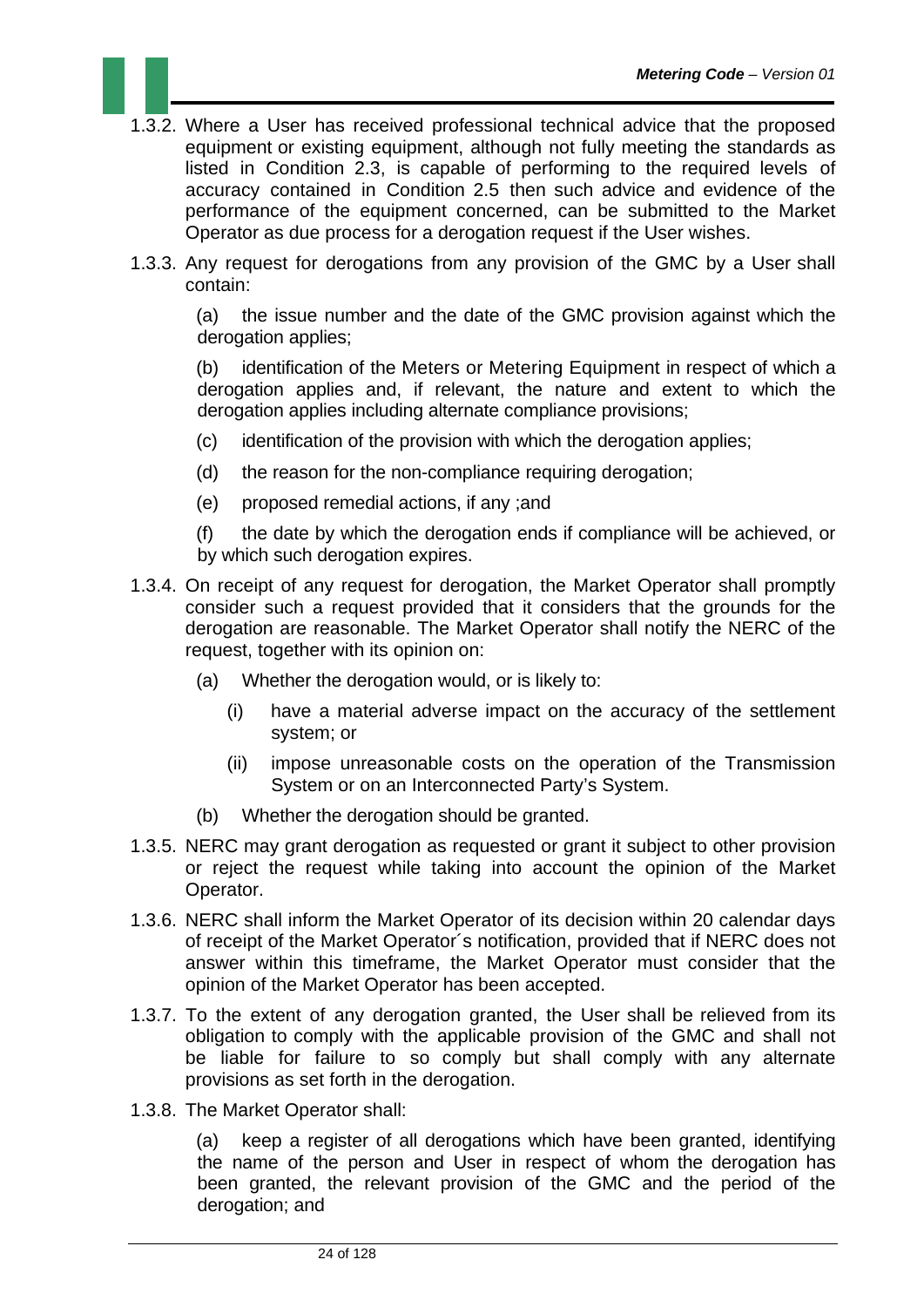(b) on request from any User, provide a copy of such register of derogations to such User.

(c) Where a material change in circumstance has occurred, a review of any existing derogations, and any derogations under consideration, may be initiated by the Market Operator, NERC or an Associated User.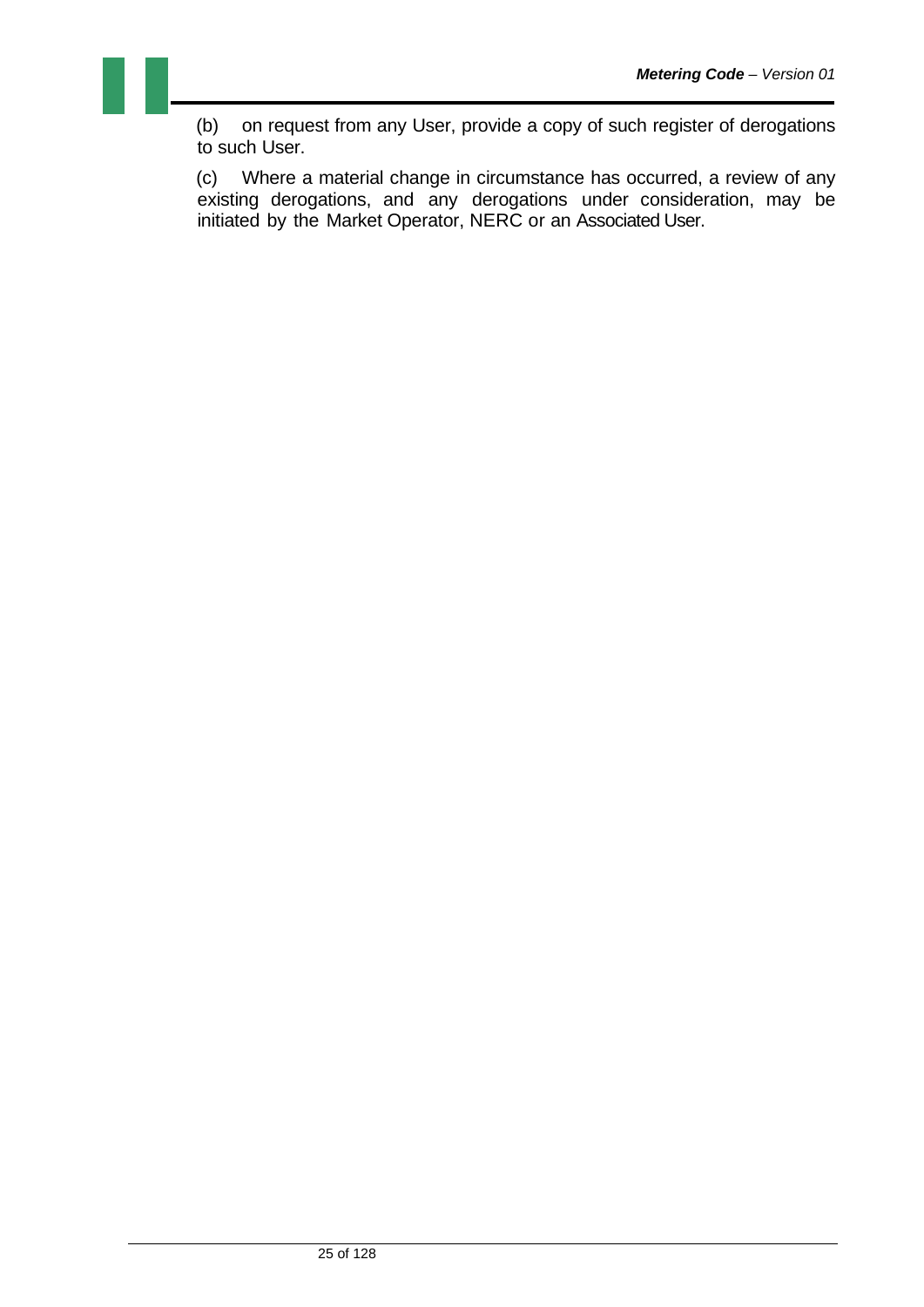#### **2. SECTION: METERING REQUIREMENTS**

#### **2.1. TYPE OF CONNECTION POINTS**

- 2.1.1. Commercial Metering Systems shall be installed to measure active energy and reactive energy, at each Connection Point on the Transmission or Distribution Network, which corresponds to an interface exists between two or more Participants. This will comprise both Import and Export metering when reasonably required by the Market Operator.
- 2.1.2. Commercial Metering Systems comprises both the Main Metering System and the Check Metering System, when the later is required.
- 2.1.3. For the purposes of this GMC the Connection Points shall be classified as in Appendix E as follows:

(a) Type 1: Between a Generator Unit or Generator Group with a Connection Capacity equal to or higher than 20 MW and the Transmission Network

(b) Type 2: Between the Transmission Network and a Distribution Network

(c) Type 3: Between the Transmission Network and an Eligible Consumer, with a Connection Capacity equal to or higher than [10 MW]

- (d) Type 4: International Interconnections
- (e) Type 5: Between two Distribution Networks of different licensees
- (f) Type 6: All other Connection Points
- 2.1.4. Main and Check Metering Systems shall be installed as in Appendix E in all Connection Points of Type 1, 2, 3, 4 or 5. In Type 6 Connection Points only Main Metering Systems shall be installed, although an installation of a Check Metering System is advisable.
- 2.1.5. Check Metering can be obtained through Redundant Metering or Verification Metering.

(a) Redundant Metering: Metering Equipment, installed at the same Connection Point where the Main Meter is installed. In principle, Main and Redundant Meters measurements shall be coincident.

(b) Verification Metering: Metering Equipment, or set of Metering Equipments installed in different locations than the Main Meter, whose measurements permits the verification of the Main Meter measurement through simple calculations that eliminates the effect of the network element that could exist between them.

#### **2.2. LOCATION OF MAIN AND CHECK METERING SYSTEMS**

- 2.2.1. As a general rule, both Main Metering System and Check Metering System, will be located as close as practicable to the Connection Point. Where there is a material difference in location, an adjustment for losses between the location of the Metering System and the Connection Point will be calculated by the Market Operator and agreed to by the User. Such loss adjustments may include transformer and line loss compensation resulting from the distance of the Metering System to the physical location of the Connection Point.
- 2.2.2. Type 1 Connection Points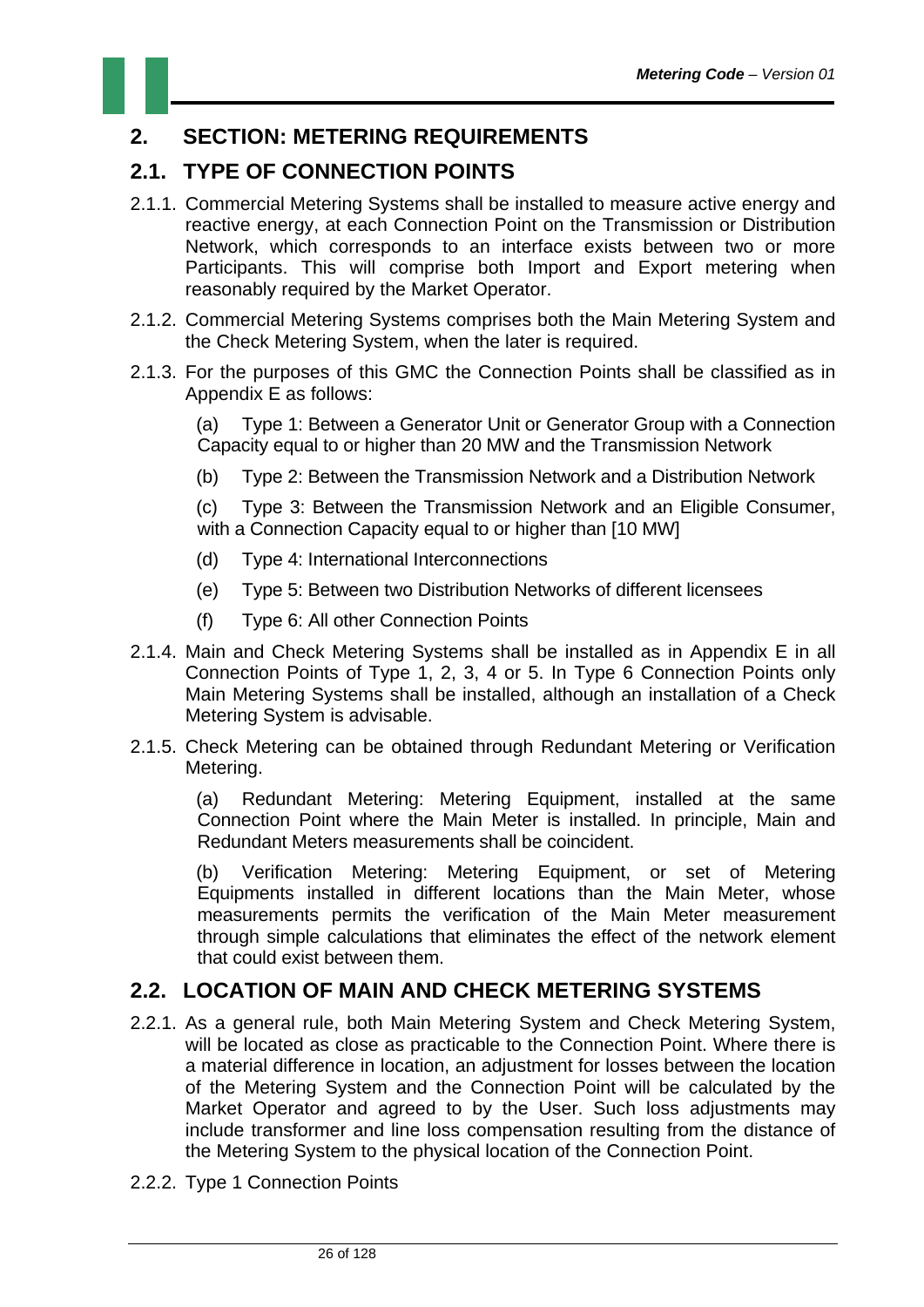(a) As far as possible, the Main Metering System at Generation Stations shall be located at the actual Connection Points:

- (i) At the HV side of the Step Up Transformer of the Generator Unit for energy exported
- (ii) At the HV side of the Station Auxiliary Transformer
- (b) Check Metering shall be obtained either:
	- (i) Through a Redundant Meter, located at the same point as the Main Metering System. In this case, Provision 2.2.2 (a) shall apply, or
	- (ii) Through Verification Metering, with Meters located at the Connection Points of each outgoing feeder of the Generation **Substation**
- 2.2.3. Type 2 Connection Points

(a) The Main Metering System shall be located at the LV side of the Power Transformers of the substation that connects the Transmission System with the Distribution System.

- (b) Check Metering shall be obtained either:
	- (i) Through a Redundant Meter, located at the same point as the Main Metering System. In this case, Provision 2.2.3 (a) shall apply, or
	- (ii) Through Verification Metering, with Meters located at each of the outgoing MV distribution feeders, or
	- (iii) Exceptionally, in case neither (i) or (ii) could be applied, through Verification Metering, with Meters located at the HV side of the Power Transformers of the substation that connects the Transmission System with the Distribution System.
- 2.2.4. Type 3 Connection Points

(a) The Main Metering System shall be located at the actual Connection Point between the Transmission System and the Eligible Customer.

- (b) Check Metering shall be obtained either:
	- (i) Through a redundant Meter, located at the same point as the Main Metering System. In this case, Provision 2.2.4 (a) shall apply, or
	- (ii) Through Verification Metering, with Meters located at each incoming Transmission Line into the Substation.
- 2.2.5. Type 4 Connection Points

(a) The Main Metering System shall be located at the Connection Point, in the Nigerian Substation, of the line that interconnects Nigeria with any neighbouring country.

- (b) Check Metering shall be obtained either:
	- (i) Through a Redundant Meter, located at the same point as the Main Metering System, In this case, Provision 2.2.5 (a) shall apply, or
	- (ii) Through Verification Metering, with Meters located in the other extreme of the interconnection line (in the neighbouring country), if the Market Operator agrees with this possibility and the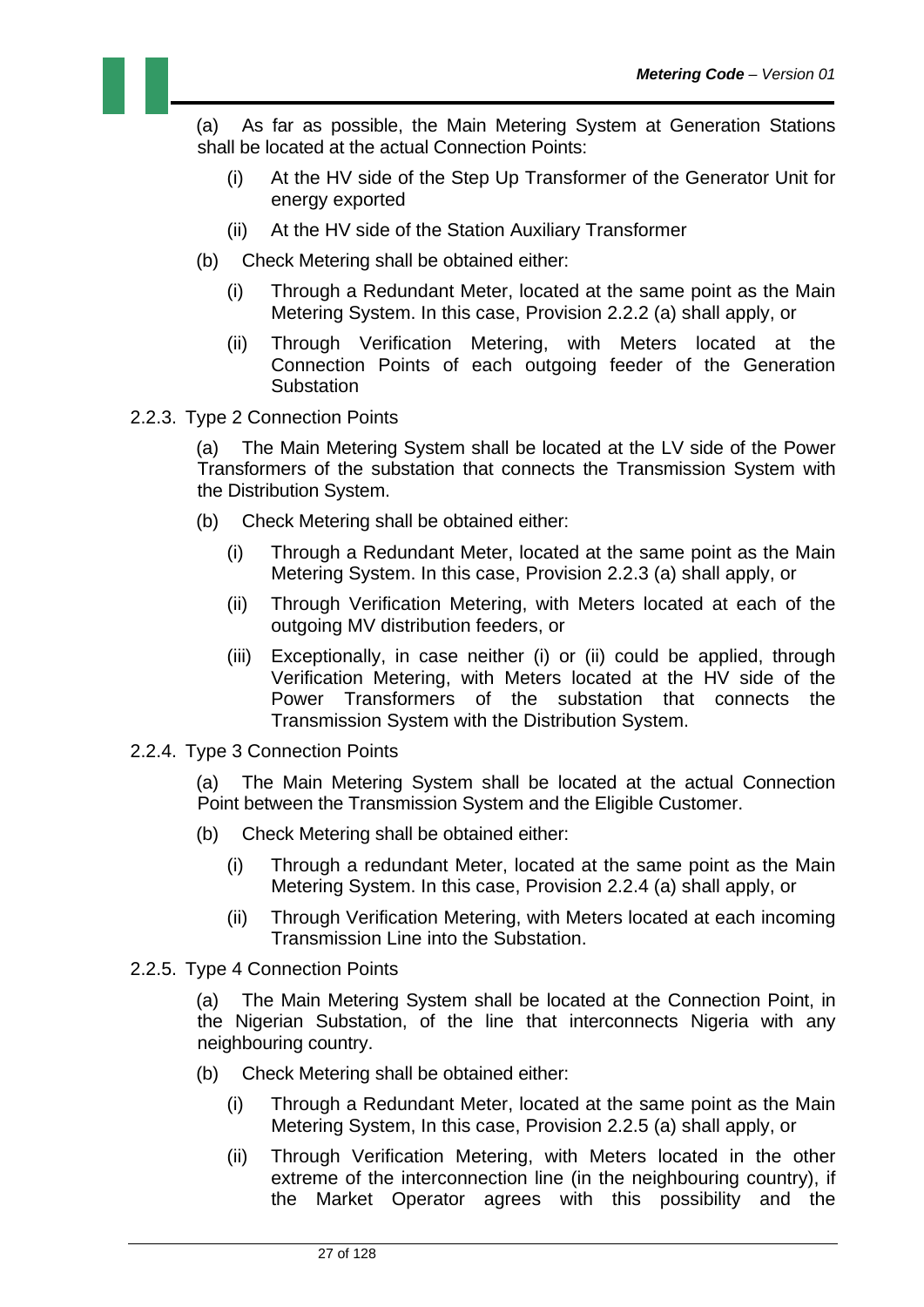

Interconnection Agreements allows adequate interchange of the information required in a timely manner.

2.2.6. Type 5 Connection Points

(a) The Metering Systems shall be located at both ends of the line between substations of different licensees.

(b) Each licensee shall consider the Metering System at its own substation as Main Metering. Verification Metering can be obtained through the measurements in the other extreme.

2.2.7. Type 6 Connection Points

(a) The Main Metering System shall be located as close as possible to the actual Connection Point.

#### **2.3. APPLICABLE STANDARDS**

2.3.1. The accuracy of the various items of measuring equipment comprising Meters and Metering Systems shall conform to the relevant IEC standards or any equivalent Nigerian standards. The following IEC standards approved for use with this GMC are:

(a) IEC Standard 62053-22 – Alternating current static meters for active energy (classes 0.2 S and 0.5 S).

(b) IEC Standard 62053-21 - Alternating current static meters for active energy (classes 1 and 2).

(c) IEC Standard 62053-11 – Alternating current electromechanical meters for active energy (classes 0.5, 1 and 2).

(d) IEC Standard 62053-23 – Alternating current static meters for reactive energy (classes 2 and 3).

- (e) IEC Standard 60044 Part 1 Current transformers.
- $(f)$  IEC Standard 60044 Part 2 Voltage transformers.
- (g) IEC Standard 60044 Part 3 Combined transformers.

(h) IEC Standard 62056-21 – Data exchange for meter reading – Direct local data exchange.

- (i) IEC Standard 62052-11 General Requirements for meters.
- 2.3.2. Whenever the above mentioned IEC Standards are followed, necessary corrections or modifications shall be made for nominal system frequency, nominal system voltage, ambient temperature, humidity and other conditions prevailing in Nigeria before actual adoption of the said Standards.
- 2.3.3. All Meters and Metering Systems shall comply with the relevant standards. Where relevant standards change from time to time, the Market Operator will review such changes and recommend to NERC through the Metering Code Review Panel the extent to which any changes should be implemented.
- 2.3.4. Where a User proposes to utilize equipment that does not meet these standards, then a derogation submission must be made to the Market Operator in accordance with Chapter 1.4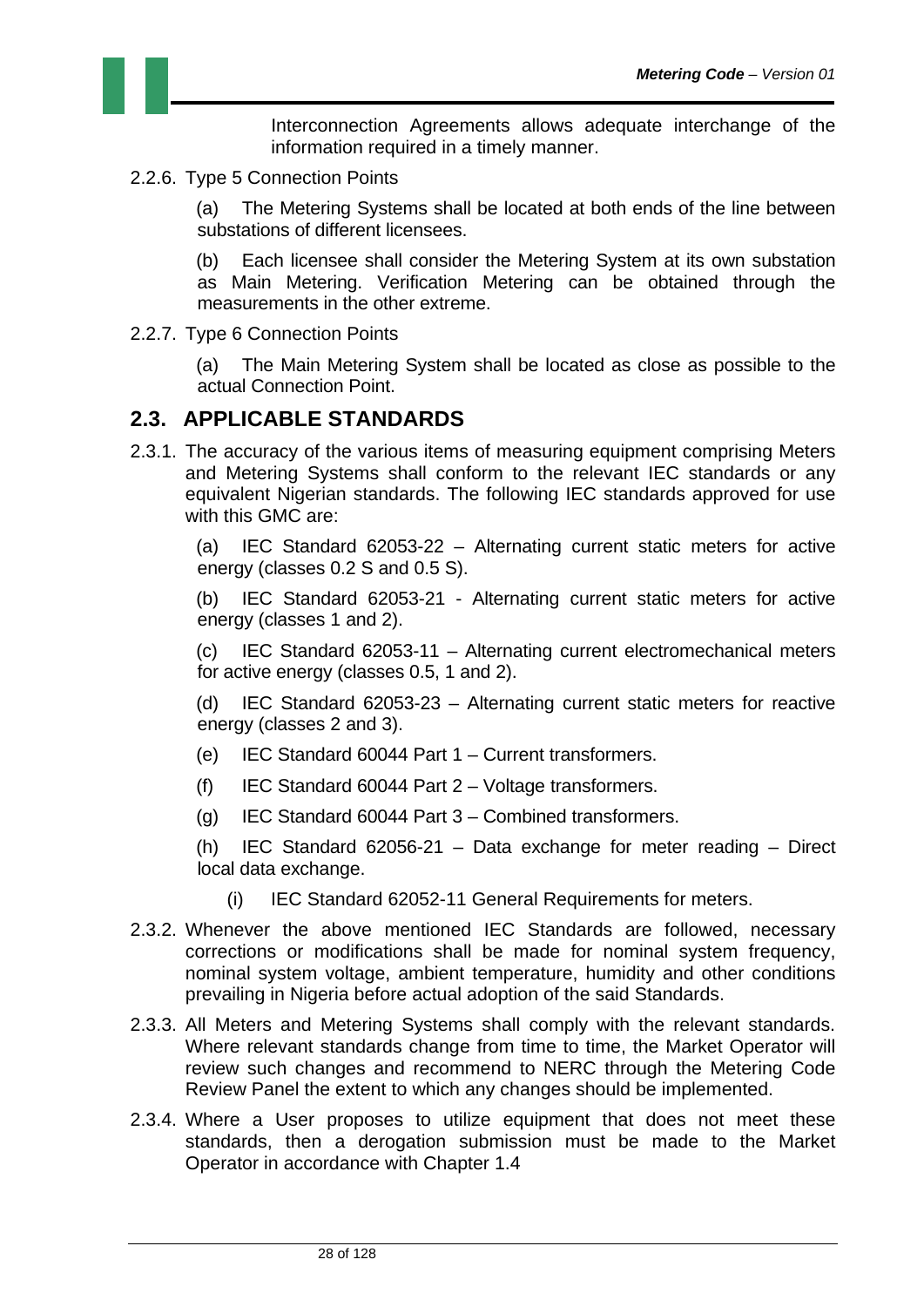

- 2.4.1. Measuring Transformers characteristics and installation:
	- (a) Measuring transformer shall be always of inductive type.

(b) Main and Check Metering shall operate from separate current transformer (CT) and voltage transformer (VT) windings.

(c) As a general rule, CT and VT windings and cables connecting such windings to Main or Check Metering shall be dedicated for such purposes and such cables and connections shall be securely sealed.

(d) Eventually, CT and VT windings and cables connecting such windings to Check Meters may be used for other purposes provided the overall accuracy requirements are met and evidence of the value of the additional burden is available for inspection by the Market Operator.

(e) Connection cables between VT and the metering equipment shall have a section enough to guarantee that the voltage drop will be always lower than 1 per 1000. The maximum burden imposed by the cables that connect the current transformers with the metering equipment shall be lower than 4 VA. In any case the section of these cables shall not be lower than 6 mm<sup>2</sup>.

(f) The Main Meter, Check Meter and additional burdens shall have separately fused VT supplies. Adequate devices shall be provided to immediately detect the absence of voltage to the metering equipment in any of the three phases

- 2.4.2. Meters shall be static type, and relevant standard regarding the number of wires shall apply.
- 2.4.3. Meters shall be capable of measuring data at least half-hourly, and record them automatically on integral or separate Data Registers. In any case, all Meters shall have a display showing the accumulated values of the measured quantities.
- 2.4.4. Registers of active energy shall be done in all the ways the energy could flow. This may be achieved by using one or more metering equipment as may be convenient. Registers of reactive energy shall be done in all the four quadrants reactive energy could flow. This may be achieved by using one or more metering equipments as it is convenient
- 2.4.5. In cases where separate Data Registers are used, each Data Register may store information from one or more Metering Equipment, provided that Redundant or Verification Meters shall have separate Data Registers from the Main Meters.
- 2.4.6. Data Registers shall have adequate capacity to store at least three (3) months of on site data in non volatile memories, to allow for any interruptions to the automatic Data Collection System.
- 2.4.7. The Meter or the Data Register, as the case may be, shall have an adequate communication channel, either through a serial port RS-232, opto-couplers according to IEC Standard 62.056-21, or any other system the Market Operator may authorize. This communication channel will permit automatic downloading, including remote interrogation and batch downloading, by the Data Collection System.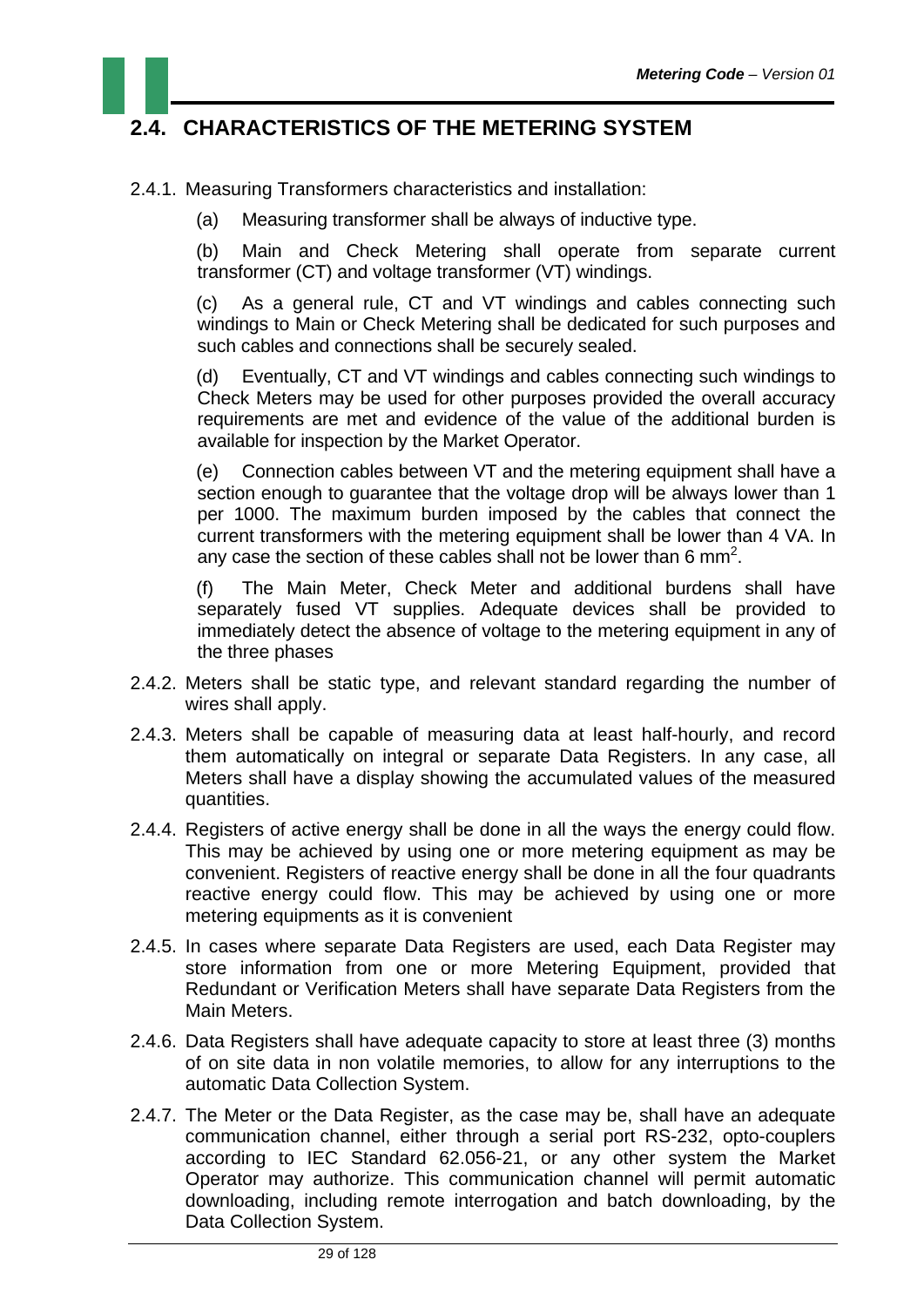- 2.4.8. For the purposes of remote interrogation of Meters or Data Registers, as the case may be, the Market Operator may use its own data communications network, or that of the System Operator. For redundancy purposes, it shall enter into, manage and monitor contracts to provide for the maintenance of all data links by which data is passed from the Meters or Data Registers, as the case may be, to the Data Collection System.
- 2.4.9. The Market Operator shall define the communication protocol to be used, which shall be unique and of standard type in order to reduce the costs that shall be borne by the Users. The selected communication protocol shall be approved by NERC and communicated to the involved Users at least six (6) month before remote interrogation will start.
- 2.4.10. To prevent unauthorised access to the data in the Meters or Data Registers a security scheme shall be incorporated for both local and remote access. Separate security levels shall be provided for the following activities:

(a) Level 1 - Password for read only of the following metering data, which shall be transferable on request during the interrogation process:

- (i) Meter of Data Register ID;
- (ii) Energy Metered Values;
- (iii) Cumulative measured quantities;
- (iv) Alarm indications; and
- (v) Meter or Data Register time and date.

(b) Level 2 - Password for corrections to the time and/or date and resetting of maximum values.

- (c) Level 3 Password for programming of
	- (i) Displays, tariff schemes and other functions; and
	- (ii) The passwords for levels 1, 2 and 3.

(d) Level 4 - Password for removal of Metering Equipment cover(s) necessitating the breaking of the seals for:

- (i) Calibration of the Metering Equipment;
- (ii) Programming the level 3 password and the level 4 password.

In addition to the functions specified for each level it shall be feasible to undertake the functions at the preceding or lower level.

- 2.4.11. Time synchronization of Meters and Data Registers, as the case may be, shall be done preferably through GPS. Other synchronization systems may be used provided that they comply with the requirements regarding accuracy and security and do not distort the calculations of the energy balances. Such other methods shall be authorised by the Market Operator.
- 2.4.12. The Meter shall be enclosed in a cabinet or otherwise installed in a manner which shall conform to the manufacturer's stated environmental conditions. The installation shall provide protection from moisture and dust ingress and from physical damage, including vibration. In addition, the cabinet or meter must be sealed to prevent unauthorised access.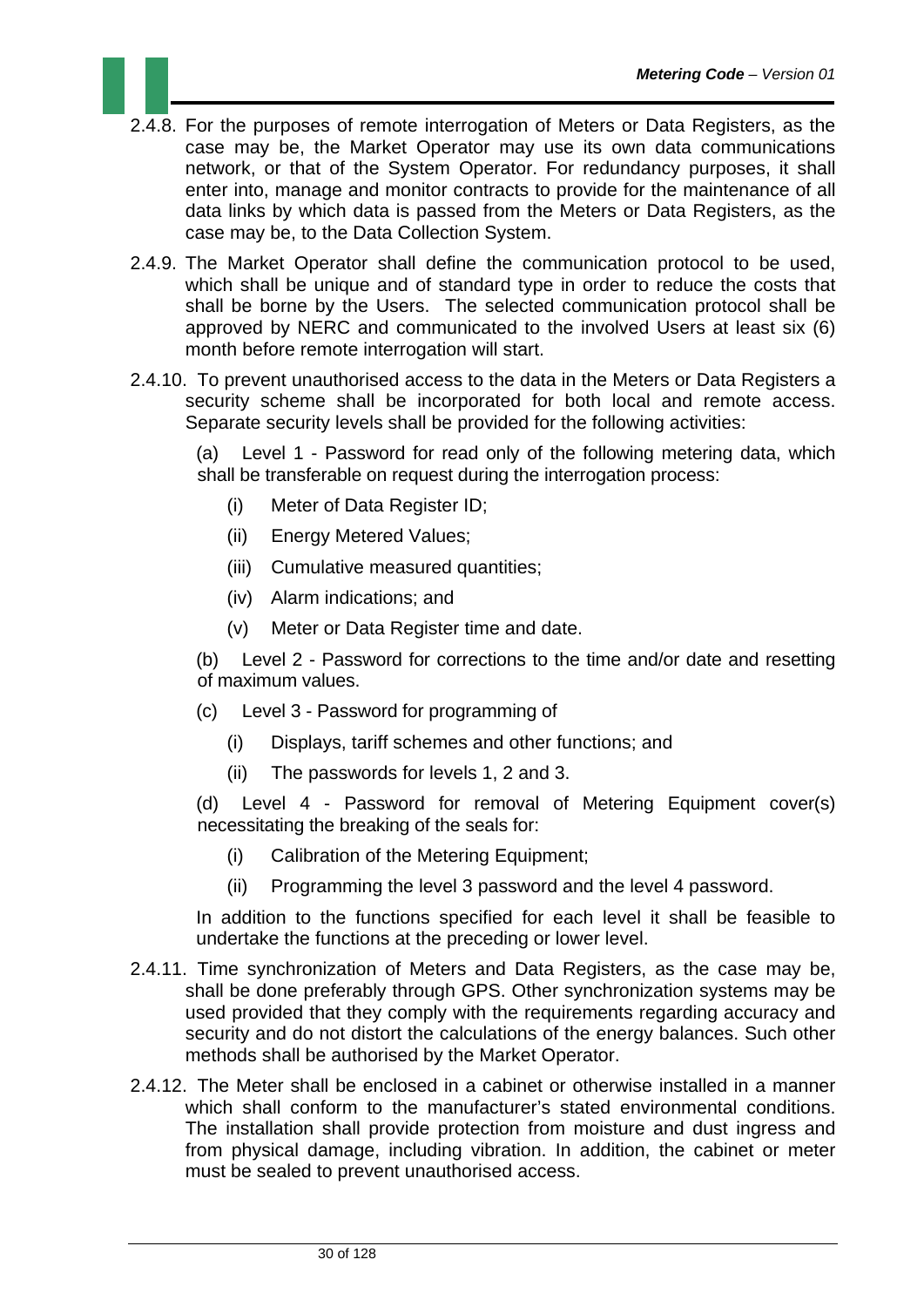## **2.5. ACCURACY OF METERING**

- 2.5.1. The accuracy class or equivalent of various items of measuring equipment comprising Meters and Metering Equipment shall conform to the relevant IEC standards as listed in 2.3. Accuracy requirements for the purpose of this GMC are defined by Type of Connection Point (as indicated in 2.2) and circuit capacity, rated in MVA. Circuit capacity shall be determined by the lowest rated primary plant of the circuit i.e., generator, transformer, lines etc. and must be based on the primary plant maximum continuous ratings. The rating and accuracy requirements of Metering System should anticipate any future increase in rating of the primary plant.
- 2.5.2. Accuracy class shall as a minimum be as shown in Table 1.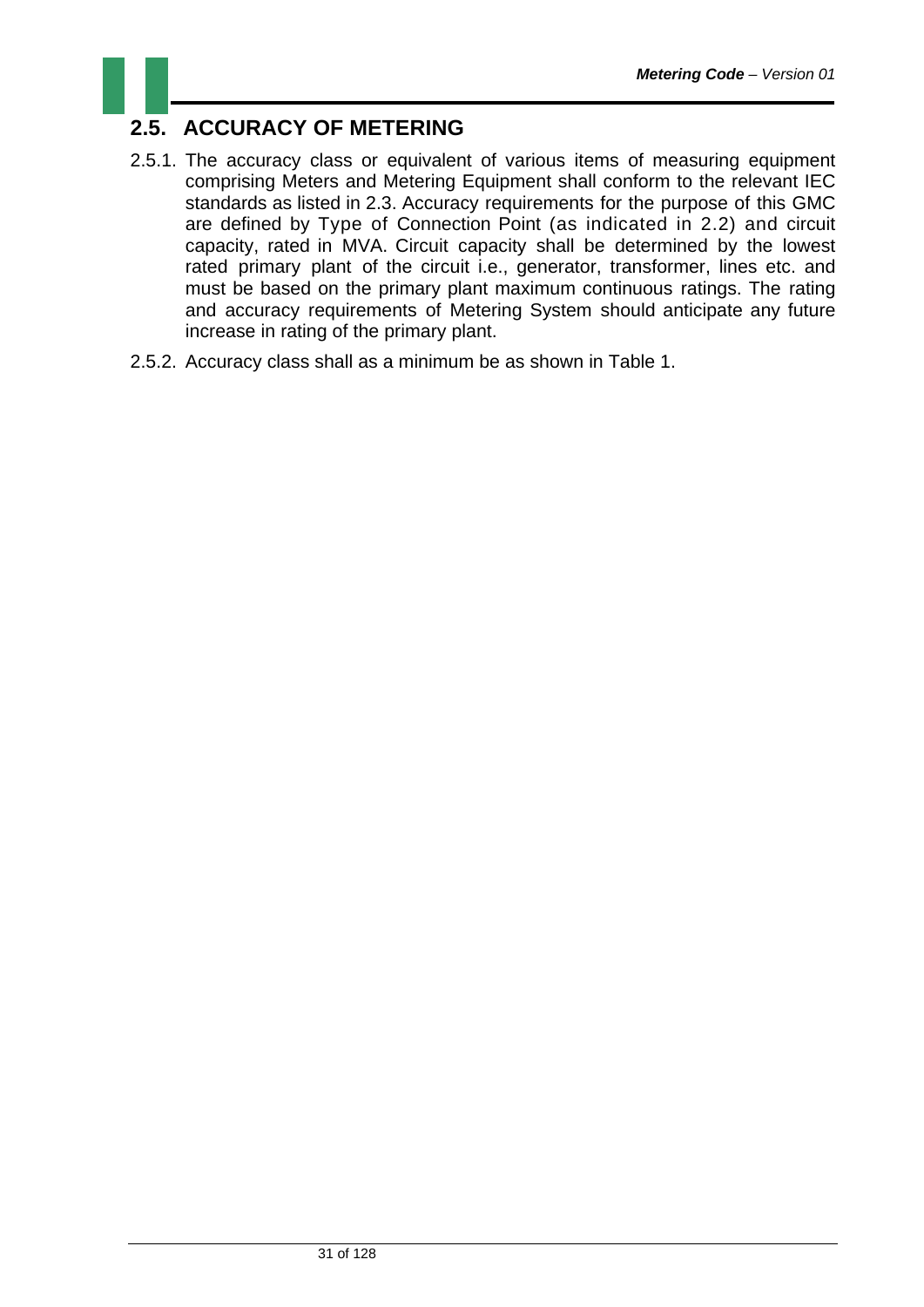|                                                        | <b>Equipment Accuracy Class</b> |                |                |          |            |          |                |  |
|--------------------------------------------------------|---------------------------------|----------------|----------------|----------|------------|----------|----------------|--|
| <b>Equipment Type</b>                                  | <b>For Connections</b>          |                |                |          |            |          |                |  |
|                                                        | Type $1, 2$ and $3$             |                | Type 4         | Type 5   |            | Type 6   |                |  |
| <b>Connection Capacity</b>                             | >50 MVA                         | $< 50$ MVA     | all            | > 10 MVA | $< 10$ MVA | $>1$ MVA | $<$ 1 MVA      |  |
| Current<br><b>Transformers (Note</b><br>1 & 2)         | 0.2S                            | 0.2S/0.5       | 0.2S           | 0.2S/0.5 | 0.5        | 0.5      | 0.5            |  |
| Voltage<br><b>Transformers</b>                         | 0.2                             | 0.5            | 0.2            | 0.5      | 0.5        | 0.5      | 0.5            |  |
| <b>Active Energy</b><br><b>Meters</b> (Note $2 \& 3$ ) | 0.2S                            | 0.2S/0.5       | 0.2S           | 0.2S/0.5 | 1          | 1        | 1              |  |
| <b>Reactive Energy</b><br><b>Meters</b>                | $\overline{2}$                  | $\overline{2}$ | $\overline{2}$ | 2        | 2          | 2        | $\overline{2}$ |  |

#### **Table 1: Equipment Accuracy Classes**

Note 1: Current transformers shall meet the class accuracy requirements irrespective of CT secondary ratings. Note 2. For new connections made after the date of approval of the first issue of the GMC the higher accuracy class shall be used Note 3: A Meter accuracy class of 0.5 may be used where energy transfers to be measured by the entry/exit **Meter** during normal operating conditions is such that the metered current will be above 5% of the Rated Measuring Current for periods equivalent to 10% or greater per annum (excluding periods of zero current).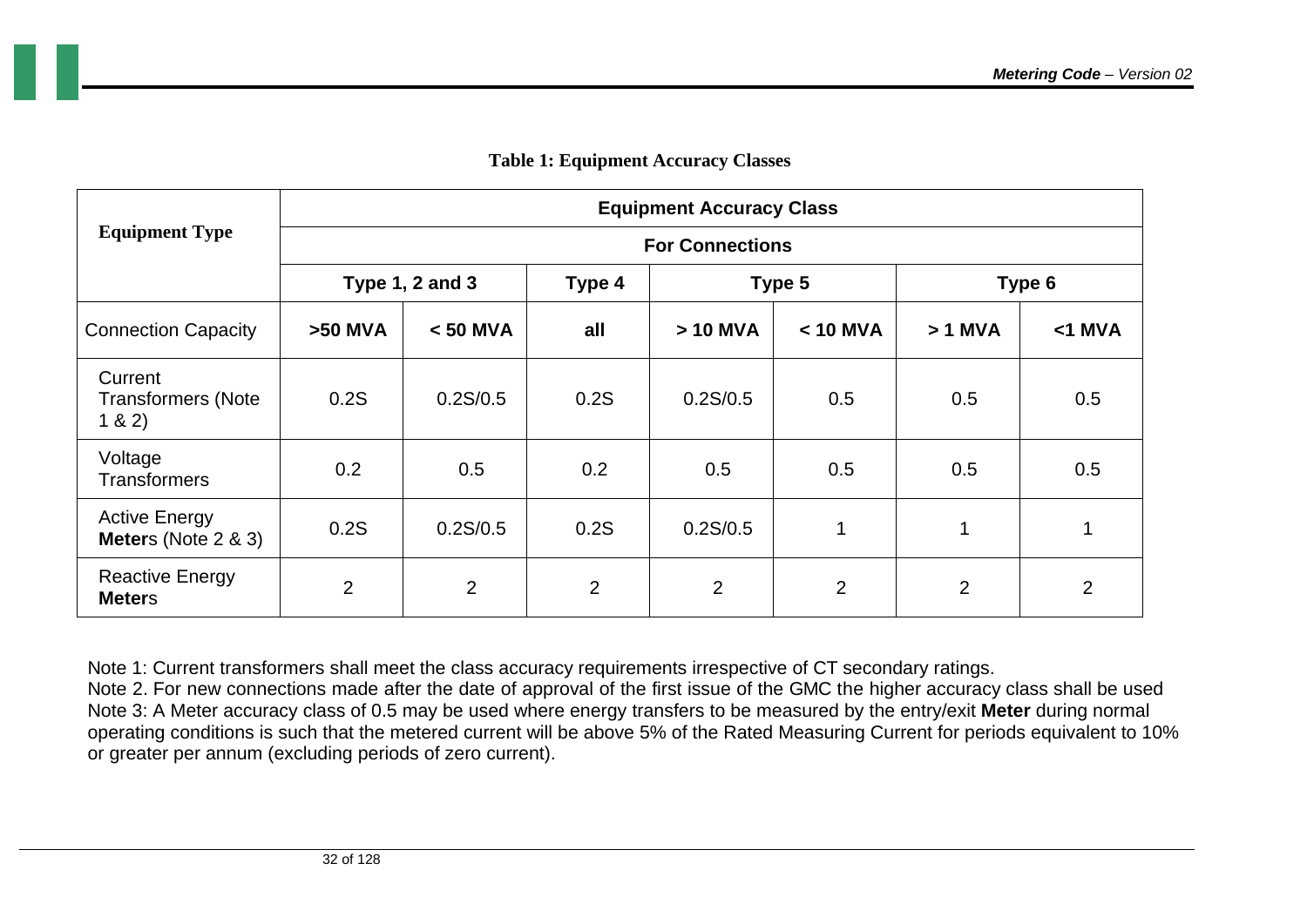

- 2.5.3. For the measurement of active energy and reactive energy, the Metering Systems shall be designed and the metering equipment shall be tested and calibrated to operate within the overall limits of error set out in Table 2, after taking due account of CT and VT errors and the resistance of cabling or circuit protection.
- 2.5.4. If a contract between relevant Users has additional requirements for Metering Systems or requirements in relation to Meters, those requirements shall, so long as they do not prevent compliance with this GMC, apply in addition to the requirements of this GMC.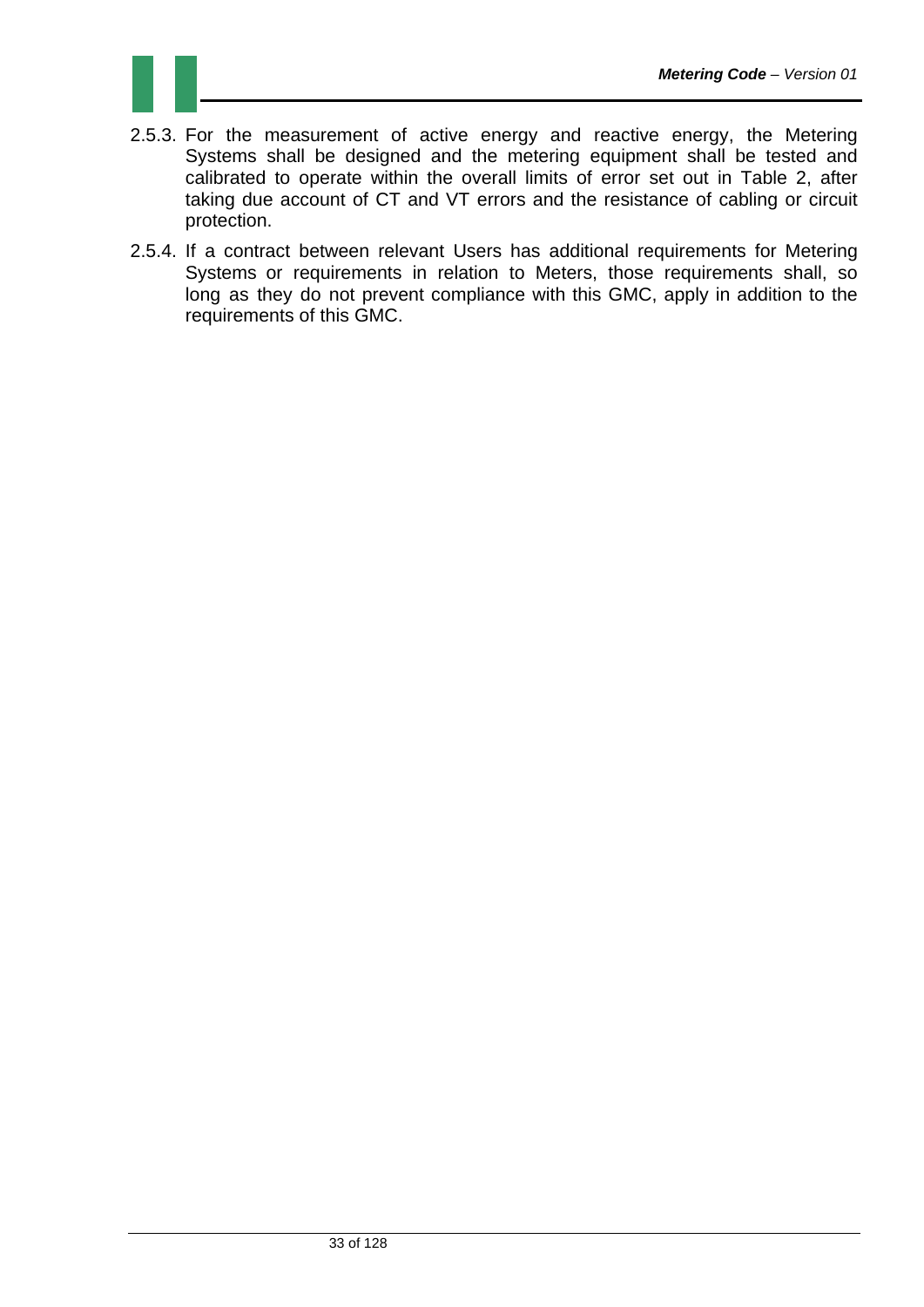|                                                                                         |                               | Limits of Error at Stated Power Factor for Active Power and Energy Measurement |            |          |            |            |           |           |  |
|-----------------------------------------------------------------------------------------|-------------------------------|--------------------------------------------------------------------------------|------------|----------|------------|------------|-----------|-----------|--|
| <b>Equipment Type</b>                                                                   |                               | <b>For Connections</b>                                                         |            |          |            |            |           |           |  |
|                                                                                         |                               | <b>Type 1, 2 and 3</b>                                                         | Type 4     | Type 5   |            | Type 6     |           |           |  |
| <b>Current Expressed as a</b><br><b>Percentage of Rated</b><br><b>Measuring Current</b> | <b>Power</b><br><b>Factor</b> | $>50$ MVA                                                                      | $< 50$ MVA | All      | $> 10$ MVA | $< 10$ MVA | $> 1$ MVA | $<$ 1 MVA |  |
| 120% to 10% inclusive                                                                   |                               | $±0.5\%$                                                                       | ±1.0%      | ±0.5%    | ±1.0%      | ±2.0%      | ±2.0%     | ±3.0%     |  |
| Below 10% to 5%                                                                         |                               | ±0.7%                                                                          | ±1.5%      | ±0.7%    | ±1.5%      | ±2.5%      | ±2.5%     | ±3.5%     |  |
| Below 5% to 1%                                                                          |                               | ±1.5%                                                                          | ±2.5%      | ±1.5%    | ±2.5%      | ±3.5%      | ±3.5%     | ±4.0%     |  |
| 120% to 10% inclusive                                                                   | $0.8$ lag                     | ±1.0%                                                                          | ±2.0%      | ±1.0%    | ±2.0%      | $±3.0\%$   | $±3.0\%$  | ±3.5%     |  |
| 120% to 10% inclusive                                                                   | $0.8$ lead                    | $±1.0\%$                                                                       | ±2.0%      | $±1.0\%$ | ±2.0%      | $±3.0\%$   | $±3.0\%$  | ±3.5%     |  |
| <b>Condition</b>                                                                        | <b>Power</b><br><b>Factor</b> | Limits of Error for Reactive Power and Energy at Stated Power Factor           |            |          |            |            |           |           |  |
| 120% to 10% inclusive                                                                   | $\overline{0}$                | ±4.0%                                                                          | ±4.0%      | ±4.0%    | ±4.0%      | ±4.0%      | $±4.0\%$  | ±4.0%     |  |
| 120% to 20% inclusive                                                                   | $0.8$ lag                     | ±5.0%                                                                          | ±5.0%      | ±5.0%    | ±5.0%      | $±5.0\%$   | $±5.0\%$  | $±5.0\%$  |  |
| 120% to 20% inclusive                                                                   | $0.8$ lead                    | ±5.0%                                                                          | ±5.0%      | ±5.0%    | ±5.0%      | ±5.0%      | ±5.0%     | ±5.0%     |  |

#### **Table 2: Overall Accuracy of Metering System**

a ka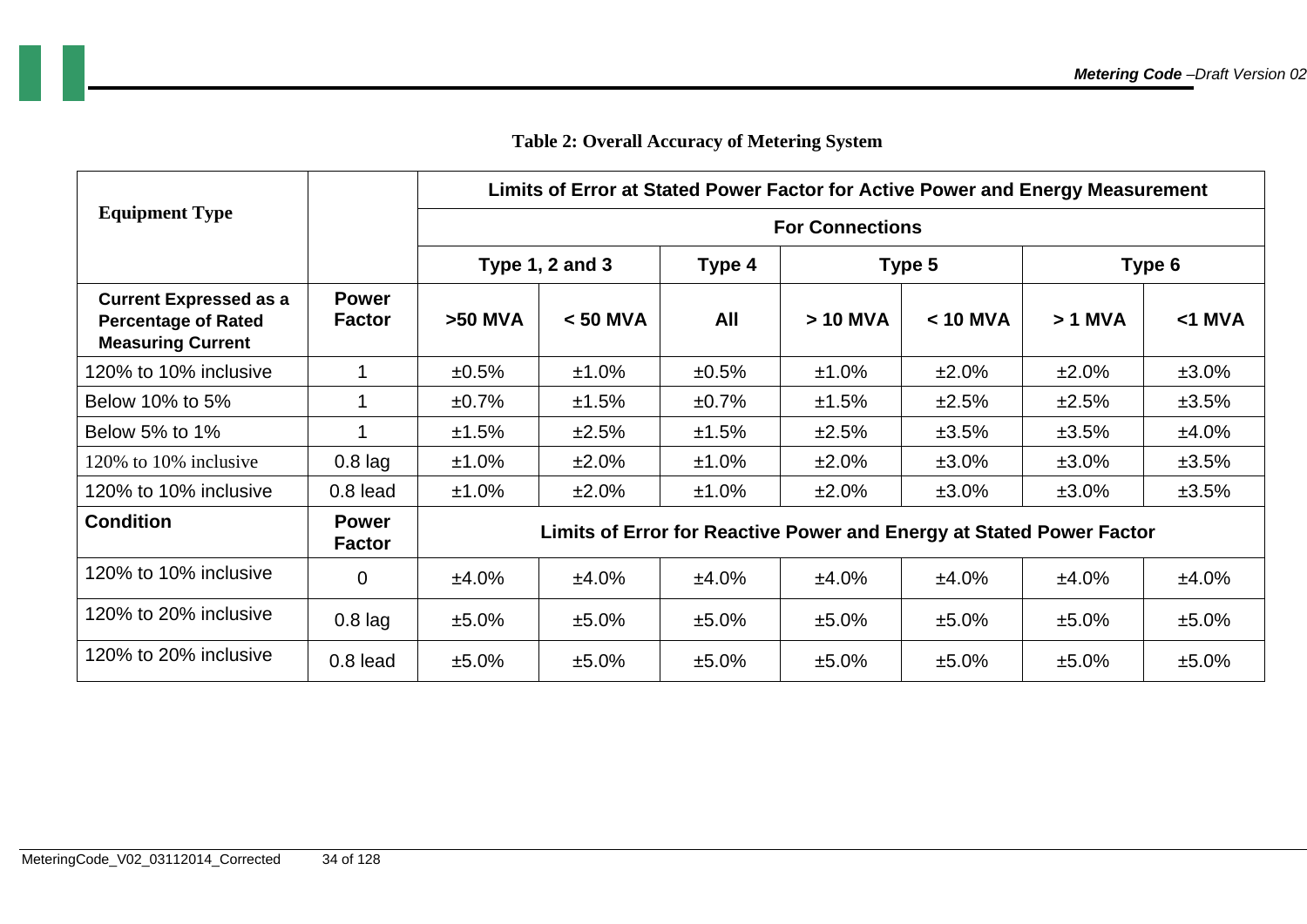

#### **3.1. OWNERSHIP**

3.1.1. Unless something different is agreed among Users, and authorised by the Market Operator, Ownership of Metering Systems shall conform to the following rules:

(a) Generation Stations directly connected to the Transmission Network (Either Type 1 or 6)

- (i) Main Metering System shall be owned by the relevant Generation Company:
- (ii) Check Metering, if Redundant Metering shall be owned by the relevant Generation Company
- (iii) Check Metering, if Verification Metering, shall be owned by the TSP
- (b) Distributors Connected to the Transmission Network (Type 2)
	- (i) Main Metering System shall be owned by the TSP:
	- (ii) Check Metering, if Redundant Metering shall be owned by the TSP
	- (iii) Check Metering, if Verification Metering, shall be owned by the relevant Disco
- (c) Eligible Customers Connected to the Transmission Network (Either Type 3 or 6)
	- (i) Main Metering System shall be owned by the Eligible Customer:
	- (ii) Check Metering shall be owned by the TSP
- (d) International Interconnections (Type 4)
	- (i) Main Metering System shall be owned by TCN, unless something different has been agreed in the relevant Interconnection Agreements
	- (ii) Ownership of Check Metering Systems shall be governed by the relevant Interconnection Agreement.
- (e) Interfaces among different Discos (Type 5)
	- (i) Main and Check Metering System shall be owned by the relevant Discos.
- 3.1.2. The relevant owner shall be responsible for installing and maintaining his own metering equipment at the Connection Point, unless the User agrees with the Market Operator otherwise. For installations, site inspections, technical audits and maintenance the owner may utilize the services of any Metering Services Provider accredited by NERC.
- 3.1.3. Regardless of ownership, the Market Operator shall be responsible for approving the initial design, and for the testing, commissioning and sealing of any Commercial Metering System in Nigeria.
- 3.1.4. The User who owns the substation where the metering equipment is located shall provide the Market Operator with:

(a) 24 hour unrestricted access to the facilities where the Metering System is located

(b) adequate space for installing communications devices; and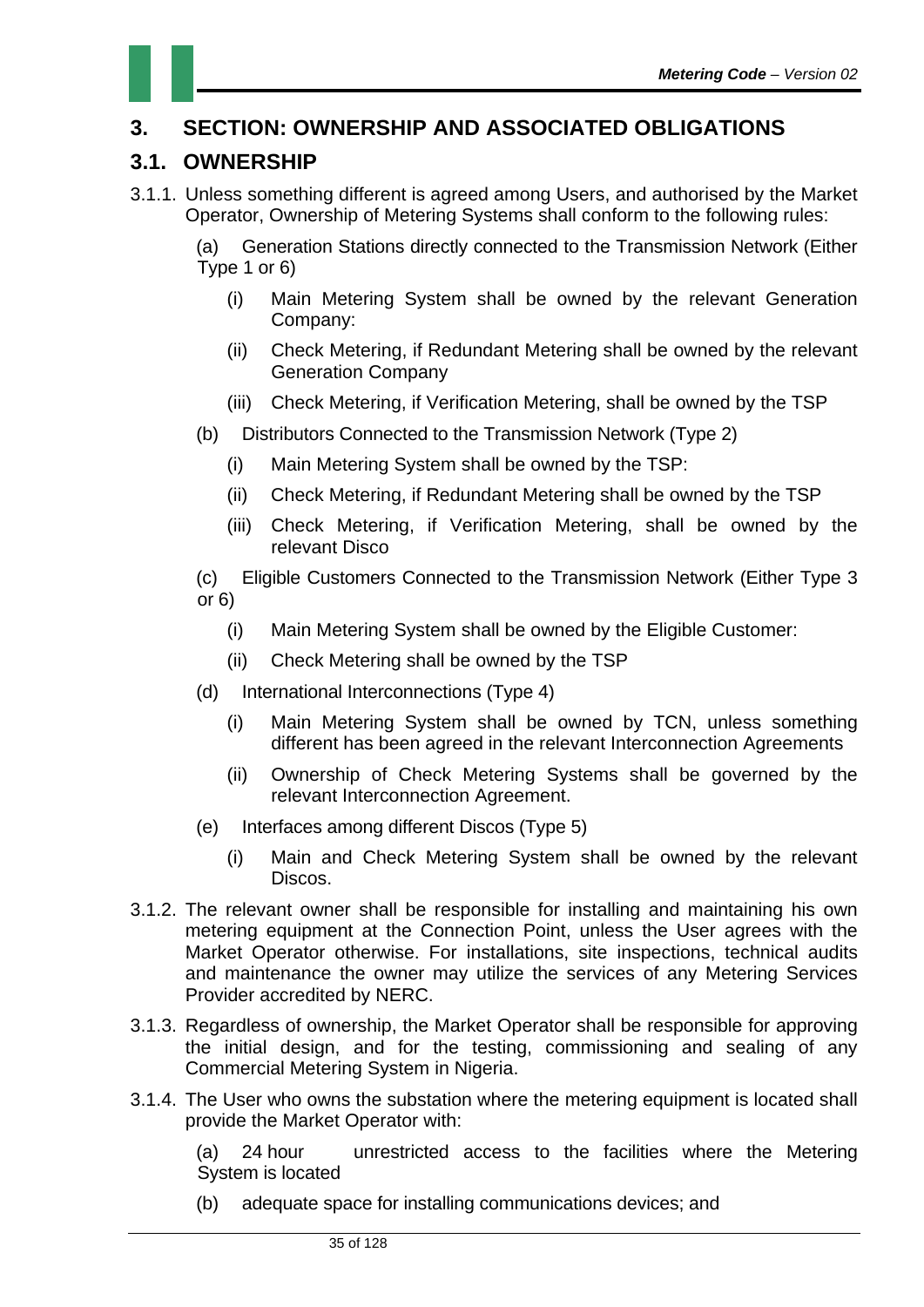- (c) reliable power supplies
- 3.1.5. Any remote communications to the metering equipment, Meters, Data Registers, and connection equipment will be the responsibility of the Market Operator. The Market Operator may agree, either with the System Operator or the TSP, as it considers suitable, on the operation and maintenance of the communication equipment, as well as the services associated with the remote reading.

#### **3.2. PROPER ORDER**

3.2.1. Each owner shall at its own cost keep in good working order, repair and condition all Meters and Metering Equipment in respect of which it is responsible, to the extent necessary to ensure the correct registration, recording and transmission of the required data relating to active and reactive energy, measured by the relevant Meters.

#### **3.3. METERING INFORMATION REGISTER**

- 3.3.1. The Market Operator will maintain a register of all Commercial Meters for settlement purposes at all Connection Points. This register will contain, but not be limited to:
	- (a) A unique meter identification/serial number.
	- (b) Location of the Commercial Meters and Metering Systems.
	- (c) The owner of each Commercial Meter.
	- (d) The identification of the **Users** concerned.
	- (e) **Meter** manufacturer, type and model.
	- (f) The specifications of metering equipment including accuracy.
	- (g) The adjustment factors including circuit losses to be applied.

(h) **Metering System** function (main, check, redundant or verification, export, import).

(i) Organization which issue the certification of the Meter and Metering Equipment

(j) Calibration and test performed on the **Meter**s and/or the **Metering Equipment** at least during the last 5 years

3.3.2. Where the data in the metering information register indicates that the Commercial Meters or Metering Equipment do not comply with the requirements of this GMC, the Market Operator will advise the relevant owner of the noncompliance and such owner will rectify this situation forthwith unless a derogation is granted under the Chapter 1.3 of this GMC.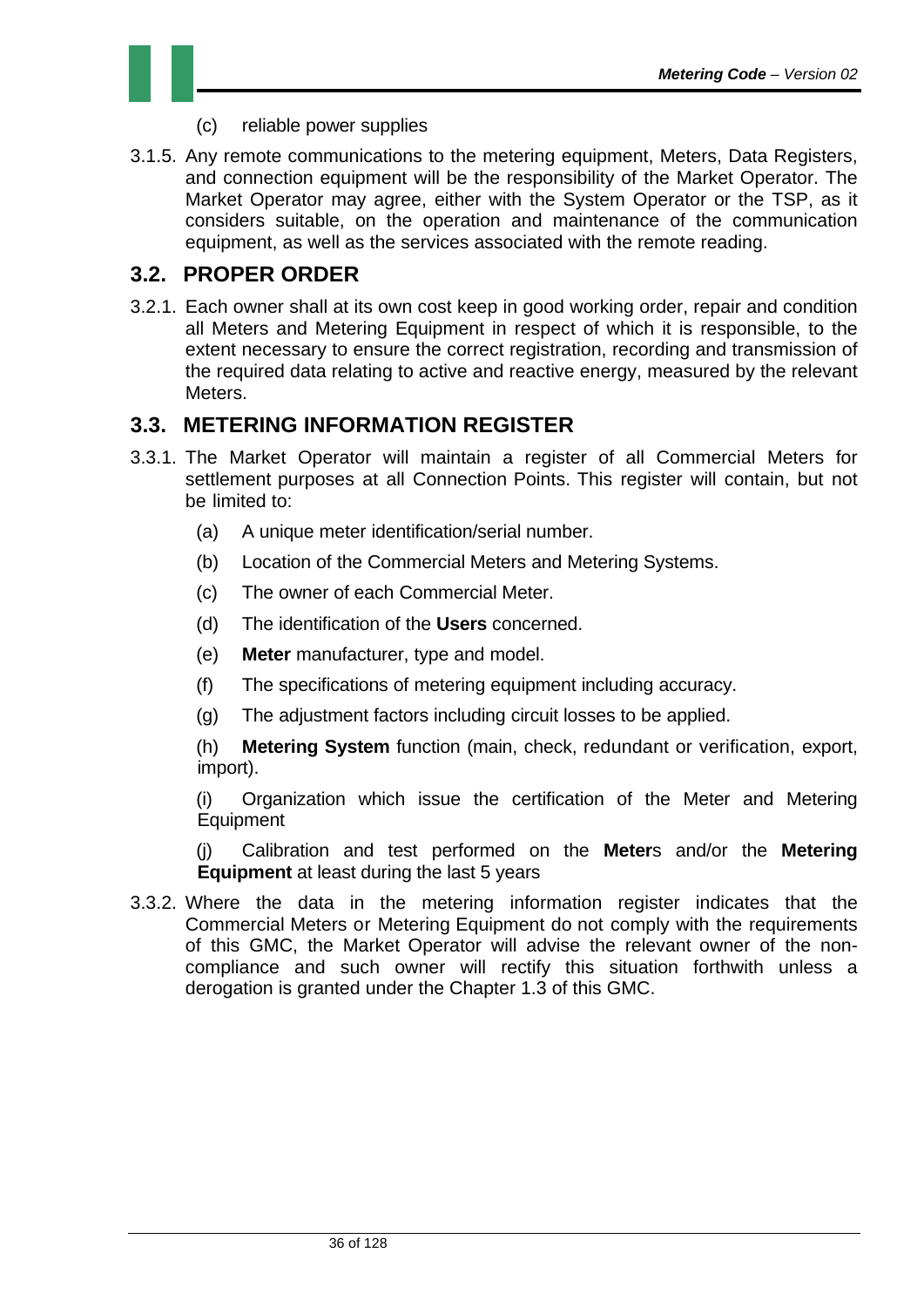### **4. SECTION: CERTIFICATION, CALIBRATION AND TESTING OF METERING SYSTEM**

### **4.1. CERTIFICATION**

- 4.1.1. Each User shall ensure that all Meters and Metering Equipments for which it is responsible shall, at the Effective Date and thereafter, be certified, calibrated or compensated in accordance with this Grid Metering Code in order to meet the accuracy requirements stated in Chapter 2.5 of this GMC.
- 4.1.2. All electricity Meters and Metering Equipment used in Nigeria shall be certified to the required accuracy and the standards specified in this Code, by an approved Metering Test Station.
- 4.1.3. Electricity Meters may be purchased ready certified (in which case independent certification shall be provided by the manufacturer), and shall be further certified in Nigeria by an authorised Meter Test Station. The adequacy of any certification issued by a manufacturer shall require prior approval by NERC, which may require performing additional test or verifications by an authorised Meter Test Station before issuing it.
- 4.1.4. Existing uncertified Meters and metering equipment shall be replaced by certified meters, or tested to confirm that their accuracy conforms to this GMC within the permitted recalibration interval by an authorised Meter Test Station. In the later case, the Meter Test Station which will perform the test will issue the required certification. All these tests shall be performed not later than one (1) year from the Effective Date the Code comes into effect.
- 4.1.5. Certifications of Meters issued by an authorised Meter Test Station or the approval issued by NERC in case of certifications issued by the manufacturers, as the case may be, shall be issued for a pre-definite period of time, which in no case will exceed fifteen (15) years, and shall clearly indicate the minimum required calibration tests and their frequency to maintain its validity. After that period the certification will expire, and the User shall replace the Meter, or ask for a new certification or an extension of the existing certification. This new certification or extension of the existing certification shall be issued by an authorised Meter Test Station, after the execution of tests and verifications the Metering Test Station considers relevant, and will contain different provisions regarding the frequency and characteristics of the calibration tests to be performed.
- 4.1.6. The minimum set of tests a manufacturer or an authorised Metering Test Station, as the case may be, shall perform to verify compliance with this GMC, and issuing the corresponding certification shall be in accordance with Appendix A of this GMC.
- 4.1.7. The Market Operator shall be granted access to such Metering Equipment upon reasonable notice and at reasonable times, in order to make or inspect any adjustments thereto and to attend any tests or inspection thereof required pursuant to this Grid Metering Code.

### **4.2. INITIAL CALIBRATION**

4.2.1. All initial calibration of Meters and Metering Equipment shall be performed by authorised Meter Test Station. These tests shall be performed in accordance with the relevant IEC standards and shall confirm that Meter and Metering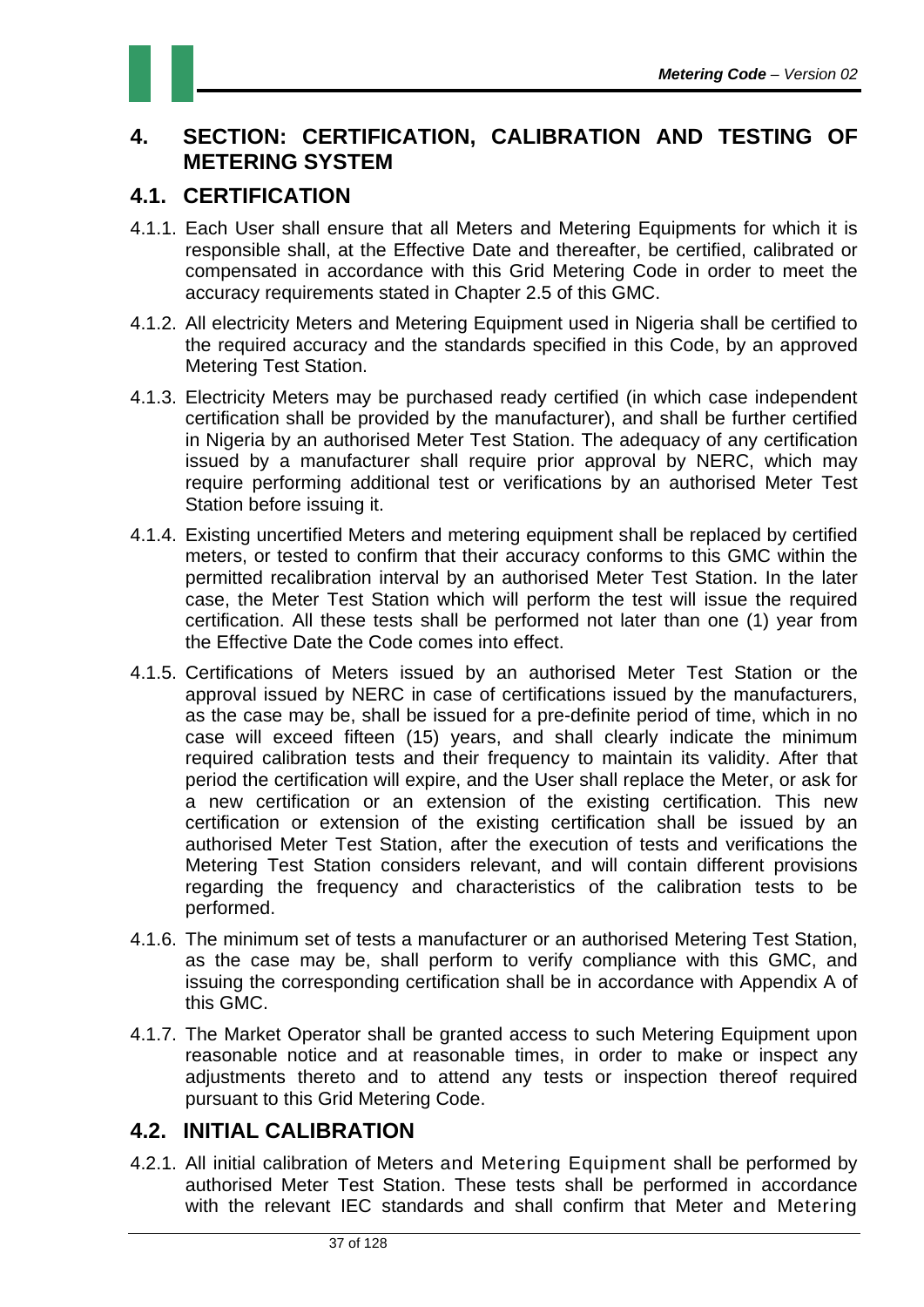

4.2.2. New voltage transformers and current transformers shall be calibrated by the Meter Test Station prior to installation at any site. Meter owners shall provide manufacturer's test certificates to the Market Operator to show compliance with the accuracy standards.

#### **4.3. COMMISSIONING TESTS**

4.3.1. Where commissioning is required owing to the installation of new Metering Equipment or a modification of existing Metering Equipment, the relevant User must notify the Market Operator and any Users of the details of the new Metering System or changes to the existing system at least one (1) calendar month prior to the commissioning date. Where there is a change to a previously notified commissioning date, the User must notify the other parties of such change.

The User will, prior to the completion of commissioning, undertake testing in accordance with this clause to ensure that the metering complies with the requirements of Chapter 2.5 and that such testing is witnessed by the nominated representative of the Market Operator. Such testing shall be in accordance with Appendix B of this GMC.

#### **4.4. PERIODIC TESTS**

- 4.4.1. Meters shall be periodically checked, as stipulated in sections 4.4.2. and 4.5 below, to ensure that meters are operated within the acceptable accuracy limits specified in this GMC so that the Users are able to prepare, calculate, assess and validate, and keep appropriate records of meter readings and where appropriate, challenge invoices on a prompt, comprehensive and accurate basis.
- 4.4.2. Regardless of the calibration requirements stated in the certification issued, the owner, upon an instruction by the Market Operator, will undertake the testing of the Meters and associated Metering Equipment, according the following schedules:
	- (a) Meters and Metering Equipment, at Connection Points of Type 1, 2, 3 or 4
		- (i) Meters: Every 2 years
		- (ii) CTs and VTs every 5 years. If the Meters are adjusted to compensate for errors in the CTs and VTs, then the CTs and VTs will also be tested every year.
	- (b) Meters and Metering Equipment, at Connection Points of Types 5 and 6
		- (i) Meters: Every 5 years
		- (ii) CTs and VTs every 5 years.
- 4.4.3. The above mentioned test shall be performed by an authorised Meter Test Station, and will be witnessed by the nominated representative of the Market Operator.
- 4.4.4. The cost of routine testing shall be met by the owner of the Metering System.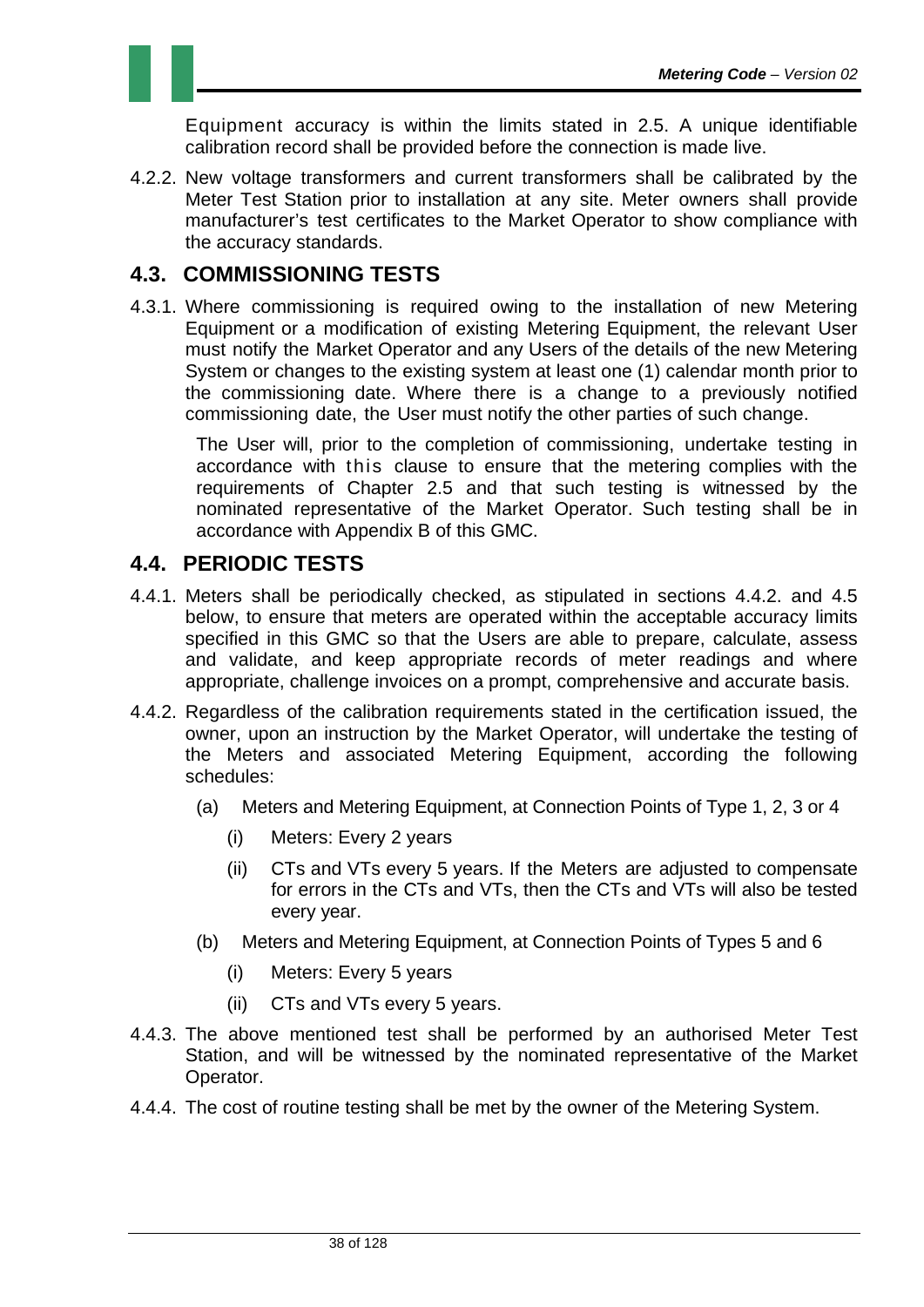

### **4.5. OTHER PERIODIC TESTS**

- 4.5.1. The owner of a Check Metering System or a Commercial Metering System will undertake calibration testing upon request by the Market Operator, relevant User or Associated User.
- 4.5.2. Where a User or Associated User reasonably believes the Commercial Metering System used for its data collection is operating outside the accuracy limits required by this GMC, it may request accuracy checks in accordance with Appendix A.
- 4.5.3. The cost of calibration testing must be met by the party requesting the test unless the test shows the accuracy of the Metering System does not comply with the requirements of this GMC, in which case the cost of the tests must be met by the owner of the Metering System, in addition to the costs that the owner must now incur to restore the Metering System to compliance with the GMC.
- 4.5.4. With regards to all testing in Nigeria, such work will only be undertaken by an authorized Metering Test Station. Where a User undertakes testing of its own Commercial Metering, then such testing shall be witnessed by a representative from the Market Operator and, if necessary, an Associated User. The User shall notify the Market Operator and the Associated User its intention to undertake such test with at least 15 business days in advance.
- 4.5.5. Results of the tests that show the Commercial Metering comply with this GMC will be sent to the Market Operator and the party that has requested the tests within 5 Business Days of the completion of such tests by the Meter Test Station.

#### **4.6. TEST FAILURE**

- 4.6.1. Where, following a test, the accuracy of the Metering System is shown not to comply with the requirements of this GMC, the certification issued for the Meter or Metering Equipment which has failed the test will automatically expire, and a new one will be required.
- 4.6.2. The owner will at its own cost:

(a) consult with the **Market Operator** and the Associated **Users** in regard to the errors found and the possible duration of the existence of the errors; and

(b) make repairs or replacements to the **Metering System** to restore the accuracy to the required standards.

- 4.6.3. Where a Commercial Metering System is found to be faulty, or non-compliant or outside the accuracy stated in Chapter 2.5, then the Market Operator and all Users and Associated Users that have an interest in this Metering System shall also be informed of the failure. Such notification shall include the plans by the owner to restore the Metering System to compliance with this GMC and the procedures to be followed to determine any estimated readings during the period, including any revised readings that were provided during the period that the Metering System was faulty or non-compliant.
- 4.6.4. In the event that a User cannot or does not comply with its obligations to repair, adjust or replace or renew any defective component, the Market Operator or the Associated User shall have the right to carry out such repair, adjustment, replacement or renewal and to recover its own costs, expenses and profit thereon from such User forthwith on demand (such profit to be based on a reasonable rate of return which shall be approved by NERC).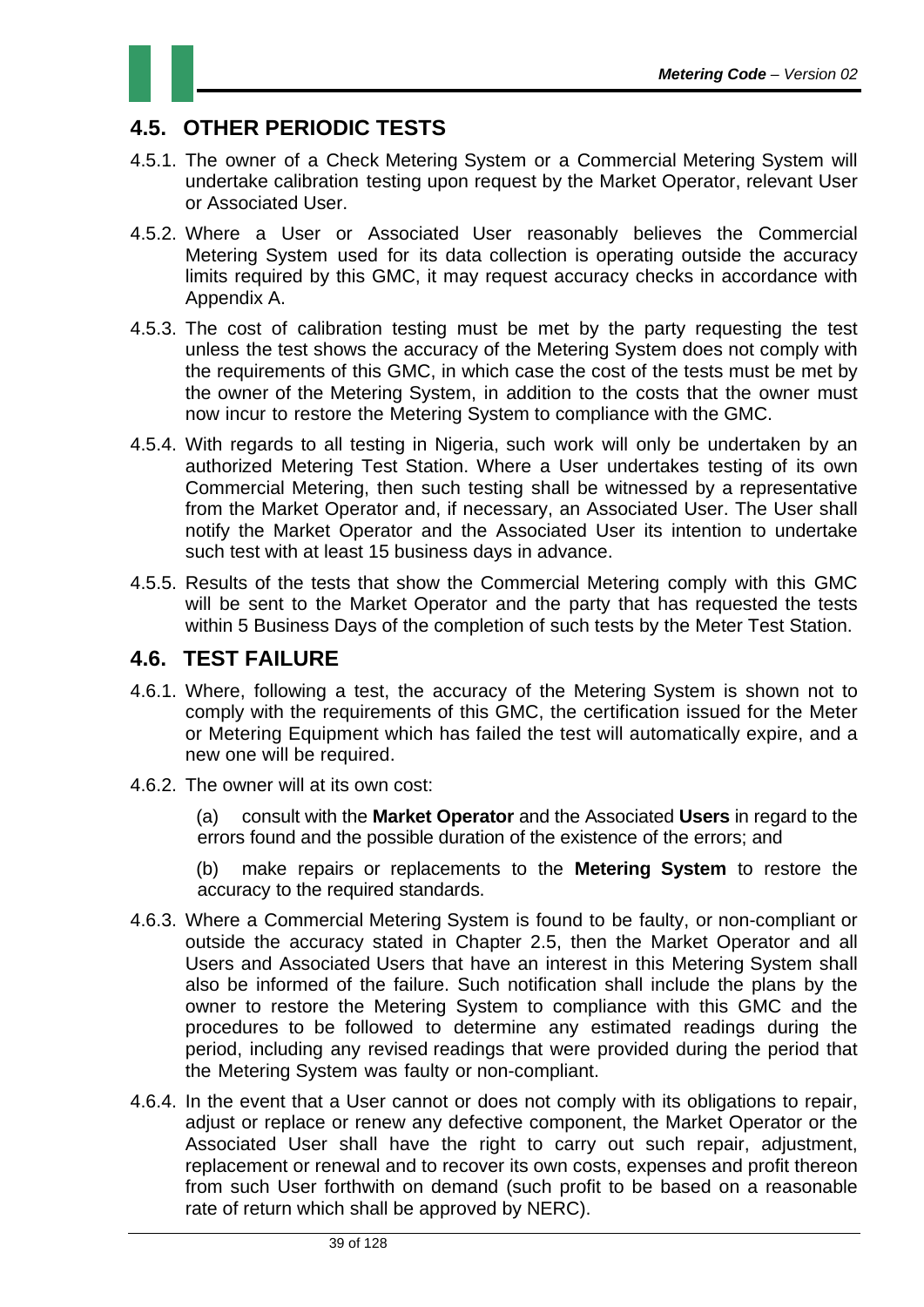### **5. SECTION: SECURITY AND DATA ACCESS**

### **5.1. SEALING:**

- 5.1.1. Following the Effective Date, or following any test or inspection carried out according to Section 4, the Commercial Meters shall be sealed by or on behalf of the Market Operator and, if necessary, the Associated User, except where sealing is impossible or impractical in the reasonable opinion of the Market Operator or the Interested User, having regard to the physical and electrical configuration at each Connection Point. Sealing shall be in accordance with the procedures stated in Appendix C.
- 5.1.2. Each User shall, following the Effective Date, make arrangements for all Metering Equipment as are capable of being made secure, to be sealed by the Market Operator or on its behalf, in accordance with the procedures stated in Appendix B, except where impossible or impractical having regard to the physical and electrical configuration at each Connection Point.
- 5.1.3. No seal applied pursuant to this Grid Metering Code shall be broken or removed except in the presence of, or with the prior consent, of the owner, the Market Operator and, if appropriate, the Associated User affixing the seal, or on whose behalf the seal has been affixed, unless it is necessary to do so in circumstances where:

(a) Both main and check meters are malfunctioning or there occurs a fire or other similar hazard and such removal is essential and such consent cannot immediately be obtained (provided that the person which has affixed the seal and which has not given such consent shall be informed forthwith thereafter) or

(b) Such action is required for the purposes of Provision 4.6.4.

where verbal consent is given it must be confirmed in writing forthwith.

- 5.1.4. All relevant Users shall ensure, so far as they are able, that physical access to Meters and Metering Equipment is, where practicable, restricted to personnel who are required to have such access for the proper performance of their duties and have received permission for such access. A record of any such access shall be maintained by the Market Operator and the User on whose premises the Meters and Metering Equipment are positioned. Copies of such records shall be provided to the Associated User on request. In addition all Meters and Metering Equipment, where practicable, must be made secure, if necessary by making the lock and keys subject to similar access restrictions.
- 5.1.5. Each User, Associated User or Market Operator shall control the issue of its own seals and sealing pliers, and shall keep an accurate register of all such pliers and the authorised persons to whom they are issued. All such pliers shall bear a distinctive mark.

#### **5.2. ACCESS TO METERING DATA**

5.2.1. With respect to any Commercial Metering only the owner of the Metering System will change data and settings within its metering equipment and in:

(a) The presence of the Market Operator, or its authorised representative; or with the written agreement of the Market Operator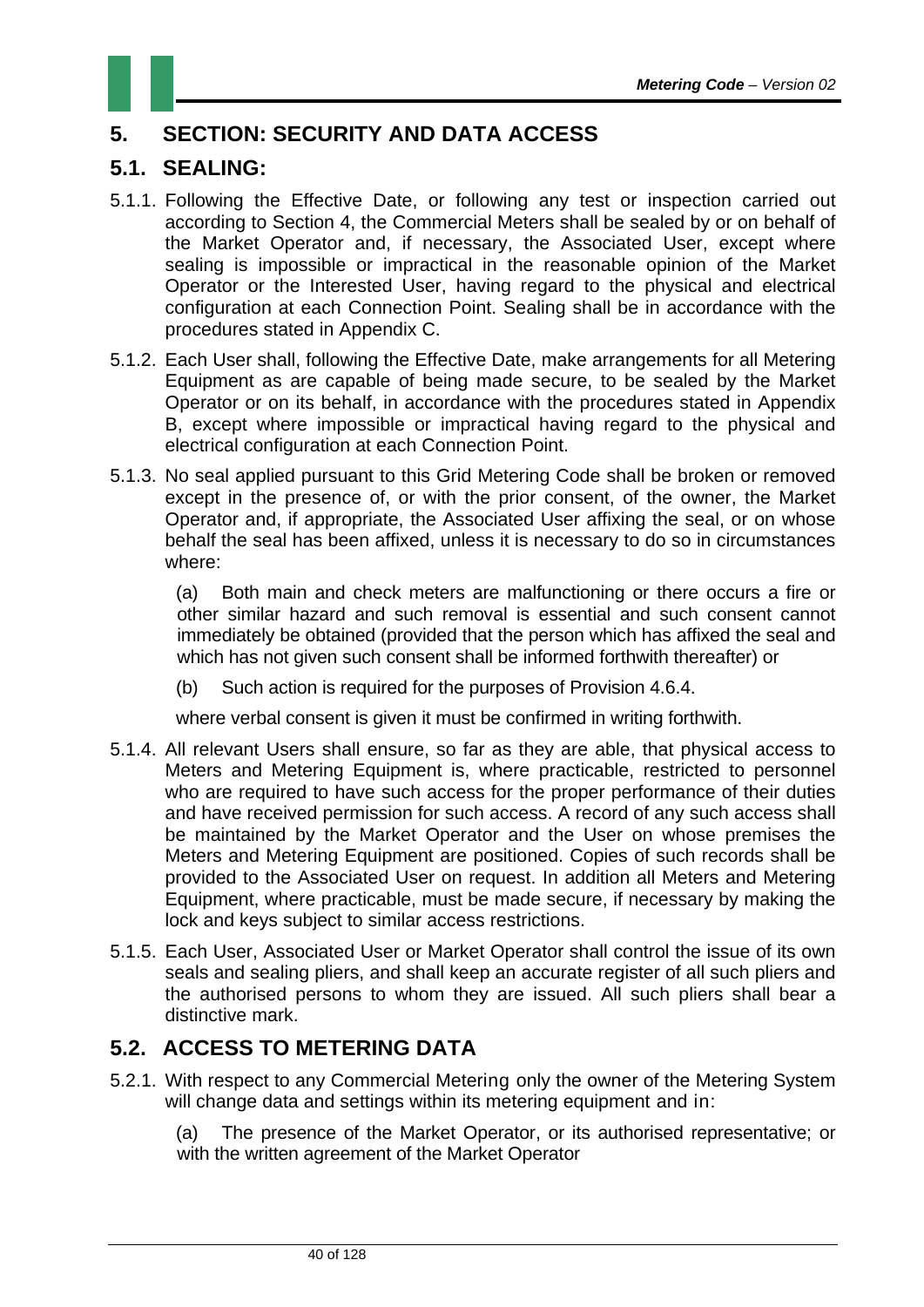(b) The presence of the Associated User, or its authorised representative; or with written agreement of the Associated User.

- 5.2.2. With respect to any Commercial Metering, the owner of the Metering Systems will allow reading of the Meters by the Market Operator and by the User whose consumption is measured by the Metering Systems.
- 5.2.3. Access to Meter data by any User of the Commercial Metering Systems, including the provision of any remote access equipment required, will be at that User's cost, unless agreed otherwise in writing by the parties concerned.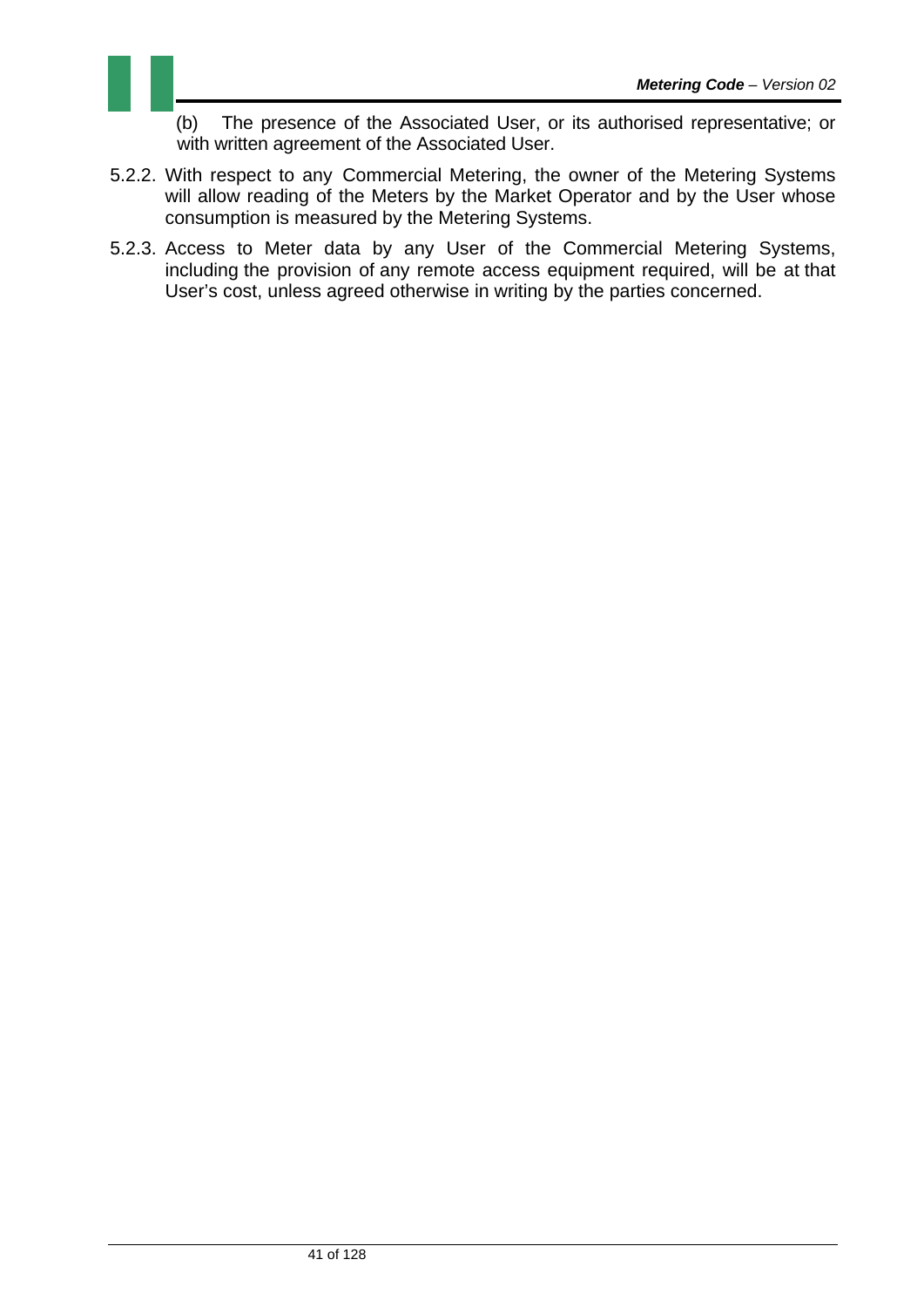

### **PART 3: DISTRIBUTION METERING CODE**

### **1. SECTION: INTRODUCTION**

### **1.1. PURPOSE AND SCOPE**

- 1.1.1. The purpose of this Distribution Metering Code (DMC) is to specify the technical and operational criteria, including the procedures to be complied with by the distributor, in carrying out its obligation to provide metering services to users at each metering point. It also applies to users in so far as their equipment may affect the distribution system.
- 1.1.2. The Distribution Metering Code applies to the following:
	- (a) Distributors

(b) Users connected to, or seeking connection to the Distribution System which in this part of the MC (the Distribution Metering Code) are:

- (i) Customers connected to the LV Distribution Network
- (ii) Customers connected to the MV distribution network, provided they are not Participants in the Market
- (iii) Generation Connected to Distribution, provided they are not Participants in the Market
- 1.1.3. The Distributor shall:
	- (a) Own, install, verify, operate, maintain, inspect and replace all Metering Systems at Metering Points on the Distribution System. For installations, site inspections, technical audit and maintenance the owner may utilize the services of any Metering Services Provider accredited by NERC;
	- (b) Ensure that each Metering System installed on its Distribution System meets the performance, functional and technical requirements and applicable standards set out in this DMC;
	- (c) Ensure that each Metering System installed on its Distribution System is certified, is in working condition and has been tested for accuracy where so required by this MC;
	- (d) Retrieve data from each Metering System, other than Prepaid Meters, installed on its Distribution System for the purposes of billing and settlement;
	- (e) Process data retrieved from each Metering System, other than Prepaid Meters, installed on its Distribution System for the purposes of billing and settlement; and
	- (f) Notify NERC of all Metering Systems where the Distributor cannot comply with this Distribution Metering Code and shall seek derogation from the NERC, and NERC may or may not grant such derogation and may impose any conditions as it reasonably sees fit.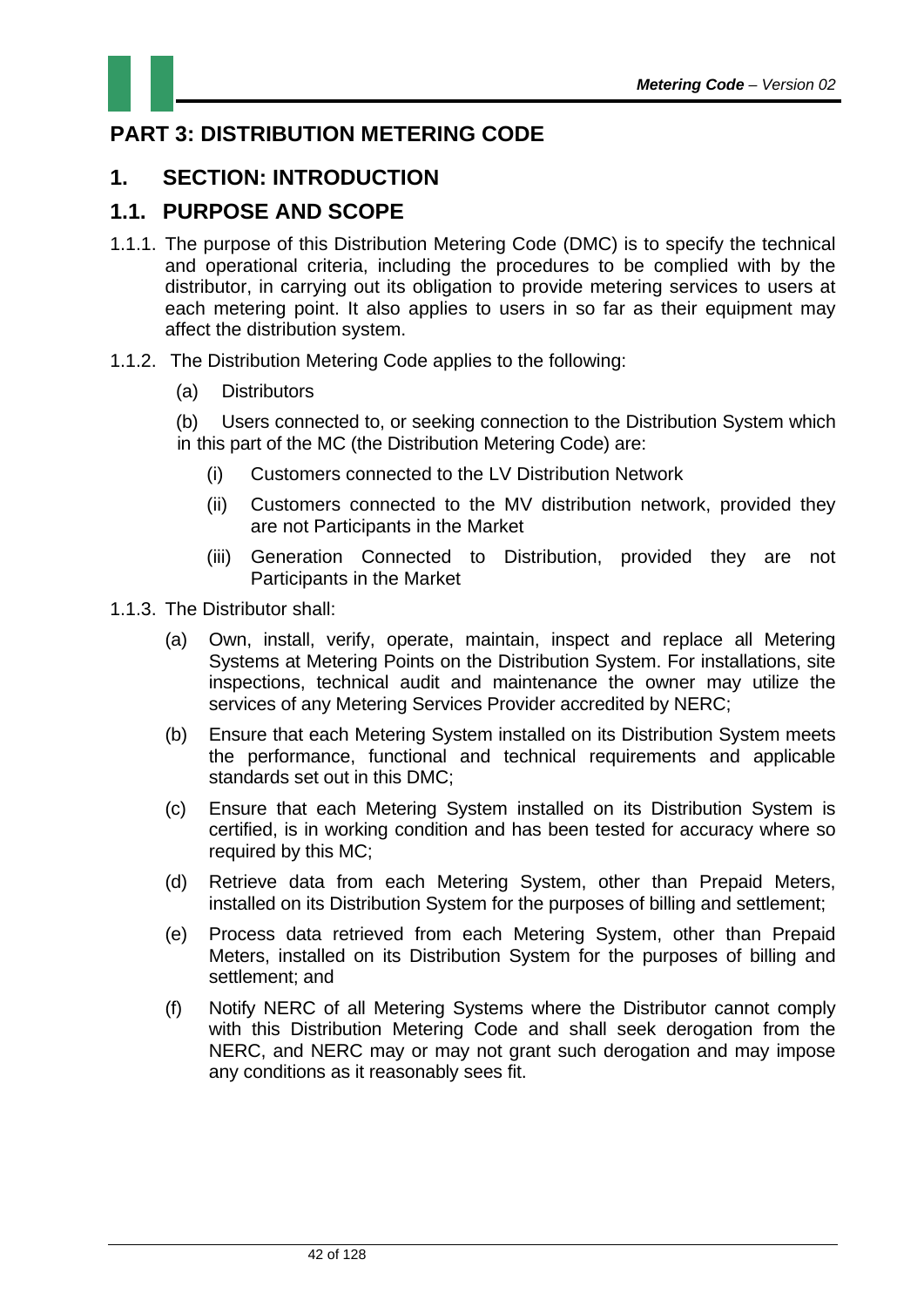### **1.2. DEROGATIONS**

- 1.2.1 If a Distributor finds that an existing installation cannot comply with the standards contained in this DMC or cannot meet the required accuracy levels, it shall without delay report such non compliance to the NERC stating the reasons for non-compliance and the proposed remedy for this situation
- 1.2.2 Where a Distributor has received professional technical advice that the proposed equipment or existing equipment, although not fully meeting the standards as listed in Condition 2.4 Technical Requirements and Accuracy of Meters is capable of performing to the required levels of accuracy contained in this DMC and/or then such advice and evidence of the performance of the equipment concerned, can be submitted to the Distributor or the NERC, as appropriate, as due process for a derogation request if the Distributor wishes.
- 1.2.3 Any request for derogations from any provision of the DMC by a Distributor shall contain:

(a) the issue number and the date of the DMC provision against which the derogation applies:

(b) identification of the Meters or Metering Equipment in respect of which a derogation applies and, if relevant, the nature and extent to which the derogation applies including alternate compliance provisions;

- (c) identification of the provision with which the derogation applies;
- (d) the reason for the non-compliance requiring derogation;
- (e) proposed remedial actions, if any ;and

(f) the date by which the derogation ends if compliance will be achieved, or by which such derogation expires.

- 1.2.4 On receipt of any request for derogation, the NERC shall promptly consider such a request provided that the commission considers that the grounds for the derogation are reasonable. In its consideration of a derogation request, the commission may contact the relevant users to obtain clarifications of the request or request additional information or to discuss changes to the request, and review possible remedial actions to achieve compliance as soon as reasonably practicable.
- 1.2.5 To the extent of any derogation granted, the distributor shall be relieved from its obligation to comply with the applicable provision of the DMC and shall not be liable for failure to so comply but shall comply with any alternate provisions as set forth in the derogation.
- 1.2.6 NERC shall:

(a) keep a register of all derogations which have been granted, identifying the name of the Distributor in respect of whom the derogation has been granted, the relevant provision of the DMC and the period of the derogation; and

(b) on request from any User, provide a copy of such register of derogations to such User.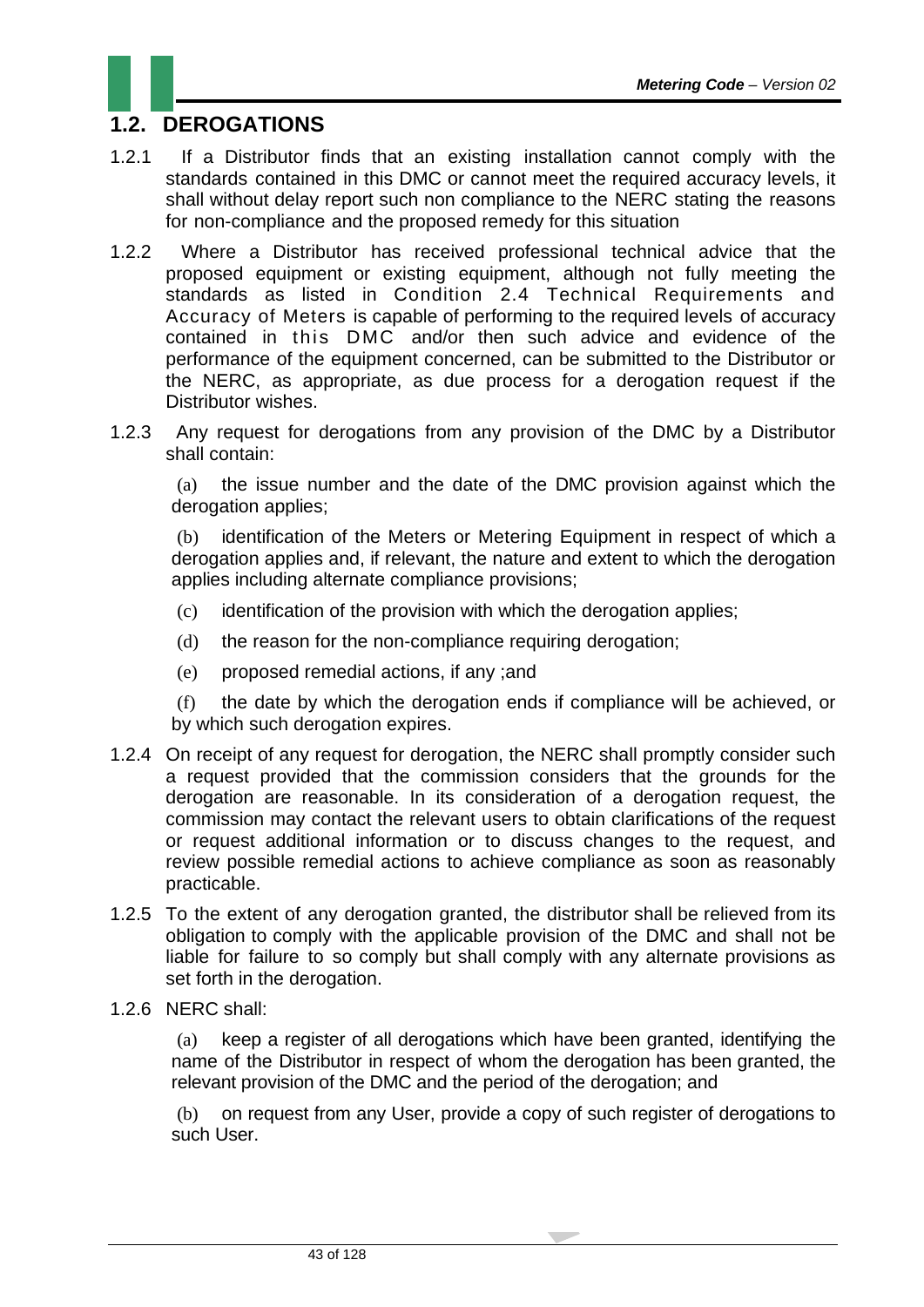(c) Where a material change in circumstance has occurred, a review of any existing derogations, and any derogations under consideration, may be initiated by NERC.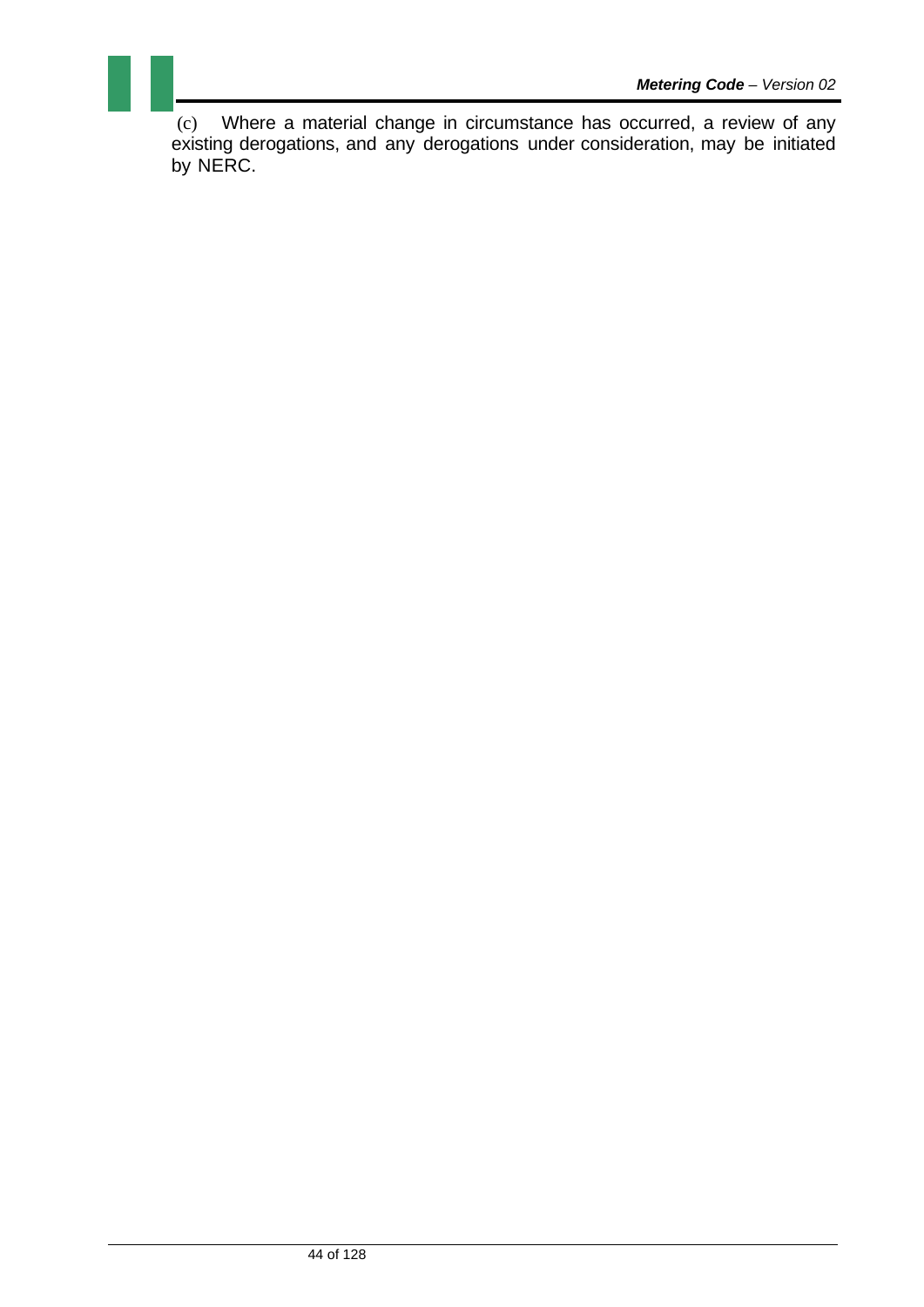### **2. SECTION: OBLIGATIONS**

#### **2.1. INSTALLATION AND REPLACEMENT OF METERING EQUIPMENT**

- 2.1.4. The installation of Metering Equipment shall be made as close as practicable to the Connection Point, in accordance with the provisions of the Distribution Code.
- 2.1.5. The Distributor shall:
	- (a) Assign a unique identifier to the Metering System, cross-referenced to the location of the Metering System;
	- (b) Record the date of installation of the Metering System;
	- (c) Record the functionality of the Meter and the unit of measurement used to measure active or reactive Energy flowing through the Metering System or Maximum Load, as it corresponds;
	- (d) Record the identification of the ancillary equipment;
	- (e) Record any site-specific loss adjustment factors to be applied;
	- (f) Record redundancy details and sources of check metering data, where required by this Distribution Metering Code, and identification of the meters designated as the main Meter and as the Check Meter, if the later exists; and
	- (g) Record the initial Meter register reading.
	- (h) Ensure that the metering data stored in the Metering System is retrieved and, where a meter is removed, shall ensure that a final Meter reading is obtained.
- 2.1.6. The distributor may replace metering equipment for which it is responsible at any time after it has been installed, subject to the provisions of this distribution metering code. The distributor shall notify the user in advance of any replacement, unless that replacement is provided as part of urgent metering services.
- 2.1.7. The distributor shall maintain the following information for each metering system:
	- (a) Location of the Metering System;
	- (b) A record of any calibration of the Metering System including any test results made to the Metering System
	- (c) A record of any malfunction of the Metering System including any repairs made to the Metering System; and
	- (d) Documentation of Meter testing prior to installation.
- 2.1.8. The Distributor shall, on request, make available for each Metering System the information listed in DMC Paragraphs 2.1.3 and 2.1.4 to:
	- (a) The User;
	- (b) NERC.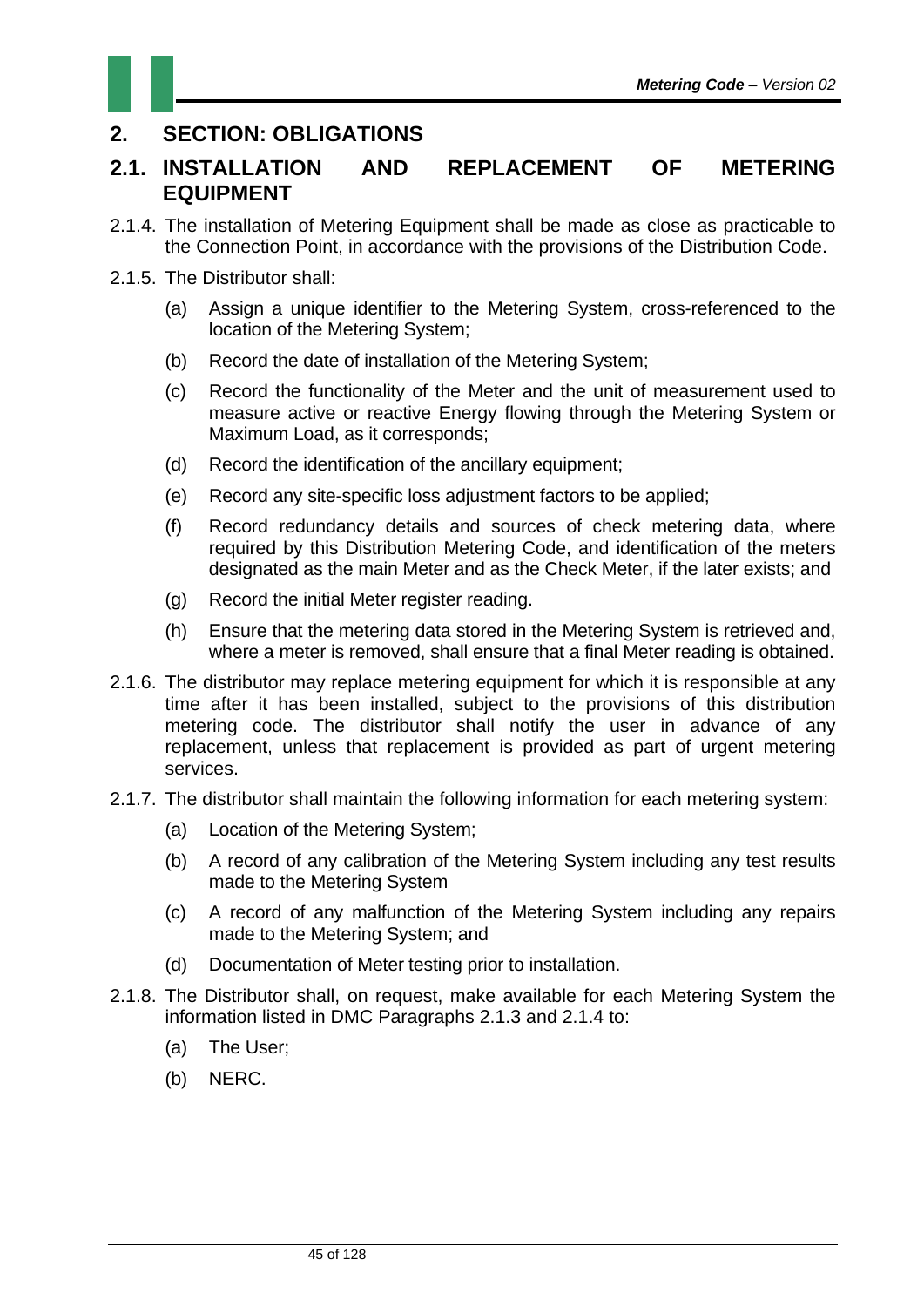### **2.2. STANDARD METERING SYSTEMS**

- 2.2.1. Each Metering Point shall be situated as close as is reasonably practicable to the relevant Connection Point.
- 2.2.2. .Standard Medium Voltage Metering Systems:
	- (a) Shall contain a Meter or more than one Meter, each of which is certified and complies with the standards stated in this DMC;
	- (b) Shall record Active Energy (kWh);
	- (c) Shall record Reactive Energy (kVArh);
	- (d) Shall record Maximum Load in the cases the applicable tariffs specifies that; and
	- (e) Shall have metering current and voltage transformers that are tested and comply with the standards stated in this DMC.
- 2.2.3. The rated short-time current rating shall not be less than
	- (a) 25kA for 3 seconds for MV Metering Points above 11 kV; or
	- (b) 20kA for 3 seconds for MV Metering Points at 11 kV and below.
- 2.2.4. For each circuit:

(a) Metering VT of accuracy class 1.0 or better with 110 volts secondary voltage and 100VA burden per phase for star-star shall be provided.

(b) Metering CT of accuracy class 0,5 or better with 5 amperes secondary current and 5VA burden shall be provided

- 2.2.5. Accuracy shall be as minimum class 2.0, provided that for new connections made after the date of approval of the first issue of the GMC the minimum accuracy class shall be 1.0
- 2.2.6. The Distributor may agree with the User the use of more accurate Meters or Metering System in particular cases of Medium or Large Connections.
- 2.2.7. Standard Low Voltage Metering Systems:
	- (a) Shall contain a Meter or more than one Meter, each of which complies with the standards in this DMC, being either 1-phase, 2-wire or 3-phase, 4-wire type of accuracy class 1.0 and metering current transformers, where applicable, of accuracy class 0.5 with 5 amperes secondary current and 5VA burden;
	- (b) Shall record Active Energy (kWh);
	- (c) May record Reactive Energy (kVArh);
	- (d) Shall record Maximum Load in the cases the applicable tariffs specifies that;
	- (e) Shall contain, where necessary, metering current transformer(s) provided by the Distributor which are tested and comply with the standards stated in this DMC; and
	- (f) Shall contain a suitable facility (including all necessary pre-wiring), provided by the Distributor, in which to house the Metering System.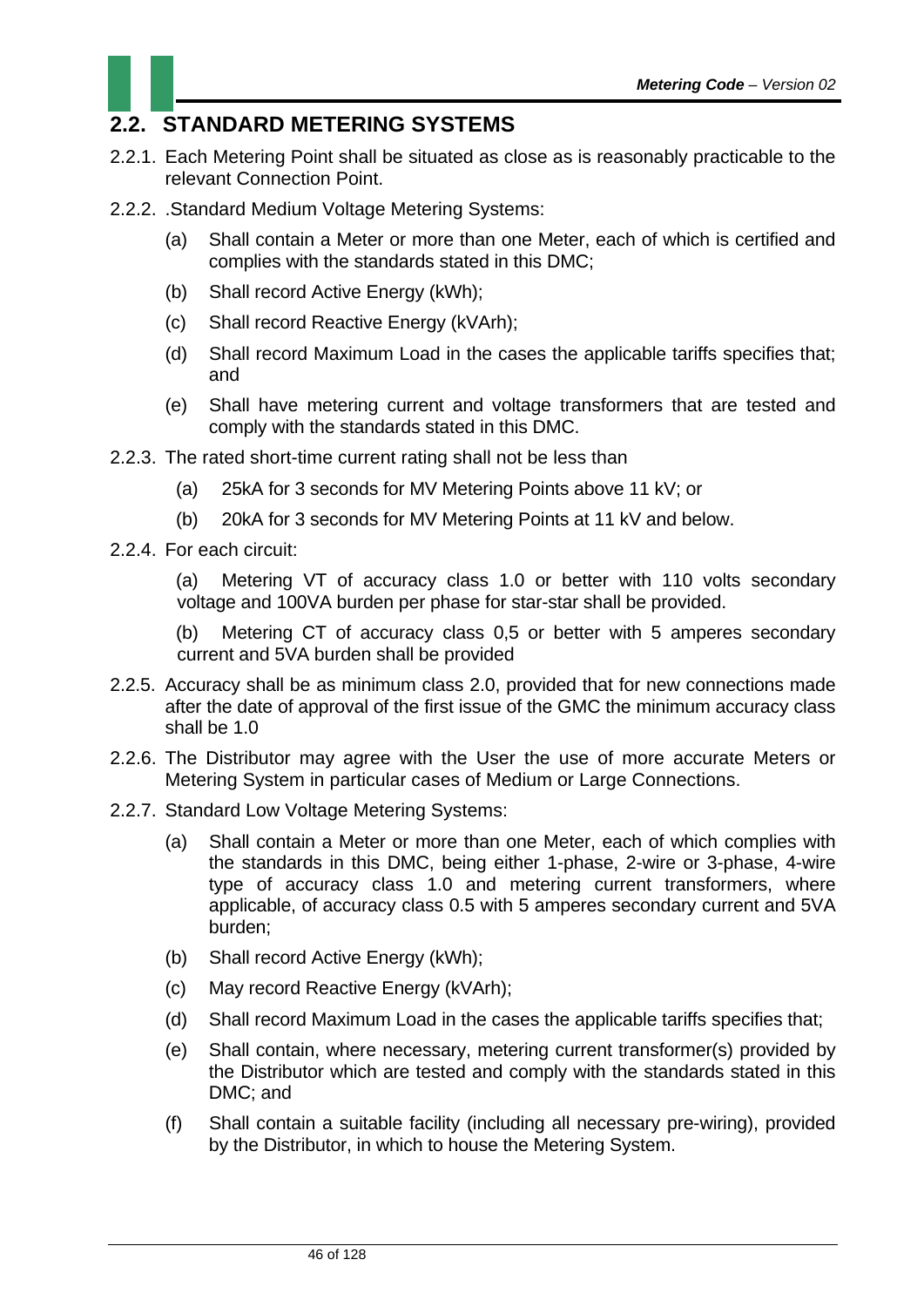

- 2.2.8. The Distributor may agree with the User the use of more accurate Meters or Metering Systems in particular cases of Medium or Large Connections.
- 2.2.9. Meters and Metering Equipment shall have a minimum service life of 10 years without maintenance from date of manufacture. The maximum service life of Meters and Metering Equipment shall be as specified by the manufacturer of such equipments, but in any case not longer than 20 years unless a larger value will be authorized by NERC.

### **2.3. ALTERNATIVES TO STANDARD METERING SYSTEMS**

(a) Upon the request of a User, the Distributor may arrange for a Metering System to install a check meter, or to contain features or equipment in addition to those specified in this Distribution Metering Code provided that:

(b) The User agrees to pay the full costs of the additional features or equipment, including the costs of installation, operation, maintenance, repairs and replacement; and

(c) The additional features or equipment are compatible with the rest of the Metering System and do not lead to any degradation of the capability of the Metering System that would cause the Metering System to fail to meet any standards contained in this Distribution Metering Code.

### **2.4. TECHNICAL REQUIREMENTS AND ACCURACY OF METERS**

- 2.4.1. The Distributor shall ensure that the accuracy of each Meter in each Metering System is certified by an authorised Meter Test Station and meets the applicable accuracy limits.
- 2.4.2. The limits of accuracy for the following classes of Meters shall be:
	- (a)  $\pm$  0.2% for class 0.2 S static watt-hour meters.
	- (b)  $\pm$  0.5% for class 0.5 S static watt-hour meters.
	- (c)  $\pm$  0.5% for class 0.5 watt-hour meters.
	- (d)  $\pm$  1.0% for class 1.0 watt-hour meters.
	- (e)  $\pm 2.0\%$  for class 2.0 watt-hour meters.
- 2.4.3. The accuracy of the various items of measuring equipment comprising Meters and Metering Systems shall conform to the relevant IEC standards or any equivalent Nigerian standards. The following IEC standards which are considered the minimum approved for use with this DMC are:
	- (a) IEC Standard 60044 Part 1 Current transformers.
	- (b) IEC Standard 60044 Part 2 Voltage transformers.
	- (c) IEC Standard 60044 Part 3 Combined transformers.

(d) IEC Standard 60186 – Inductive voltage dividers (Only for Metering Systems installed before the Effective Date of this MC).

(e) IEC Standard 62053-22 - Alternating Current Static Watt-Hour Meters for Active Energy classes 0,2S and 0,5S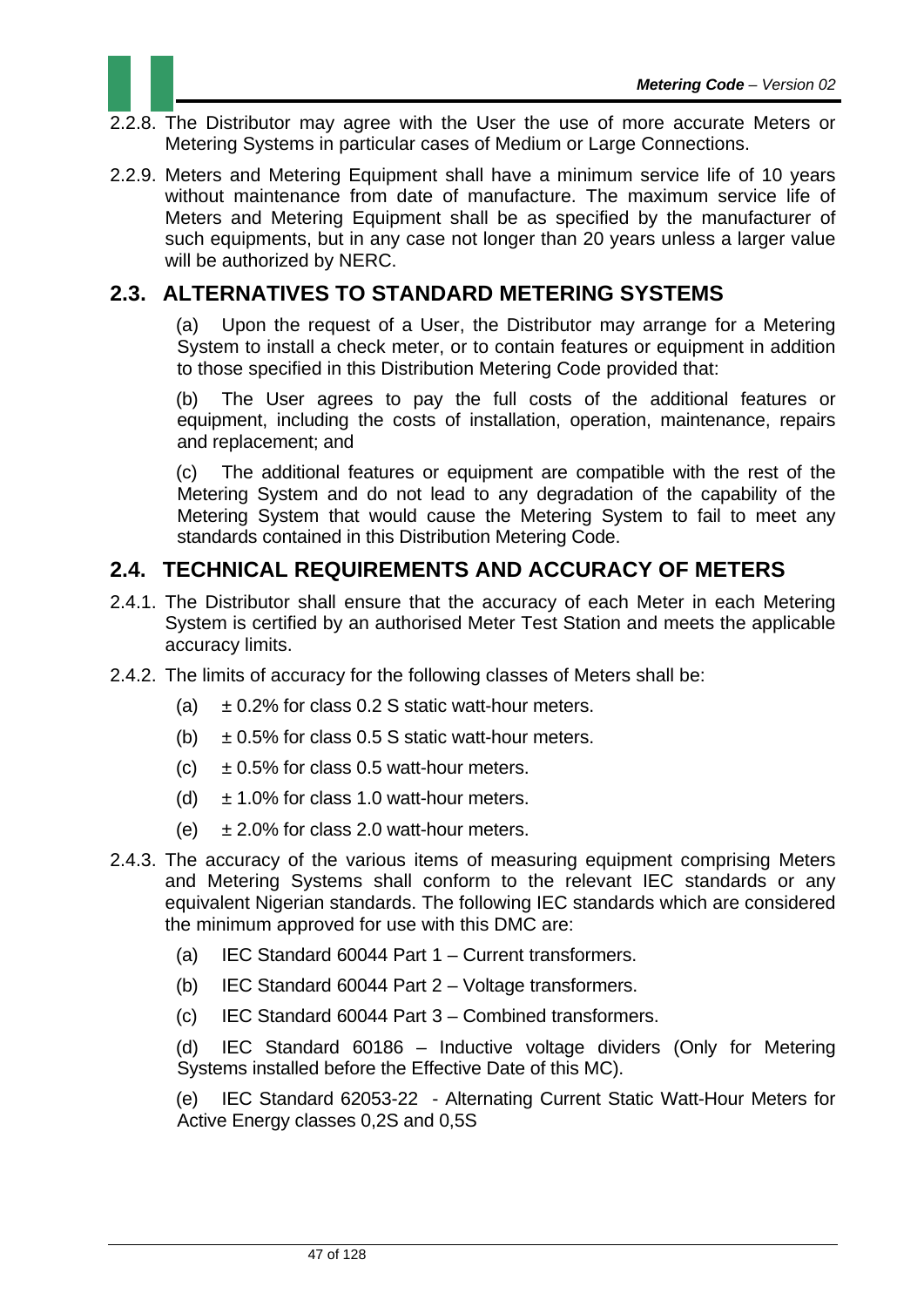(f) IEC Standard 62053-21 - Alternating Current Static Watt-Hour Meters for Active Energy classes 1 and 2

(g) IEC Standard 62053-23 - Alternating Current Static Var-Hour Meters for Reactive Energy (Class 2 and 3)

(h) IEC Standard 62052-11 - Electric Metering Equipments (AC). General requirements, tests and test conditions

(i) IEC Standard 62055-41 Electricity Metering. Prepayment Systems Part 41: Standard Transfer Specification. Application Layer protocol for one-way token transfer system.

(j) IEC Standard 62055-52 Electricity Metering. Prepayment Systems Part 52. Standard Transfer Specification- Physical protocol for two-way virtual token carrier for direct local connection.

#### **SECTION: CERTIFICATION AND TESTS**

#### **3.1. CERTIFICATION OF NEW METERING INSTALLATIONS**

- 3.1.1. NERC will issue recommendations for Meters and Metering Equipment procurement. These procurement recommendations should be used by the operators in order to purchase Meters and Metering Equipment of acceptable quality and performance. Regardless of the above mentioned recommendations, it is up to the Distributor responsibility to select the Meters and Metering Equipment which meet the accuracy and performance requirements contained in this DMC.
- 3.1.2. Every Meter Type (model) of meter intended to be used in a Metering Installation shall be certified (type-tested) by a Meter Test Station (MTS) or any other body as may be approved by NERC to perform this Type Tests, to confirm its specific characteristics and to prove that it complies with the requirements of relevant standards and accuracy class as outlined in Section 2. NERC shall permanently maintain registers with the list of certified Meter Types. The validity period of the type-test certificate issued by the MTS shall be two years for importers and five years for local manufacturers of metering systems respectively subject to renewal.
- 3.1.3. Prior to the installation, every Meter or Metering Equipment shall be:

(a) Submitted by the Distributor to a Meter Test Station, which has been accredited by NERC to perform Routine Tests and certification; or

(b) Received by the Distributor directly from a manufacturer with a test certificate endorsed by a Meter Test Station accredited by NERC to endorse manufacturer's certifications.

3.1.4. Certifications of Meters or Metering Equipment issued by a manufacturer or an authorised Meter Test Station shall be issued for a pre-definite period of time, which in no case will exceed fifteen (15) years, and shall clearly indicate the minimum required calibration tests and their frequency to maintain its validity.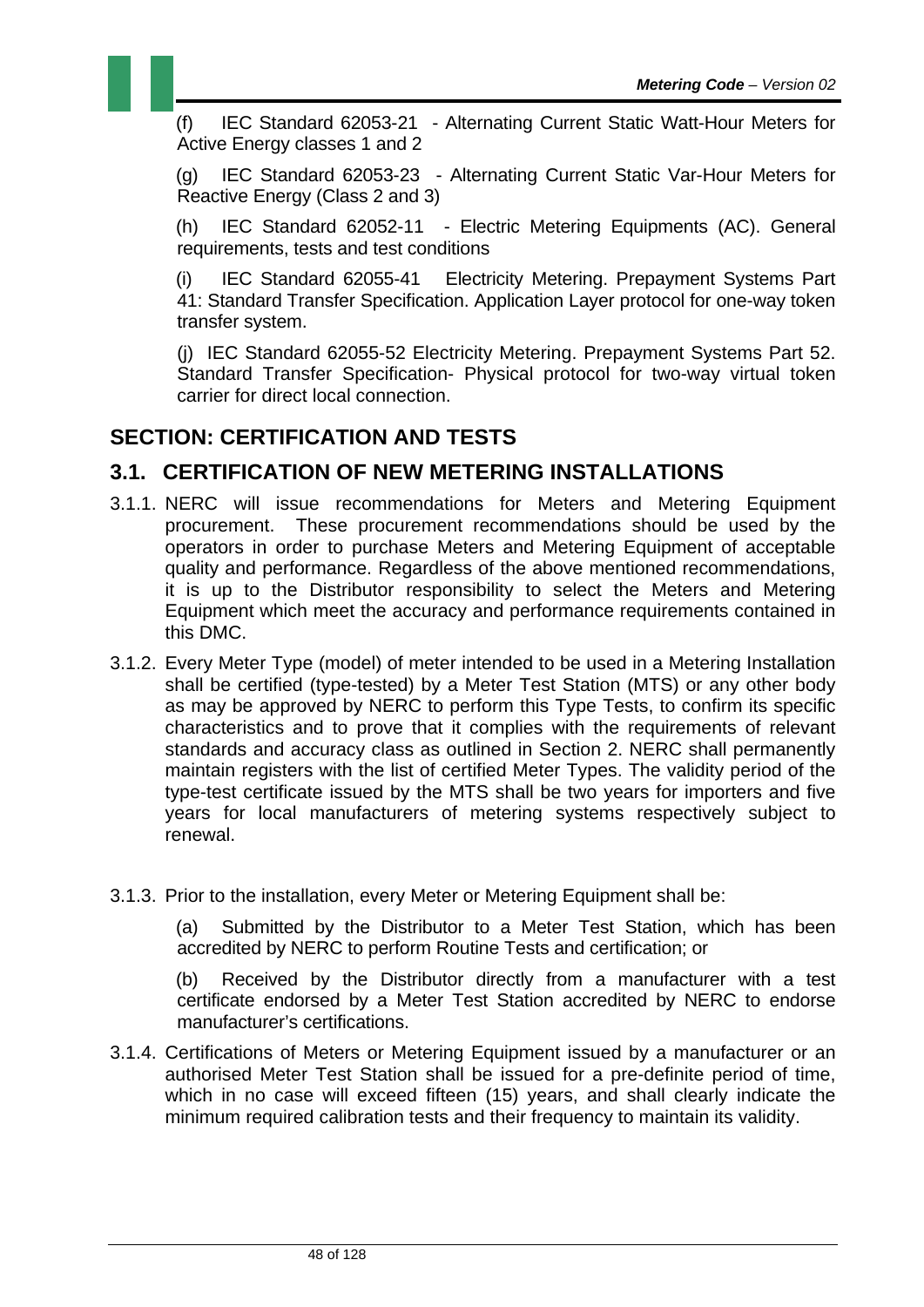

- 3.1.5. Certification shall be confirmed by the attachment of a seal or certification sticker for the individual Meters and Metering Equipment. Certification of a Metering Installation will be valid as long as the certifications of all components of the Metering Installation remain valid.
- 3.1.6. Test certificates shall be retained by the Distributor whilst the Metering Equipment is in use, and for Metering Equipment that is no longer in use, for a minimum period of five (5) years after the Metering Equipment has been decommissioned and rendered un-useable or scrapped. The Distributor shall submit copies of these certificates upon notice from NERC.

3.1.7 Meter Testing Arrangements: The test facilities of the Meter Test Stations shall be as follows:

(i) Automatic Test Bench with high accuracy static source and 0.02 Class electronic reference standard meter shall be used for testing and calibration of portable test sets

(ii) Portable test bench with static source and electronic reference meter of 0.2S Class shall be used for testing of meters on site.

(iii) The reference standard of class 0.02 meter of the test bench shall be biennially calibrated by an International Laboratory Accreditation Cooperation accredited laboratory to ensure traceability of measurement results.

- 3.1.8 Meter Test Stations shall comply with the following standards.
- (i) IEC 17025: General Requirements for the Competence of Testing and Calibration Laboratories.
- (ii) IEC 60376: Testing Equipment for Electrical Energy Meters.
- 3.1.7. NERC shall permanently maintain a register of authorized Meter Test Stations, accredited to perform either:
	- (a) Type Tests certification
	- (b) Routine Tests certification
	- (c) Endorsement of manufacturer's certifications
	- (d) Calibration Test certifications

On request from any Distributor or User, NERC shall provide a copy of such register to such Distributor or User

- 3.1.8. NERC will issue directives with the procedures to be applied and tests to be conducted to:
	- (a) Issue a Type Test certification
	- (b) Issue a Routine Test certification
	- (c) Issue a Calibration Test certification
	- (d) Endorsement of a manufacturer's certification

These directives could specify that, in cases of sampling testing of more than one meter, a pre-defined percentage of Meters shall comply with more stringent accuracy. Calibration reports will be required as part of the input to certification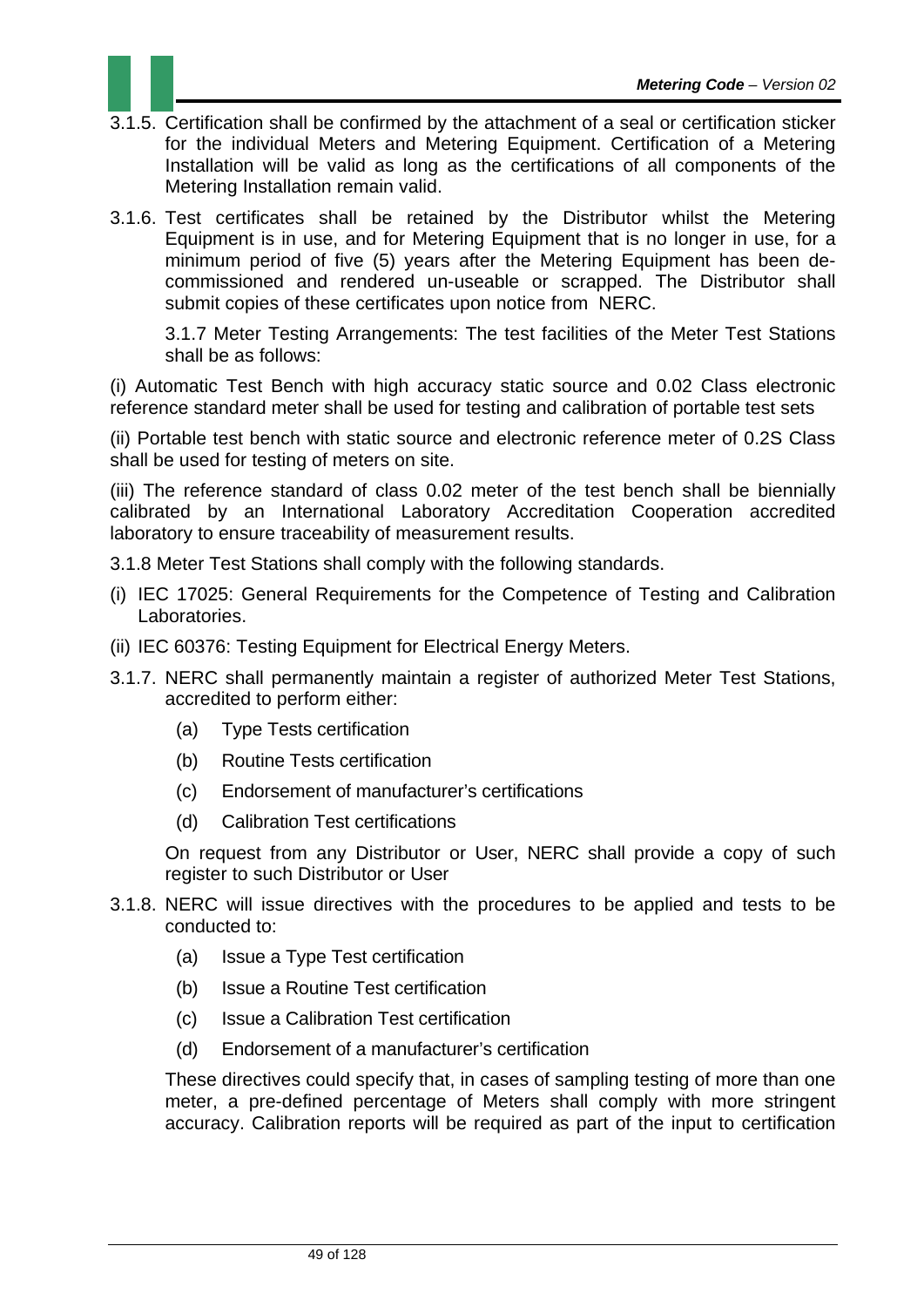

### **3.2. CERTIFICATION OF EXISTING INSTALLATIONS**

3.2.1. Meters and Metering Equipment already installed in the Distribution System at the Effective Date shall be considered either:

(a) Certified, if at NERC discretion, the installed Meter and Metering Equipment have undergone calibration or verification tests which are deemed compatible with the provisions of this MC. In this case NERC will determine the additional period of time that this certification will remain valid.

- (b) Non certified, otherwise.
- 3.2.2. In order to obtain NERC's certifications indicated in paragraph 3.2.1 (a), the Distributor shall submit, within the first twelve (12) months of the Effective Date of this DMC, a requirement to NERC with all supporting documentation the Distributor considers suitable to support its claim. NERC will evaluate the submitted documentation, require clarifications and conduct independent analysis which should include testing, by an authorised Meter Test Station, of specific samples of the Meters or Metering Equipment, before issuing or rejecting the required certification.
- 3.2.3. For uncertified Meters or Metering Equipment, the Distributors shall replace the involved equipments or obtain a valid certification according with the procedures stated in Condition 3.3 Re-certification. The Distributor shall replace the equipment or obtain the above mentioned certification within eight (8) years of Effective date

#### **3.3. RE-CERTIFICATION**

- 3.3.1. Before the certification of a Metering Installation, or of any of its components, has expired, the Metering Installation should require re-certification, by an authorized Meter Test Station accredited to perform Calibration Tests certifications.
- 3.3.2. Certification of the overall Metering Installation expires when the individual certification of any one of its components expires.
- 3.3.3. Any such component would be recertified by removal and tests, testing online, or replacement, as appropriate. If any part of the wiring of the Metering Installation is modified, or if additional components are connected to the Metering Installation (other than testing or monitoring equipment temporarily connected via the test block), the certification of the Metering Installation should be deemed to be cancelled until the tests and checks prescribed by this MC have been satisfactorily carried out by an authorized Meter Test Station.

#### **3.4. INSPECTION AND PERIODIC TESTS**

3.4.1. The **Distributor** shall ensure that each **Metering System** is inspected according to the minimum frequencies specified in following Table:

| <b>Type of Metering System</b>    | Frequency          |
|-----------------------------------|--------------------|
| <b>Medium Voltage</b>             | Once every year    |
| Low Voltage, including prepayment | Once every 3 years |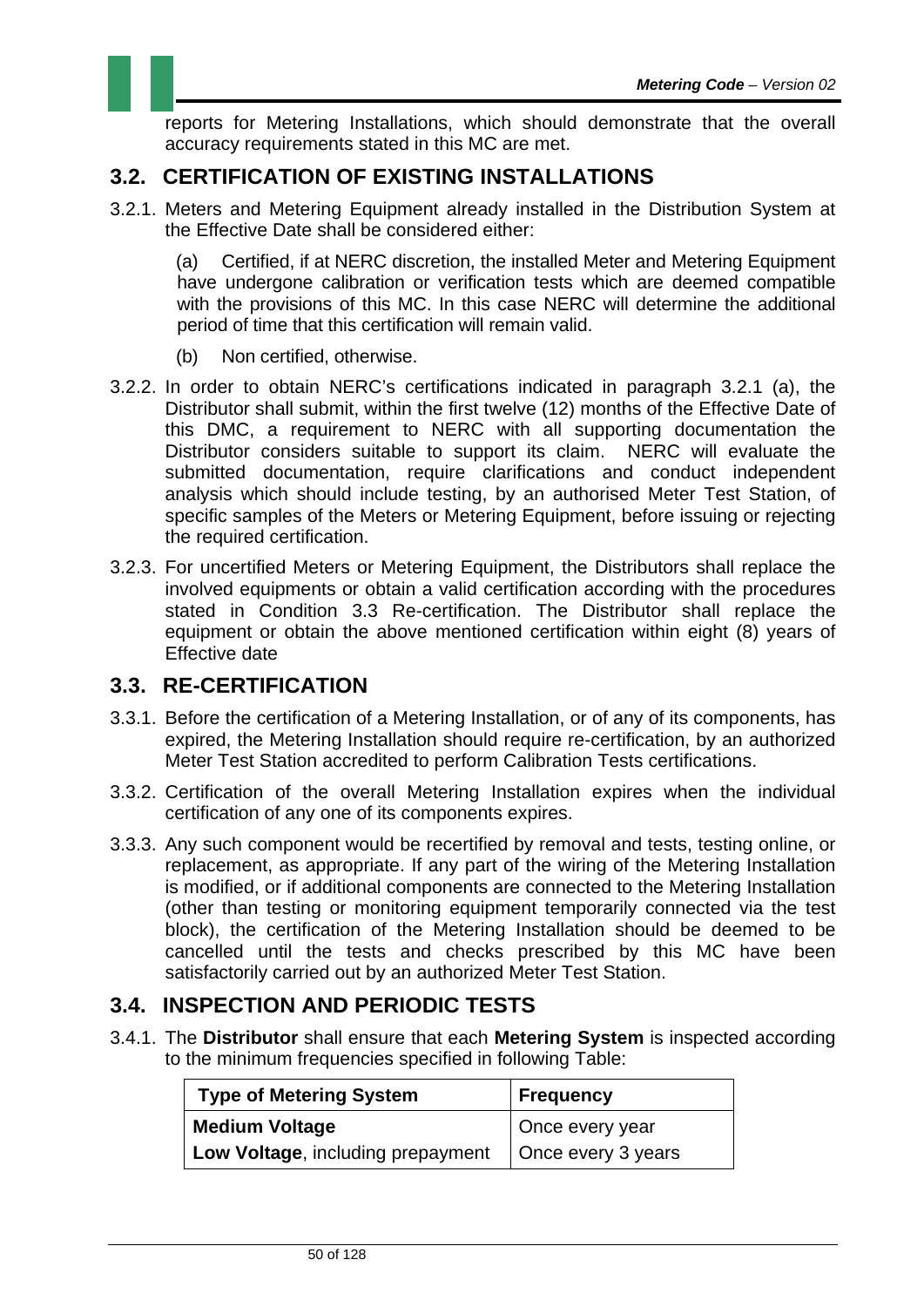

3.4.2. The **Distributor** shall ensure that each **Metering System** is tested and calibrated by an authorised Meter Test Station accredited to perform Calibration Tests according to the minimum frequencies specified in following Table:

| <b>Type of Metering System</b>                                                 | <b>Frequency</b>   |
|--------------------------------------------------------------------------------|--------------------|
| Medium Voltage                                                                 |                    |
| Connection Capacity above 10 MW                                                | 4 years            |
| Connection Capacity between 1 and 10 MW                                        | 8 years            |
| <b>Connection Capacity below 1 MW</b>                                          | 8 years            |
| Low Voltage, including prepayment, either<br>static type or electromechanical) | 8 years (see Note) |

NOTE:For direct connected meters (without CTs), the calibration intervals shown above will not apply, provided that the Distributor has implemented sampling accuracy tests, approved by NERC, which can demonstrate the statistical confidence that the calibration of the meter population for that category of meters is within limits.

Results of such sampling accuracy tests shall be kept by the Distributor for at least five (5) years and shall be made available to NERC on request.

- 3.4.3. The Distributor may, and on the direction of NERC shall, carry out periodic, random and unannounced inspection and or testing of any Metering System and associated data for the purpose of ascertaining whether the Metering System complies with the requirements of this DMC. The User may request the Distributor to carry out such inspection and or testing, provided that the User pays the cost, unless the test shown overall accuracy of the Metering Installation is not within the limits specified in this DMC, or malfunction not caused by the User is discovered. In addition, NERC may carry out its own unannounced inspection and or test, utilizing an authorised Meter Test Station if considered suitable, in which case the User shall grant access to the NERC.
- 3.4.4. The Distributor shall, as soon as practicable, make the results of any inspection and or tests conducted pursuant to this section available to the requesting party and to the User associated with the Metering System.

#### **3.5. FAULTY METERING EQUIPMENT**

- 3.5.1. A Metering System shall be considered faulty and not in compliance with this Distribution Metering Code if it is determined that any part of that Metering System does not comply with this Distribution Metering Code.
- 3.5.2. If a Metering System fault occurs, the Distributor shall provide Urgent Metering Services to repair or replace the Metering System as soon as is reasonably practicable and in any event within two working days of the Distributor discovering that the fault exists.
- 3.5.3. The User shall use Metering Equipment in a safe and prudent manner and shall take due care to avoid damage. The User shall notify the Distributor of any damage to the Metering Equipment, however caused. The cost of repairs or replacement shall be borne by whoever is responsible for the damage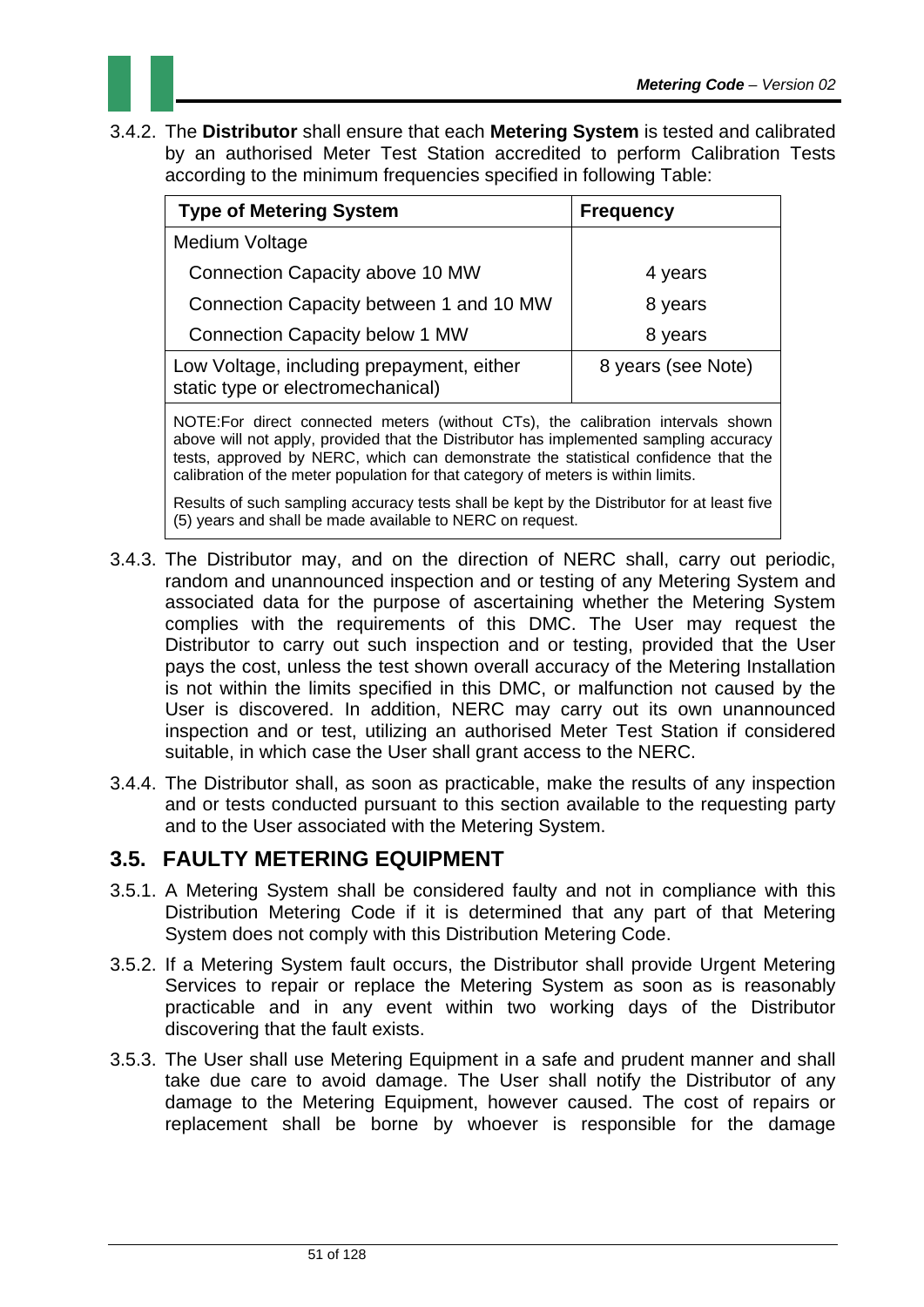determined through an investigation by the Distributor. In the case of a dispute as to who is responsible, the matter shall be referred to the MCRP for resolution.

- 3.5.4. The Distributor shall ensure that suitable data is obtained or estimated for the period of time commencing when a Meter or Metering Equipment becomes faulty until the completion of the repair or replacement.
- 3.5.5. The Distributor shall record all relevant Meter parameters for a replacement Meter in that Metering System.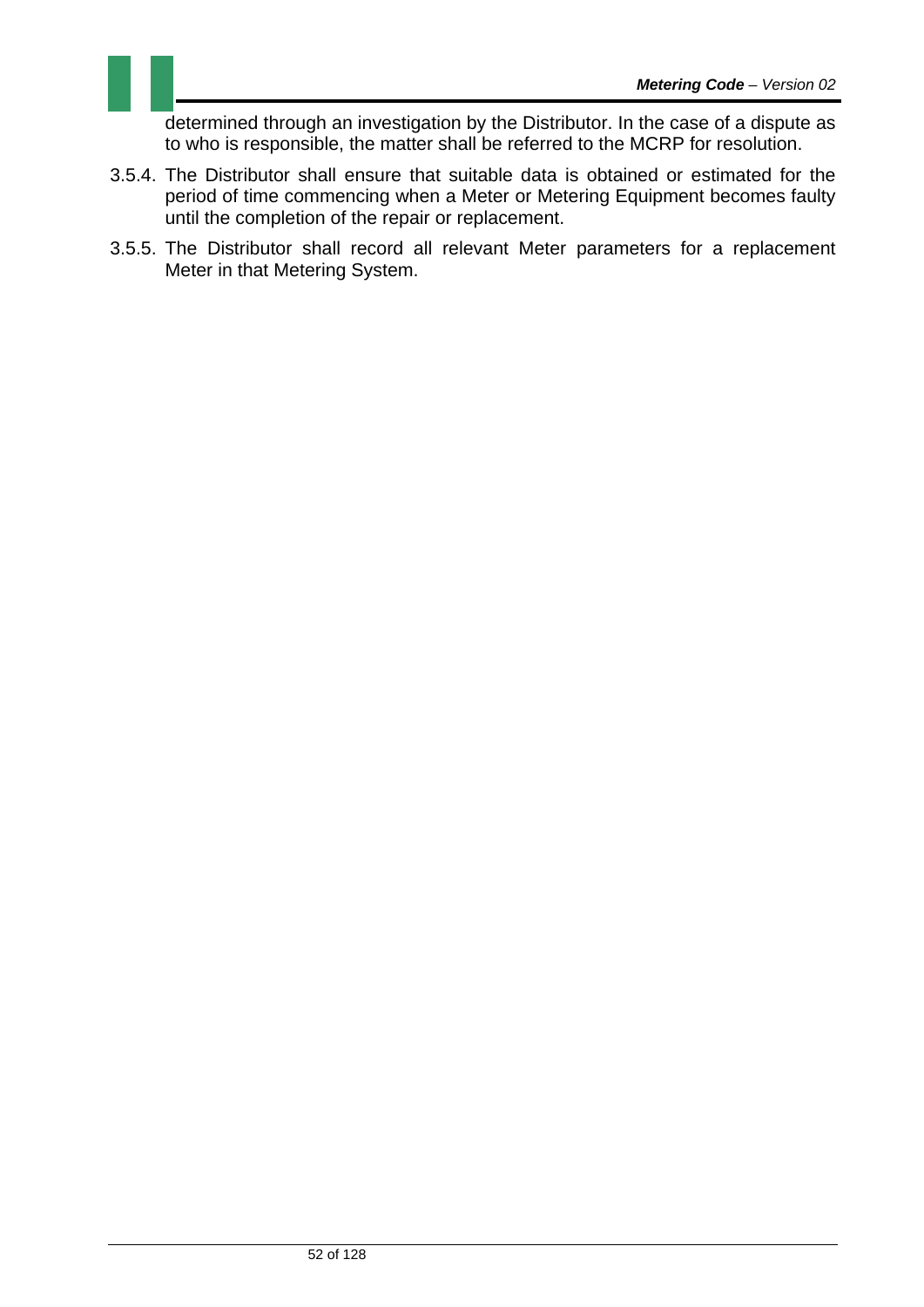

### **4. SECTION: ACCESS AND SECURIY**

### **4.1. ACCESS TO METERING SYSTEMS**

- 4.1.1. The User shall grant access to the Distributor to enable the Distributor to fulfil its obligations under this Distribution Metering Code. This right of access is conditional upon:
	- (a) Where practicable, prior notice by the Distributor; and
	- (b) The production of identification by the Distributor's staff or contractor.
- 4.1.2. Prior arrangement by the Distributor shall not be required in respect of routine Meter reading, or periodic, random and unannounced audits required by DMC Section 3.4.3, or when the Distributor is performing Urgent Metering Services.

### **4.2. SECURITY OF METERING SYSTEMS**

- 4.2.1. The Distributor shall, so far as is reasonably practicable, maintain the security of the metering data stored in or obtained from each Metering System.
- 4.2.2. Appropriate seals shall be applied to each Metering System. Seals shall be replaced following works requiring the removal of any seals. The Distributor's procedures for the control of seals and sealing pliers shall be subject to approval by the NERC.
- 4.2.3. The Distributor shall, so far as is reasonably practicable, ensure that physical access to each Meter contained in each Metering System is protected by:
	- (a) Sealing all associated links, circuits, data storage and data processing systems;
	- (b) Ensuring that the Metering System meets the requirements for the security of Metering Systems set out in this Distribution Metering Code.
	- (c) The Distributor shall use reasonable endeavours to ensure that all metering data within each Metering System is secure.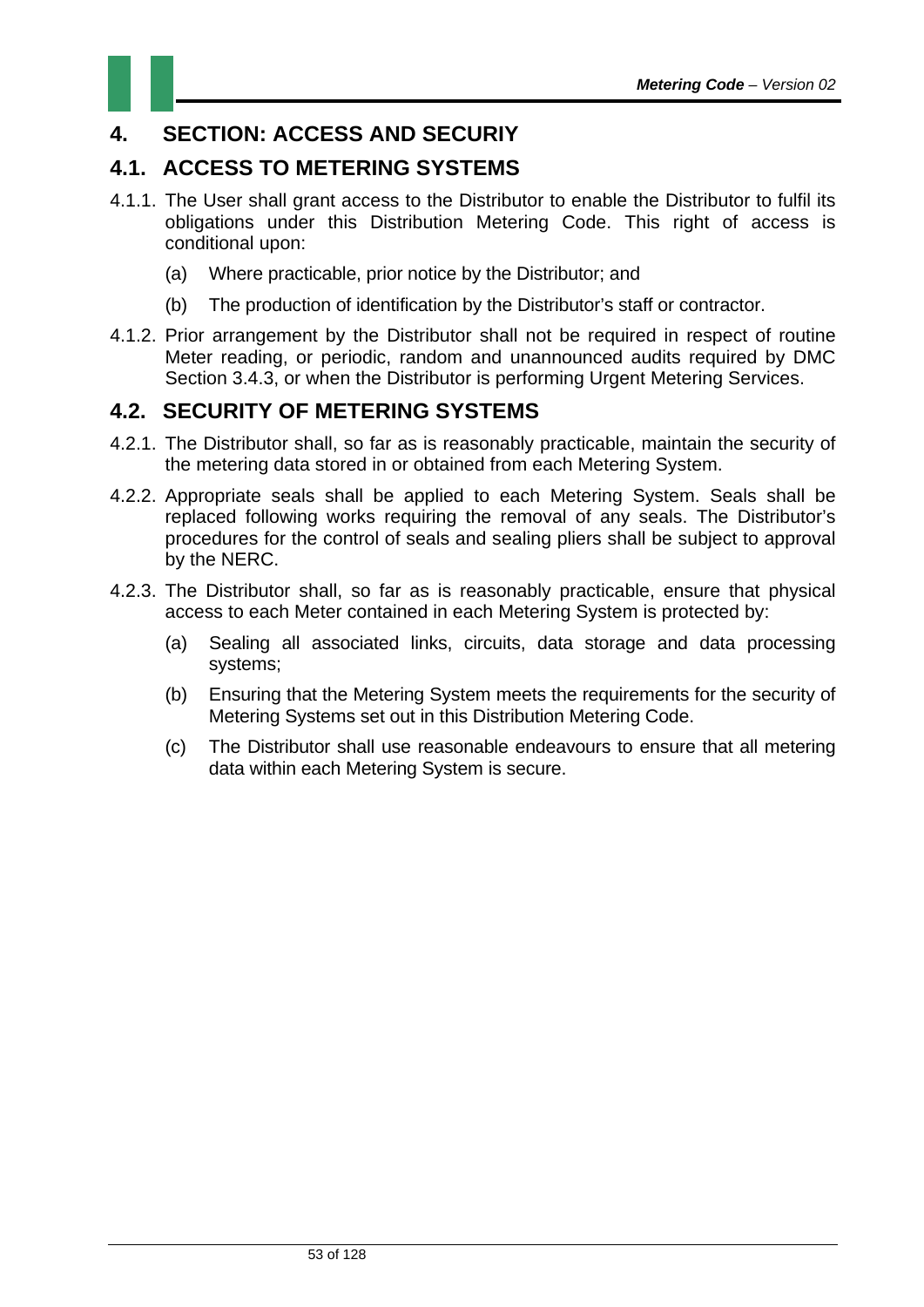### **5. SECTION: METER READING AND DATA MANAGEMENT**

#### **5.1. METER READING**

- 5.1.1. The Distributor shall schedule at least once in four (4) months reading for all manually read meters.
- 5.1.2. For kilowatt-hour meters, the Distributor shall verify at each Meter reading that the Meter identification number on the Meter matches the Meter identification number on the Meter reading schedule.
- 5.1.3. The Distributor shall record:
	- (a) The Meter identification number;
	- (b) The Meter reading and read date at the beginning of the Meter reading period;
	- (c) The Meter reading and read date at the end of the Meter reading period;
	- (d) The cumulative Active Energy (kWh) recorded during the Meter reading period;
	- (e) Where the User is billed for Reactive Energy, the cumulative Reactive Energy (kVArh) recorded during the Meter reading period;
	- (f) Where the User is billed for maximum Active Power, the maximum Active Power recorded during the Meter reading period;
	- (g) Where the User is billed for maximum Reactive Power, the maximum Reactive Power recorded during the Meter reading period; and
	- (h) Details of any Meter alarms that were recorded during the period (e.g., system outages, VT failure).

#### **5.2. REMOTE METERING EQUIPMENT**

- 5.2.1. The Distributor shall specify the type of equipment to be used for communication with remote meters.
- 5.2.2. The Distributor shall conduct such tests as it deems necessary to verify production or consumption recorded at each Metering Point.

#### **5.3. DATA MANAGEMENT**

- 5.3.1. The Distributor shall:
	- (a) Maintain a metering data registry that contains usage data for each User and data required for settlement purposes in respect of each Metering System;
	- (b) Validate metering data for each Metering System;
	- (c) Estimate usage when Meter readings are not available, inaccurate, or otherwise not suitable for settlement purposes;
	- (d) Apply adjustments to metering data to account for system losses and unaccounted for energy;
	- (e) Aggregate metering data for settlement and loss calculation purposes; and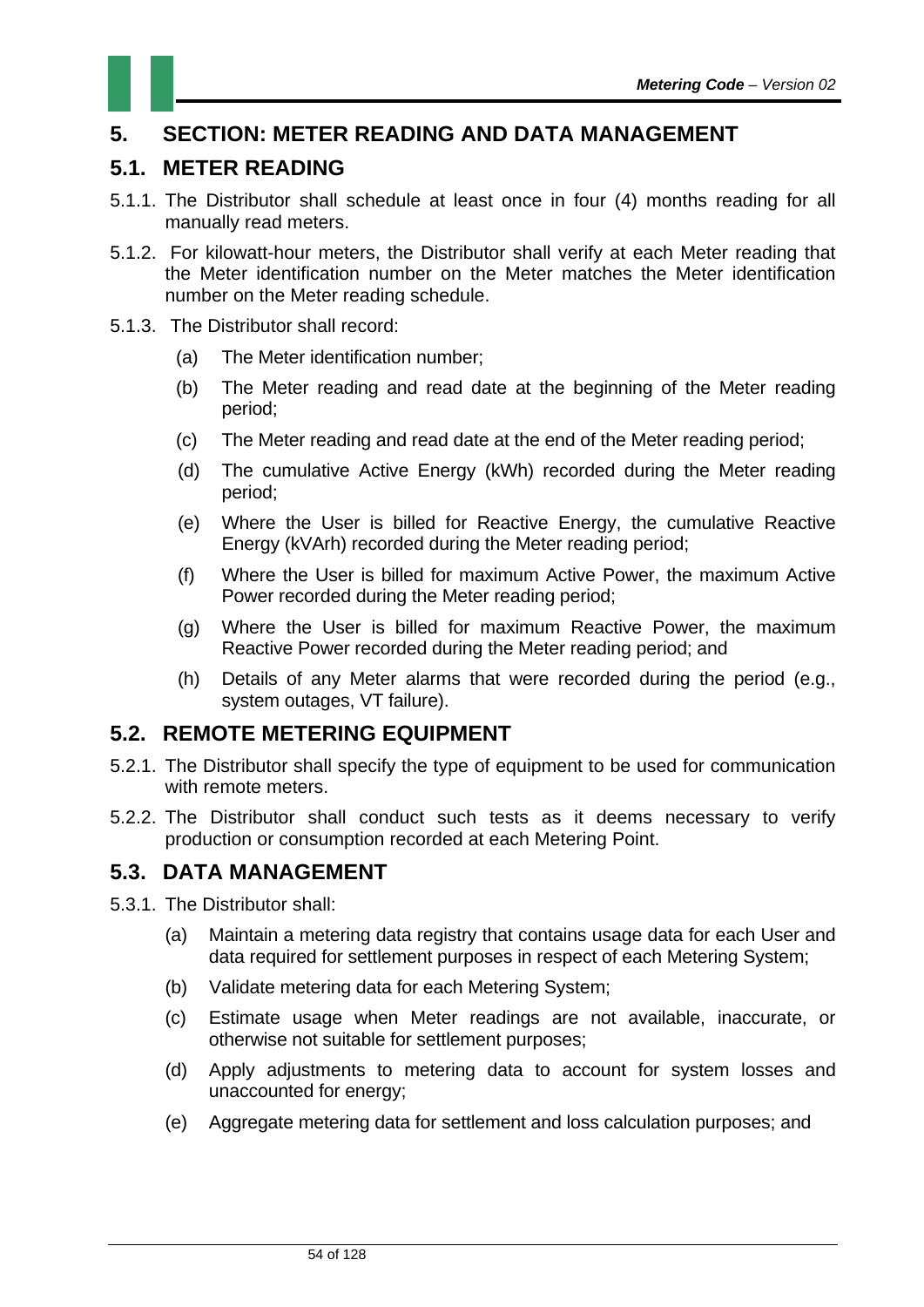

(f) Use reasonable endeavours to maintain the security and confidentiality of the metering data.

### **5.4. DATA REGISTRATION**

- 5.4.1. The Distributor shall establish and maintain a register that contains the following information for each Metering System:
	- (a) A unique identifier assigned by the Distributor to the Metering System crossreferenced to the location of the Metering System and cross referenced to the User's account;
	- (b) The date of installation of the Metering System;
	- (c) The functionality of the Meter and the unit of measurement used to measure Energy flowing through the Metering System (e.g., kWh meter, kVArh meter);
	- (d) The Meter Type installed
	- (e) Identification of the ancillary equipment;
	- (f) Any site-specific adjustment factors to be applied, including a cross reference to the unique identifier specified in (a) above;
	- (g) The existence of redundancy and sources of check metering data, where required by this DMC, and identification of the meters designated as the Main Meter and as the Check Meter;
	- (h) Data for each Meter following completion of the validation and estimation procedures;
	- (i) Billing data for each Meter following completion of adjustments for losses and unaccounted for energy; and
	- (j) The data covering a period of not less than twelve months which shall be immediately accessible in electronic form.

### **5.5. DATA VALIDATION AND LOSS ADJUSTMENT FACTORS**

- 5.5.1. The Distributor shall:
	- (a) Have in place data validation procedures and loss adjustment calculation methodologies approved by NERC;
	- (b) Where necessary, determine site-specific loss adjustment factors for each Metering System;
	- (c) Multiply each valid reading by the appropriate loss adjustment factor to produce loss adjusted production or consumption; and
	- (d) Shall maintain both unadjusted and loss-adjusted values in the metering data registry in respect of each Metering System.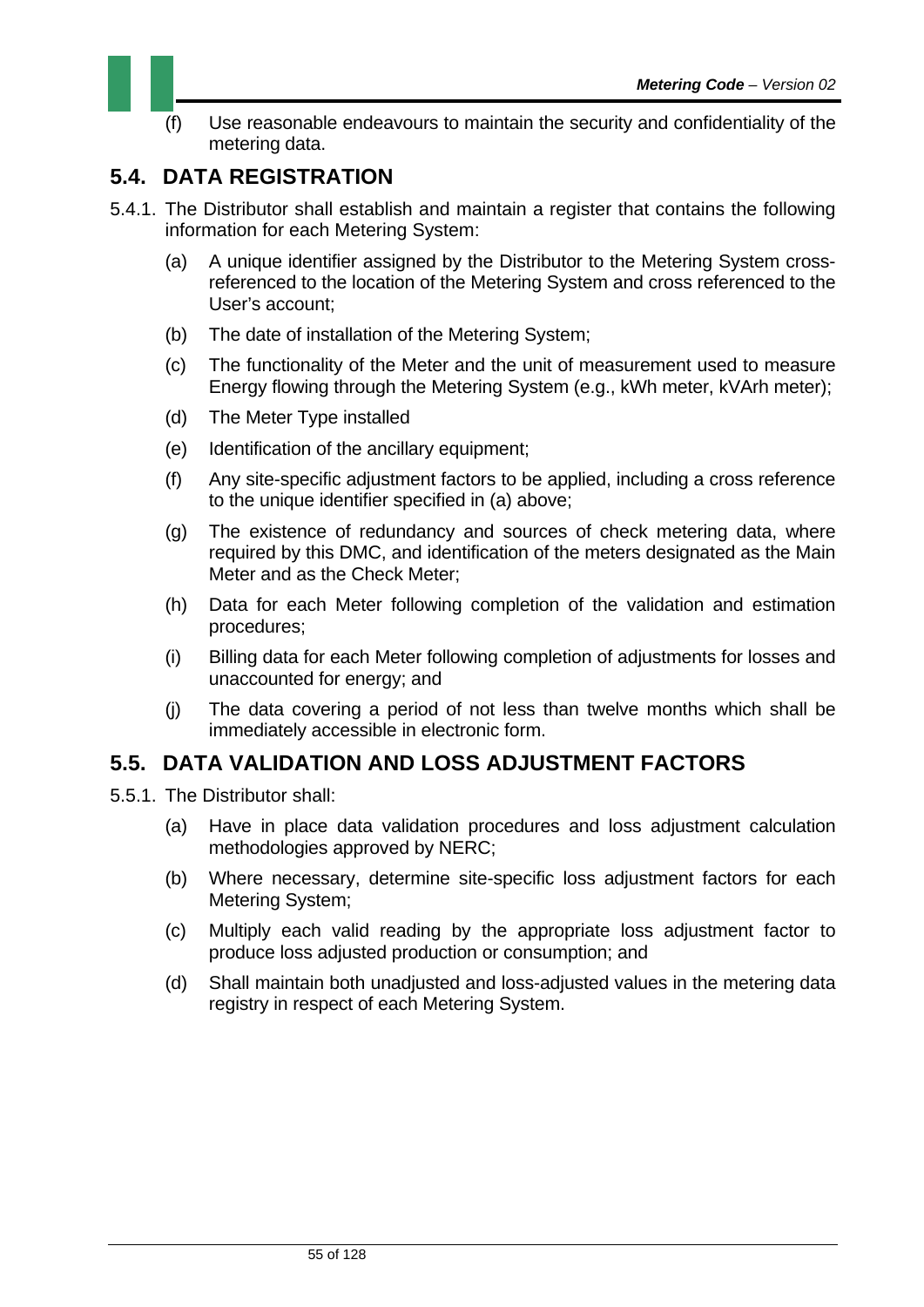



- (a) The Commission may from time to time amend or repeal the provisions of this Metering Code and the Appendices thereto as it may determine.
- (b) Nothing in this Metering Code shall prohibit the Commission from adopting in conformity with the provisions of the Act, any procedure which is at variance with any of the provisions of herein, provided that the Commission is of the opinion that in the special circumstances of the matter and for reasons to be recorded in writing, it deems it just or expedient that such procedure is proper for dealing with the matter.

#### **THE COMMON SEAL OF**

# **NIGERIAN ELECTRICITY REGULATORY COMMISSION**

#### **Was affixed pursuant to the ORDER OF THE COMMISSION**

On this ……............................ day of…….........................................…………… 2013.

**Dr. Sam Amadi CHAIRMAN/CEO**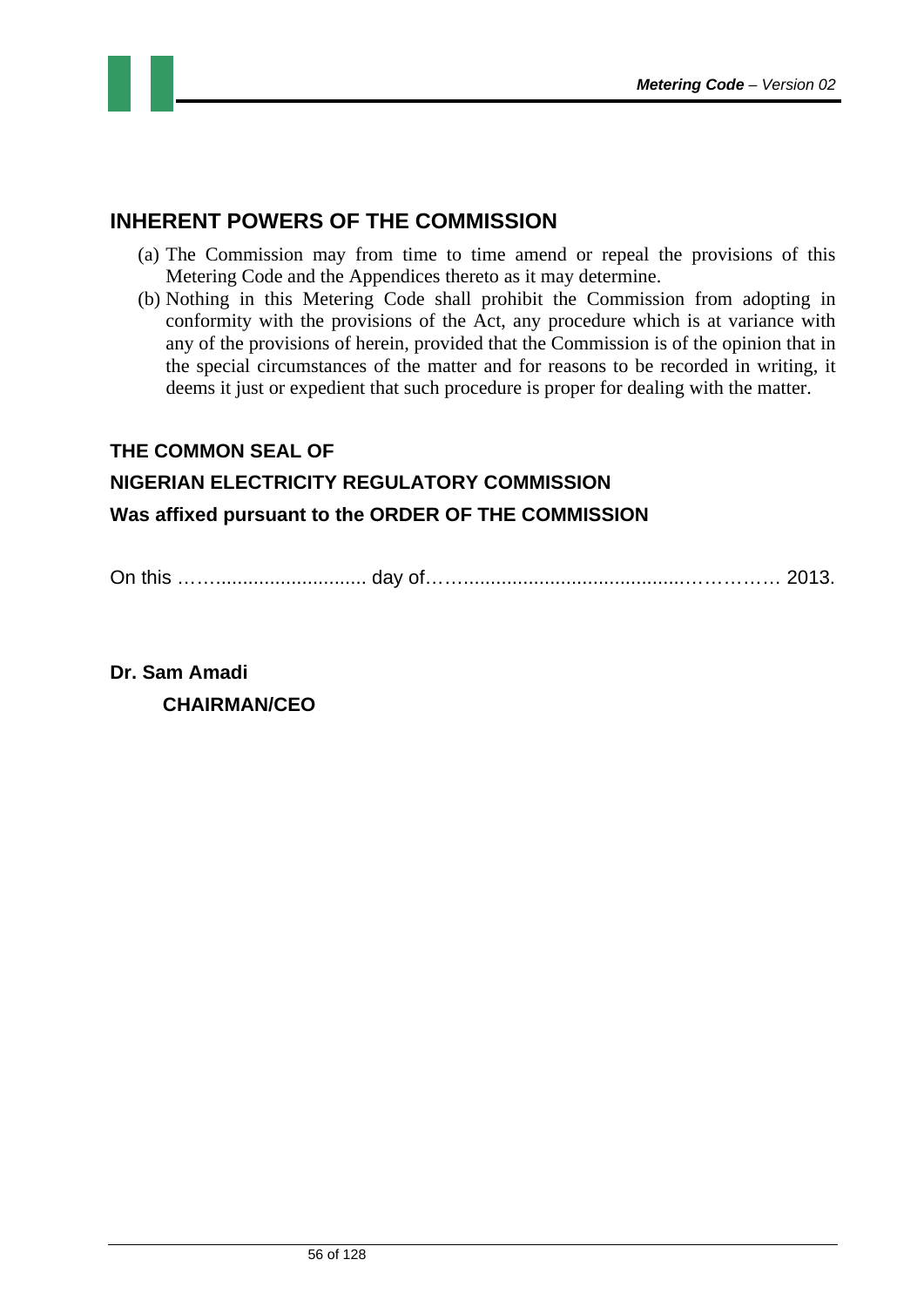

## **METERING CODE – APPENDICES**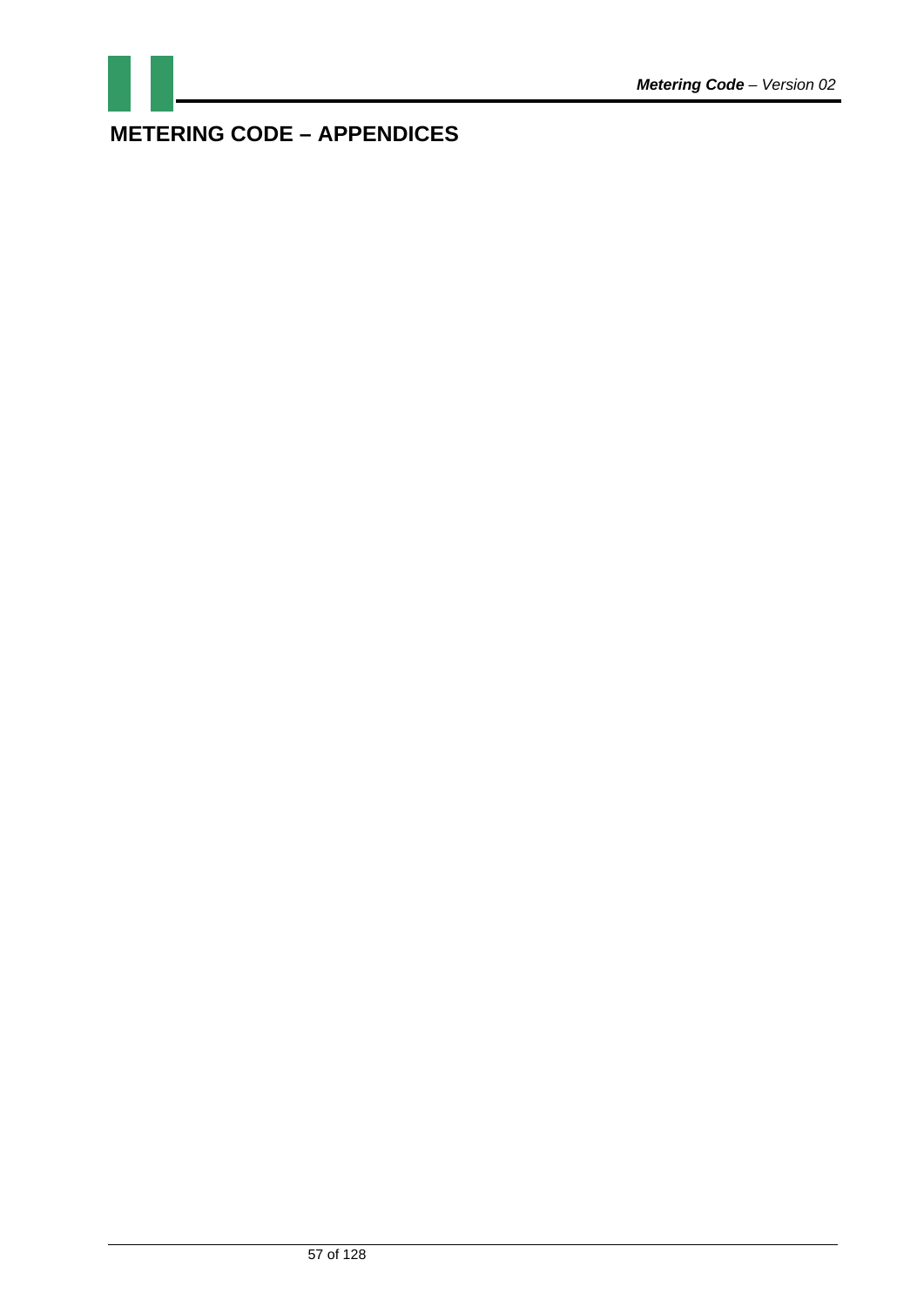### **1. APPENDIX A – CERTIFICATION TESTS**

### **1.1. GENERAL**

1.1.1. This Section sets out those tests and checks that shall be performed by a manufacturer or a Meter Test Station to the Meters and Metering Equipment in order to certify compliance with this MC.

### **1.2. MEASUREMENT TRANSFORMERS**

1.2.1. Current transformer (CT)

The following tests shall be conducted in compliance with IEC 60044-1:

- (a) Verification of marking and polarity wiring
- (b) Impulse withstand test
- (c) Power frequency voltage withstand test
- (d) Interturn over-voltage test (injection 1 Amp on secondary)
- (e) Partial discharge in accordance with IEC 60270-2000
- (f) Short time over current test
- (g) Limits of error test
- 1.2.2. Potential Transformer (PT)

The following tests shall be conducted in compliance withIEC 60044-2

- (a) Verification of marking and polarity wiring
- (b) Impulse withstand test
- (c) Power frequency voltage withstand test
- (d) Partial discharge in accordance with IEC 60270-2000
- (e) Induced over-voltage test by injecting 234V at 150c/s on secondary winding for 40second
- (f) Limits of error test

#### 1.2.3 Combined PT/CT

The following tests shall be conducted according to IEC 60044-3

1.2.3.1 TYPE TEST

- (i) Short time over-current test.
- (ii) Temperature rise test.
- (iii) Lightning Impulse test.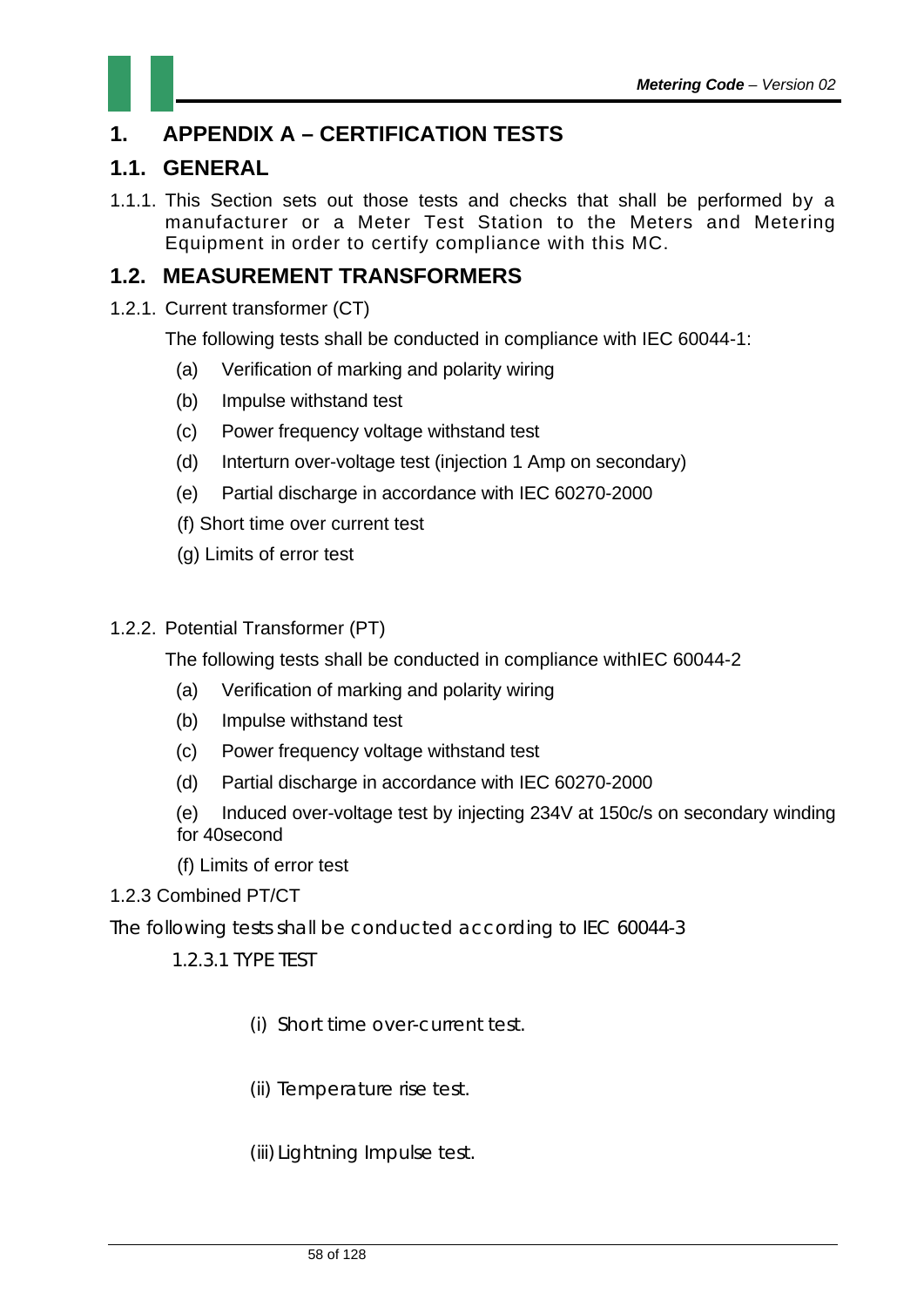(iv)Switching Impulse test.

(v) Wet Test for outdoor transformer.

(vi)Short CCT withstand capability on PT.

- (vii) Limits of error test.
- (viii) Measurement of the radio interference voltage.

#### 1.2.3.2 ROUTINE TEST

- (i) Verification of terminal marking.
- (ii) Power frequency withstand test on the primary.
- (iii) Partial discharge measurement for PT in accordance with IEC 60270 2000.
- (iv) Power frequency withstand test on secondary.
- (v) Power frequency withstand test between sections.
- (vi) Inter-turn over-voltage test for CT.
- (vii) Limits of error test.|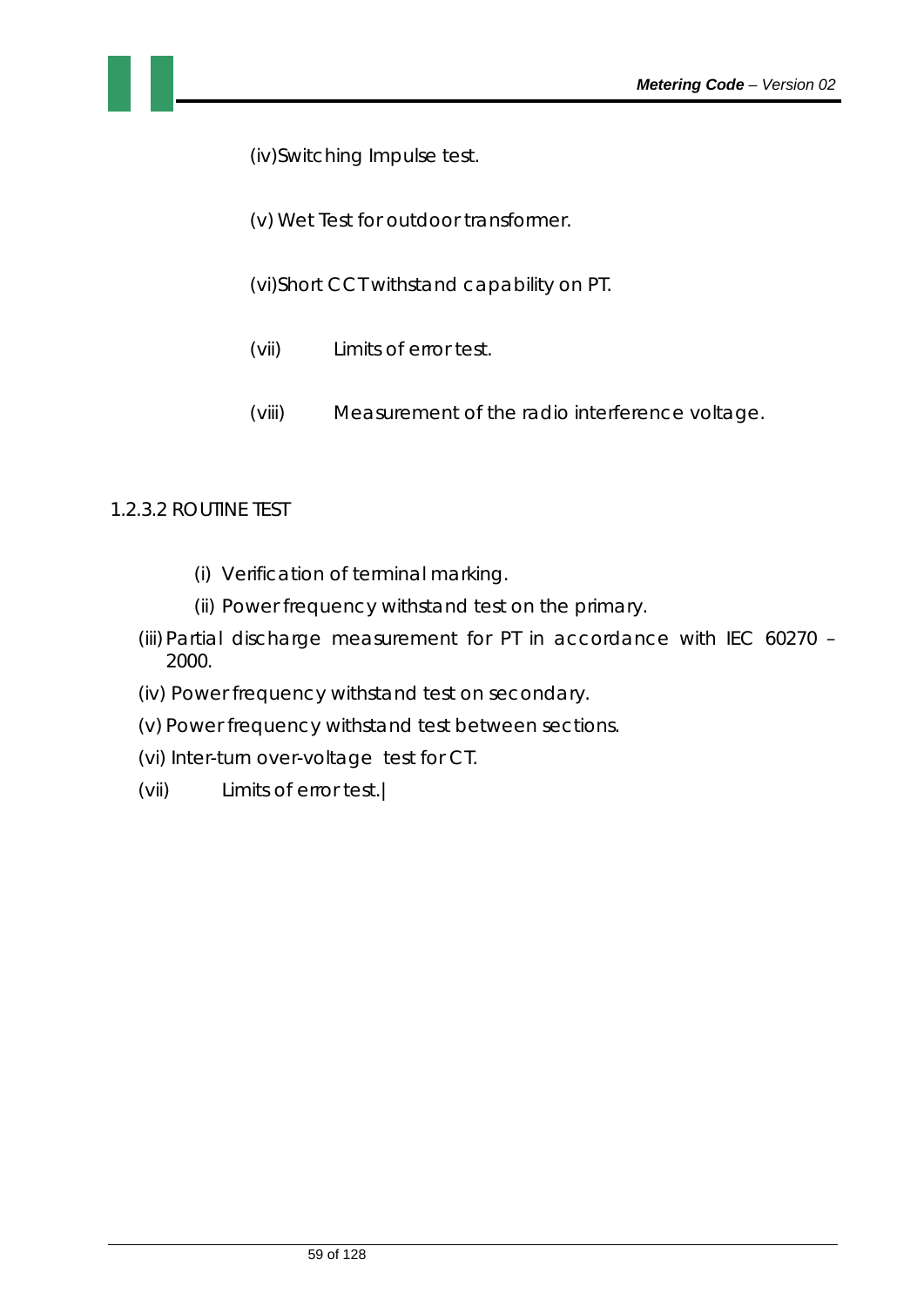

### **1.3. METERS**

In accordance with standards mentioned in this code, samples of all meters shall satisfactorily fulfil the requirements of the Type Tests.

The Type Tests required to be carried out are as listed below;

| Nr.          | <b>Tests</b>                                 | Electro-<br>mechanical<br>meters | <b>Electronic</b><br>meters |
|--------------|----------------------------------------------|----------------------------------|-----------------------------|
| $\mathbf{1}$ | <b>Test of insulation properties</b>         |                                  |                             |
|              | Impulses voltage tests                       | X                                | x                           |
|              | AC voltage tests                             | X                                | x                           |
| $\mathbf{2}$ | <b>Tests of accuracy requirements</b>        |                                  |                             |
|              | Test of meter constant                       | X                                | x                           |
|              | Test of starting condition                   | x                                | x                           |
|              | Test of no-load condition                    | x                                | x                           |
|              | Test of influence quantities                 | x                                | x                           |
|              | Repeatability of error test                  | x                                | x                           |
| 3            | <b>Tests of electrical requirements</b>      |                                  |                             |
|              | Test of power consumption                    | x                                | x                           |
|              | Test of influence of supply voltage          | x                                | x                           |
|              | Test influence of short-time over-currents   | x                                | x                           |
|              | Test of influence of self-heating            | x                                | x                           |
|              | Test of influence of heating                 | x                                | x                           |
|              | Test of immunity to earth fault              | x                                | x                           |
| 4            | Test for electromagnetic compatibility (EMC) |                                  |                             |
|              | Radio interference suppression               |                                  | x                           |
|              | Fast transient burst test                    |                                  | x                           |
|              | Damped oscillatory waves immunity test       |                                  | x                           |
|              | Test of immunity to conducted disturbances,  |                                  | x                           |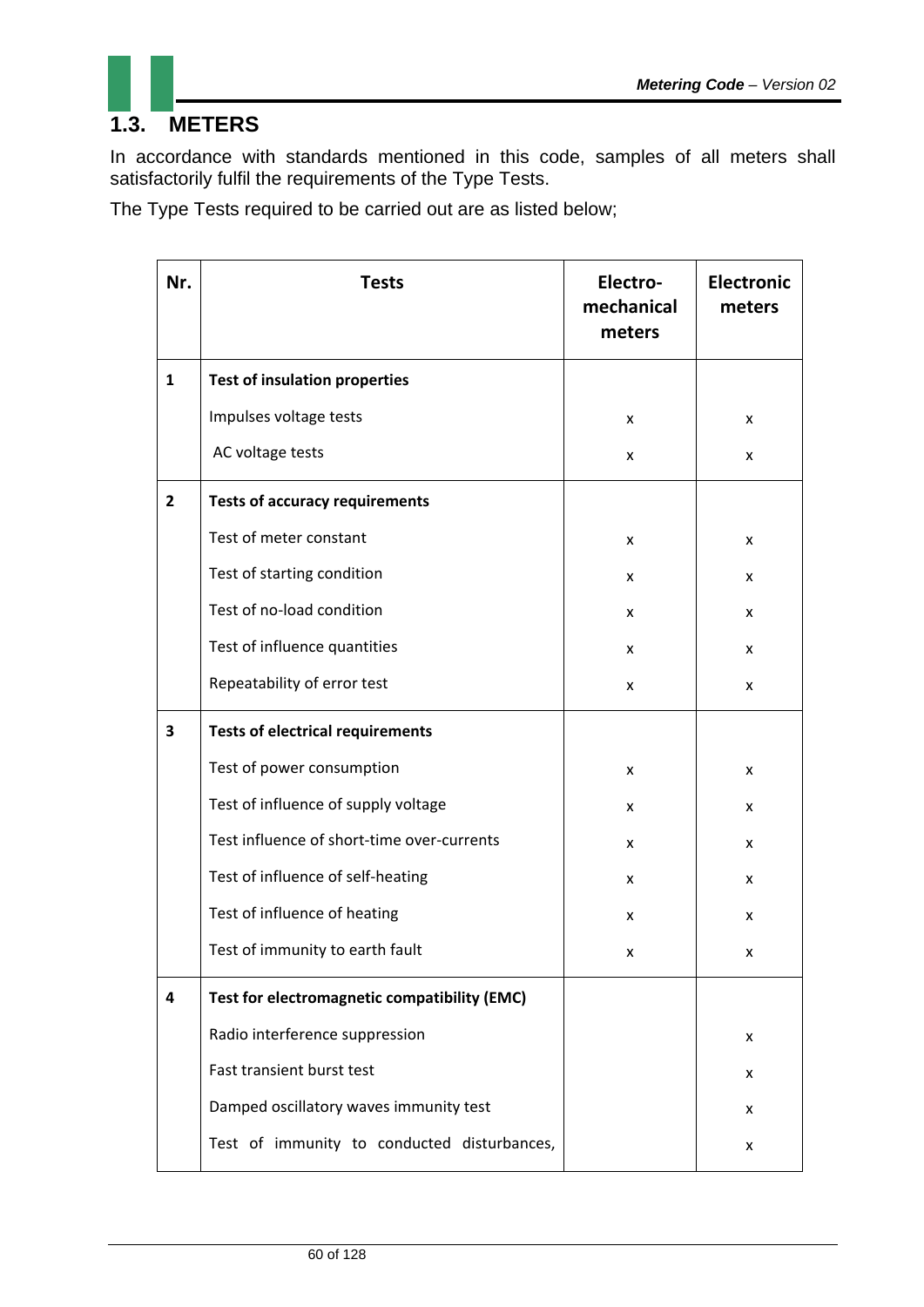|   | induced by radio-frequency fields                            |              | X |
|---|--------------------------------------------------------------|--------------|---|
|   | Test of immunity to electrostatic discharges                 |              | X |
|   | Surge immunity test                                          |              |   |
| 5 | Tests of the effect of the climatic environments             |              |   |
|   | Dry heat test                                                | X            | X |
|   | Cold test                                                    | X            | X |
|   | Damp heat, cyclic test                                       | $\mathsf{x}$ | X |
|   | Solar radiation test                                         | X            | X |
| 6 | <b>Mechanical Tests</b>                                      |              |   |
|   | Vibration test                                               | X            | X |
|   | Shock test                                                   | X            | X |
|   | Spring hammer test                                           | X            | X |
|   | Tests of protection against penetration of dust<br>and water | X            | X |
|   | Test of resistance to heat and fire                          | X            | X |

#### **ROUTINE TESTS**

Upon supply, all Meters are required to fulfill requirements of Routine Test comprising the following;

- A.C High Voltage Test
- Test of Meter Constant
- Test of Starting Condition
- Test of No Load Condition
- Test of Influence Quantities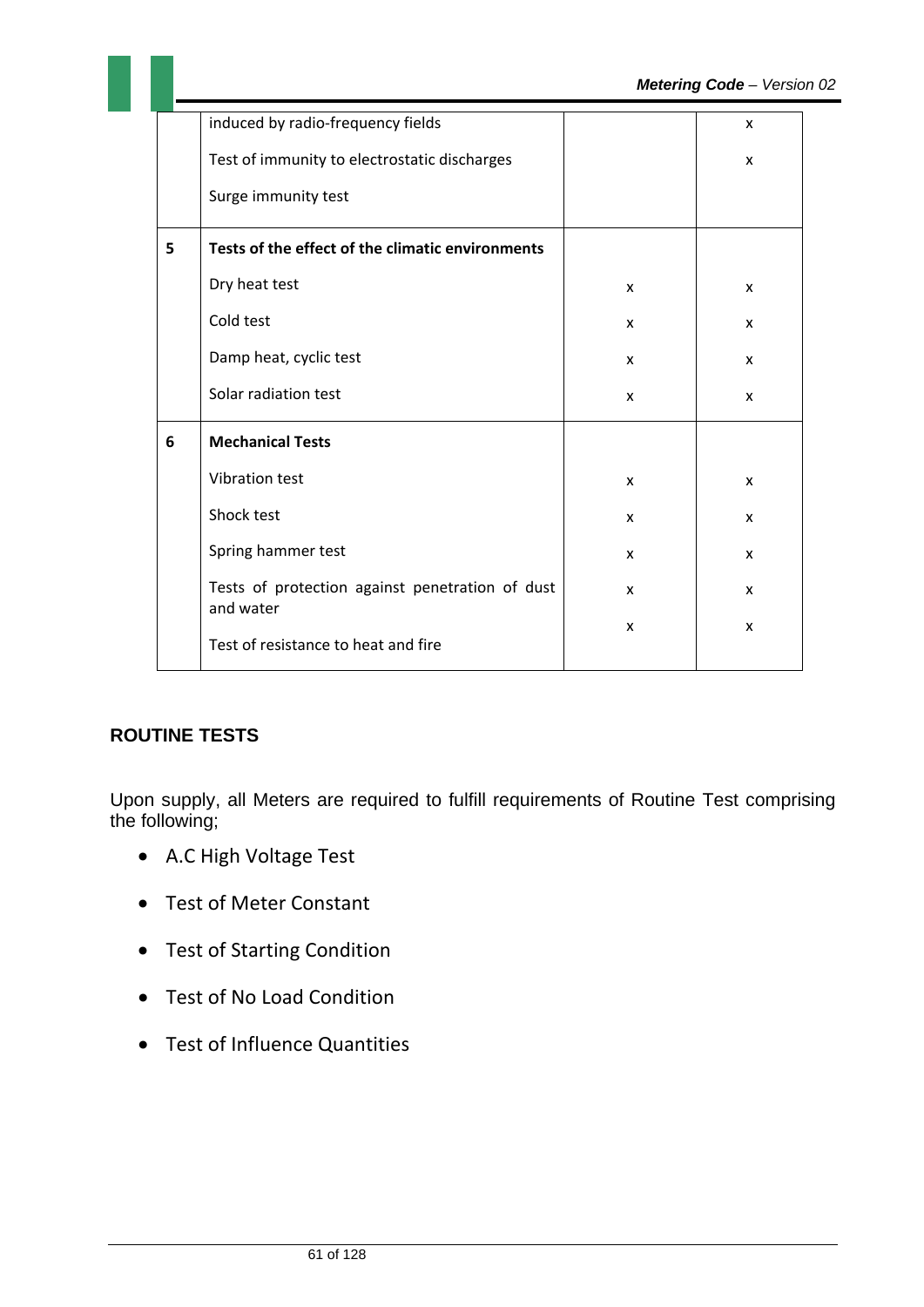#### **ACCEPTANCE TESTS**

The following tests shall be conducted for meter samples for the purpose of Acceptance Test Certification:

- Test of Starting Condition
- Test of No Load Condition
- Test of Power Consumption
- Voltage Variation Test
- **•** Frequency Variation Test
- Test of Influence Quantities
- Repeatability of Error Test
- Power Frequency and Impulse Voltage Withstand Tests

Samples of meters shall be selected from the lot (batch) using the Single Plan Method below:

| <b>Batch Size</b> | <b>Sample Size</b> | <b>Acceptance/ Rejection</b><br><b>Criterion</b> |                |
|-------------------|--------------------|--------------------------------------------------|----------------|
| $1 - 50$          | All                | No.                                              | No.            |
| 51-150            | 13                 | $\boldsymbol{0}$                                 | 1              |
| 151-500           | 50                 | 1                                                | $\overline{2}$ |
| 501-1200          | 80                 | $\overline{2}$                                   | 3              |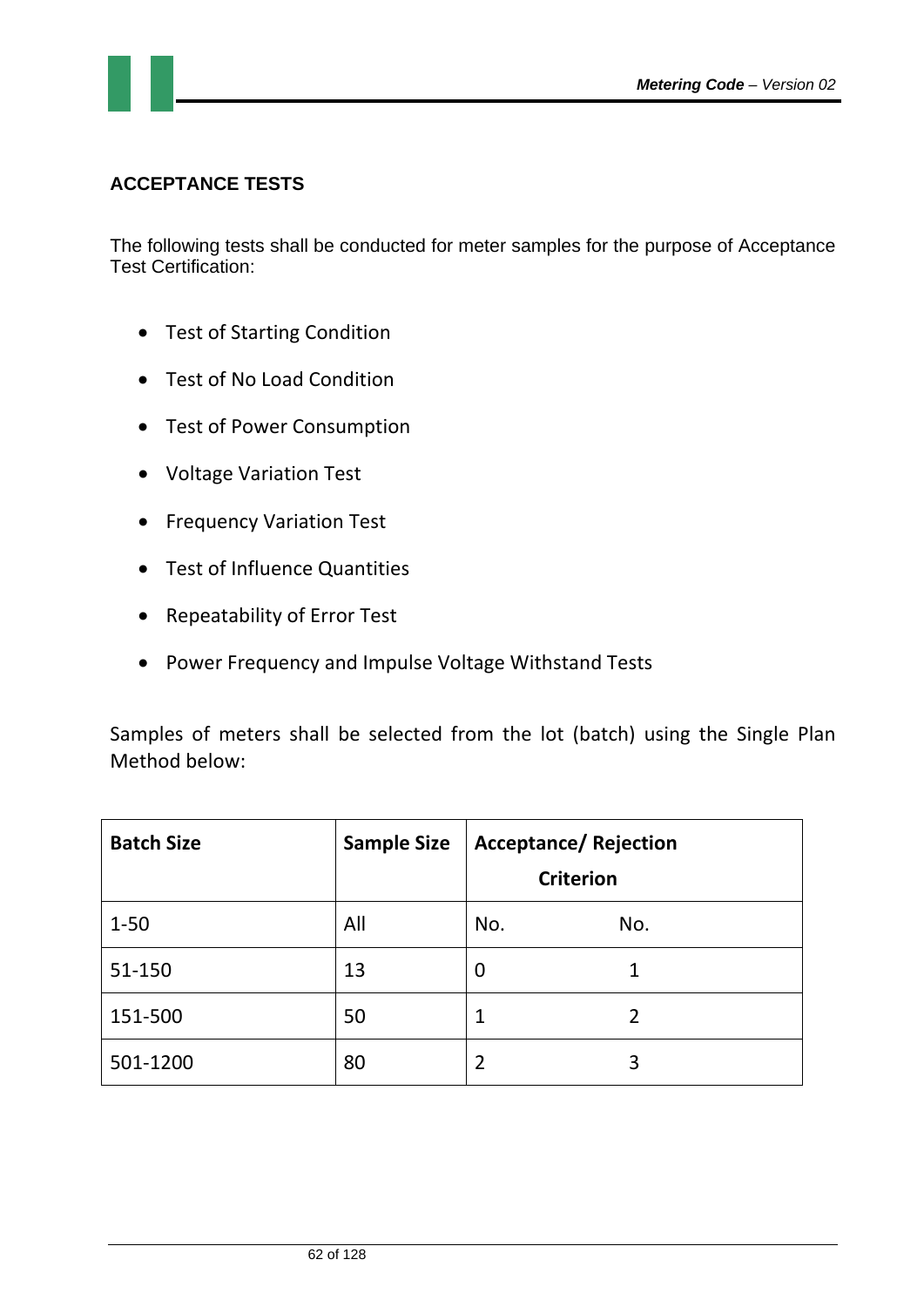### **2. APPENDIX B – COMMISSIONING TESTS**

### **2.1. GENERAL**

2.1.1. This Section sets out those tests and checks that shall be included in the metering commissioning programme. Metering equipment shall in addition have basic tests carried out on earthing, insulation and continuity, together with such other tests that would normally be conducted in accordance with Prudent Utility Practice. In addition during the commissioning of new or modified parts of the installation including the meter, voltage transformer, current transformer and data recorders then these shall be confirmed as being in accordance with the approved drawings to avoid equipment with for example a wrong ratio or a wrong specification being inadvertently connected.

### **2.2. MEASUREMENT TRANSFORMERS**

2.2.1. For all installations with new/replaced measurement transformers the Market Operator and/or User shall ensure that from site and/or factory tests and inspections the following are confirmed and recorded:

(a) Details of the installed units, including serial numbers, rating, accuracy classes, ratio(s).

- (b) CT ratio and polarity for selected tap.
- (c) VT ratio and phasing for each winding.
- 2.2.2. For installations with existing measurement transformers the Market Operator and/or User shall ensure that, wherever practically possible, items a, b and c above are implemented but as a minimum must confirm and record VT and CT ratios. If it is not possible to confirm the CT ratio on site then the reason must be recorded on the commissioning record and details must be obtained from any relevant other party.

#### **2.3. MEASUREMENT TRANSFORMERS LEADS AND BURDENS**

- 2.3.1. For all installations the Market Operator and/or User shall wherever practically possible:
	- (a) Confirm that the VT and CT connections are correct.
	- (b) Confirm that the VT and CT burden ratings are not exceeded.

(c) Determine and record the value of any burdens (including any non-Commercial Mete**r**ing burdens) necessary to provide evidence of the overall metering accuracy.

### **2.4. METERING**

#### GENERAL TESTS AND CHECKS

2.4.1. The following may be performed on-site or elsewhere (for example, factory, Meter Test Station, laboratory, etc.):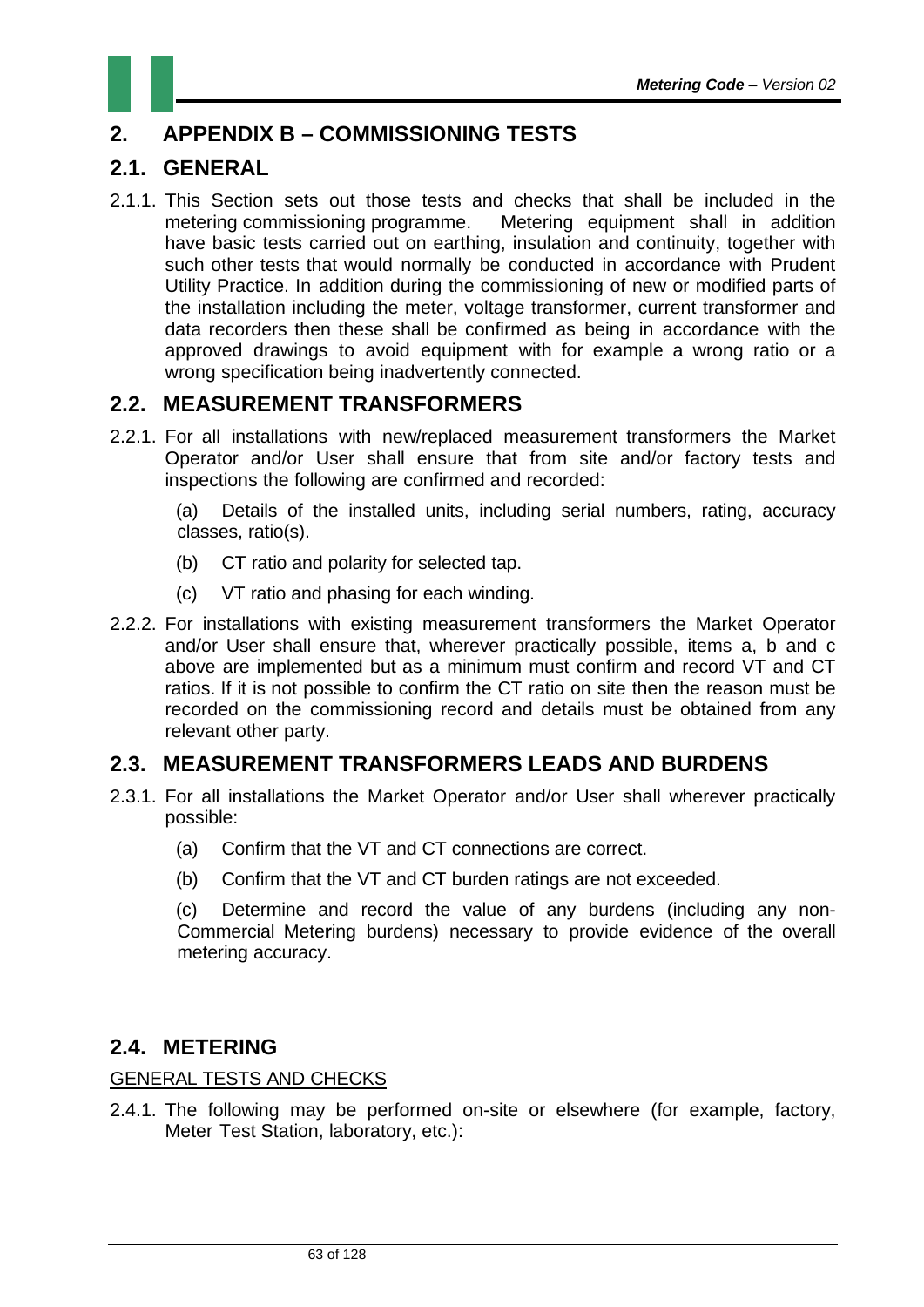(a) Record the Metering System details required by the Data Collection System.

(b) Confirm that the VT/CT ratios applied to the Meter(s) agree with the site measurement transformer ratios.

(c) Confirm correct operation of Meter test terminal blocks where these are fitted (for example, CT/VT operated metering).

(d) Check that all cabling and wiring of the new or modified installation is correct and is clearly marked and or colour coded.

(e) Confirm that meter registers advance (and that output pulses are produced for Meters which are linked to separate outstations) for import and where appropriate export flow directions.

(f) Confirm Meter operation separately for each phase current and for normal polyphase current operation.

(g) Where separate outstations are used confirm the Meter to outstation channel allocations and that the Meter units per pulse values or equivalent data are correct.

(h) Confirm that the local interrogation facility (Meter or outstation) and local display etc., operate correctly.

#### **SITE TESTS**

2.4.2. The following tests shall be performed on site:

(a) Check any site cabling, wiring, connections not previously checked under clause the General Tests above.

(b) Confirm that Meter/outstation is set to UTC + 1 within  $\pm$  5 seconds.

(c) Check that the voltage and the phase rotation of the measurement supply at the Meter terminals are correct.

(d) Record Meter starts readings (including date and time of readings).

(e) Wherever practicable, a primary prevailing load test (or where necessary a primary injection test) shall be performed which confirms that the Meter(s) is registering the correct primary energy values and that the overall installation and operation of the Metering System is correct.

(f) Where for practical or safety reasons the previous site test (e) above is not possible then the reason shall be recorded on the commissioning record and a secondary prevailing load or injection test shall be performed to confirm that the Meter registration is correct including, where applicable, any Meter VT/CT ratios. In such cases the VT/CT ratios shall have been determined separately as detailed.

(g) Record values of the Meter(s)/outstation(s) displayed or stored data (at a minimum one complete half-hour value with the associated date and time of the reading) on the commissioning record.

(h) Confirm the operation of metering equipment alarms (not data alarm or flags in the transmitted data).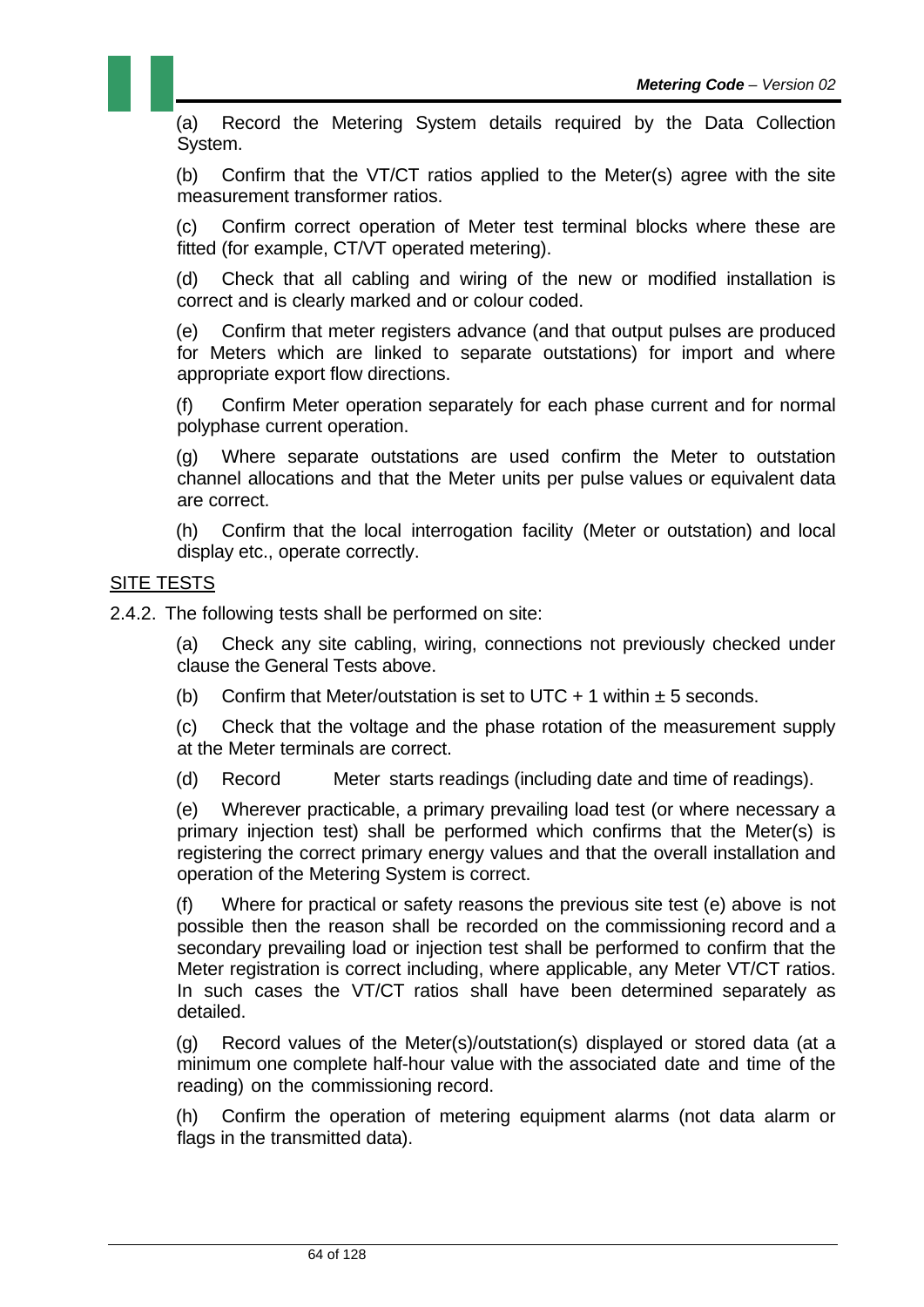### **3. APPENDIX C – SEALING PROCEDURES**

### **3.1. SEALING PROCEDURE AT THE LABORATORY**

- 3.1.1. Every meter cover shall be sealed after certification at the laboratory by the Meter Test Officer. For MD meter, the meter terminal cover shall also be sealed.
- 3.1.2. The Meter Test Station shall keep records of the seals fixed on meters certified by the Station.

#### **3.2. SEALING PROCEDURE AT POINT OF INSTALLATION**

- 3.2.1. Every meter terminal cover shall be sealed after installation at the customer premises in the case of 1-phase and 3-phase meters
- 3.2.2. In the case of MD meters, the terminal cover test terminal block, CT terminal, VT terminals, voltage fuse holders, meter boxes/cubicle shall be sealed by the meter installer.
- 3.2.3. The sealing procedure described in 2.1 and 2.2 above shall be witnessed by the representative of the customer.
- 3.2.4. A certificate duly signed by the Meter Installer and the customer or his representative shall be issued by both parties
- 3.2.5. For meters at the electricity trading points, a copy of the certificate shall be forwarded to the Market Operator to update his records.
- 3.2.6. The sealing certificate shall contain the following information:-
	- (a) Present seal serial number,
	- (b) Previous seal serial number
	- (c) Date of sealing
	- (d) Purpose of sealing
	- (e) Meter serial number
	- (f) Name of the Installer
	- (g) Name and signatures of Meter Installer
	- (h) Name and signature of Customer or his representative.

#### **3.3. SEALING PROCEDURE AT POINT OF MAINTENANCE, RECALIBRATION, INSPECTING, SITE TESTING OF METERS ETC**

- 3.3.1. For any of the above mentioned purposes, breaking of seals shall be done in the presence of the customer or his representative
- 3.3.2. All the sealable points where seals were broken for any of the above-mentioned purpose shall be resealed in the presence of the customer or his representative and an updated seal certificate issued.
- 3.3.3. For meters at the electricity trading points procedure 3.4.5 shall be followed
- 3.3.4. A sealing certificate for this purpose shall contain information listed on 3.2.6 above.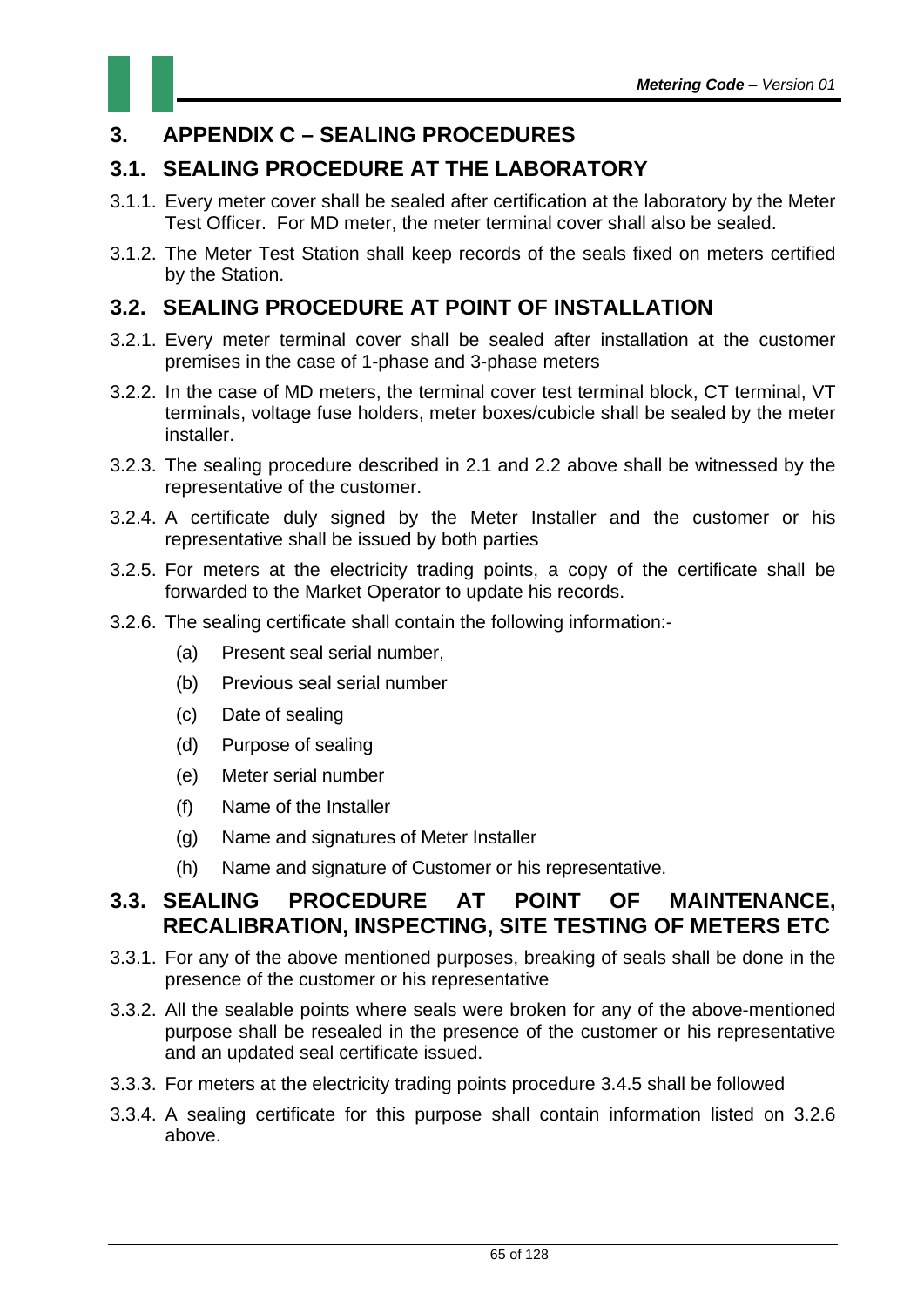

Type - Compressible or non-compressible type

Material - Plastic with embossed serial number

Temperature Range - To withstand operating temperature of up to 70oc

Colour -To be of any colour

Wire Dimension - Not more than 2.5mm2 cross-sectional area.

Average Break Strength - Reasonably large break strength

### **3.5. SEALING POINTS**

Every metering system shall be sealed at the following sealing points:-

- (i) Meter cover
- (ii) Meter terminal cover
- (iii) Meter battery cover
- (iv) Test terminal cover
- (v) Voltage fuses & Links
- (vi) CTs and VTs terminals
- (vii) Associated circuits, and
- (viii) Metering box or cubicles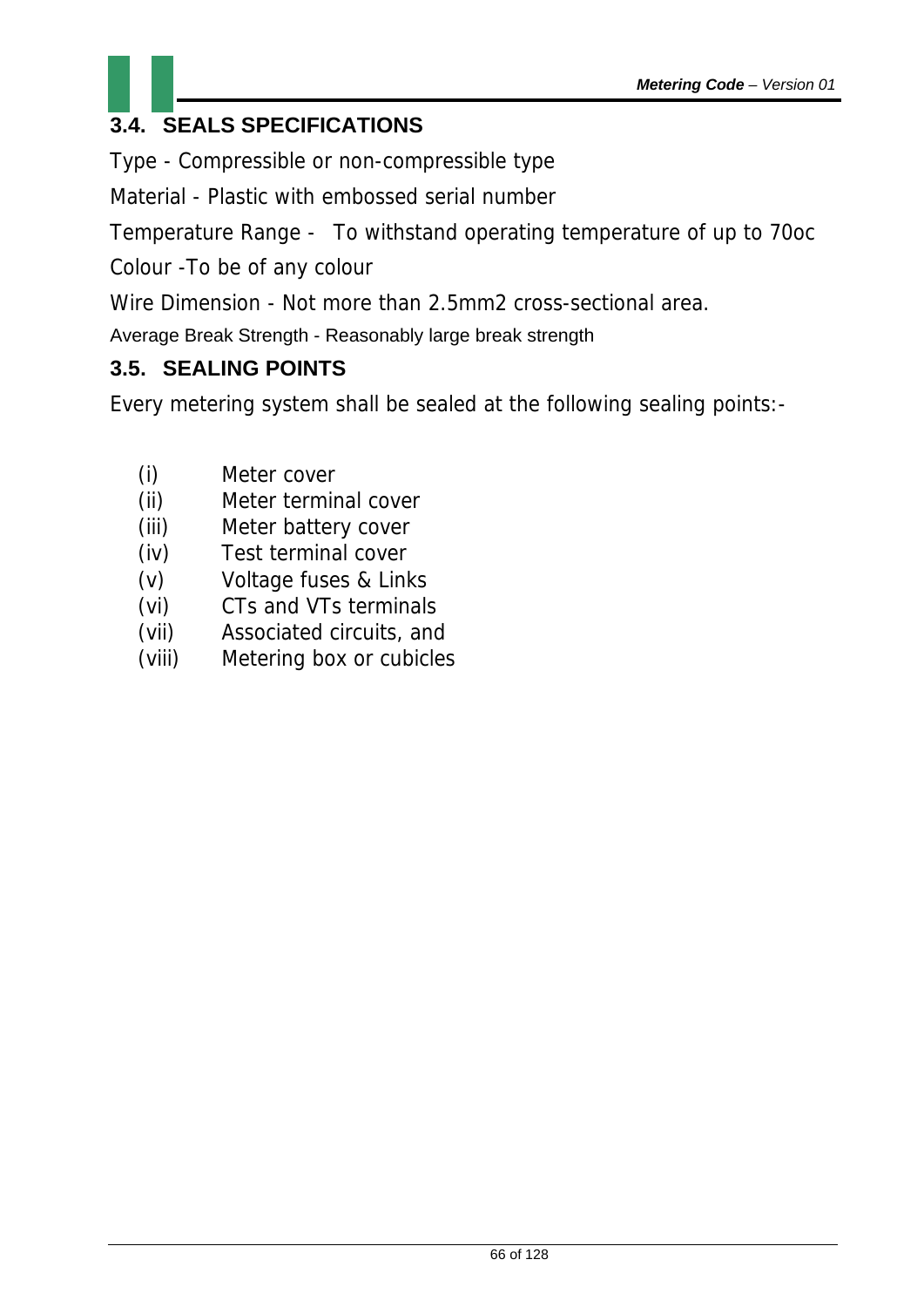### **4. APPENDIX D. TECHNICAL SPECIFICATIONS FOR METERS AND METERING ACCESSORIES.**

### **4.1. GENERAL**

The technical specifications enunciated herein are a summary of minimum requirements for energy meters and metering accessories approved for use in Nigeria's electricity network. It is aimed at promoting quality of energy metering in Nigeria to ensure fair play in energy transactions among utilities and customers and safety of all meter users.

The specifications cover the following:

- i. Electromechanical Meters
- ii. Electronic Meters
- iii. Prepaid Meters
- iv. Automatic Meter Reading Systems (AMR)
- v. Smart Metering
- vi. Current Limiters
- vii. Metering Accessories
- viii. Metering Panels

 **4.1.1.** This Code recognizes all the existing meter technologies however the framework for future deployment of meters shall be smart metering.

**4.1.2.** The specifications are prepared in accordance with the following International Standards:

- i. IEC 62052-11
- ii. IEC 62053-11,21,22 and 23
- iii. IEC 62055-41 and 52
- iv. IEC 62056
- v. IEC 60044-1,2 and 3

### **4.1.3. ATTRIBUTES OF COMMUNICATION MEDIA**

- i. The communication media shall be immune to environmental/man made disturbances.
- ii. The communication media shall be tamper resistant.
- iii. Shall have sufficient security at the physical and data level.
- Iv. The communication media shall be reliable with very high up-time.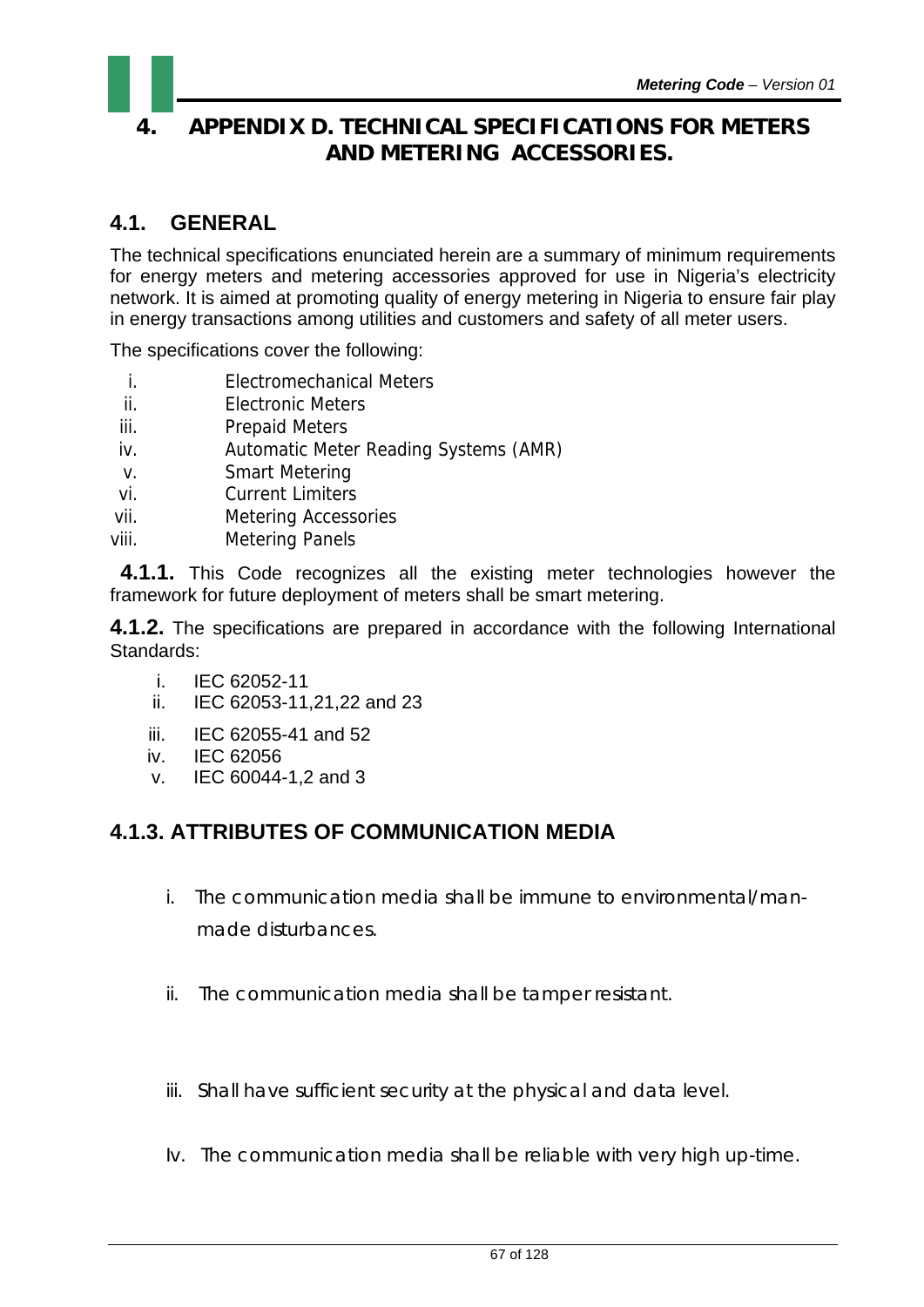

v. The cost of infrastructure and variable cost of the communication media shall be relatively low.

### **4.2. CERTIFICATION AUTHORITY**

The calibration of meters shall be done at any approved Meter Test Station.

### **4.3. TECHNICAL SPECIFICATIONS FOR ELECTRO-MECHANICAL METERS**

#### **4.3.1. SINGLE PHASE ELECTRO-MECHANICAL METER**

| S/N            | <b>PARAMETERS</b>                 | <b>TECHNICAL REQUIREMENT</b>                                                                                                                  |
|----------------|-----------------------------------|-----------------------------------------------------------------------------------------------------------------------------------------------|
| 1              | <b>Nominal Voltage</b>            | 240V AC, 2 Wire System                                                                                                                        |
| $\overline{2}$ | <b>Operating Voltage</b>          | -40% to +10% Nominal voltage                                                                                                                  |
| 3              | <b>Accuracy Class</b>             | 2                                                                                                                                             |
| $\overline{4}$ | <b>Current Rating</b>             | $5(60)$ A                                                                                                                                     |
| 5              | Frequency                         | 50HZ ±2%                                                                                                                                      |
| 6              | <b>Relative Humidity</b>          | 96% at 45 <sup>°</sup> C Non- Condensing                                                                                                      |
| 7              | Operating Temp.                   | Up to $60^{\circ}$ C                                                                                                                          |
| 8              | Storage Temp.                     | Up to $70^{\circ}$ C                                                                                                                          |
| 9              | <b>Energy Register</b>            | Cyclometer type with at least 5 No Wheels.<br>Bold digits of not less than 9.0 x 4.5mm size,<br>clearly marked in KWh                         |
| 10             | <b>Graduation of Roller scale</b> | 10,000;1,000;100;10;1                                                                                                                         |
| 11             | <b>Terminal</b>                   | Hole of 9mm diameter. Extended terminal<br>cover with provision for adequate sealing.<br>External connection diagram on the terminal<br>cover |
| 12             | Rotor Type                        | Bottom bearing of magnetic edge and upper<br>surface of the disc shall be graduated or<br>marked.                                             |
| 13             | <b>EMC Susceptibility</b>         | According to IEC 61036, IEC 61268                                                                                                             |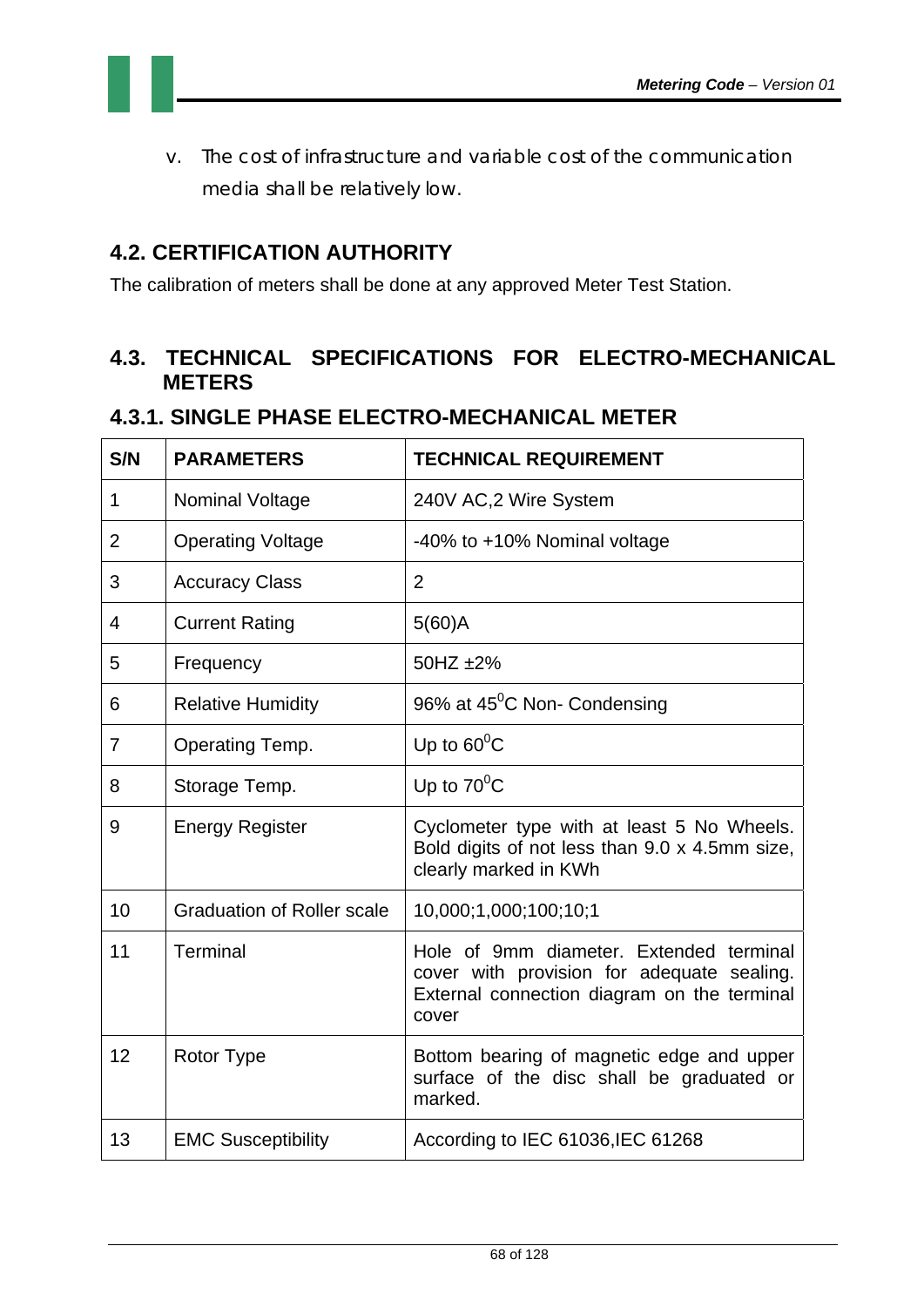| 14 | Connection              | Ph, Neutral, Neutral, Ph (Symmetrical)                              |
|----|-------------------------|---------------------------------------------------------------------|
| 15 | Name Plate              | Provision of the inscription of Utility Property<br>& serial number |
| 16 | Casing/Cover Material   | Fire retardant-Bakelite or Polycarbonate                            |
| 17 | <b>Carrying Handle</b>  | Must be provided                                                    |
| 18 | <b>Meter Constant</b>   | Must be stated                                                      |
| 19 | Surge withstand voltage | Not less than 6KV                                                   |
| 20 | Insulation resistance   | 2KV for 1 min                                                       |
| 21 | Mounting hook           | Must be provided                                                    |
| 22 | <b>Burden</b>           | $\leq$ 2VA                                                          |
| 23 | Sealing                 | Provision<br>adequate<br>must<br>be<br>to<br>prevent<br>tampering   |
| 24 | Life Span               | 15 years                                                            |

### **4.3.2. POLY-PHASE ELECTRO-MECHANICAL METER**

| S/N | <b>PARAMETERS</b>        | <b>TECHNICAL REQUIREMENT</b>                                                                                                                    |
|-----|--------------------------|-------------------------------------------------------------------------------------------------------------------------------------------------|
|     | Nominal Voltage          | 3 x 240/415V AC, Three -phase four Wire<br>System for use in balanced or unbalanced<br>load conditions incorporated with anti-reverse<br>device |
| 2   | <b>Operating Voltage</b> | -40% to +10% Nominal voltage                                                                                                                    |
| 3   | <b>Accuracy Class</b>    | $\overline{2}$                                                                                                                                  |
| 4   | <b>Current Rating</b>    | $3 \times 10(60)$ A                                                                                                                             |
| 5   | Frequency                | 50HZ $\pm$ 2%                                                                                                                                   |
| 6   | <b>Relative Humidity</b> | 96% at 45 <sup>°</sup> C Non- Condensing                                                                                                        |
| 7   | Operating Temp.          | Up to $60^{\circ}$ C                                                                                                                            |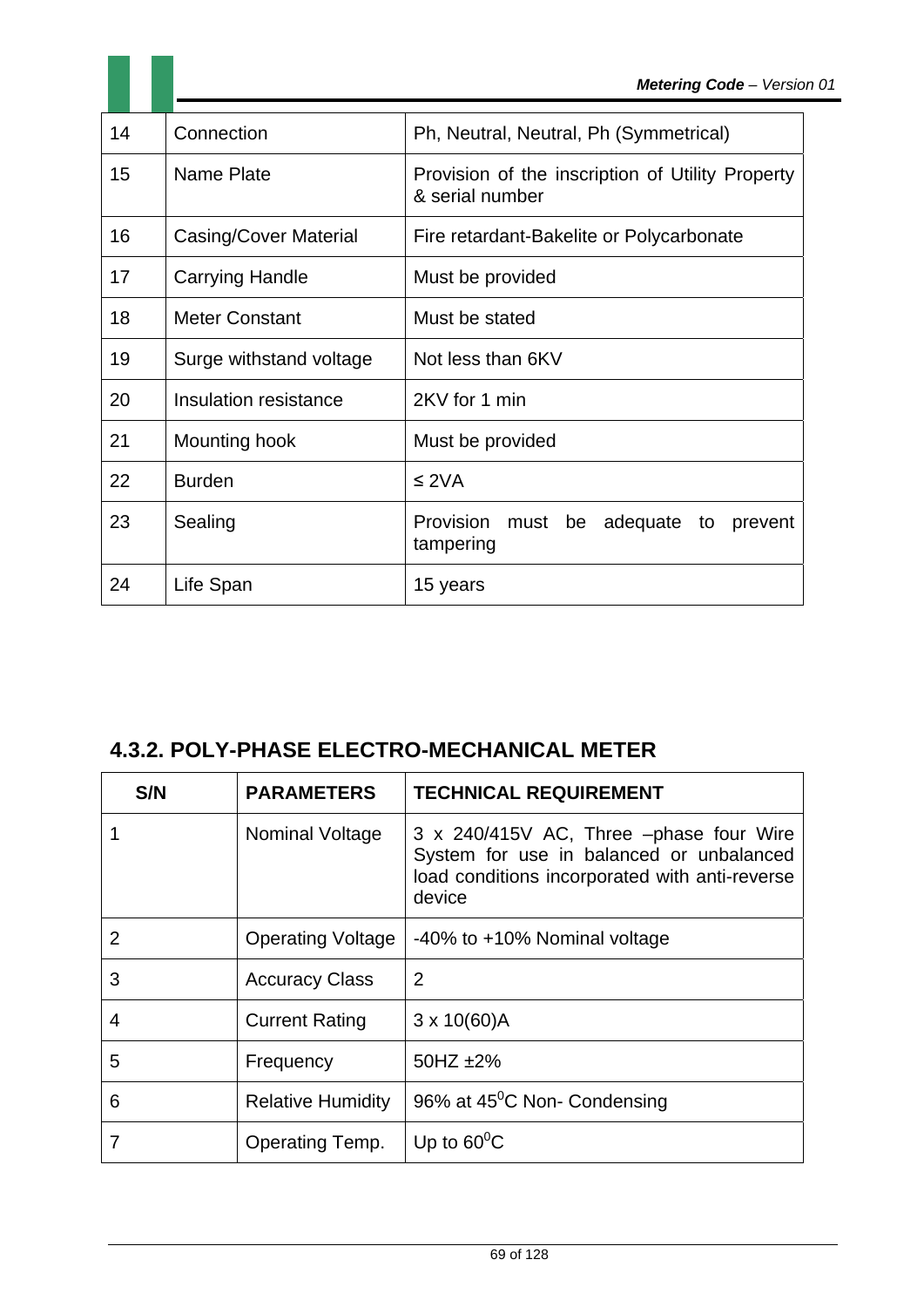| 8  | Storage Temp.                    | Up to $70^0$ C                                                                                                                                |
|----|----------------------------------|-----------------------------------------------------------------------------------------------------------------------------------------------|
| 9  | <b>Energy Register</b>           | Cyclometer type with at least 6 No Wheels.<br>Bold digits of not less than 9.0 x 4.5mm size,<br>clearly marked in KWh                         |
| 10 | Graduation<br>οf<br>Roller scale | 100,000,10,000;1,000;100;10;1                                                                                                                 |
| 11 | Terminal                         | Hole of 9mm diameter. Extended terminal<br>cover with provision for adequate sealing.<br>External connection diagram on the terminal<br>cover |
| 12 | Rotor Type                       | Bottom bearing of magnetic edge and upper<br>surface of the disc shall be graduated or<br>marked.                                             |
| 13 | <b>EMC</b><br>Susceptibility     | According to IEC 61036, IEC 61268                                                                                                             |
| 14 | Connection                       | Ph, Load, Ph, Load, Ph, Load: N,N                                                                                                             |
| 15 | <b>Name Plate</b>                | Provision of the inscription of Utility name &<br>serial number                                                                               |
| 16 | Casing/Cover<br><b>Material</b>  | Fire retardant-Bakelite or Polycarbonate                                                                                                      |
| 17 | <b>Carrying Handle</b>           | Must be provided                                                                                                                              |
| 18 | <b>Meter Constant</b>            | Must be stated                                                                                                                                |
| 19 | Surge<br>withstand<br>voltage    | Not less than 6Kv                                                                                                                             |
| 20 | Insulation<br>resistance         | 2KV for 1 min                                                                                                                                 |
| 21 | Mounting hook                    | Must be provided                                                                                                                              |
| 22 | <b>Burden</b>                    | 2VA/Phase, maximum                                                                                                                            |
| 23 | Sealing                          | Provision<br>adequate to<br>must be<br>prevent<br>tampering                                                                                   |
| 24 | Life Span                        | 15 years                                                                                                                                      |

11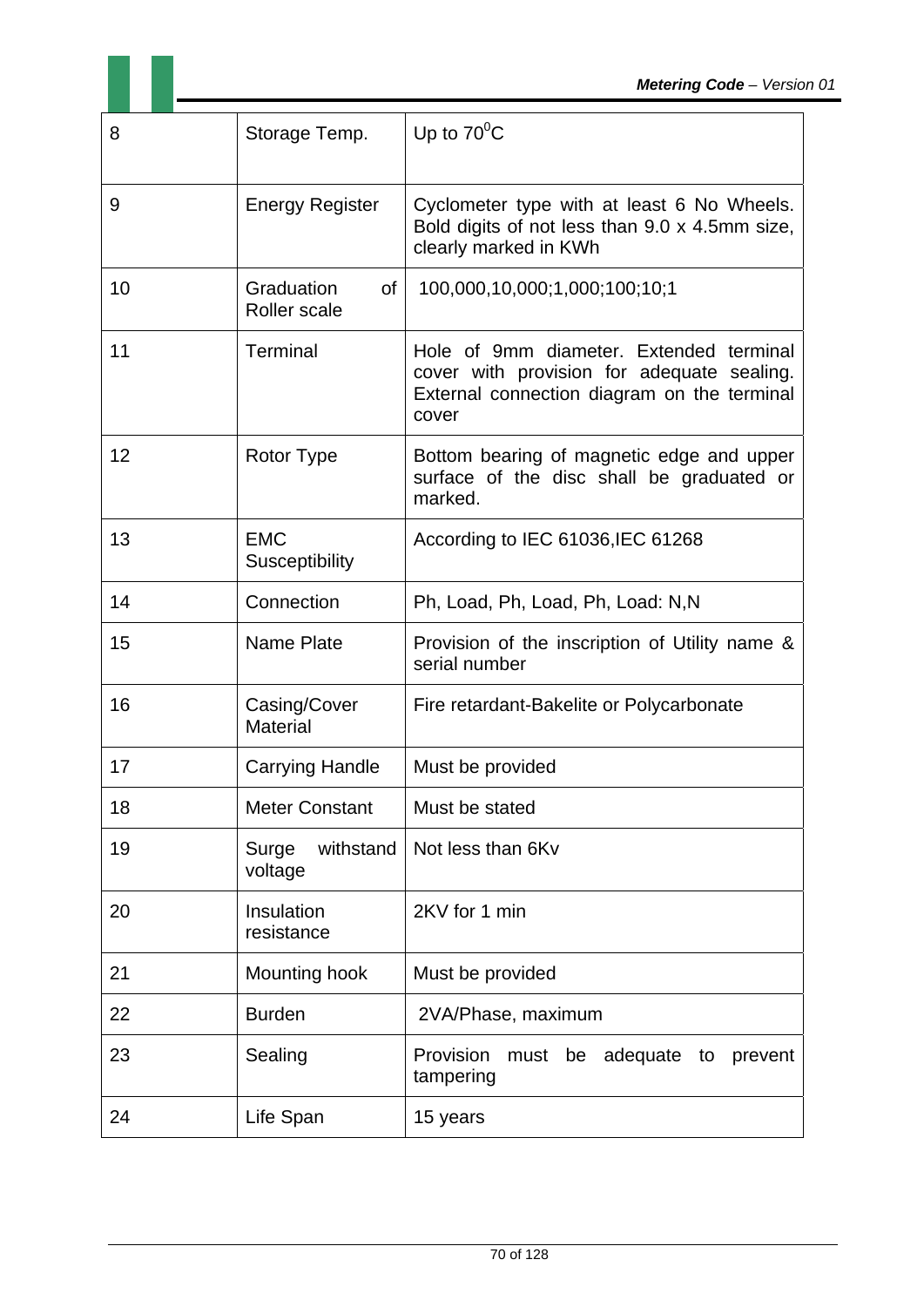

### **4.4. TECHNICAL SPECIFICATIONS FOR STATIC/ELECTRONIC METERS**

**4.4.1. GENERAL CONSTRUCTION AND COMPONENT SPECIFICATIONS FOR STATIC ENERGY METERS** 

| S/NO. | <b>PARAMETERS</b>              | <b>TECHNICAL REQUIEMENTS</b>                                                                                                                                                       |
|-------|--------------------------------|------------------------------------------------------------------------------------------------------------------------------------------------------------------------------------|
| 1.    | Body of Meter                  | <b>Bakelite or Polycarbonate</b>                                                                                                                                                   |
| 2.    | <b>Terminal Block</b>          | Made of polycarbonate grade and shall form integral<br>part of the Meter base, brass or copper current<br>terminals with star head brass screws as well as<br>bimetallic contacts. |
| 3.    | <b>Terminal cover</b>          | Transparent terminal cover with external provision of<br>sealing through sealing screws.                                                                                           |
| 4.    | Diagram<br>οf<br>connections   | Diagram of external connections to be shown inside<br>the terminal cover.                                                                                                          |
| 5.    | Marking on name<br>plates      | Meter shall have clearly visible, indelible and distinct<br>name plate.                                                                                                            |
| 6.    | <b>Meter Sealing</b>           | One seal shall be affixed on one side of Meter body                                                                                                                                |
| 7.    | Guarantee/Warran<br>ty         | 5 years                                                                                                                                                                            |
| 8.    | Resistance to heat<br>and fire | The terminal block of Meter case shall be protected<br>against the spread of fire. They shall not be ignited<br>by thermal overload of live parts in contact with<br>them.         |

### **4.4.2. OTHER GENERAL COMPONENT SPECIFICATIONS**

| S/NO | <b>COMPONENT</b><br><b>FUNCTION</b> | <b>REQUIREMENT</b>                                                                                                        |
|------|-------------------------------------|---------------------------------------------------------------------------------------------------------------------------|
|      | Measurement<br>computing chips      | or The Measurement or computing chips used in<br>the Meter shall be with the Surface mount type<br>along with the ASCIIs. |
| 2.   | <b>Memory Chips</b>                 | The memory chips shall not be affected by the                                                                             |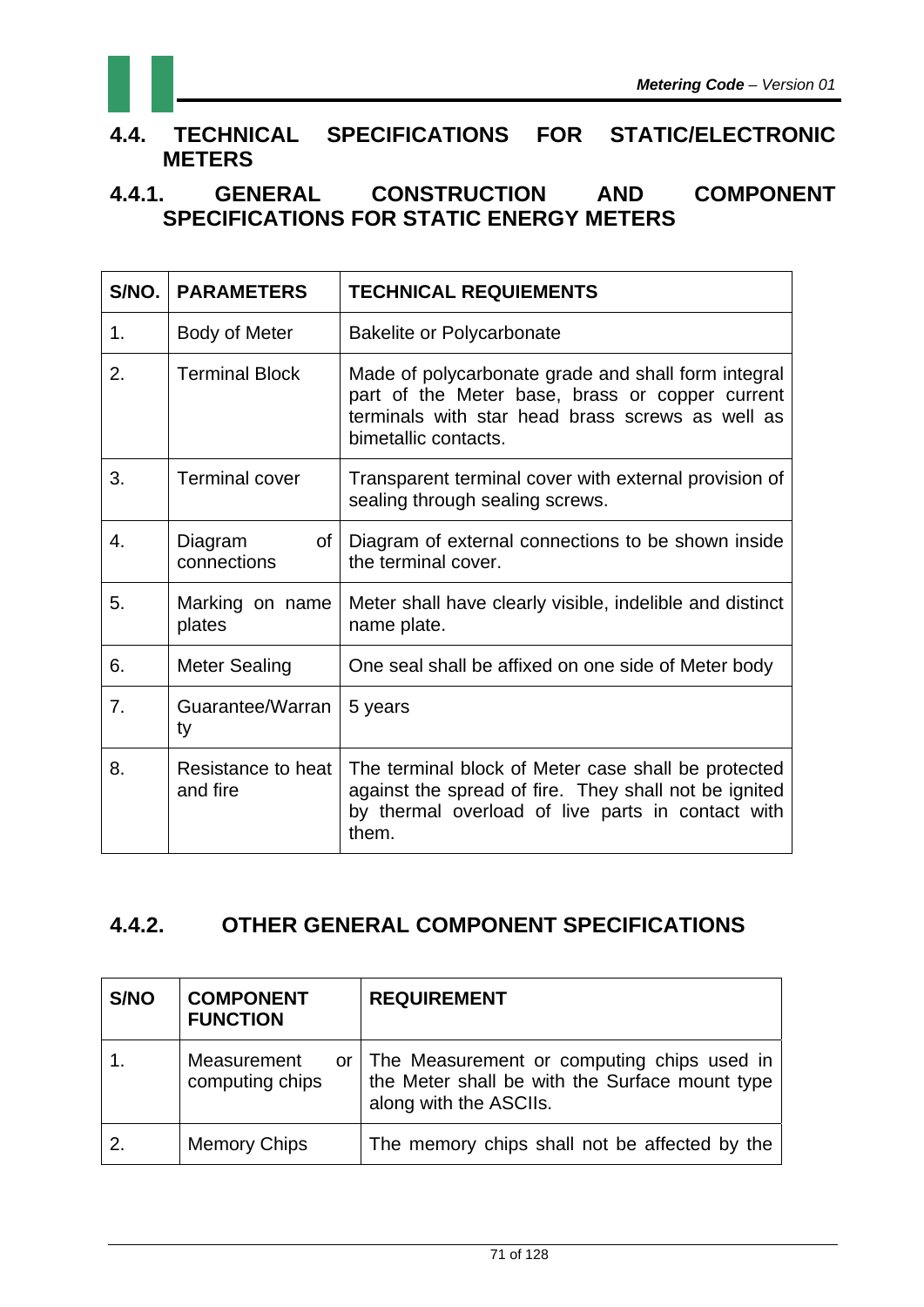|    |                                 | external parameters like sparking, high voltage<br>spikes or electrostatic discharges.                                                                                                                                                                                                                                                                                                                         |
|----|---------------------------------|----------------------------------------------------------------------------------------------------------------------------------------------------------------------------------------------------------------------------------------------------------------------------------------------------------------------------------------------------------------------------------------------------------------|
| 3. | <b>Display Modules</b>          | a) The display modules shall be well protected<br>from the external Ultra-Violet (UV) radiations.                                                                                                                                                                                                                                                                                                              |
|    |                                 | b) The display visibility shall be sufficient to read<br>the Meter mounted at a height of 0.5 metre as<br>well as at the height of 2 metres.                                                                                                                                                                                                                                                                   |
| 4. | Communication<br><b>Modules</b> | Communication modules shall be compatible for<br>the two RS 232/485 ports one for optical port for<br>communication with Meter reading instruments &<br>the other, for the hardware. RS 232/485 port to<br>communicate with various modems for AMR<br>such as mobile telephony, radio frequency, fixed<br>line, satellite, or power line communication<br>technology with IEC 62056-21 DLMS/COSEM<br>protocol. |
| 5. | <b>Optical Port</b>             | Optical port shall be used to transfer the Meter<br>to Meter reading instrument.<br>data<br>The<br>mechanical construction of the port shall be such<br>to facilitate the data transfer easily.                                                                                                                                                                                                                |
| 6. | <b>Power Supply</b>             | The power supply shall be with the capabilities<br>as per the relevant standards. The power<br>supply unit of the Meter shall not be affected in<br>case the maximum voltage of the system<br>appears to the terminals due to faults or due to<br>wrong connections.                                                                                                                                           |
| 7. | Electronic<br>Components        | The active and passive components shall be of<br>the surface mount type to be handled and<br>soldered by the state of the art assembly<br>processes. The components shall be positioned<br>in such a way that the leads of components shall<br>not be under stress and not touching the internal<br>wires.                                                                                                     |
| 8. | <b>Mechanical Parts</b>         | The internal electrical components shall<br>be of electrolytic copper and shall be<br>protected from corrosion, rust, etc.                                                                                                                                                                                                                                                                                     |
|    |                                 | The other mechanical components shall<br>be protected from rust, corrosion, etc.by<br>suitable plating and painting methods.                                                                                                                                                                                                                                                                                   |
| 9. | <b>Battery</b>                  | Lithium with minimum guaranteed life of 10<br>years and can last without recharging for 60                                                                                                                                                                                                                                                                                                                     |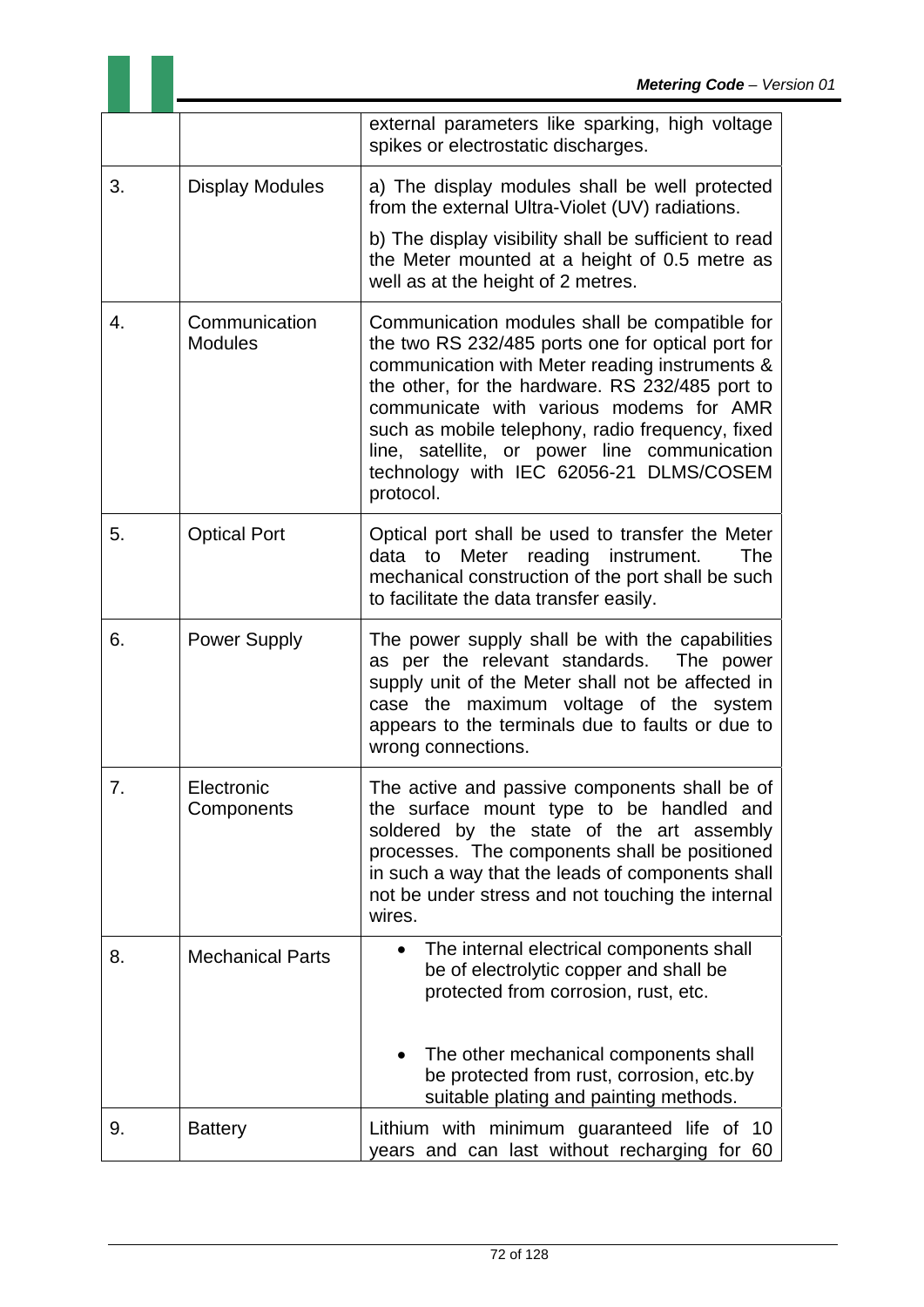|     |                     | <b>Metering Code - Verg</b>                                                       |
|-----|---------------------|-----------------------------------------------------------------------------------|
|     |                     | days.                                                                             |
| 10. | RTC &<br>Controller | Micro   The accuracy of Real Time Clock shall be as per<br>relevant IEC standards |
| 11. | P.C.B               | Glass Epoxy, fire resistance grade FR4, with<br>minimum thickness of 1.6mm        |

## **4.4.3. GENERAL TAMPER AND ANTI-FRAUD DETECTION/EVIDENCE FEATURES**

The Meter shall log minimum of 225 tamper events, compartment-wise division of each event and their persistence time shall be indicated.

The meter shall not be affected by any remote tamper control device and shall continue recording energy under any one or combinations of the following conditions:

- i. **Phase sequence reversal**: The Meters shall work accurately irrespective of the phase sequence of the supply.
- ii. **Detection of missing potential**: In case someone intentionally takes out a potential lead, the date and time of such occurrence shall be recorded by the Meter. The restoration of normal supply shall also be similarly recorded. The threshold for the voltages shall be programmable as specified.
- iii. **Reversal of current coil polarity**: Meter shall record the reversal of current coil polarity with time and date, and also the time of restoration. Meter shall however, register the energy consumed correctly with any one, two or all three phase current coil reversal.
- iv. **Phase association disturbance**: Meter shall record any disturbance to the association of voltage and current coil with time and date and also the time of restoration. Meter shall however, register the energy consumed correctly with two or three misaligned phases.
- v. **Current coil shorting**: Meter shall record time and date of current coil terminal short and restoration .The threshold of the current shall be programmable.
- vi. **Power on/off:** Meter shall detect power OFF (minimum power off period of 5 minutes) if any of phase voltages are not present. This event shall be recorded at the time of each power OFF. At the same time power 'ON' event shall be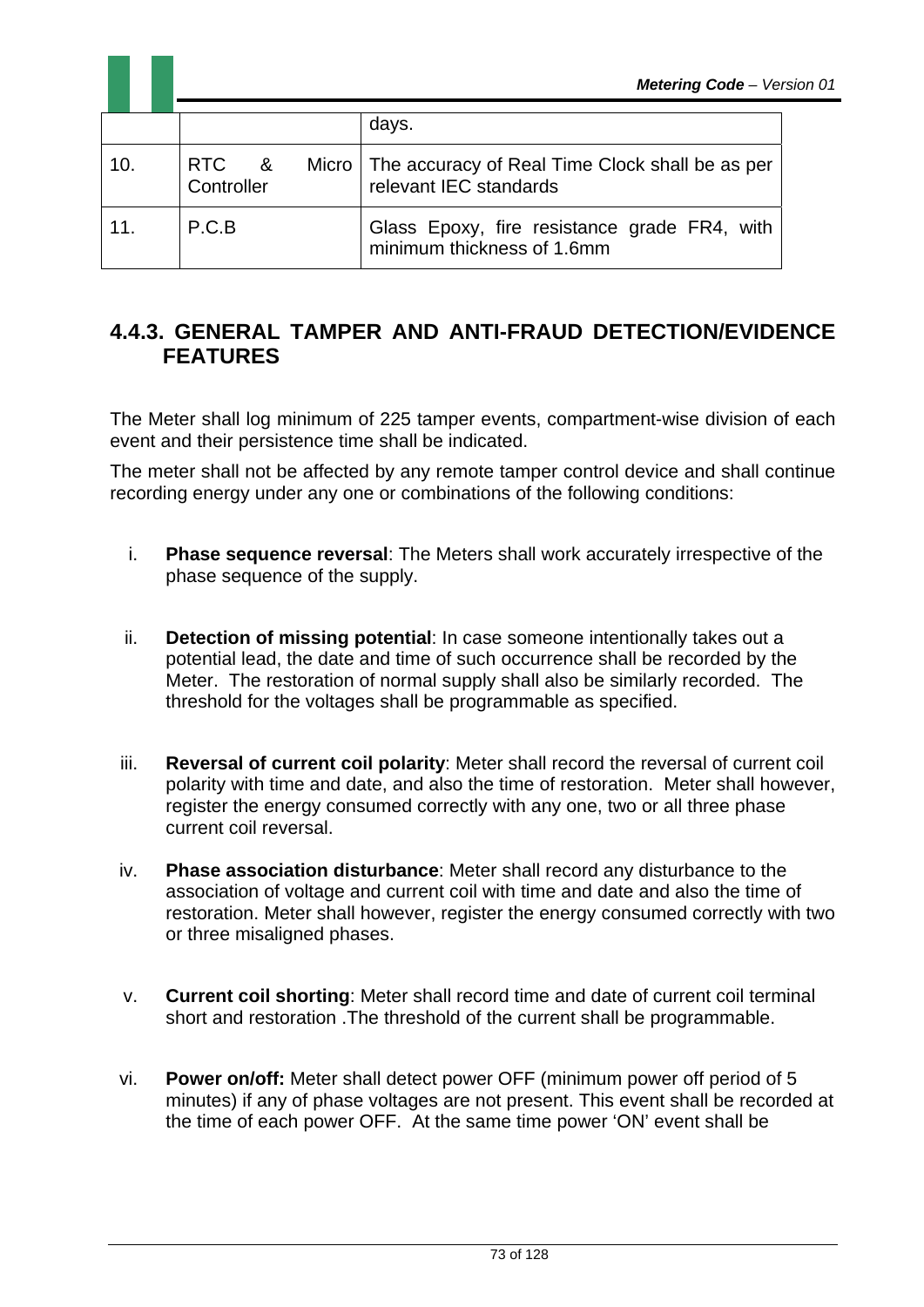recorded. This logging shall be available in Tamper details along with cumulative time of failure.

- vii. **Recording of neutral disturbance:** Meter shall log all events when AC/DC current or voltage is injected in neutral circuit without disturbing the recording of energy.
- viii. **Snap-on parameters:** Meter shall log all three phase voltage, current, power factor etc. at the time of tamper attempt for all such occurrences.
- ix. **Influence quantities:** The Meter shall work satisfactorily with guaranteed accuracy limit under the presence of the following influence quantities as per IEC 61036

The influence quantities are:

- a) External Magnetic field 0.5 Tesla (with log-on feature)
- b) Electromagnetic field induction
- c) Radio frequency interference
- d) Unbalanced load
- e) Vibration etc
- f) Wave form 10% of  $3<sup>rd</sup>$  harmonics
- g) Phase sequence
- h) Voltage unbalance
- i) Electro Magnetic H.F Field, and
- j) D.C immunity test.

# **4.4.4. GENERAL REQUIREMENTS**

- i. On the Meter name-plate:
	- a) Indelible Meter serial number shall not be more than twelve (12) digits and

legibly printed .

b) Size of the digit of the Meter serial number shall be a minimum of

5mm x 3mm.

- c) Bar code shall be printed below the Meter serial number
- d) Manufacturer's Name and Trade mark.
- e) Place of manufacture.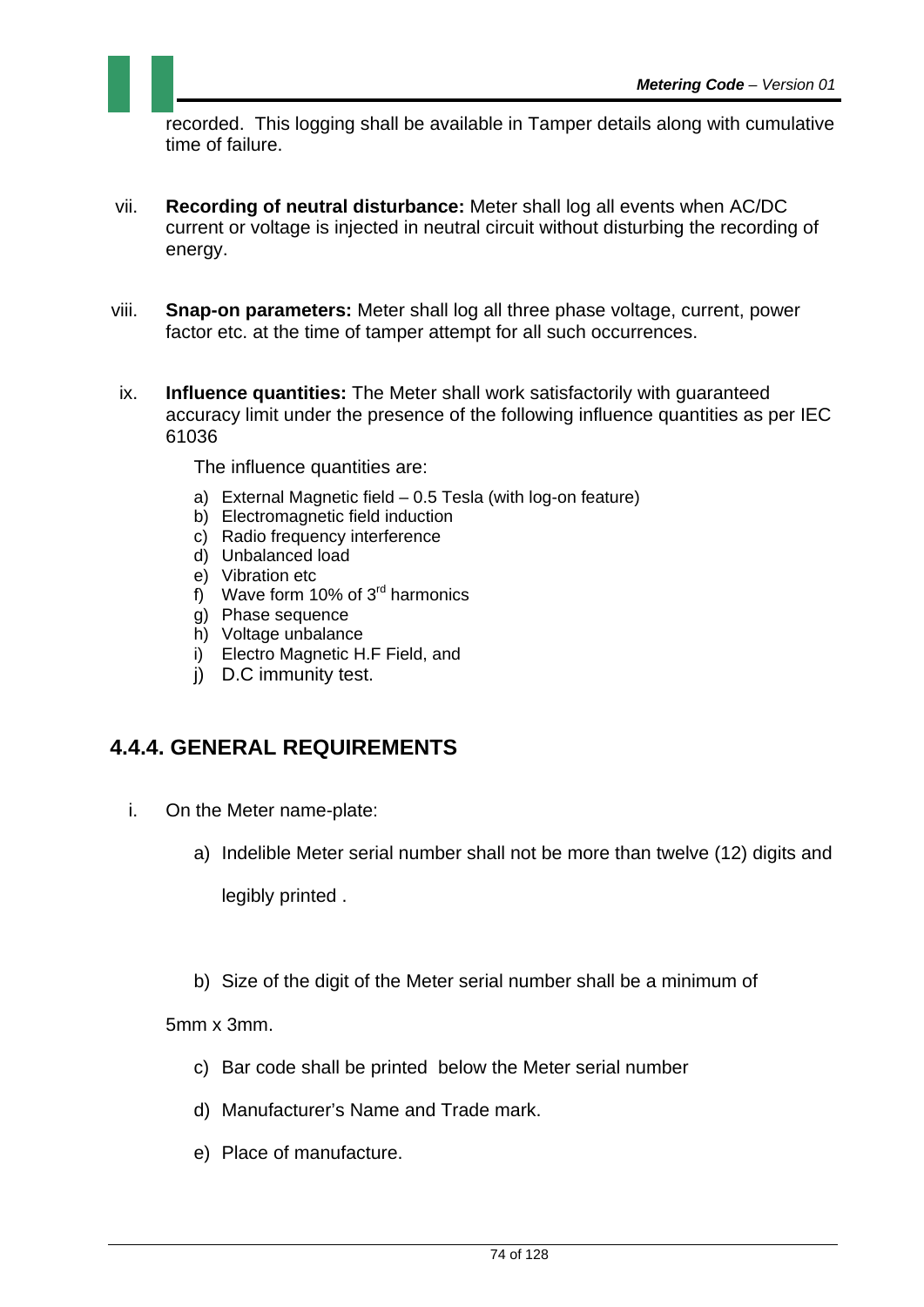- f) Year of manufacture.
- g) Reference Voltage, Current and Frequency.
- h) Class index.
- i) Meter Constant.
- j) Owner/Utility's Identity.
- ii. The manufacturer shall affix one seal on one side of the Meter.
- iii. The internal potential links shall be in closed position or link- less. Meters will be preferred and there shall not be any external link.
- iv. Terminal cover shall be fixed on Meter before dispatch.
- v. The operation manual and the inscriptions on the name plate shall be provided in English Language.

#### **4.4.5. SINGLE PHASE (2Wire) 5(60) AMPS CREDIT STATIC METER**

| S/NO. | <b>FUNCTION/FEATURE</b> | <b>TECHNICAL REQUIREMENTS</b> |
|-------|-------------------------|-------------------------------|
|       | <b>Standards</b>        | IEC 62052-11,62053-21         |
| 2.    | <b>Accuracy Class</b>   | 1.0                           |
| 3.    | Frequency               | $50Hz \pm 2%$                 |
| -4.   | Operating Temp.         | Up to $60^{\circ}$ C          |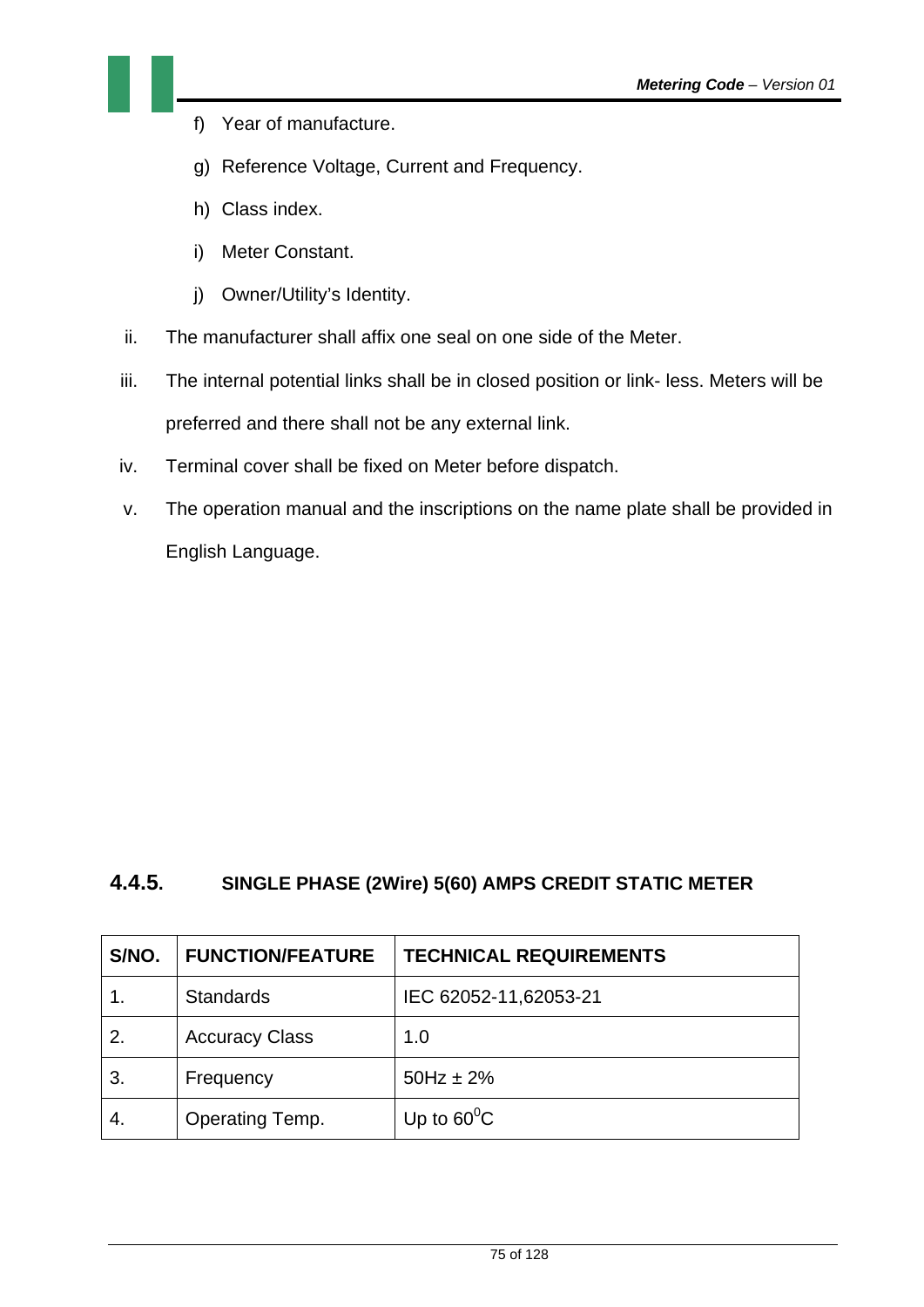| 5.  | Storage Temp.                   | Up to $70^{\circ}$ C                                                                                                                                                                                                                              |
|-----|---------------------------------|---------------------------------------------------------------------------------------------------------------------------------------------------------------------------------------------------------------------------------------------------|
| 6.  | <b>Relative Humidity</b>        | 96% at $45^{\circ}$ C non-condensing                                                                                                                                                                                                              |
| 7.  | Life Span                       | Minimum of 10 years                                                                                                                                                                                                                               |
| 8.  | withstand<br>Impulse<br>voltage | Not less than 6KV                                                                                                                                                                                                                                 |
| 9.  | <b>Reference Voltage</b>        | 240 volts (P-N), -40% to +10% $V_{ref}$ , however<br>the Meter shall withstand the maximum system<br>voltage i.e. 415 Volts continuously                                                                                                          |
| 10. | <b>Display</b>                  | k) LCD (Six digits)<br>Height:9mm x 4.5mm minimum<br>D.<br>m) Viewing angle160 degrees<br>minimum                                                                                                                                                 |
| 11. | Power factor range              | Zero lag - unity - zero lead                                                                                                                                                                                                                      |
| 12. | Display parameters              | Display Parameters: LCD test, KWH,<br>$\bullet$<br>Date & Time (Cumulative KWH will be<br>indicated continuously by default and<br>other parameters through push-button)<br>Display order shall be as shown on S/N<br>26 below.                   |
| 13. | <b>Burden</b>                   | Less than 2VA in voltage circuit and 1VA for<br>current circuit                                                                                                                                                                                   |
| 14. | <b>Starting current</b>         | 0.4% of $I_{b}$                                                                                                                                                                                                                                   |
| 15. | <b>Test Output Device</b>       | Flashing LED visible from the front                                                                                                                                                                                                               |
| 16. | <b>Billing data</b>             | Meter serial number, Date and time,<br>KWh and history for last 6 months.<br>All these data shall be accessible for<br>reading, recording and spot billing by<br>downloading through IR port on<br>universal CMRI or Laptop computers at<br>site. |
| 17. | <b>Terminal Configuration</b>   | Ph-N, N-Ph(Symmetrical)                                                                                                                                                                                                                           |
| 18. | Security feature                | Programmable facility to restrict the access to<br>the information recorded at different security<br>levels<br>such<br>read<br>communication,<br>as<br>communication write etc                                                                    |
| 19. | Memory                          | Non-volatile memory independent of battery<br>backup. Information stored in the memory shall<br>be retained for a minimum of 10 years in case                                                                                                     |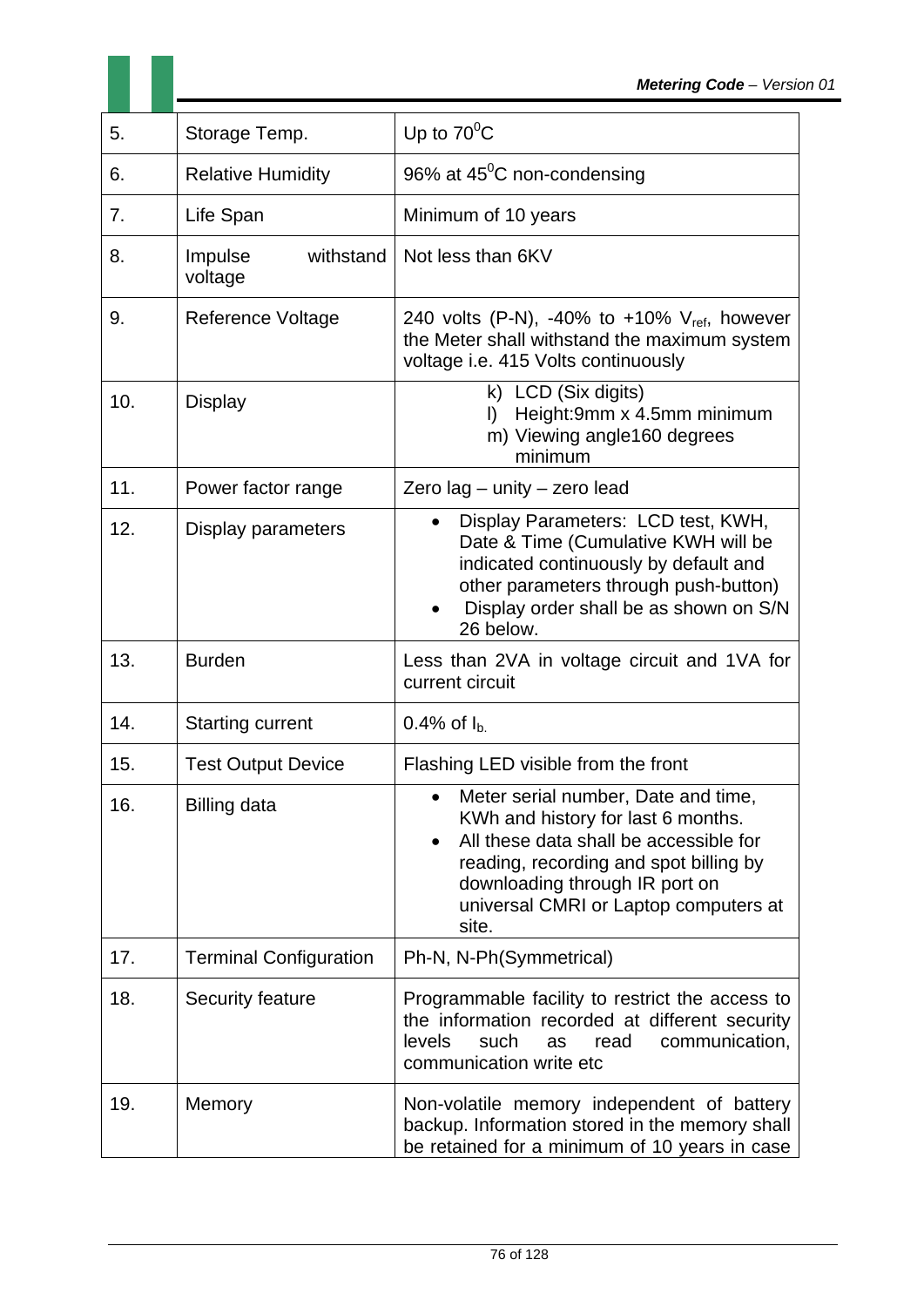|     |                                                                                                                       | of power failure.                                                                                                                                                                                                                                                                                                                                                                                                                                                                                                                                                                                                             |
|-----|-----------------------------------------------------------------------------------------------------------------------|-------------------------------------------------------------------------------------------------------------------------------------------------------------------------------------------------------------------------------------------------------------------------------------------------------------------------------------------------------------------------------------------------------------------------------------------------------------------------------------------------------------------------------------------------------------------------------------------------------------------------------|
|     |                                                                                                                       |                                                                                                                                                                                                                                                                                                                                                                                                                                                                                                                                                                                                                               |
| 20. | Software<br>&<br>communication<br>compatibility                                                                       | IR port to transfer locally through<br>$\bullet$<br><b>Common Meter Reading Instrument</b><br>(CMRI) or laptop.<br>The service provider shall supply<br>$\bullet$<br>Software required for CMRI. He shall<br>also provide training for the use of<br>software. The software shall be<br>compatible to Microsoft Windows<br>systems latest version.<br>The Service Provider shall provide<br>$\bullet$<br>Meter-reading protocols and jointly<br>work with the Utility to develop CMRI<br>software for downloading and further<br>uploading on computer. The service<br>provider has to give an undertaking in<br>this regard. |
| 23. | <b>Terminal hole Diameter</b>                                                                                         | Shall be 9mm.                                                                                                                                                                                                                                                                                                                                                                                                                                                                                                                                                                                                                 |
| 24. | <b>TAMPER EVENTS</b>                                                                                                  | <b>METER BEHAVIOUR</b>                                                                                                                                                                                                                                                                                                                                                                                                                                                                                                                                                                                                        |
|     | I/C & O/G Interchanged                                                                                                | Meter shall record forward energy                                                                                                                                                                                                                                                                                                                                                                                                                                                                                                                                                                                             |
|     | Phase<br>&<br>neutral<br>interchanged                                                                                 | Meter shall record forward energy                                                                                                                                                                                                                                                                                                                                                                                                                                                                                                                                                                                             |
|     | $\overline{IC}$<br>neutral<br>O/G<br>disconnected.<br>Neutral<br>&<br>load<br>connected to earth                      | Meter shall record forward energy                                                                                                                                                                                                                                                                                                                                                                                                                                                                                                                                                                                             |
|     | $\mathsf{I}/\mathsf{C}$<br>neutral<br>O/G<br>disconnected,<br>neutral<br>connected<br>to<br>earth through a resistor. | Meter shall record forward energy.                                                                                                                                                                                                                                                                                                                                                                                                                                                                                                                                                                                            |
|     | I/C neutral connected,<br>O/G neutral connected<br>earth<br>through<br>to<br>a<br>resistor.                           | Meter shall record forward energy                                                                                                                                                                                                                                                                                                                                                                                                                                                                                                                                                                                             |
|     | I/C<br>phase<br>&<br>neutral<br>interchanged,<br>load<br>connected to earth                                           | Meter shall record forward energy                                                                                                                                                                                                                                                                                                                                                                                                                                                                                                                                                                                             |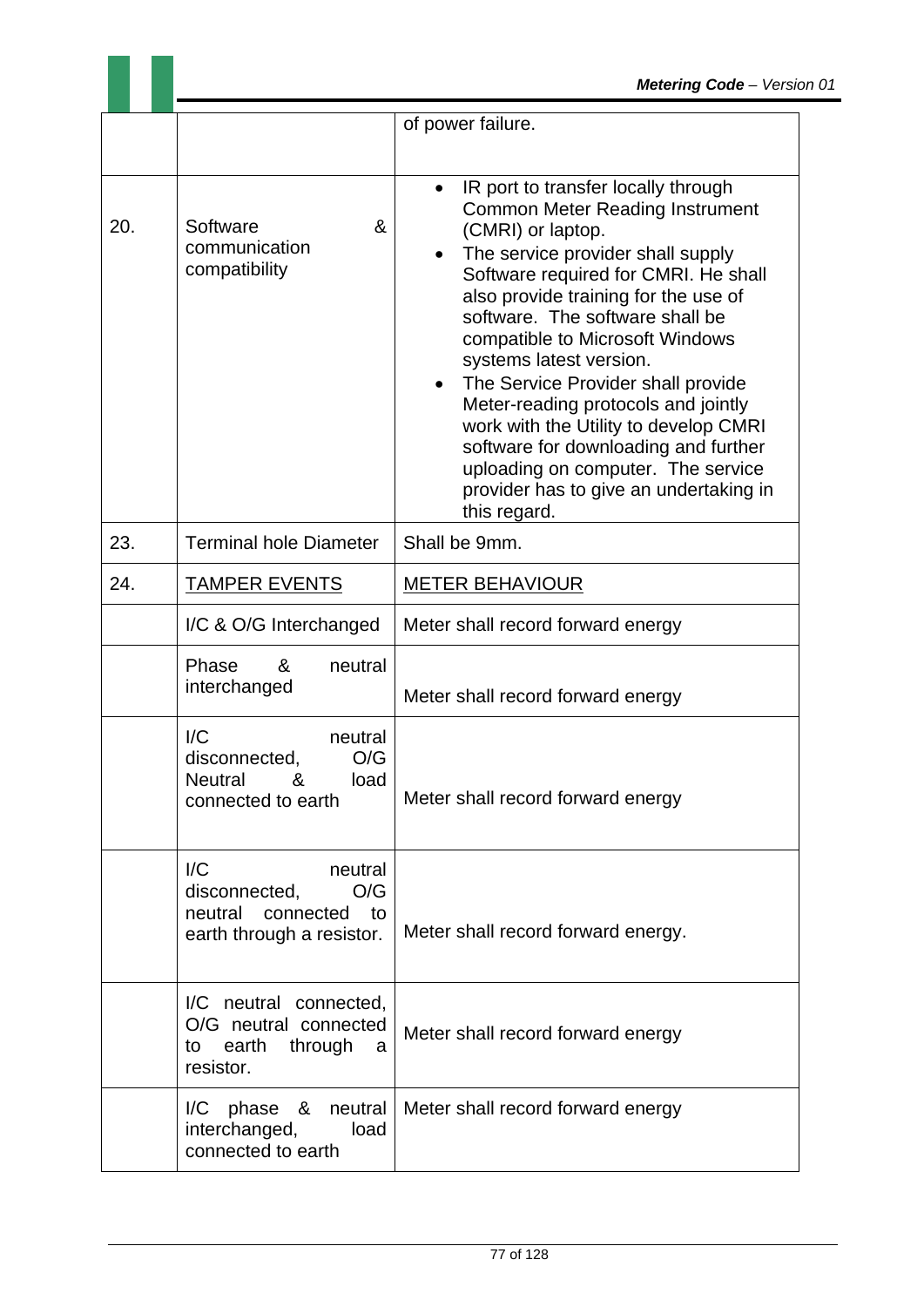| 25 | Influence parameters                                                           | shall<br>work satisfactorily<br>The<br>Meter<br>with<br>guaranteed accuracy limit under the presence<br>of following influence quantities as per IEC<br>61036. |
|----|--------------------------------------------------------------------------------|----------------------------------------------------------------------------------------------------------------------------------------------------------------|
|    |                                                                                | External magnetic fields<br>$\bullet$                                                                                                                          |
|    |                                                                                | Electromagnetic field induction<br>$\bullet$                                                                                                                   |
|    |                                                                                | Radio frequency interference<br>$\bullet$                                                                                                                      |
|    |                                                                                | <b>Vibration etc</b><br>$\bullet$                                                                                                                              |
|    |                                                                                | Waveform 10% of 3rd harmonics                                                                                                                                  |
|    |                                                                                | <b>Electromagnetic High Frequency</b>                                                                                                                          |
|    |                                                                                | (H.F.)Fields<br>DC Immunity test<br>$\bullet$                                                                                                                  |
|    |                                                                                |                                                                                                                                                                |
|    |                                                                                |                                                                                                                                                                |
|    |                                                                                |                                                                                                                                                                |
| 26 | <b>Display Sequence for parameters</b>                                         |                                                                                                                                                                |
|    | <b>DEFAULT DISPLAY</b>                                                         |                                                                                                                                                                |
|    | Cumulative KWh(cumulative KWh to be displayed continuously without<br>decimal) |                                                                                                                                                                |
|    | <b>ON DEMAND DISPLAY</b>                                                       |                                                                                                                                                                |
|    | displayed                                                                      | After pressing the push button, the following parameters shall be                                                                                              |
|    | <b>LCD Test</b>                                                                |                                                                                                                                                                |
|    | Date                                                                           |                                                                                                                                                                |
|    | <b>Real time</b>                                                               |                                                                                                                                                                |
|    | Last month billing date                                                        |                                                                                                                                                                |
|    | Last month billing KWh reading                                                 |                                                                                                                                                                |
|    | Meter serial number                                                            |                                                                                                                                                                |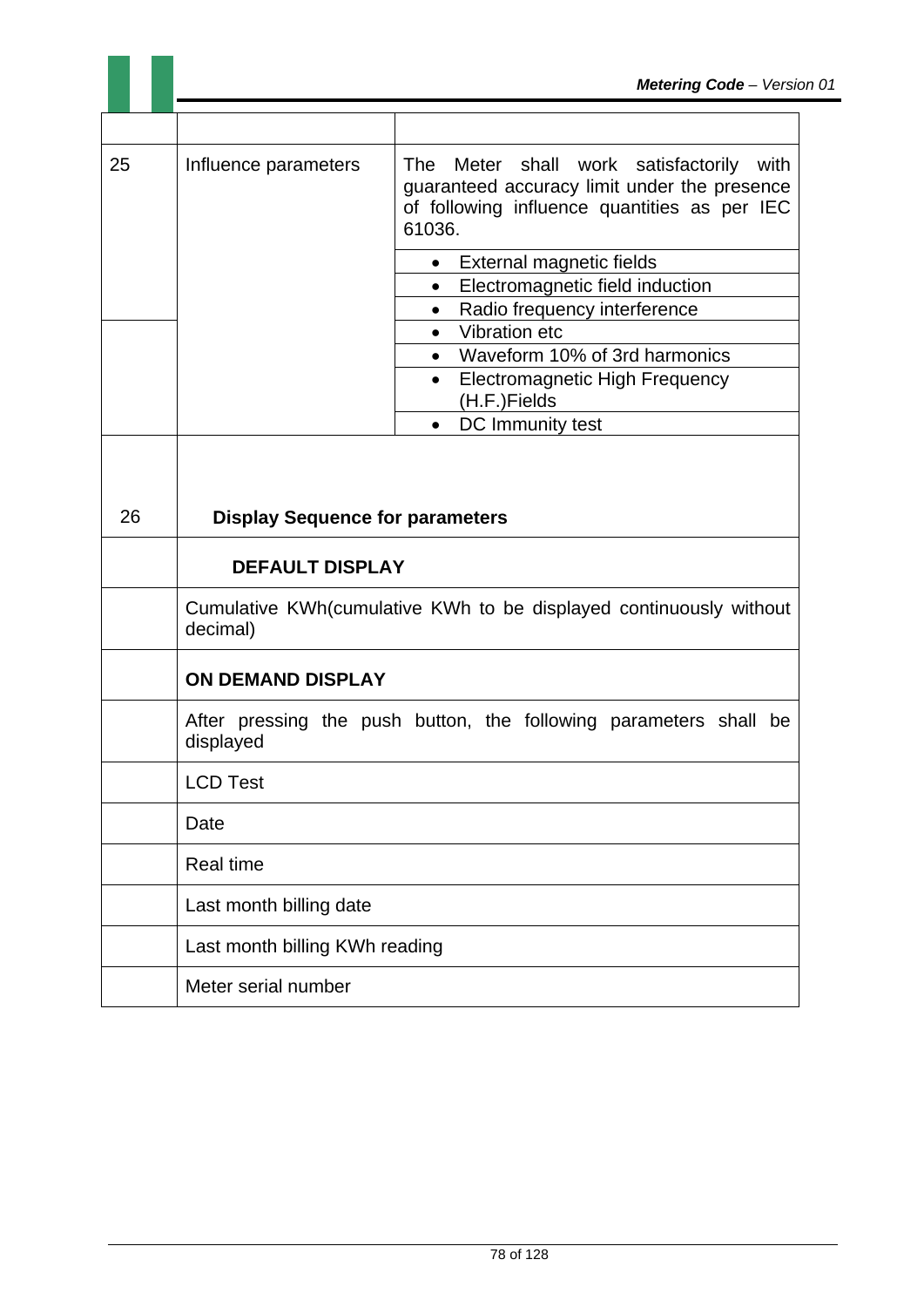

# **4.4.6. 3PHASE 4WIRE 5(60) AMPS ELECTRONIC CREDIT METER**

| S/NO. | <b>FUNCTION/FEATURE</b>         | <b>TECHNICAL REQUIREMENTS</b>                                                                                                                                                                                   |
|-------|---------------------------------|-----------------------------------------------------------------------------------------------------------------------------------------------------------------------------------------------------------------|
| 1.    | <b>Standards</b>                | 62052-11, 62053-21                                                                                                                                                                                              |
| 2.    | <b>Accuracy Class</b>           | 1.0                                                                                                                                                                                                             |
| 3.    | Frequency                       | $50Hz \pm 2\%$                                                                                                                                                                                                  |
| 4.    | Operating Temp.                 | Up to $60^{\circ}$ C                                                                                                                                                                                            |
| 5.    | Storage Temp.                   | Up to $70^{\circ}$ C                                                                                                                                                                                            |
| 6.    | <b>Relative Humidity</b>        | 96% at $45^{\circ}$ C non-condensing                                                                                                                                                                            |
| 7.    | Life Span                       | Minimum of 10 years                                                                                                                                                                                             |
| 8     | Impulse<br>withstand<br>Voltage | Not less than 6KV                                                                                                                                                                                               |
| 9.    | <b>Reference Voltage</b>        | 240/415Volt $-$ 40% to +10% V <sub>ref</sub>                                                                                                                                                                    |
| 10.   | <b>Display</b>                  | a) LCD (Seven digits)<br>b) Height: 9mm x 4.5mm minimum<br>Viewing angle 160 degrees minimum<br>C)                                                                                                              |
| 11    | Power factor range              | Zero lag - unity - zero lead                                                                                                                                                                                    |
| 12    | Display parameters              | a) Display parameters: LCD test, date & time,<br>(cumulative KWh continuous and other<br>parameter with push button. All the energies<br>are without decimal).<br>b) Display order shall be as shown on page 19 |
| 13    | <b>Burden</b>                   | Less than 2 VA voltage circuit, 1 VA in current circuit.                                                                                                                                                        |
| 14.   | <b>Starting current</b>         | 0.4% of $I_{b}$                                                                                                                                                                                                 |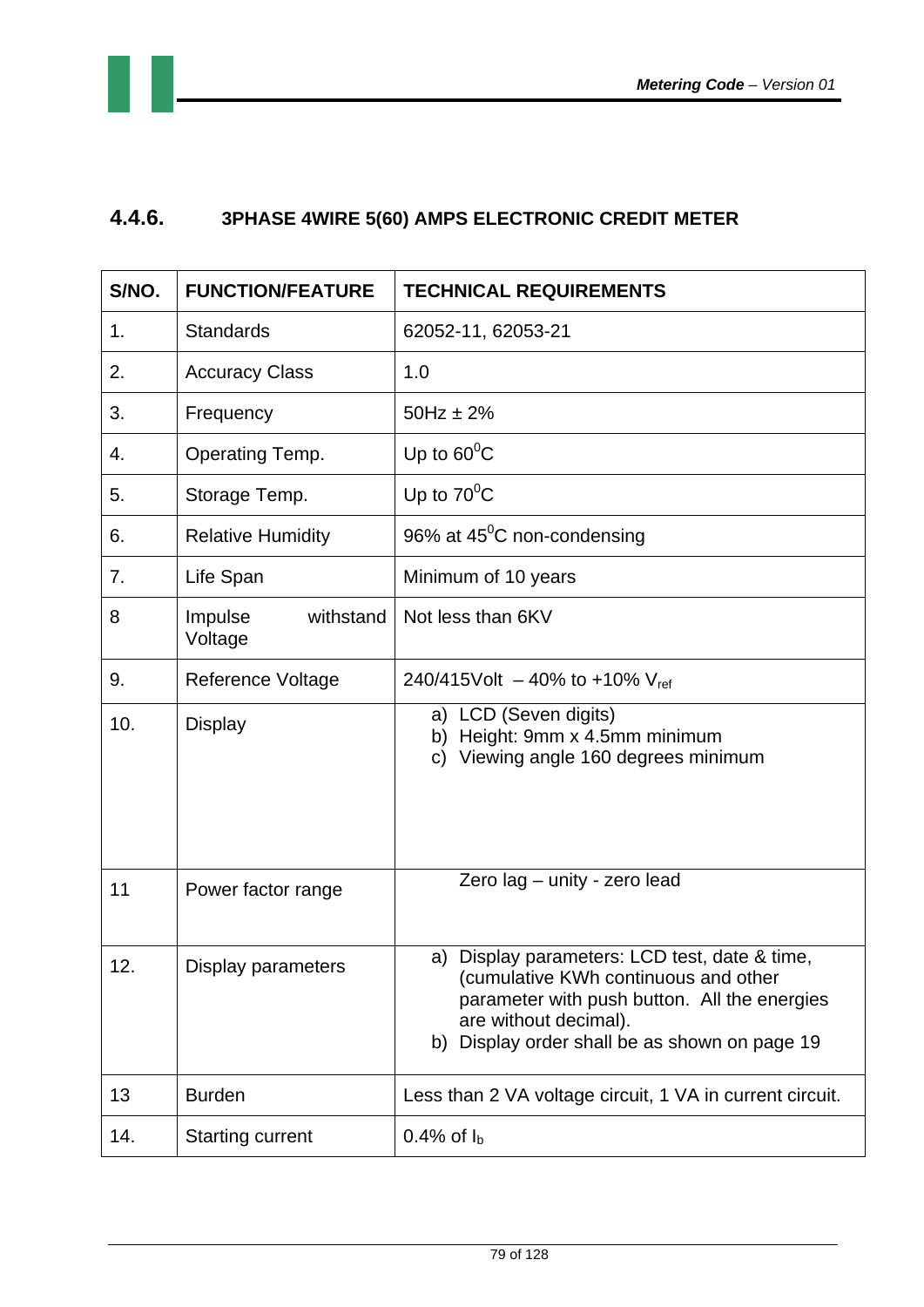| 15. | <b>Test Output Device</b>                                                                      | Flashing LED visible from the front                                                                                                                                                                                                                                                                                                                                                                                                                                                                                                                      |
|-----|------------------------------------------------------------------------------------------------|----------------------------------------------------------------------------------------------------------------------------------------------------------------------------------------------------------------------------------------------------------------------------------------------------------------------------------------------------------------------------------------------------------------------------------------------------------------------------------------------------------------------------------------------------------|
| 16. | <b>Billing data</b>                                                                            | a) Meter serial number, Date and time, KWh and<br>history for last 6 months.<br>b) All the above quantities shall be accessible for<br>reading, recording and spot billing by<br>downloading through optical port on CMRI/HHU<br>or Laptop computers at site.                                                                                                                                                                                                                                                                                            |
| 17  | Security feature                                                                               | Programmable facility to restrict the access to the<br>information recorded at different security levels such<br>as read communication, communication write etc.                                                                                                                                                                                                                                                                                                                                                                                         |
| 18  | Memory                                                                                         | Non-volatile memory (NVM) independent of battery<br>backup. Information stored in the memory shall be<br>retained for a minimum of 10 years in case of power<br>failure                                                                                                                                                                                                                                                                                                                                                                                  |
| 19  | Software<br>&<br>communication<br>compatibility                                                | a) IR port to transfer locally through Common<br>Meter Reading Instrument(CMRI) or laptop<br>b) The Supplier shall provide Software required for<br>CMRI & for the connectivity to AMR modules.<br>The supplier shall also provide training for the<br>use of software. The software shall be<br>compatible to Microsoft Windows systems<br>latest Version.<br>c) There should be provided Meter reading<br>protocols and developed customized CMRI<br>software for Meter downloading and further<br>uploading on computer covered by an<br>undertaking. |
| 20. | <b>Terminal Hole Diameter</b>                                                                  | Shall be 9.0mm                                                                                                                                                                                                                                                                                                                                                                                                                                                                                                                                           |
| 21. | <b>TAMPER EVENTS</b>                                                                           | <b>METER BEHAVIOR</b>                                                                                                                                                                                                                                                                                                                                                                                                                                                                                                                                    |
|     | $In\text{-coming}(I/C)$<br>& Out-<br>(O/G)<br>going<br>interchanged                            | Meter shall record forward energy                                                                                                                                                                                                                                                                                                                                                                                                                                                                                                                        |
|     | Phase<br>&<br>neutral<br>interchanged                                                          | Meter shall record forward energy                                                                                                                                                                                                                                                                                                                                                                                                                                                                                                                        |
|     | $\mathsf{IC}$<br>neutral<br>O/G<br>disconnected,<br>&<br>neutral<br>load<br>connected to earth | Meter shall record forward energy                                                                                                                                                                                                                                                                                                                                                                                                                                                                                                                        |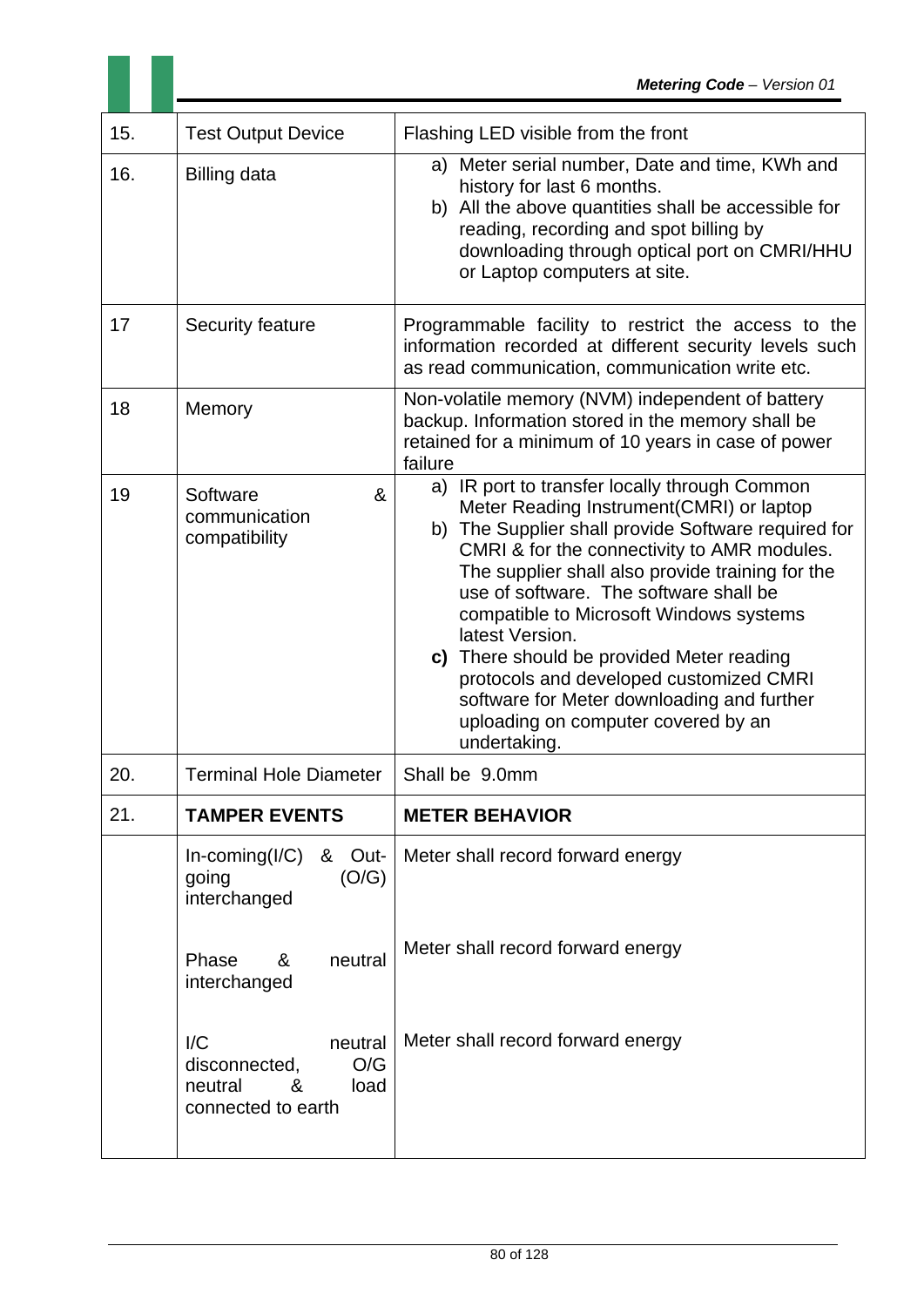|     | $\mathsf{I}/\mathsf{C}$<br>neutral<br>O/G<br>disconnected,<br>neutral<br>$\overline{\mathsf{to}}$<br>connected<br>earth through a resistor | Meter shall record forward energy                                                                                                                                                    |
|-----|--------------------------------------------------------------------------------------------------------------------------------------------|--------------------------------------------------------------------------------------------------------------------------------------------------------------------------------------|
|     | I/C neutral connected,<br>O/G neutral connected<br>earth<br>through<br>to<br>a<br>resistor                                                 | Meter shall record forward energy                                                                                                                                                    |
|     | phase & neutral<br>IC.<br>interchanged,<br>load<br>connected to earth                                                                      |                                                                                                                                                                                      |
|     |                                                                                                                                            | Meter shall record forward energy                                                                                                                                                    |
| 22. | Influence parameters                                                                                                                       | The Meter shall work satisfactorily with guaranteed<br>accuracy limit under the presence of following<br>quantities as per IEC 62053-23                                              |
|     |                                                                                                                                            | c) External magnetic fields<br>d) Electromagnetic field induction<br>e) Radio frequency interference<br>f) Vibration etc<br>g) Waveform 10% of H.F Fields<br>D.C Immunity test<br>h) |
| 23. | Display Sequence for<br>parameters                                                                                                         | Default display                                                                                                                                                                      |
|     |                                                                                                                                            | Cumulative KWh (cumulative KWh to be displayed<br>continuously without decimal.                                                                                                      |
|     |                                                                                                                                            | <b>On Demand Display</b>                                                                                                                                                             |
|     |                                                                                                                                            | pressing the push button, the<br>After<br>following<br>parameters shall be displayed                                                                                                 |
|     |                                                                                                                                            | a) LCD test<br>Date<br>b)<br><b>Real time</b><br>C)<br>d) Last month billing date<br>Last month billing KWh reading<br>e)<br>Meter serial number<br>f)                               |

# **4.4.7. 3PHASE 4WIRE 10(100) AMPS (WHOLE CURRENT) ELECTRONIC CREDIT METER**

| S/NO. | <b>FUNCTION/FEATURE</b> | <b>TECHNICAL REQUIREMENTS</b> |
|-------|-------------------------|-------------------------------|
|-------|-------------------------|-------------------------------|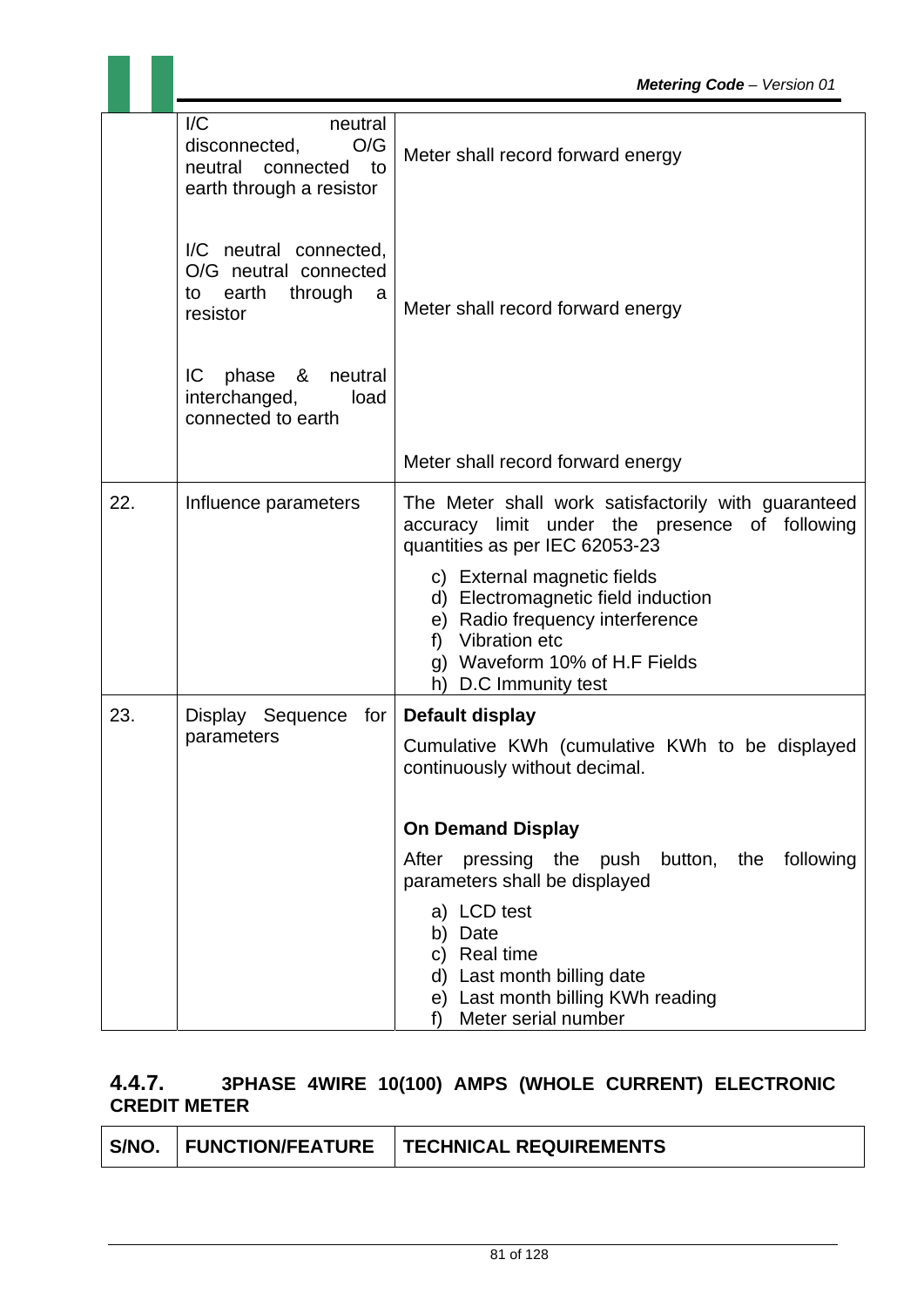| 1.  | <b>Standards</b>                | IEC 62052-11,62053-21                                                                                                                                                                                                                                                                                                                                                                                                                                                                                                                                                                                                                                                                                                                                                                                                                                                                                                                  |
|-----|---------------------------------|----------------------------------------------------------------------------------------------------------------------------------------------------------------------------------------------------------------------------------------------------------------------------------------------------------------------------------------------------------------------------------------------------------------------------------------------------------------------------------------------------------------------------------------------------------------------------------------------------------------------------------------------------------------------------------------------------------------------------------------------------------------------------------------------------------------------------------------------------------------------------------------------------------------------------------------|
| 2.  | <b>Accuracy Class</b>           | 1.0                                                                                                                                                                                                                                                                                                                                                                                                                                                                                                                                                                                                                                                                                                                                                                                                                                                                                                                                    |
| 3.  | Frequency                       | $50Hz \pm 2%$                                                                                                                                                                                                                                                                                                                                                                                                                                                                                                                                                                                                                                                                                                                                                                                                                                                                                                                          |
| 4.  | Operating Temp.                 | Up to $60^{\circ}$ C                                                                                                                                                                                                                                                                                                                                                                                                                                                                                                                                                                                                                                                                                                                                                                                                                                                                                                                   |
| 5.  | Storage Temp.                   | Up to $70^{\circ}$ C                                                                                                                                                                                                                                                                                                                                                                                                                                                                                                                                                                                                                                                                                                                                                                                                                                                                                                                   |
| 6.  | <b>Relative Humidity</b>        | 96% at $45^{\circ}$ C non condensing                                                                                                                                                                                                                                                                                                                                                                                                                                                                                                                                                                                                                                                                                                                                                                                                                                                                                                   |
| 7.  | Life Span                       | Minimum of 10 years                                                                                                                                                                                                                                                                                                                                                                                                                                                                                                                                                                                                                                                                                                                                                                                                                                                                                                                    |
| 8   | Impulse<br>withstand<br>Voltage | Not less than 6KV                                                                                                                                                                                                                                                                                                                                                                                                                                                                                                                                                                                                                                                                                                                                                                                                                                                                                                                      |
| 9.  | <b>Reference Voltage</b>        | 240/415Volt, $-40\%$ to +10% V <sub>ref</sub>                                                                                                                                                                                                                                                                                                                                                                                                                                                                                                                                                                                                                                                                                                                                                                                                                                                                                          |
| 10. | <b>Display</b>                  | d) LCD (Seven digits)<br>Height: 9mm x 4.5mm minimum<br>e)<br>Viewing angle 160 degrees minimum<br>f)                                                                                                                                                                                                                                                                                                                                                                                                                                                                                                                                                                                                                                                                                                                                                                                                                                  |
| 11  | Display parameters              | <b>Display parameters:</b><br>LCD test, date & time, cumulative KWh, cumulative<br>KVAh and KVARh, MD in KW and KVA, PF, V, I<br>(cumulative KWh continuous and other parameter with<br>push button). All the energies are without decimal).<br>Display order shall be as below:<br>a) LCD test<br>b) Date<br>c) Real time<br>d) Cumulative KVARh<br>e) Cumulative KVAh<br><b>Current MD in KVA</b><br>f<br>g) Instantaneous power factor<br>h) Instantaneous Voltage R phase<br>Instantaneous Voltage Y phase<br>i)<br>Instantaneous Voltage B phase<br>j)<br>k) Instantaneous Current R phase<br>Instantaneous Current Y phase<br>$\mathsf{I}$<br>m) Instantaneous Current B phase<br>Last month billing date<br>n)<br>Last month billing KWh reading<br>O)<br>Last month billing KVARh reading<br>p)<br>Last month billing KVAh reading<br>q)<br>Last month billing maximum demand MD in<br>r)<br><b>KVA</b><br>Demand in KVA<br>S) |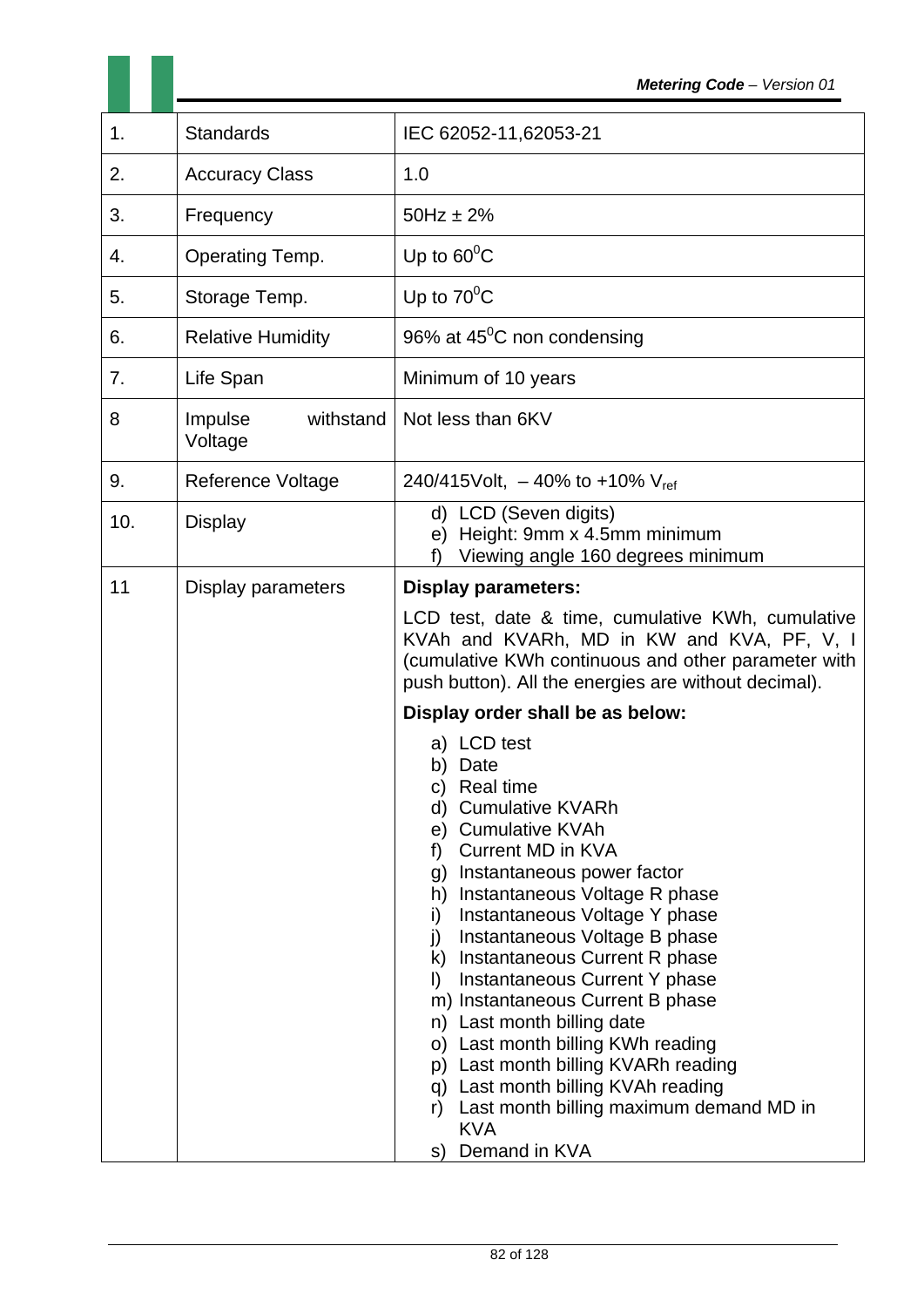|     |                                                                 | Demand in KVA occurrence Date<br>t)                                                                                                                                                                                                                                                                                                                                                                                                                                                                                                                                                                                                                                               |
|-----|-----------------------------------------------------------------|-----------------------------------------------------------------------------------------------------------------------------------------------------------------------------------------------------------------------------------------------------------------------------------------------------------------------------------------------------------------------------------------------------------------------------------------------------------------------------------------------------------------------------------------------------------------------------------------------------------------------------------------------------------------------------------|
| 12. | Power factor range                                              | Zero lag - unity - zero lead                                                                                                                                                                                                                                                                                                                                                                                                                                                                                                                                                                                                                                                      |
| 13. | <b>Burden</b>                                                   | Less than 1 watt & 2 VA/phase voltage circuit, 1 VA in<br>current circuit.                                                                                                                                                                                                                                                                                                                                                                                                                                                                                                                                                                                                        |
| 14. | <b>Starting current</b>                                         | 0.4% of $I_{b}$                                                                                                                                                                                                                                                                                                                                                                                                                                                                                                                                                                                                                                                                   |
| 15. | <b>Test Output Device</b>                                       | Flashing LED visible from the front.                                                                                                                                                                                                                                                                                                                                                                                                                                                                                                                                                                                                                                              |
| 16. | <b>Billing data</b>                                             | a) Meter serial number, Date and time, KWh,<br>KVAh, KVARh and KVA.<br>b) No of tamper counts, tamper occurrence<br>with date & time, tamper restoration date &<br>time with snap shots<br>c) No of tamper counts, tamper occurrence with<br>date & time, tamper restoration date & time with<br>snap shots<br>d) History of KWh, KVAh, KVARh & MD for last 6<br>months along with Time Of Day readings.<br>e) All the above parameters (namely KWh, KVAh,<br>KVARh & KVA) are meter readings.<br>All the above quantities shall be accessible for<br>$f$ )<br>reading, recording and spot billing by downloading<br>through optical port IR or Laptop computers/CMRI<br>at site. |
| 17  | <b>MD Registration</b>                                          | a) Meter shall store MD in every 30min period<br>along with date and time.<br>b) It shall possible to reset MD automatically at the<br>defined date(period)                                                                                                                                                                                                                                                                                                                                                                                                                                                                                                                       |
| 18  | Auto Reset of MD                                                | Auto reset date of MD shall be indicated at the time of<br>commissioning and provision shall be made to change<br>MD reset date through CMRI even after installation of<br>meter on site                                                                                                                                                                                                                                                                                                                                                                                                                                                                                          |
| 19  | Time Of Day Metering                                            | Meter shall be capable of doing TOD Metering for<br>KWh, KVARh, KVAh, and MD in KW and KVA for<br>minimum of 36 days                                                                                                                                                                                                                                                                                                                                                                                                                                                                                                                                                              |
| 20  | Load survey                                                     | 30 mins integration period, load profile of average<br>voltage and current, KW and KVA for minimum of 36<br>days                                                                                                                                                                                                                                                                                                                                                                                                                                                                                                                                                                  |
| 21  | Data reading from the<br>meter and downloading<br>on desktop PC | Meter data consisting of all parameters and 36 days<br>load survey for 4 parameters shall be read by CMRI<br>and downloaded on desktop PC                                                                                                                                                                                                                                                                                                                                                                                                                                                                                                                                         |
| 22  | Security feature                                                | Programmable facility to restrict the access to the<br>information recorded at different security levels such                                                                                                                                                                                                                                                                                                                                                                                                                                                                                                                                                                     |

 $\mathcal{L}^{\mathcal{L}}$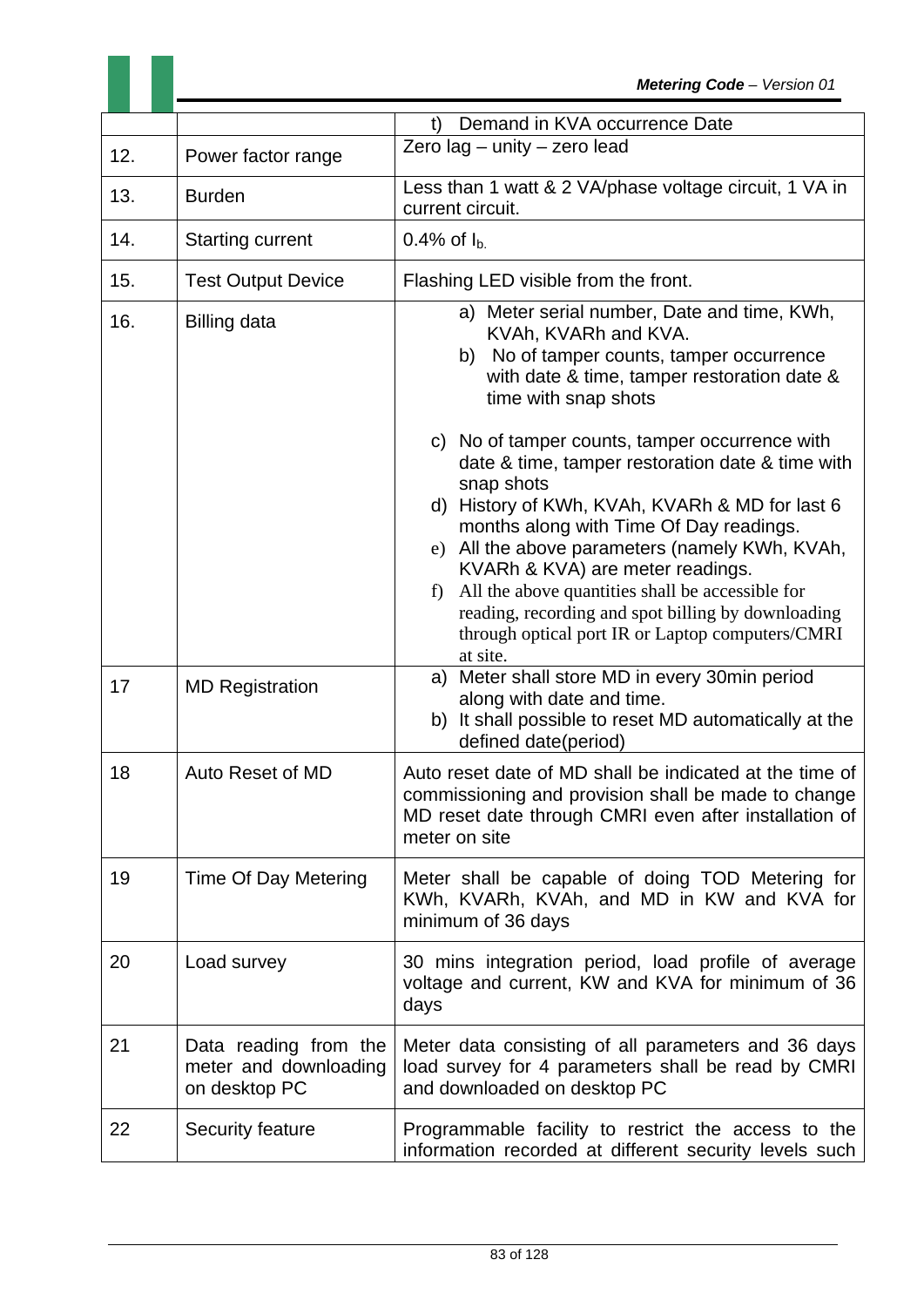|     |                                                                     | as read communication, communication write etc.                                                                                                                                                                                                                                                                                                                                                                                                                                                                                                                                                                                                                                                                                                                                                                                                                                                                                                                                                                                                                                                                                                                                                        |
|-----|---------------------------------------------------------------------|--------------------------------------------------------------------------------------------------------------------------------------------------------------------------------------------------------------------------------------------------------------------------------------------------------------------------------------------------------------------------------------------------------------------------------------------------------------------------------------------------------------------------------------------------------------------------------------------------------------------------------------------------------------------------------------------------------------------------------------------------------------------------------------------------------------------------------------------------------------------------------------------------------------------------------------------------------------------------------------------------------------------------------------------------------------------------------------------------------------------------------------------------------------------------------------------------------|
| 23  | Diagnostic feature                                                  | Self-diagnostic for time, calendar, RTC, battery with<br>display segments and NVM                                                                                                                                                                                                                                                                                                                                                                                                                                                                                                                                                                                                                                                                                                                                                                                                                                                                                                                                                                                                                                                                                                                      |
| 24  | Memory                                                              | Non-volatile memory (NVM) independent of battery<br>backup. Information stored in the memory shall be<br>retained for a minimum of 10 years in case of power<br>failure                                                                                                                                                                                                                                                                                                                                                                                                                                                                                                                                                                                                                                                                                                                                                                                                                                                                                                                                                                                                                                |
| 25  | $\boldsymbol{\alpha}$<br>Software<br>communication<br>compatibility | a) Optical port with RS 232/485 compatible to transfer<br>the data locally through CMRI and remotely<br>through modems such as mobile telephony, radio<br>frequency, fixed line, satellite, or power line<br>communications technology.<br>b) The Service Provider shall provide Software<br>required for CMRI and IEC 62056-21<br>DLMS/COSEM for the connectivity to AMR/AMI<br>modules. The MSP shall also provide training for<br>the use of software. The software shall be<br>compatible to Microsoft Windows systems latest<br>Version. The software shall have polling feature<br>with optical selection of parameters to be<br>downloaded for AMR/AMI application.<br>c) Necessary provision shall be made in the software<br>for converting all the parameters available for new<br>and old meters if supplied earlier. Operation<br>manual shall be in English language.<br>The meter shall have capability to store the tamper<br>d)<br>status in the memory in the form of status word.<br>Any change in the status word (selectable basis)<br>the meter shall generate the interrupt to initiate the<br>communication with the AMR/AMI module through<br>RS 232/485 port if is connected. |
| 26. | <b>Terminal Hole Diameter</b>                                       | Shall be 9.0mm                                                                                                                                                                                                                                                                                                                                                                                                                                                                                                                                                                                                                                                                                                                                                                                                                                                                                                                                                                                                                                                                                                                                                                                         |

# **4.4.8. 3PH 4W CT OPERATED STATIC ENERGY METER**

| S/NO.   FUNCTION/FEATURE | <b>TECHNICAL REQUIREMENTS</b>  |
|--------------------------|--------------------------------|
| Standards                | l IEC 62052-11, 62053 – 22, 23 |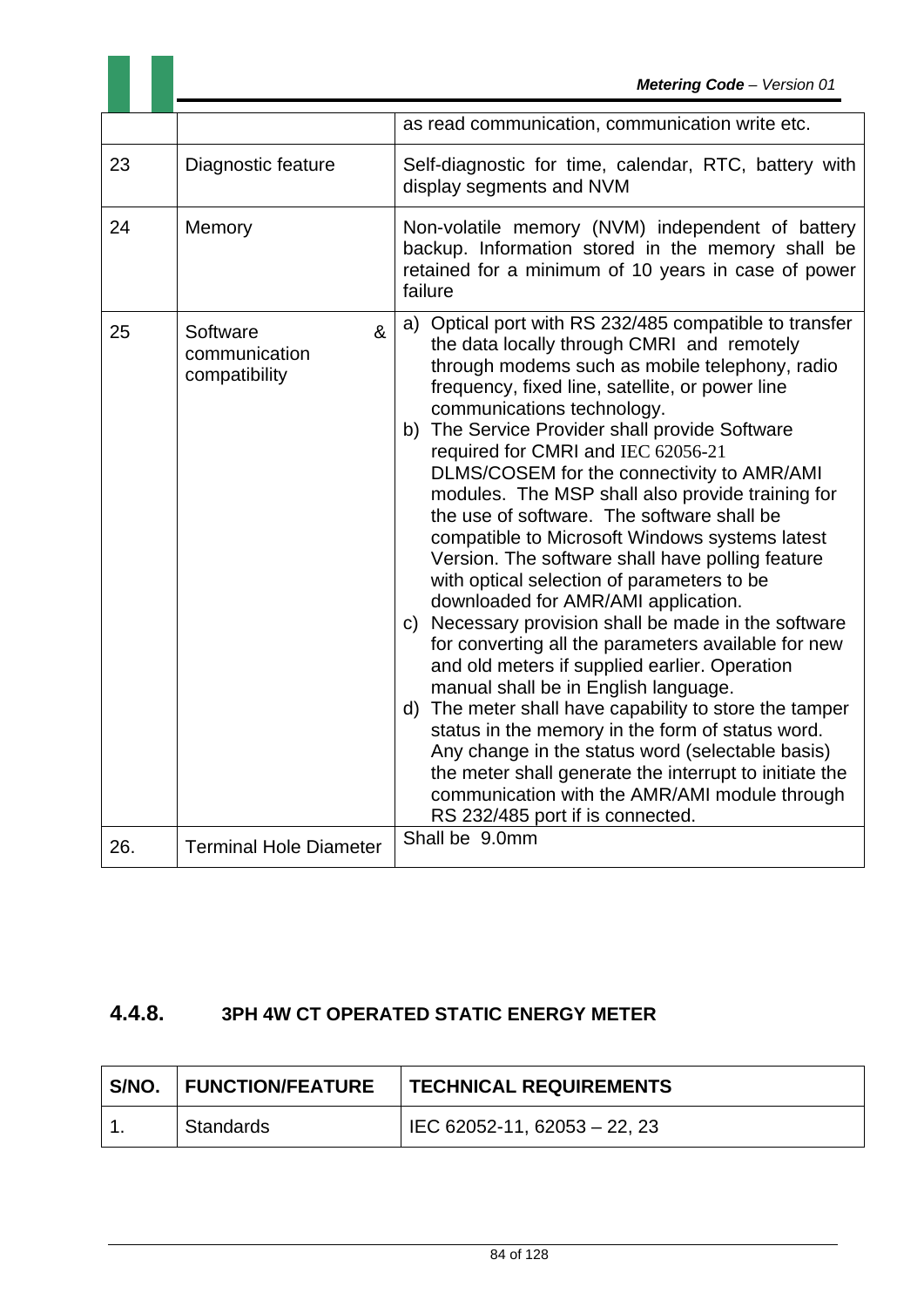| 2.  | <b>Accuracy Class</b>                                                    | 0.5                                                                                                                                                                                                                                                                                   |  |
|-----|--------------------------------------------------------------------------|---------------------------------------------------------------------------------------------------------------------------------------------------------------------------------------------------------------------------------------------------------------------------------------|--|
| 3.  | Frequency                                                                | $50Hz \pm 2%$                                                                                                                                                                                                                                                                         |  |
| 4.  | Operating Temp.                                                          | Up to $60^{\circ}$ C                                                                                                                                                                                                                                                                  |  |
| 5.  | Storage Temp.                                                            | Up to $70^{\circ}$ C                                                                                                                                                                                                                                                                  |  |
| 6.  | <b>Relative humidity</b>                                                 | Up to 96% at $45^{\circ}$ C non condensing                                                                                                                                                                                                                                            |  |
| 7.  | Life Span                                                                | Minimum of 10 years                                                                                                                                                                                                                                                                   |  |
| 8.  | <b>Reference Voltage</b>                                                 | 240/415 Volt - 40% to +10% Vref                                                                                                                                                                                                                                                       |  |
| 9   | Current $(I_n)$                                                          | $-$ /5A                                                                                                                                                                                                                                                                               |  |
| 10  | Current $(I_{max})$                                                      | $200I_n$                                                                                                                                                                                                                                                                              |  |
| 11. | Minimum<br>starting<br>current.                                          | 0.2% of $I_n$                                                                                                                                                                                                                                                                         |  |
| 12  | <b>Display</b>                                                           | a) LCD(seven digits)<br>Height, 10mm x 5mm minimum<br>b)<br>Viewing angle, 160 <sup>0</sup> minimum<br>C)                                                                                                                                                                             |  |
| 13  | <b>Burden</b>                                                            | Less than 1 watt and 2VA per phase in voltage circuit<br>and 1VA in current circuit                                                                                                                                                                                                   |  |
| 14. | Impulse<br>withstand<br>voltage                                          | Not less than 6KV                                                                                                                                                                                                                                                                     |  |
| 15. | <b>of</b><br><b>Type</b><br>energy<br><b>Registration mechanism</b>      | <b>Backlit-LCD Display</b>                                                                                                                                                                                                                                                            |  |
| 16. | <b>MD Reset mechanism</b>                                                | a. Automatic on 00.00hrs of the first day of the month<br>b. Manual reset                                                                                                                                                                                                             |  |
| 17. | Insulation test                                                          | <b>IEC 60687</b>                                                                                                                                                                                                                                                                      |  |
| 18. | Type of load                                                             | All<br>load(linear,<br>nonlinear,<br>Οf<br>types<br>balanced/unbalanced at any P.F)                                                                                                                                                                                                   |  |
| 19. | <b>Display</b><br>details<br>(i)<br>(Descriptive in order of<br>display) | a) Display test<br>b) Real time and date<br>Rising demand with elapsed time<br>C)<br>Active energy<br>d)<br>Reactive energy (both lag & lead)<br>e)<br>Apparent energy<br>f)<br>Maximum Demand (both KW & KVA)<br>g)<br>h) MD reset count<br>Instantaneous power factor with sign for |  |

H.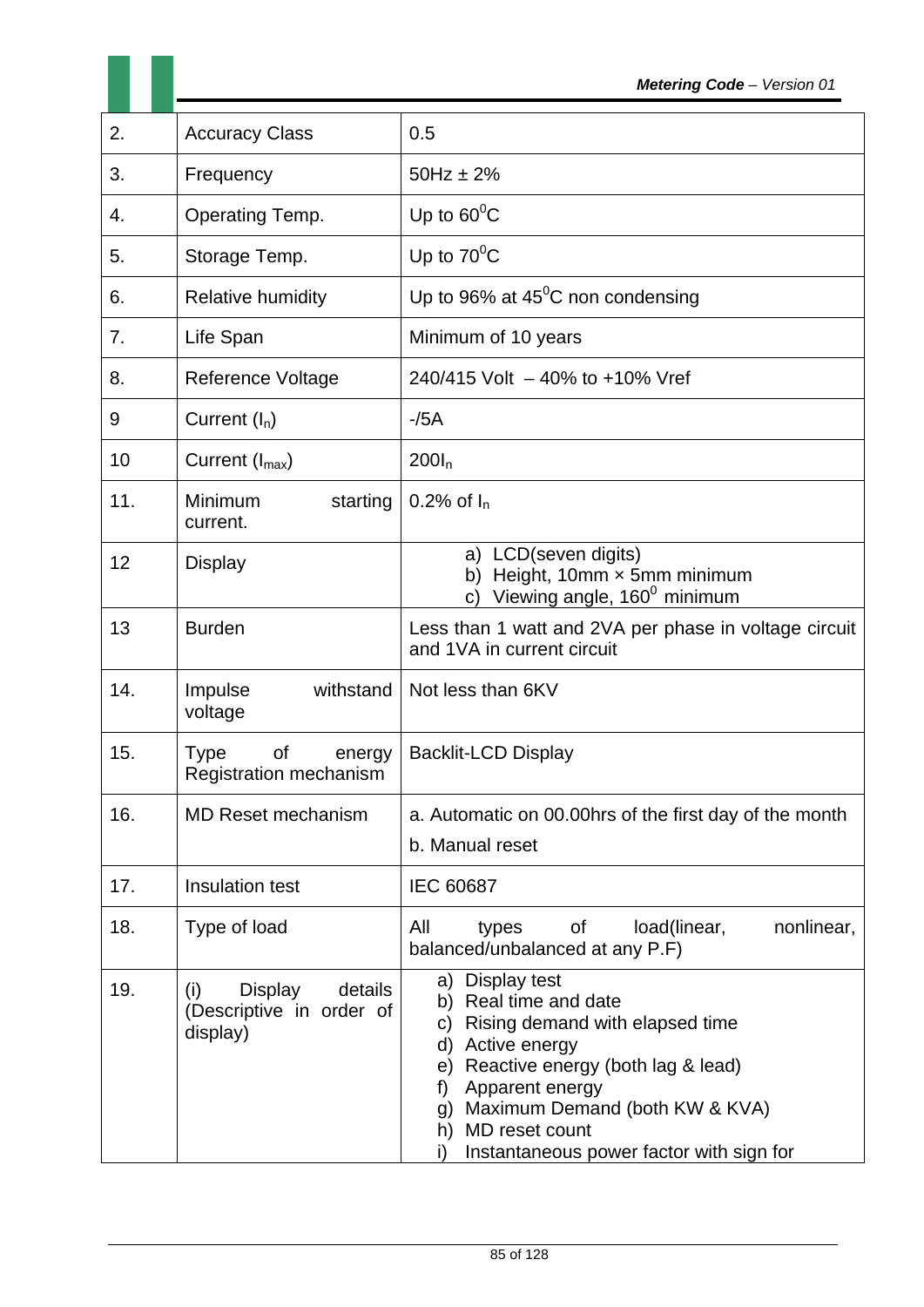|    |                                         | lag/lead<br>Instantaneous frequency<br>j)<br>k) Instantaneous voltage (phase wise)<br>Instantaneous current (phase wise)<br>$\vert$<br>m) Instantaneous Active load<br>n) Instantaneous reactive load (with sign for<br>lag/lead<br>o) Instantaneous apparent load<br>p) Billing in KWh<br>q) TOD energy KWh<br>r) TOD Max demand in KVA<br>s) Cumulative maximum demand<br>t) Present status of tamper<br>u) Latest occurrence of abnormality with date &<br>time. Latest restoration of abnormality with<br>date & time |
|----|-----------------------------------------|---------------------------------------------------------------------------------------------------------------------------------------------------------------------------------------------------------------------------------------------------------------------------------------------------------------------------------------------------------------------------------------------------------------------------------------------------------------------------------------------------------------------------|
|    | (ii) Process of display.                | a) Automatic in cyclic manner (No 19) of 19(i)<br>Through push button<br>b)                                                                                                                                                                                                                                                                                                                                                                                                                                               |
|    | (iii) Digits                            | 8                                                                                                                                                                                                                                                                                                                                                                                                                                                                                                                         |
|    | (iv) Time for display of<br>one reading | 8 seconds                                                                                                                                                                                                                                                                                                                                                                                                                                                                                                                 |
| 20 | Memory                                  | a) Nonvolatile memory without battery back for a<br>minimum of 10 years.<br>b) Sufficient to store data (MD & energy) of<br>consecutive 12 billing period in addition to<br>tamper details, TOD Zones, tamper information<br>as described in detailed technical specification.                                                                                                                                                                                                                                            |
| 21 | <b>Battery</b>                          | Meter can be powered by means of external<br>a)<br>and internal battery in the absence of supply<br>voltage.<br>b) It shall be possible to replace defective battery<br>without opening the meter cover.<br>The battery compartment shall be sealable.<br>C)                                                                                                                                                                                                                                                              |
| 22 | Tamper<br>data<br>preservation capacity | Able to store at least 225 events (occurrence &<br>restoration as separate events) with roll over facility:<br>Loss of potential<br>Loss of current<br>Change in error due to:<br>a) Variation in frequency<br>b) Variation in temperature<br>c) Variation in voltage                                                                                                                                                                                                                                                     |
| 23 | Load survey capability                  | Parameter logged: KW import, KVA etc.<br>a)<br>b) Logging interval: 30 minutes<br>No. of days load survey: 36 days at interval of<br>C)                                                                                                                                                                                                                                                                                                                                                                                   |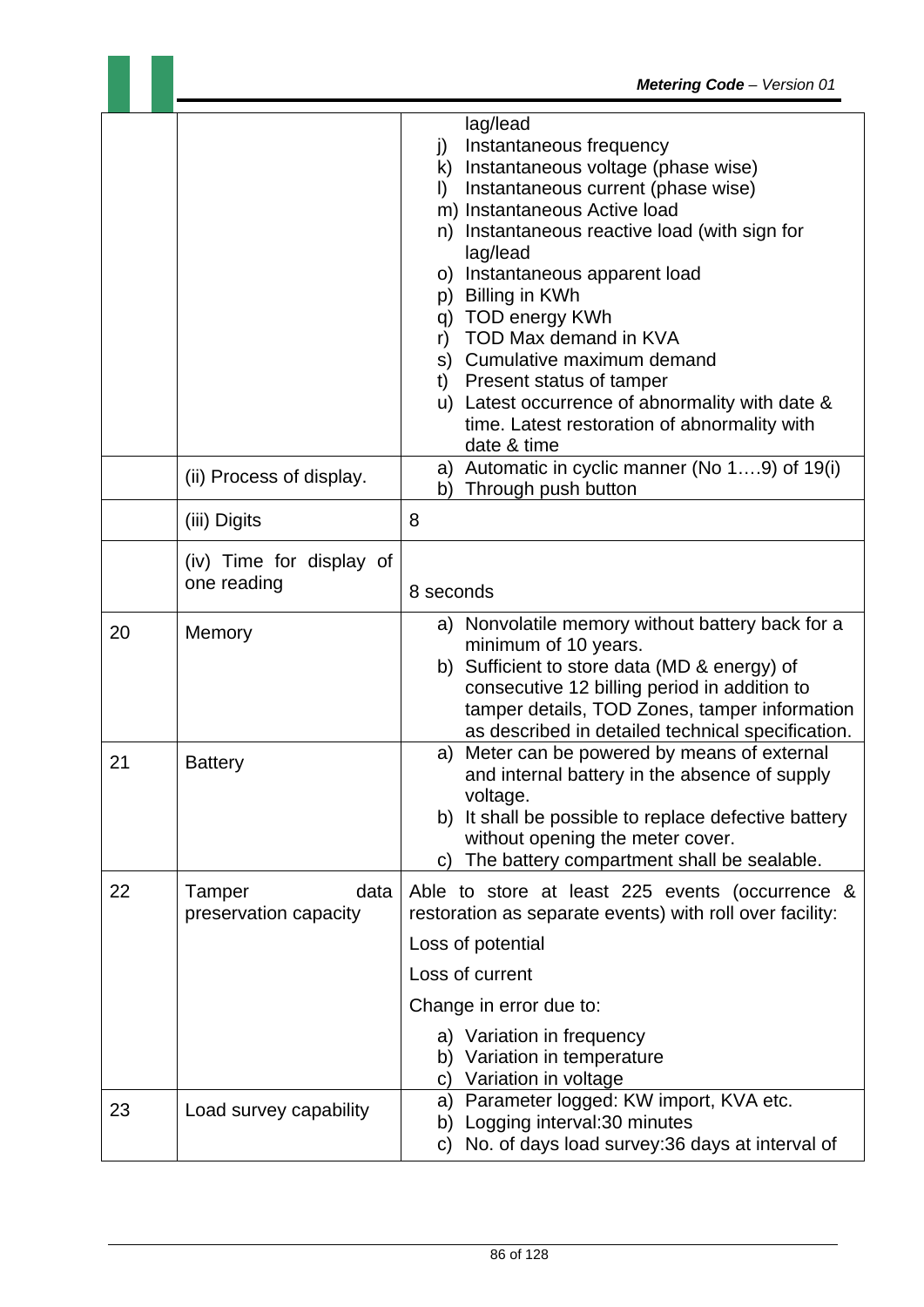|     | 30 minutes                                           |                                                                                                                                                                                                                                                                                                                                                                                                                                                                        |
|-----|------------------------------------------------------|------------------------------------------------------------------------------------------------------------------------------------------------------------------------------------------------------------------------------------------------------------------------------------------------------------------------------------------------------------------------------------------------------------------------------------------------------------------------|
| 24  | Earthing terminals                                   | As per IEC 60687                                                                                                                                                                                                                                                                                                                                                                                                                                                       |
| 25  | Time of day                                          | As per utility's request                                                                                                                                                                                                                                                                                                                                                                                                                                               |
| 26. | Capability<br>for<br>fraud<br>prevention & detection | The Meter shall store in its memory, occurrence and<br>restoration of the following tampers:                                                                                                                                                                                                                                                                                                                                                                           |
|     |                                                      | a) Missing potential<br>b) CT short/CT Open<br>c) Current reversal<br>d) Current unbalance<br>e) Current missing with date, time and also log the                                                                                                                                                                                                                                                                                                                      |
|     |                                                      | events.                                                                                                                                                                                                                                                                                                                                                                                                                                                                |
| 27. | Sealing<br>Locking<br>and<br>arrangement             | 2 sealing screws on the Meter cover and 2 sealing<br>screws on terminal cover shall be provided. Separate<br>sealing arrangements shall be provided for MD reset<br>button & optical port.                                                                                                                                                                                                                                                                             |
| 28. | Type of communication                                | Data can be transferred to and from a CMRI through<br>optical port conforming to IEC 61107 provided in front<br>of the Meter. Also, data can be transferred through<br>central based computer using modems such as<br>mobile telephony, radio frequency, fixed line, satellite,<br>or power line communications technology with IEC<br>62056-21 DLMS/COSEM protocol. The data element<br>size and its overhead speed of transmission shall be<br>less than 10 minutes. |
| 29  | <b>Others</b>                                        | Meter shall record energy correctly                                                                                                                                                                                                                                                                                                                                                                                                                                    |
|     |                                                      | a) In case of current reversal<br>b) In case of neutral failure<br>c) In case of neutral disturbance<br>d) Meter shall record at $I_{max}$ in any tamper event<br>due to magnetic influence                                                                                                                                                                                                                                                                            |
| 30. | <b>Real Time Clock</b>                               | Time drift of Real Time Clock in the Meter shall be<br>less than $\pm$ 7 minutes per year.                                                                                                                                                                                                                                                                                                                                                                             |

**4.4.8.1.** The LV CT operated M.D Meter shall record active energy in forward direction even if one or more CTs are reversed. For consumer metering application, current vector direction should always be considered as positive (import) for the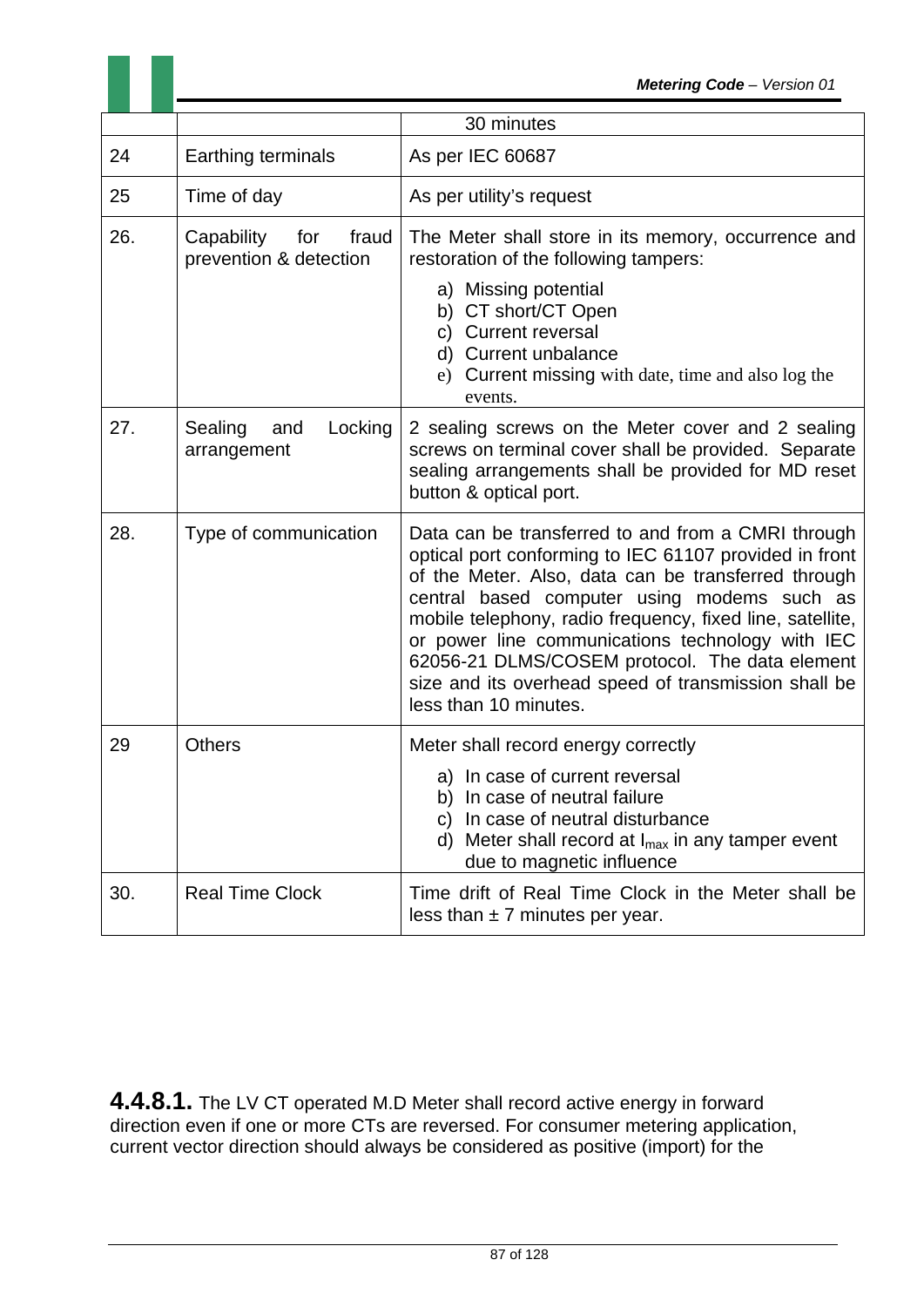computation of three phase active energy, which shall be added to the main active energy (import) register.

4.4.8.2**.** The M.D Meter shall record apparent energy in forward direction even if one or more CTs are reversed. KVA shall be computed as:

KVA =  $\sqrt{(KW^2 + KVAr^2)}$  for lagging reactive energy and KVA = KW for leading reactive energy.

| S/NO. | <b>FUNCTION/FEATURE</b>                               | <b>TECHNICAL REQUIREMENTS</b>                                                        |  |
|-------|-------------------------------------------------------|--------------------------------------------------------------------------------------|--|
| 1.    | <b>Standards</b>                                      | IEC 62052-11, 62053-22&23                                                            |  |
| 2.    | <b>Accuracy Class</b>                                 | 0.5                                                                                  |  |
| 3.    | Frequency                                             | $50Hz \pm 2%$                                                                        |  |
| 4.    | Operating Temp.                                       | Up to $60^{\circ}$ C                                                                 |  |
| 5.    | Storage Temp.                                         | Up to $70^{\circ}$ C                                                                 |  |
| 6.    | <b>Relative humidity</b>                              | Up to 96% at $45^{\circ}$ C non condensing                                           |  |
| 7.    | Life Span                                             | Minimum of 10 years                                                                  |  |
| 8     | Current                                               | $-$ /5A, (for 11KV) and $-$ /1A(33KV and above)                                      |  |
| 9.    | <b>Rated Voltage</b>                                  | 63V                                                                                  |  |
| 10    | Operating voltage range                               | $(50 - 70)$ V                                                                        |  |
| 11.   | Minimum starting current                              | 0.1% of $I_h$                                                                        |  |
| 12.   | <b>Burden</b>                                         | Less than 1 watt and 2VA per phase in voltage circuit<br>and 1VA in current circuit. |  |
| 13.   | Impulse<br>Withstand<br>Voltage                       | Not less than 6KV                                                                    |  |
| 14.   | Type<br><b>of</b><br>energy<br>Registration mechanism | <b>Back-lit LCD</b>                                                                  |  |
| 15.   | <b>MD Reset mechanism</b>                             | a) Automatic on 00.00hrs of the first day of the<br>month<br>b) Manual reset         |  |

# **4.4.9. 3PH 4W CT/VT HIGH VOLTAGE OPERATED STATIC ENERGY METER**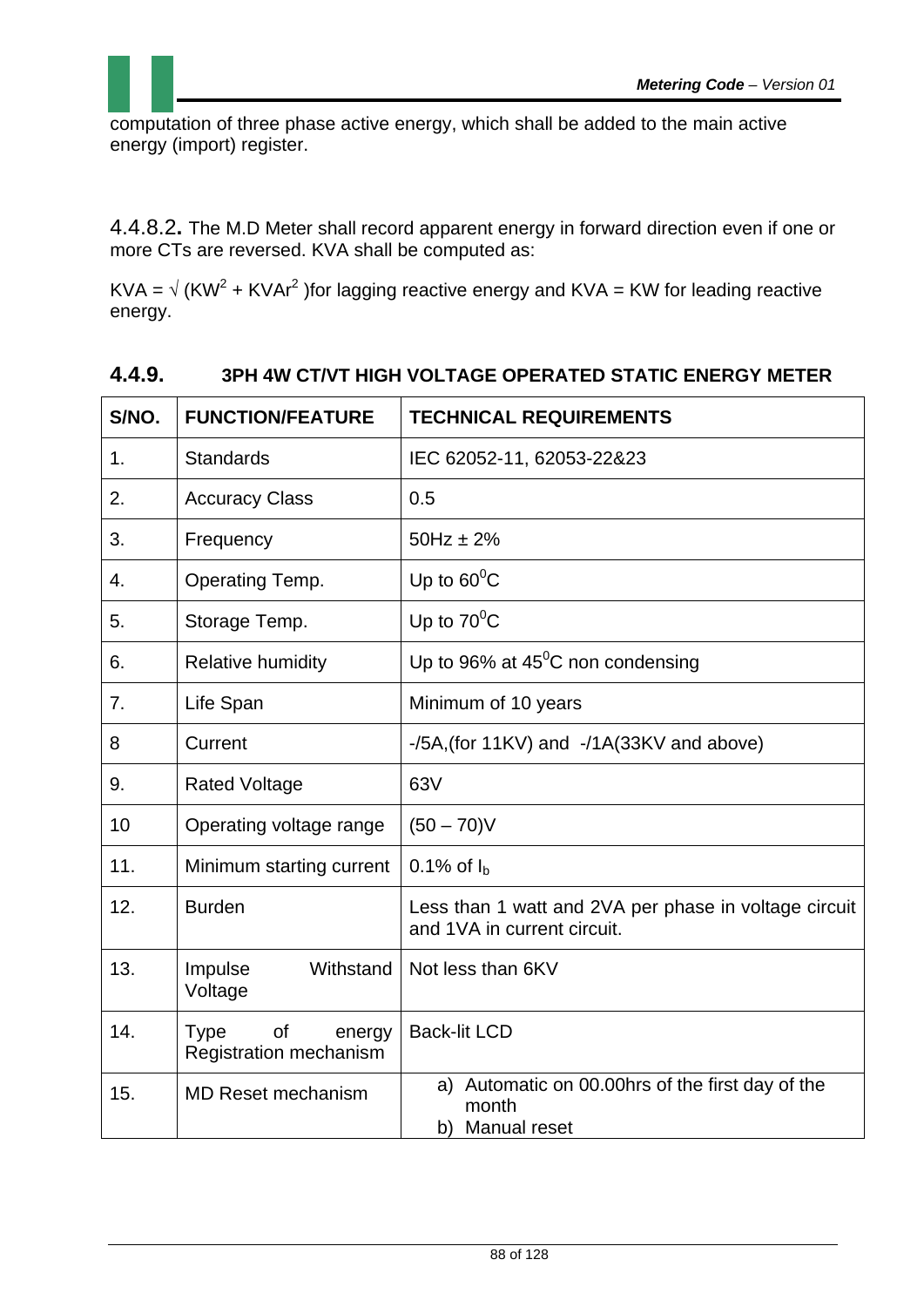|     |                                                                          | <b>Metering Code - Version 01</b>                                                                                                                                                                                                                                                                                                                                                                                                                                                                                                                                                                                                                                                                                                                                                                                                     |
|-----|--------------------------------------------------------------------------|---------------------------------------------------------------------------------------------------------------------------------------------------------------------------------------------------------------------------------------------------------------------------------------------------------------------------------------------------------------------------------------------------------------------------------------------------------------------------------------------------------------------------------------------------------------------------------------------------------------------------------------------------------------------------------------------------------------------------------------------------------------------------------------------------------------------------------------|
| 16. | Insulation test                                                          | As per IEC 60687                                                                                                                                                                                                                                                                                                                                                                                                                                                                                                                                                                                                                                                                                                                                                                                                                      |
| 17. | Type of load                                                             | All<br>nonlinear,<br>of<br>load(linear,<br>types<br>balanced/unbalanced at any P.F)                                                                                                                                                                                                                                                                                                                                                                                                                                                                                                                                                                                                                                                                                                                                                   |
| 18. | (i)<br><b>Display</b><br>details<br>(Descriptive in order of<br>display) | a) Display test<br>b) Real time and date<br>c) Rising demand with elapsed time<br>d) Active energy<br>e) Reactive energy (both lag & lead)<br>Apparent energy<br>f)<br>g) Maximum Demand (both KW & KVA)<br>h) MD reset count<br>Instantaneous power factor with sign for<br>i)<br>lag/lead<br>Instantaneous frequency<br>j)<br>k) Instantaneous voltage (phase wise)<br>Instantaneous current (phase wise)<br>$\mathbf{D}$<br>m) Instantaneous Active load<br>n) Instantaneous reactive load (with sign for<br>lag/lead<br>o) Instantaneous apparent load<br>p) Billing power in hours<br>q) TOD energies<br>TOD Max demand in KVA<br>r)<br>s) Cumulative maximum demand<br>Present status of tamper<br>$t$ )<br>u) Latest occurrence of abnormality with date &<br>time<br>v) Latest restoration of abnormality with date &<br>time |
|     | (ii) Process of display                                                  | a) Automatic in cyclic manner (No19,) as in<br>18(i)<br>Through push button<br>b)                                                                                                                                                                                                                                                                                                                                                                                                                                                                                                                                                                                                                                                                                                                                                     |
|     | (iii) Digits                                                             | 9                                                                                                                                                                                                                                                                                                                                                                                                                                                                                                                                                                                                                                                                                                                                                                                                                                     |
|     | (iv) Time for display of<br>one reading                                  | 8 seconds                                                                                                                                                                                                                                                                                                                                                                                                                                                                                                                                                                                                                                                                                                                                                                                                                             |
| 19  | Memory                                                                   | a) Nonvolatile memory without battery back for<br>a minimum of 10 years.<br>b) Sufficient to store data (MD & energy) of<br>consecutive 12 billing period in addition to<br>tamper details, TOD Zones, tamper<br>information as described in detailed<br>technical specification                                                                                                                                                                                                                                                                                                                                                                                                                                                                                                                                                      |
| 20. | <b>Battery</b>                                                           | a) Meter can be powered by means of<br>external and internal battery in the<br>absence of supply voltage.                                                                                                                                                                                                                                                                                                                                                                                                                                                                                                                                                                                                                                                                                                                             |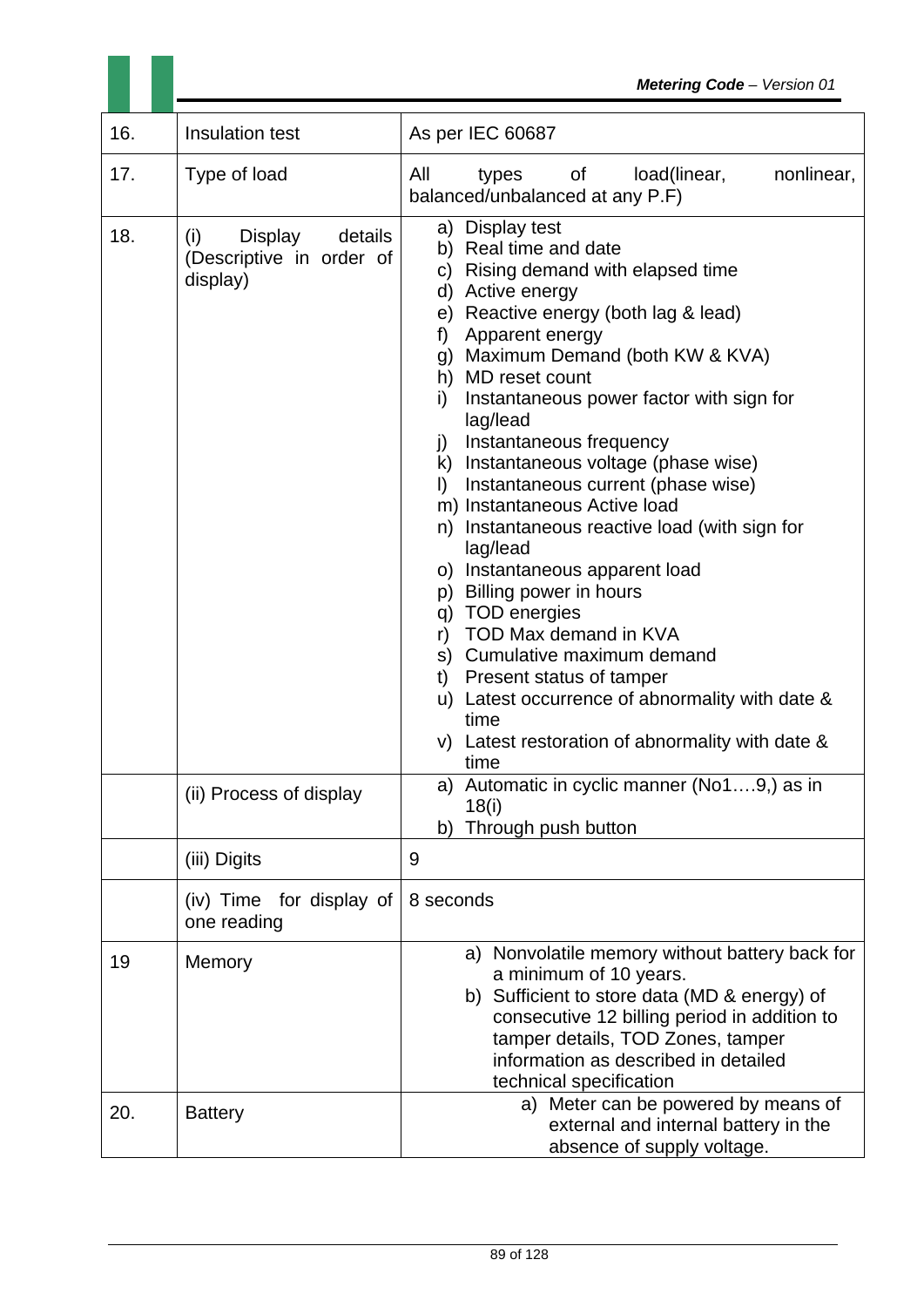|     |                                                      | b) It shall be possible to replace<br>defective battery without opening the<br>meter cover.                                                                                                                                                                                                                                                                                                                                                                               |  |
|-----|------------------------------------------------------|---------------------------------------------------------------------------------------------------------------------------------------------------------------------------------------------------------------------------------------------------------------------------------------------------------------------------------------------------------------------------------------------------------------------------------------------------------------------------|--|
| 21. | Tamper<br>data<br>preservation capacity              | Able to store at least 225 events (occurrence &<br>restoration as separate events) with roll over facility:                                                                                                                                                                                                                                                                                                                                                               |  |
|     |                                                      | Loss of potential                                                                                                                                                                                                                                                                                                                                                                                                                                                         |  |
|     |                                                      | Loss of current                                                                                                                                                                                                                                                                                                                                                                                                                                                           |  |
|     |                                                      | Change in error due to:                                                                                                                                                                                                                                                                                                                                                                                                                                                   |  |
|     |                                                      | a) Variation in frequency<br>b) Variation in temperature<br>c) Variation in voltage                                                                                                                                                                                                                                                                                                                                                                                       |  |
| 22. | Load survey capability                               |                                                                                                                                                                                                                                                                                                                                                                                                                                                                           |  |
|     |                                                      | a) Parameter logged: KW import, KVA<br>b) Logging interval:30 minutes<br>c) No. of days load survey :36 days at interval of<br>30 minutes                                                                                                                                                                                                                                                                                                                                 |  |
| 23. | Earthing terminals                                   | As per IEC 60687                                                                                                                                                                                                                                                                                                                                                                                                                                                          |  |
| 24. | Time of day                                          | As per utility's request                                                                                                                                                                                                                                                                                                                                                                                                                                                  |  |
| 25. | Capability<br>for<br>fraud<br>prevention & detection | The Meter stores in its memory occurrence and<br>restoration the following tampers;                                                                                                                                                                                                                                                                                                                                                                                       |  |
|     |                                                      | a) Missing potential                                                                                                                                                                                                                                                                                                                                                                                                                                                      |  |
|     |                                                      | b) CT short/CT Open<br>c) Current reversal                                                                                                                                                                                                                                                                                                                                                                                                                                |  |
|     |                                                      | d) Current unbalance                                                                                                                                                                                                                                                                                                                                                                                                                                                      |  |
|     |                                                      | Current missing with date, time and also log of the<br>e)<br>event.                                                                                                                                                                                                                                                                                                                                                                                                       |  |
| 26. | Sealing<br>Locking<br>and<br>arrangement             | 2 sealing screws on the Meter cover and 2 sealing<br>screws on terminal cover shall be provided. Separate<br>sealing arrangements shall be provided for MD reset<br>button and optical port.                                                                                                                                                                                                                                                                              |  |
| 27. | Type of communication                                | Data can be transferred to and fro from a CMRI<br>through optical port conforming to IEC 61107<br>provided in front of the Meter, data can also be<br>transferred through central based computer using<br>modems such as mobile telephony, radio frequency,<br>fixed line, satellite, or power line communications<br>technology with IEC 62056-21 DLMS/COSEM<br>protocol. The data element size and its overhead<br>speed of transmission shall be less than 10 minutes. |  |
| 28  | <b>Others</b>                                        | Meter shall record energy correctly                                                                                                                                                                                                                                                                                                                                                                                                                                       |  |

×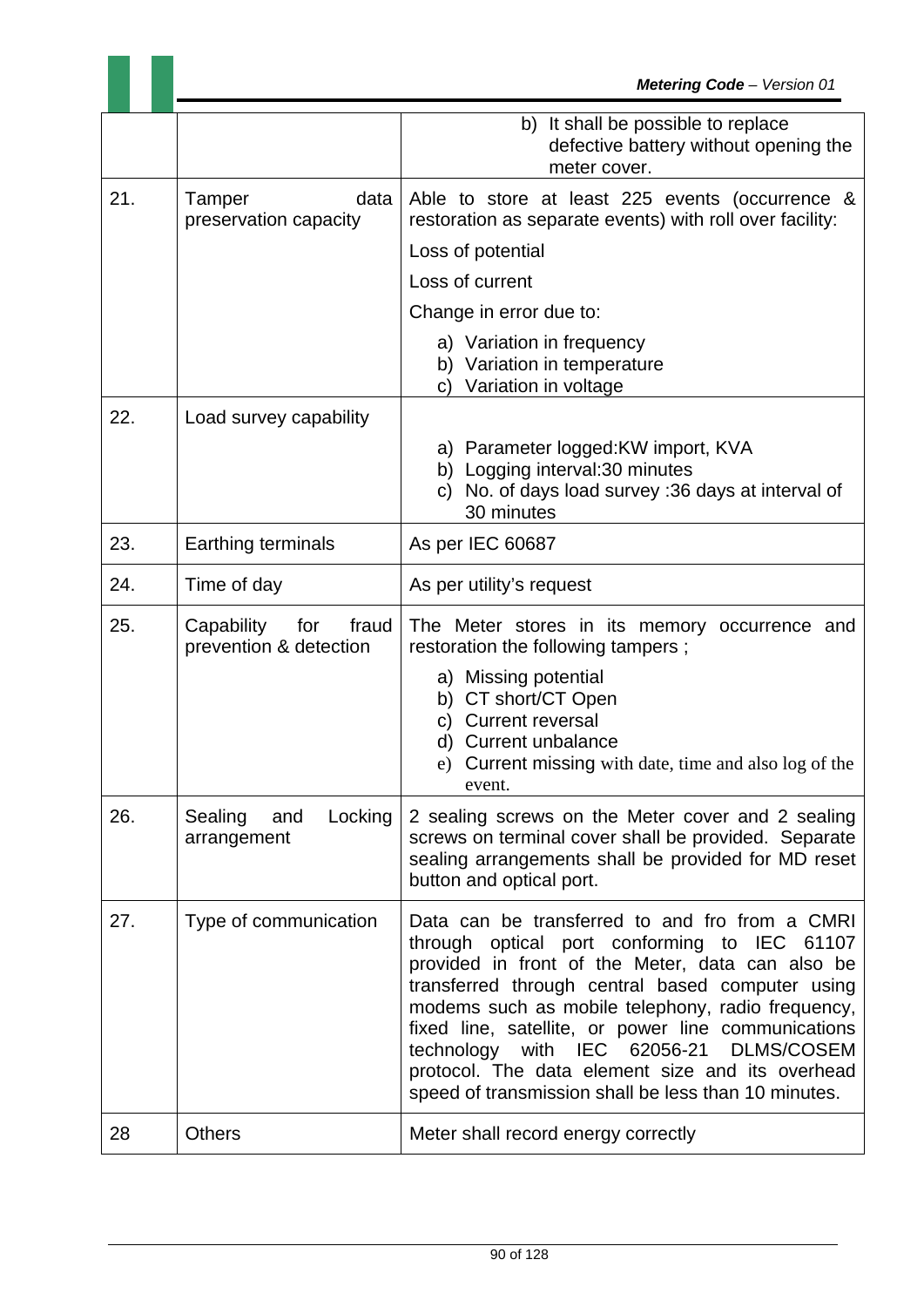|     | <b>Metering Code</b> - Version 01 |                                                                                                                                                                                             |  |
|-----|-----------------------------------|---------------------------------------------------------------------------------------------------------------------------------------------------------------------------------------------|--|
|     |                                   | a) In case of current reversal<br>b) In case of neutral failure<br>c) In case of neutral disturbance<br>d) Meter shall record at $I_{max}$ in any tamper event<br>due to magnetic influence |  |
| 28. | <b>Real time Clock</b>            | Time drift of Real time clock in the Meter shall be less<br>than $\pm$ 7 minutes per year.                                                                                                  |  |

**4.4.9.1.** The HV CT operated M.D Meter shall record active energy in forward direction even if one or more CTs are reversed. For consumer Metering application, current vector direction should always be considered as positive (import) for the computation of three phase active energy, which shall be added to the main active energy (import) register.

**4.4.9.2.** The M.D Meter shall record apparent energy in forward direction even if one or more CTs are reversed. KVA shall be computed as

KVA =  $\sqrt{(KW^2 + KVar^2)}$  for lagging reactive energy and KVA = KW for leading reactive energy.

| S/N | <b>FUNCTION/FEATURE</b>     | <b>TECHNICAL REQUIREMENTS</b>                                                                    |
|-----|-----------------------------|--------------------------------------------------------------------------------------------------|
| 1   | Voltage                     | 3x-/110/63.5V                                                                                    |
| 2   | Current                     | $3x-14$                                                                                          |
| 3   | Frequency                   | 50Hz $±2\%$                                                                                      |
| 4   | System                      | 3PH3W/3PH4W                                                                                      |
| 5   | Secondary voltage variation | $(85 - 120)V/(50 - 70)V$                                                                         |
| 6   | Internal battery            | Lithium $CR2025 - 1HF$ or an<br>equivalent giving a total stand-by<br>life of 10 years (minimum) |
| 7   | <b>Auxiliary Battery</b>    | Shall be 12 d.c. supply for<br>downloading stored data.                                          |
| 8   | <b>Accuracy Class</b>       | 0.5S for 33KV, 0.2S for 132 and<br>330KV                                                         |

#### **4.4.10. STATIC GRID ENERGY METER (33KV and above)**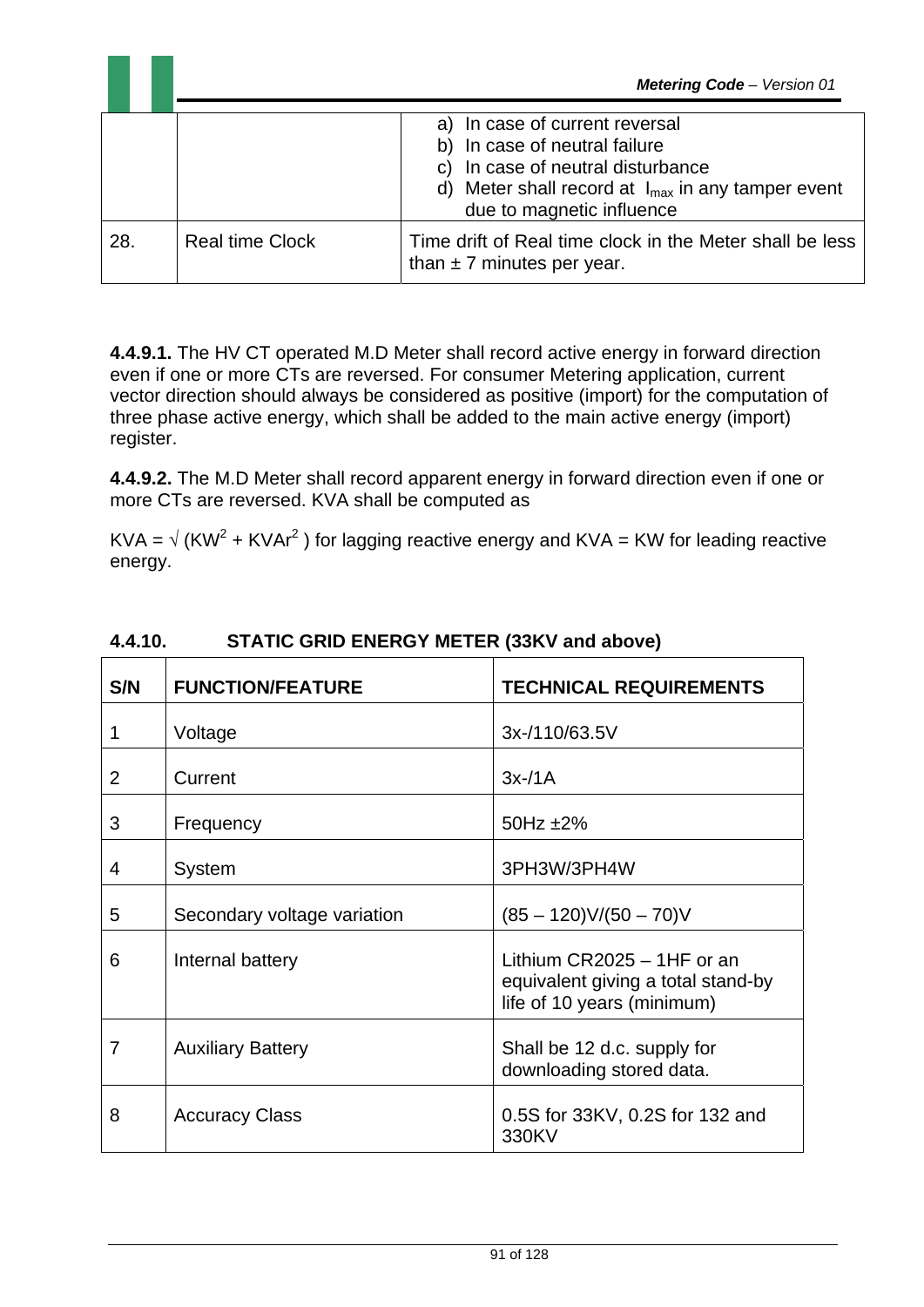| 9  | <b>Operating Temp. Range</b>                 | Up to $60^{\circ}$ C                                                                                                                                                                                                                                                                                                                                                                                 |
|----|----------------------------------------------|------------------------------------------------------------------------------------------------------------------------------------------------------------------------------------------------------------------------------------------------------------------------------------------------------------------------------------------------------------------------------------------------------|
| 10 | Storage Temp. Range                          | Up to $70^{\circ}$ C                                                                                                                                                                                                                                                                                                                                                                                 |
| 11 | <b>Relative Humidity</b>                     | Up to 96% at $45^{\circ}$ C non-condensing                                                                                                                                                                                                                                                                                                                                                           |
| 12 | <b>Burden</b>                                | 2VA/Phase in Voltage circuit<br>and1VA/Phase in Current circuit                                                                                                                                                                                                                                                                                                                                      |
| 13 | Casing material                              | The casing shall be for wall<br>mounting and fire retardant type of<br>bakelite or polycarbonate                                                                                                                                                                                                                                                                                                     |
| 14 | <b>Screws</b>                                | All screws shall be stainless steel<br>or nickel plated brass                                                                                                                                                                                                                                                                                                                                        |
|    | <b>Current Terminals</b><br>Cable size/type  | 2 per terminal (6mm)<br>4mmsq/multi strand                                                                                                                                                                                                                                                                                                                                                           |
|    | <b>Voltage Terminals</b><br>Cable size/type  | 1 per terminal (4mm)<br>2.5mmsq/single core                                                                                                                                                                                                                                                                                                                                                          |
|    | <b>Auxiliary Terminal</b><br>Cable size/type | 3mm<br>1.5mmsq/single core                                                                                                                                                                                                                                                                                                                                                                           |
| 15 | Insulation                                   | a) 2.0KV for 1 min for current<br>circuit<br>b) 2.0KV for 1 min for voltage<br>circuit<br>c) 4.0KV for 1 min for current,<br>voltage, all relay contacts<br>plus auxiliary inputs plus<br>RS485 port together<br>d) 4.0KV for 1 min between all<br>relay contacts and the<br>auxiliary input plus<br>communication port<br>(RS485)<br>e) 4.0KV for 1min between one<br>set of relay contacts and the |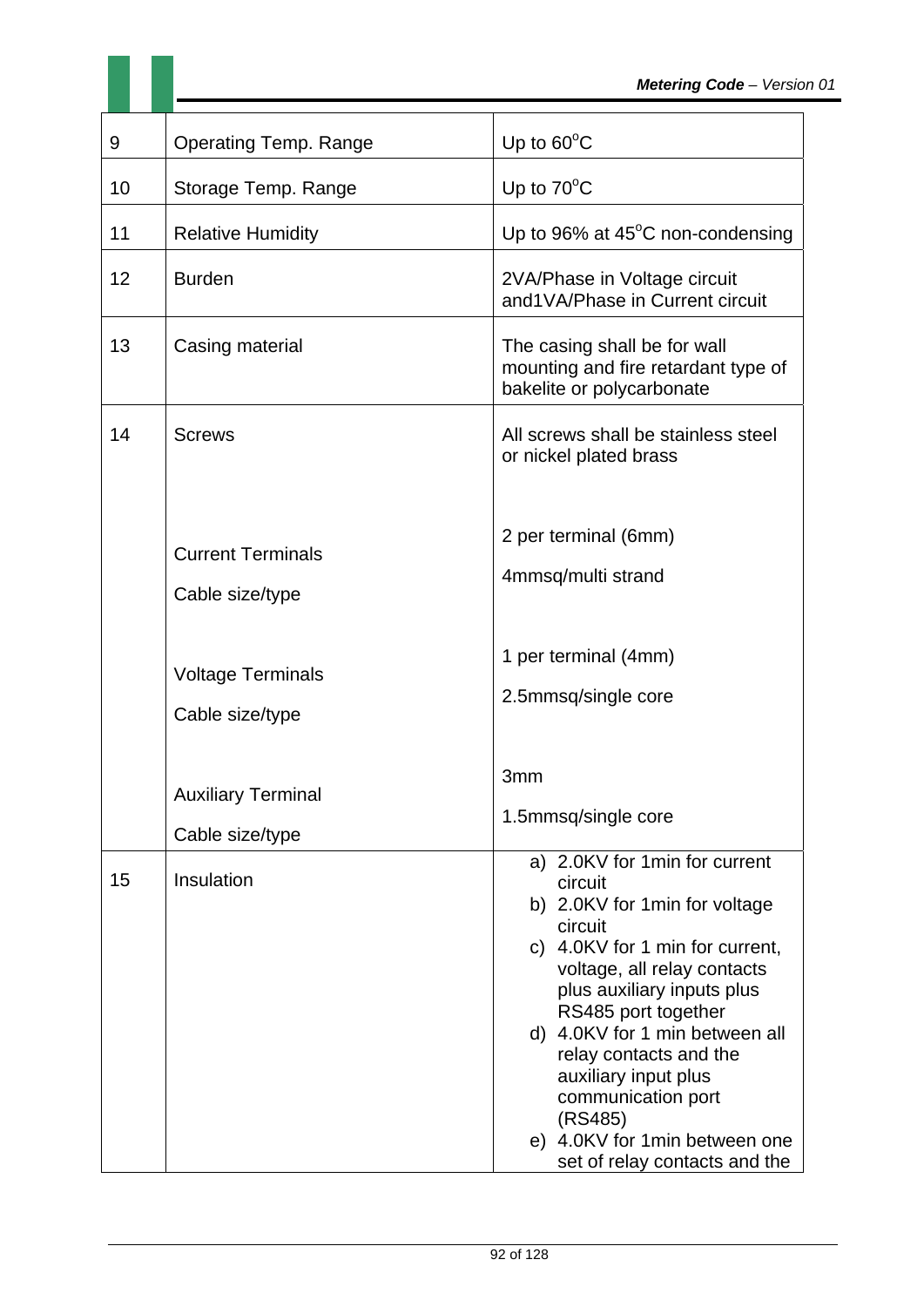|    |            | other relay. |                             |
|----|------------|--------------|-----------------------------|
|    |            |              |                             |
| 16 | Name plate |              | a) Indelible Meter serial   |
|    |            |              | number shall not be         |
|    |            |              | more than twelve(12)        |
|    |            |              | digits and legibly          |
|    |            |              | printed                     |
|    |            |              | b) Size of the digit of the |
|    |            |              | Meter serial number         |
|    |            |              | shall be a minimum          |
|    |            |              | of 5mm x 3mm.               |
|    |            |              | c) Bar code shall be        |
|    |            |              | printed below the           |
|    |            |              | Meter serial number         |
|    |            |              | d) Manufacturers name       |
|    |            |              | and Trade mark.             |
|    |            |              | e) Place of                 |
|    |            |              | manufacture.                |
|    |            | f)           | Year of manufacture.        |
|    |            |              | g) Reference Voltage,       |
|    |            |              | <b>Current and</b>          |
|    |            |              | frequency.                  |
|    |            | h)           | Class index.                |
|    |            | i)           | Meter Constant.             |
|    |            | j)           | Owner/Utility's             |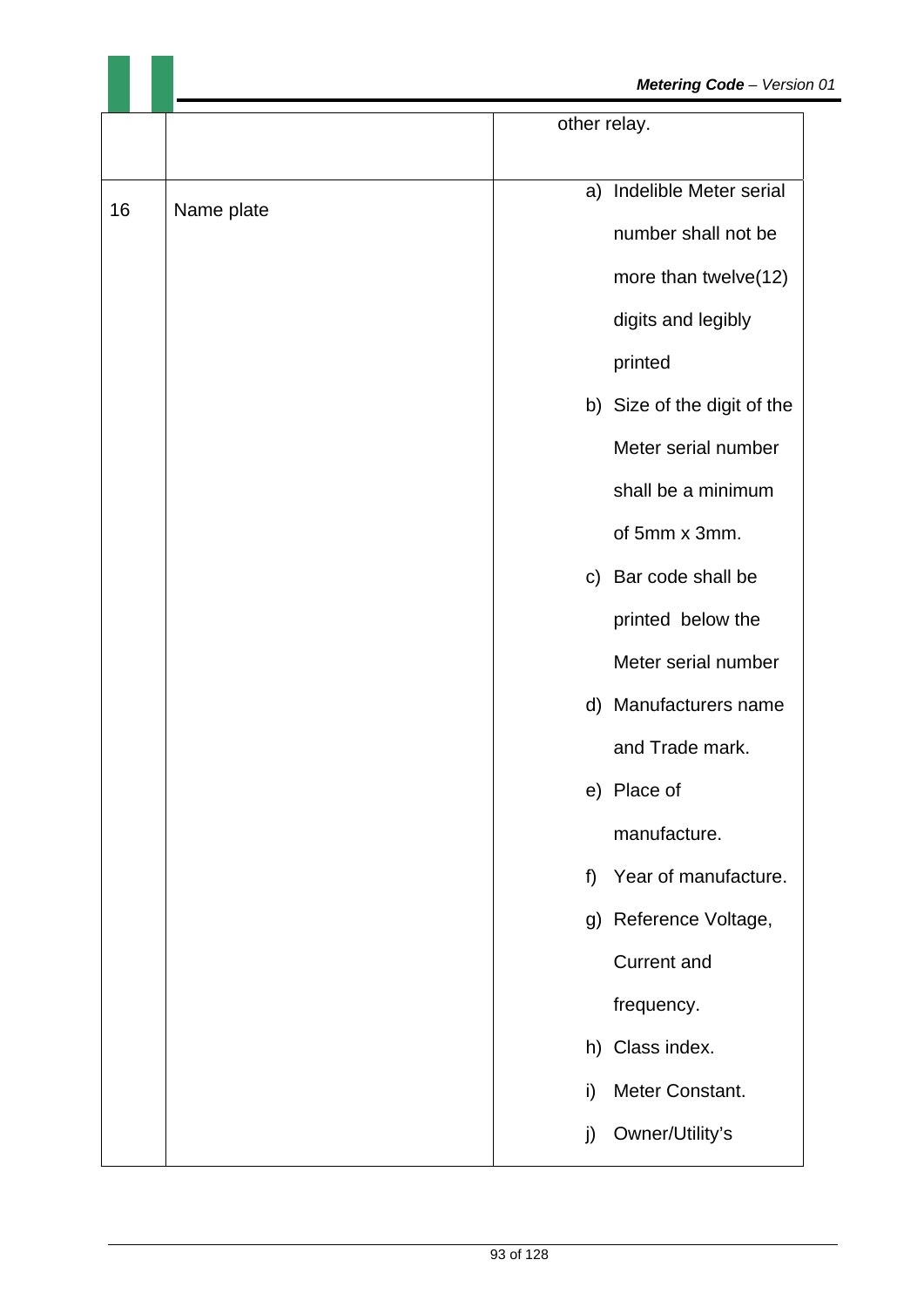|    |                          | Identity                                                                                                                                                                                                                                                                                                                    |  |
|----|--------------------------|-----------------------------------------------------------------------------------------------------------------------------------------------------------------------------------------------------------------------------------------------------------------------------------------------------------------------------|--|
| 17 | Measured quantity        | Import KWh<br>a)<br>b) Export KWh<br>c) Import KVARh<br>d) Export KVARh<br>e) Maximum Demand in KVA<br>f) Four Quadrant KVArh<br>g) Load profile $(180 - 450)$<br>days                                                                                                                                                      |  |
| 18 | <b>Tariffication</b>     | a) Time of use register<br>b) MD register<br>Programmable integration<br>C)<br>period<br>d) Switching times<br>e) Seasons time<br><b>Billing dates</b><br>f)<br>End of billing dates<br>g)                                                                                                                                  |  |
| 19 | <b>Display</b>           | The display shall be capable of<br>displaying default, customer and<br>utility modes                                                                                                                                                                                                                                        |  |
| 20 | <b>Events Monitoring</b> | The meter shall be able to monitor<br>the following events among others:<br>a) Battery failure<br>b) Battery elapse warning<br>Reverse run warning<br>C)<br>d) Over current<br>e) Over voltage<br>Phase failure<br>f)<br>Power factor<br>g)<br>h) Demand<br>Meter communication event<br>i)<br>Time and date of events etc. |  |
| 21 | Communication            | a) RS485 to be fitted<br>b) Opto port: electronic, bi-<br>directional<br>c) modems such as mobile<br>telephony, radio frequency,<br>fixed line, satellite, or power<br>line communications<br>technology.<br>d) Protocol: IEC 62056-<br>21DLMS/COSEM                                                                        |  |
| 22 | <b>Safety Class</b>      | Category - IEC61010, IEC61011<br>class II                                                                                                                                                                                                                                                                                   |  |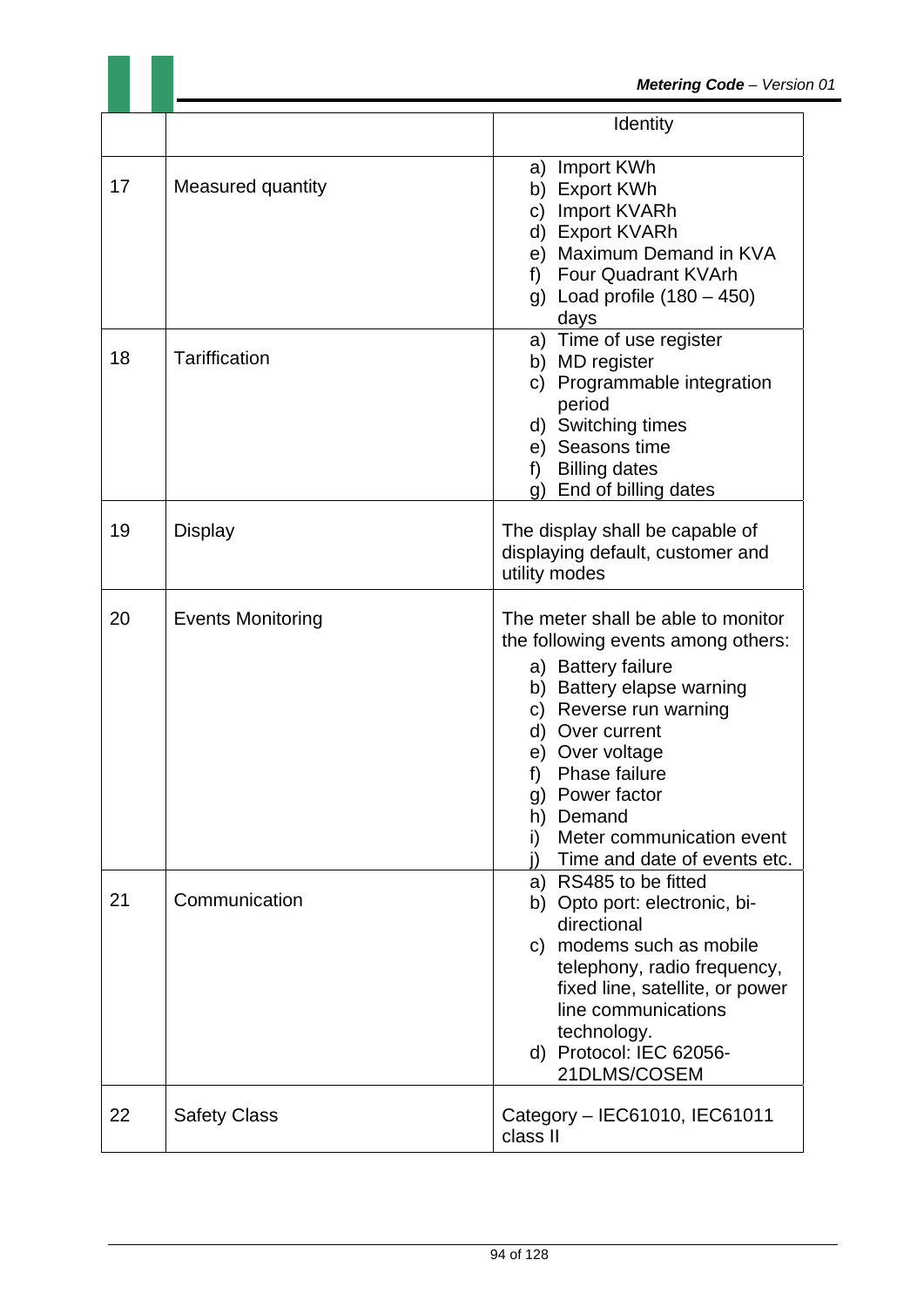| -23 | <b>Real Time Clock</b> | a) Type: Capable of<br>synchronizing to A.C supply<br>or to a crystal oscillator<br>b) Accuracy: Better than 0.5 of<br>a second per day at $50^{\circ}$ C |
|-----|------------------------|-----------------------------------------------------------------------------------------------------------------------------------------------------------|

# **4.5. PREPAYMENT METERING SYSTEM**

All Prepayment Metering Installations shall be of the split type and conform to the details below.

#### **4.5.***1.**KEYPAD SINGLE &THREE PHASE ELECTRICITY DISPENSER*

| Nominal Voltage              | 1Ø-240V, 1-ph, 2-wire system,                                                                       |
|------------------------------|-----------------------------------------------------------------------------------------------------|
|                              | 3Ø- 240/415, 3-ph, 4-wire system for use<br>balanced<br>and unbalanced<br>in<br>load<br>conditions. |
| <b>Operating Voltage</b>     | -40% to +10% Nominal Voltage                                                                        |
| <b>Current Rating</b>        | 5(60)A,3 X5(60)A                                                                                    |
| Frequency                    | 50 ±2%Hz                                                                                            |
| <b>Accuracy Class</b>        | 1                                                                                                   |
| <b>Encryption Algorithm</b>  | <b>Standard Transfer Specification (STS)</b>                                                        |
| Operating Temp.              | Up to $60^{\circ}$ C                                                                                |
| Storage Temp.                | Up to $70^{\circ}$ C                                                                                |
| <b>Relative Humidity</b>     | 96% at $45^{\circ}$ C non-condensing                                                                |
| Maximum KWH credit stored    | 99,999.9 KWh(1Ø),999,999.9KWh(3Ø)                                                                   |
| Credit transfer number       | 20 Digits encryption                                                                                |
| Protection                   | High resistance to short circuit                                                                    |
| Impulse withstand voltage    | Preferably greater than 6 KV                                                                        |
| Insulation withstand voltage | 2 KV per minute                                                                                     |
| Name plate                   | Indelible Meter serial<br>a)                                                                        |
|                              | number shall not be more                                                                            |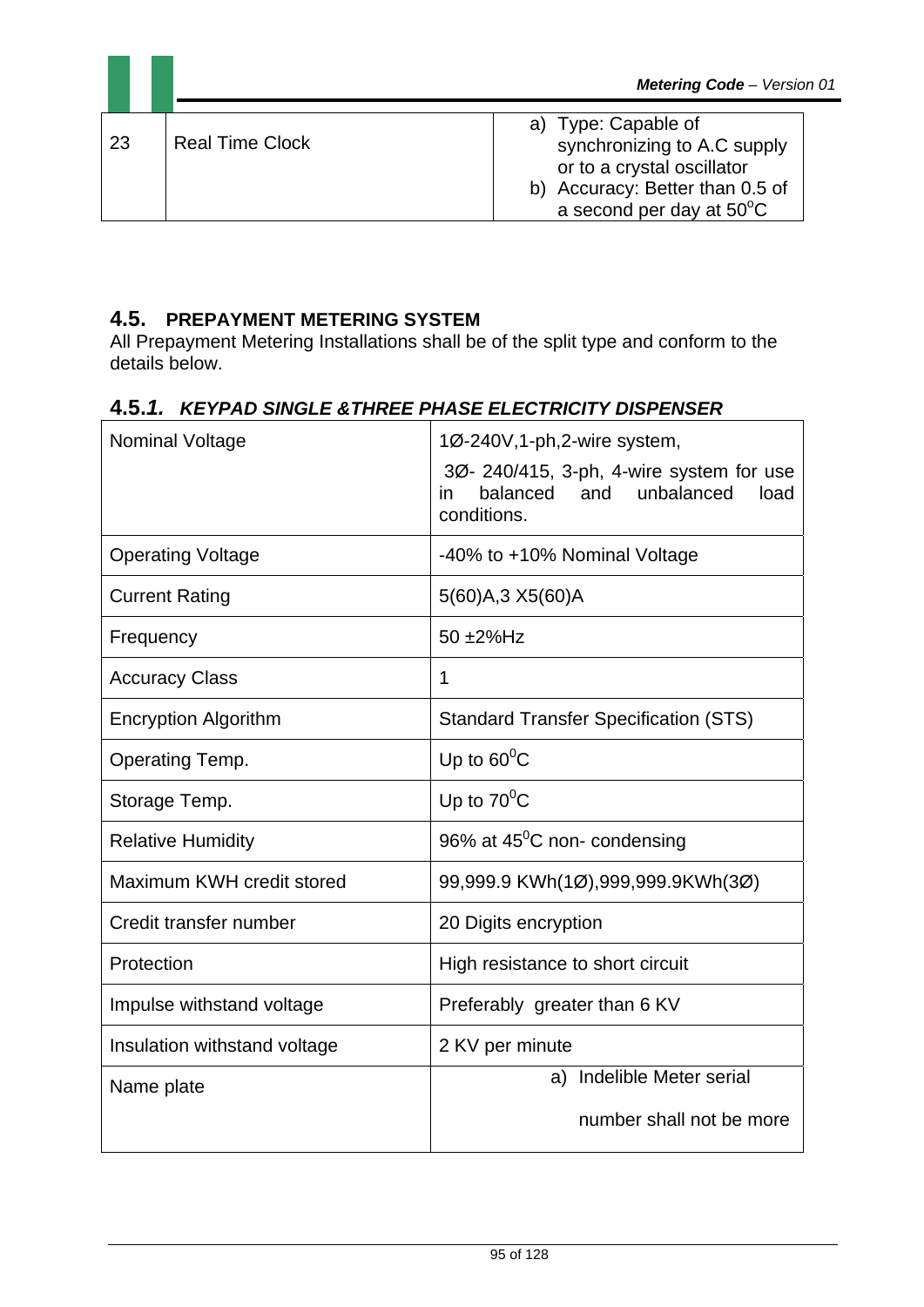|                                | than twelve(12) digits and                                                                                                                                                                                                                                                                                                   |
|--------------------------------|------------------------------------------------------------------------------------------------------------------------------------------------------------------------------------------------------------------------------------------------------------------------------------------------------------------------------|
|                                | legibly printed                                                                                                                                                                                                                                                                                                              |
|                                | b) Size of the digit of the Meter                                                                                                                                                                                                                                                                                            |
|                                | serial number shall be a                                                                                                                                                                                                                                                                                                     |
|                                | minimum of 5mm x 3mm.                                                                                                                                                                                                                                                                                                        |
|                                | c) Bar code shall be printed                                                                                                                                                                                                                                                                                                 |
|                                | below the Meter serial                                                                                                                                                                                                                                                                                                       |
|                                | number                                                                                                                                                                                                                                                                                                                       |
|                                | d) Manufacturer's name and                                                                                                                                                                                                                                                                                                   |
|                                | Trade mark.                                                                                                                                                                                                                                                                                                                  |
|                                | e) Place of manufacture.                                                                                                                                                                                                                                                                                                     |
|                                | Year of manufacture.<br>f)                                                                                                                                                                                                                                                                                                   |
|                                | g) Reference Voltage, Current                                                                                                                                                                                                                                                                                                |
|                                | and frequency.                                                                                                                                                                                                                                                                                                               |
|                                | h) Class index.                                                                                                                                                                                                                                                                                                              |
|                                | Meter Constant.<br>i)                                                                                                                                                                                                                                                                                                        |
|                                | Owner/Utility's Identity.<br>j)                                                                                                                                                                                                                                                                                              |
| Front panel Indication/Display | Include<br>limited<br>but<br>not<br>the<br>to<br>following:                                                                                                                                                                                                                                                                  |
|                                | Three level credit LED display<br>Green-when energy stored is full<br>Yellow-when remaining credit will last<br>for 3- days. The red flashes when<br>the remaining energy will last for<br>$11/2$ days.<br>Blue-Consumption rate indicator.<br>LCD credit status display.<br>Credit transfer number accept/reject<br>Tamper. |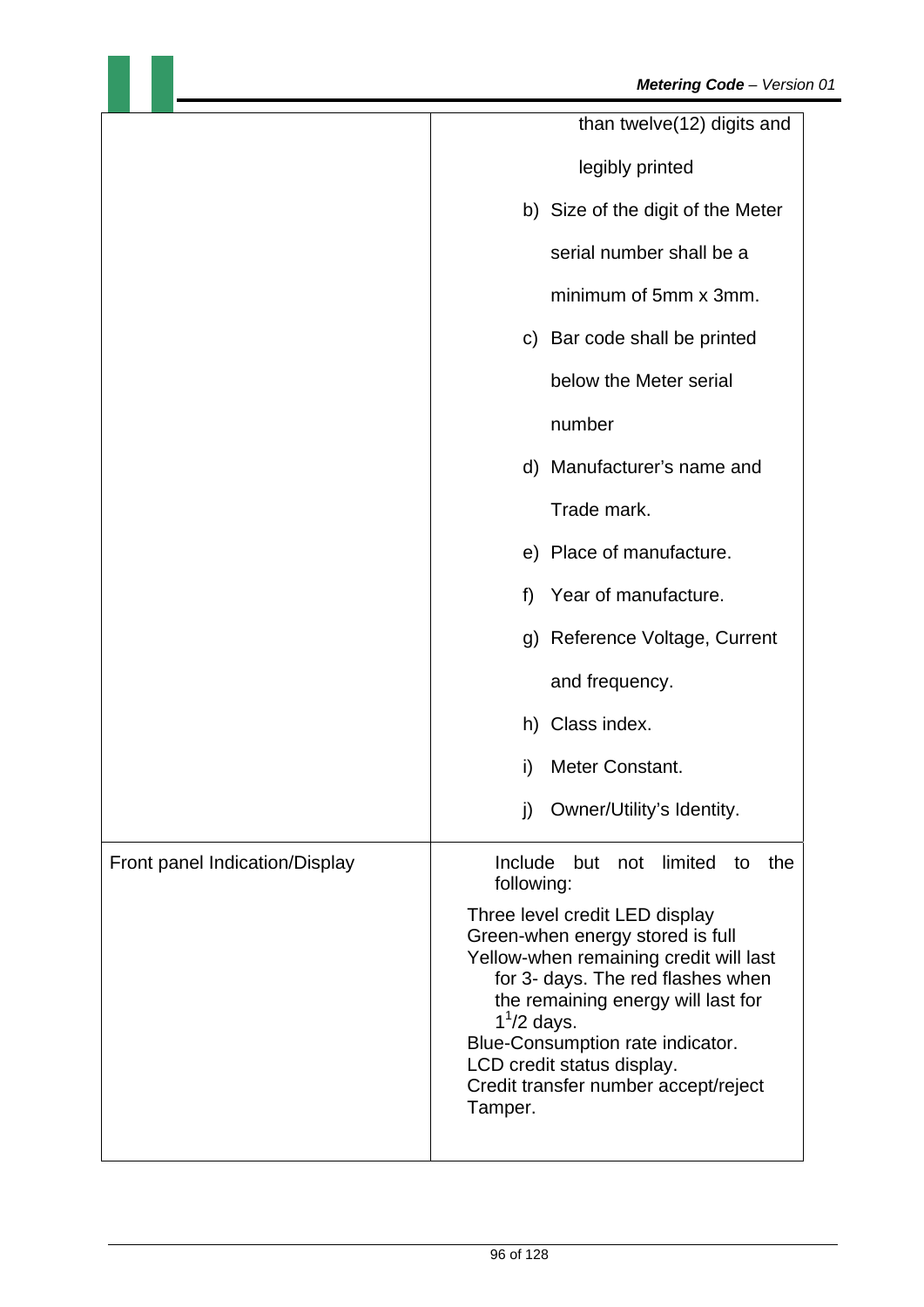| Special<br>Mode<br><b>Display</b><br>for<br>Engineering/Management | Display up to 3 parameters according to<br>programming to be specified:                                                                                                                                                                                                                                                                                                                                                                                                                                                                                                                                                                                                                          |
|--------------------------------------------------------------------|--------------------------------------------------------------------------------------------------------------------------------------------------------------------------------------------------------------------------------------------------------------------------------------------------------------------------------------------------------------------------------------------------------------------------------------------------------------------------------------------------------------------------------------------------------------------------------------------------------------------------------------------------------------------------------------------------|
|                                                                    | a) Normal display -LCD<br>Duplicate copy of token inserted<br>İ.<br>ii.<br><b>Credit Dispensing Unit</b><br>identification number and KWh<br>(or voucher serial number)<br>inserted.<br>iii.<br>Electricity Dispenser (ED) full of<br>units.<br>No power ON ED<br>iv.<br>No credit on ED<br>V.<br>Credit rejects or accepts.<br>vi.<br>vii.<br>Remaining Credit.<br><b>Instantaneous Power</b><br>viii.<br>Total KWh used in the past 24<br>ix.<br>hrs.<br>Total KWh used in the past 30<br>х.<br>days.<br>Total KWh used since the ED<br>xi.<br>was installed.<br>b) Display only available with valid<br>codes.<br>c) Display only available within chosen<br>programming or engineering mode. |
|                                                                    | For the purpose of these specifications,<br>items b) and c) above are treated as one.<br>These shall be accessible only to utility<br>staff.                                                                                                                                                                                                                                                                                                                                                                                                                                                                                                                                                     |
|                                                                    | a. Over current trip level.<br>b. Green-Yellow Light emitting<br>diode (LED) display change<br>over level in KWh (high).<br>c. Yellow-Red LED display<br>change over level in KWh<br>(low).<br>d. Test on LED for tripping<br>function.<br>e. Display of LED number.<br>Electronics faulty.<br>f.<br>g. Power failure counter<br>(Number of times power<br>supply failed or<br>disconnected)-400 cycles<br>and back to Zero.                                                                                                                                                                                                                                                                     |
|                                                                    | h. Enabling of disabled LED<br>caused by tampering.                                                                                                                                                                                                                                                                                                                                                                                                                                                                                                                                                                                                                                              |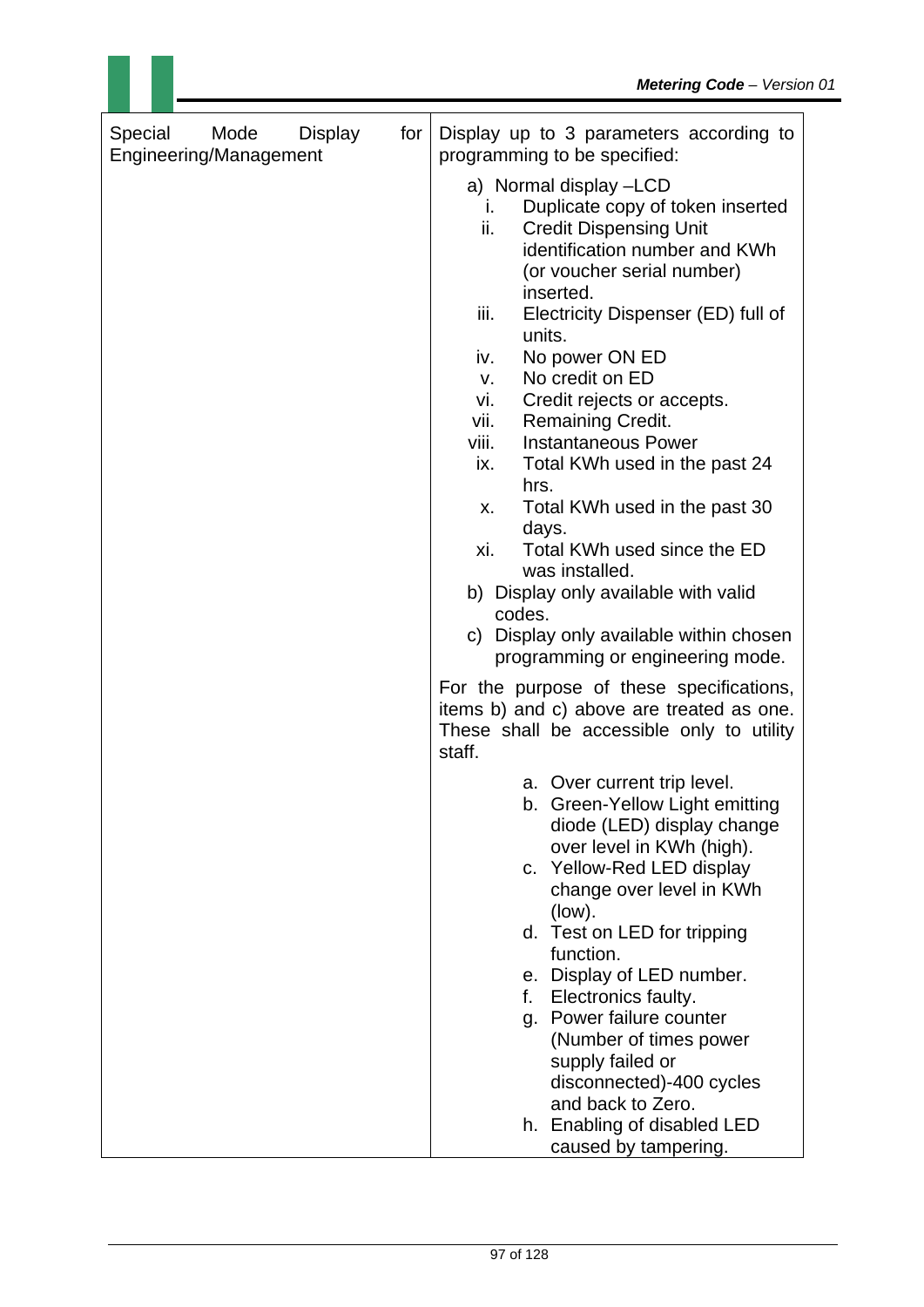| <b>EMC Compliance</b>     | i. Number of days/hour into the<br>current 30 days when there<br>was power and total KWh<br>used during the period.<br>Relevant section of IEC 61036. |
|---------------------------|-------------------------------------------------------------------------------------------------------------------------------------------------------|
| <b>Burden</b>             | Preferably less than 2 VA per phase.                                                                                                                  |
| Terminals                 | Extended cover type. Hole diameter shall<br>be a minimum of 9mm.                                                                                      |
| Casing/Cover Material     | Fire retardant-bakelite or polycarbonate                                                                                                              |
| Sealing                   | Provision must be adequate to prevent<br>tampering.                                                                                                   |
| <b>Power Factor Range</b> | $-1$ to $+1$                                                                                                                                          |
| Data Storage              | <b>Non-Volatile EPROM</b>                                                                                                                             |
| Switching                 | Latching contactor.                                                                                                                                   |
| <b>EMC Susceptibility</b> | According to IEC 61036, 61268.Not<br>adversely affected by external magnetic<br>fields.                                                               |
| Life Span                 | Minimum 10 years                                                                                                                                      |

**4.5.1.1.** The meter shall decrement units for consumption in accordance with, and to the level of accuracy specified in the active tariff.

| 4.5.2. | SINGLE AND THREE PHASE SMART CARD PREPAYMENT METER |
|--------|----------------------------------------------------|
|--------|----------------------------------------------------|

| <b>FUNCTIONS AND FEATURES</b> | <b>TECHNICAL REQUIREMENTS</b>                                                                                                          |
|-------------------------------|----------------------------------------------------------------------------------------------------------------------------------------|
| <b>Nominal Voltage</b>        | $1\varnothing$ -240V, 1-ph, 2-wire system,<br>30 - 240/415, 3-ph, 4-wire system for use in<br>balanced and unbalanced load conditions. |
| <b>Operating Voltage</b>      | -40% to +10% Nominal Voltage                                                                                                           |
| <b>Current Rating</b>         | 5(60) A, 3 X 5(60) A                                                                                                                   |
| Frequency                     | $50 + 2\%$                                                                                                                             |
| <b>Accuracy Class</b>         | 1(Conforming to IEC 61036)                                                                                                             |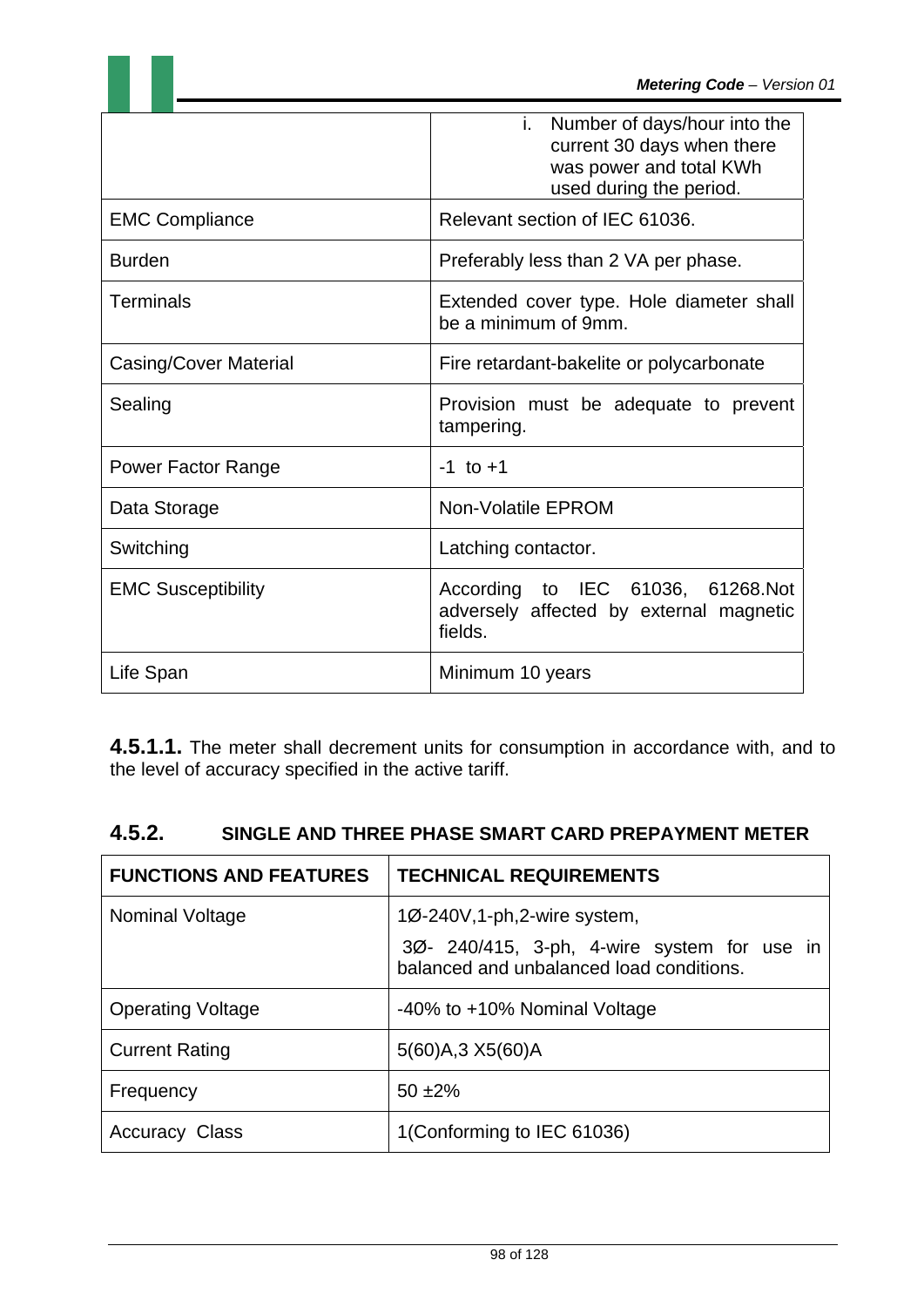| Operating Temp.                     | Up to $60^{\circ}$ C                      |
|-------------------------------------|-------------------------------------------|
| Storage Temp.                       | Up to $70^{\circ}$ C                      |
| <b>Relative Humidity</b>            | 96% at $45^{\circ}$ C non-condensing      |
| Maximum KWh Credit Stored           | 99,999.9 KWh(1Ø),999,999.9KWh(3Ø)         |
| <b>Credit Transfer Number</b>       | 20 Digits encryption                      |
| Protection                          | High resistance to short circuit          |
| Impulse Withstand Voltage           | Preferably greater than 6 KV              |
| <b>Insulation Withstand Voltage</b> | 2 KV per minute                           |
| <b>Name Plate</b>                   | Indelible Meter serial number shall<br>a) |
|                                     | not be more than twelve(12) digits        |
|                                     | and legibly printed.                      |
|                                     | Size of the digit of the Meter<br>b)      |
|                                     | serial number shall be a minimum          |
|                                     | of 5mm x 3mm.                             |
|                                     | Bar code shall be printed below<br>C)     |
|                                     | the Meter serial number.                  |
|                                     | d) Manufacturer's name and Trade          |
|                                     | mark.                                     |
|                                     | e) Place of manufacture.                  |
|                                     | Year of manufacture.<br>f)                |
|                                     | Reference Voltage, Current and<br>g)      |
|                                     | frequency.                                |
|                                     | h) Class index.                           |
|                                     | Meter Constant.<br>i)                     |
|                                     | Owner/Utility's Identity.<br>$\mathbf{j}$ |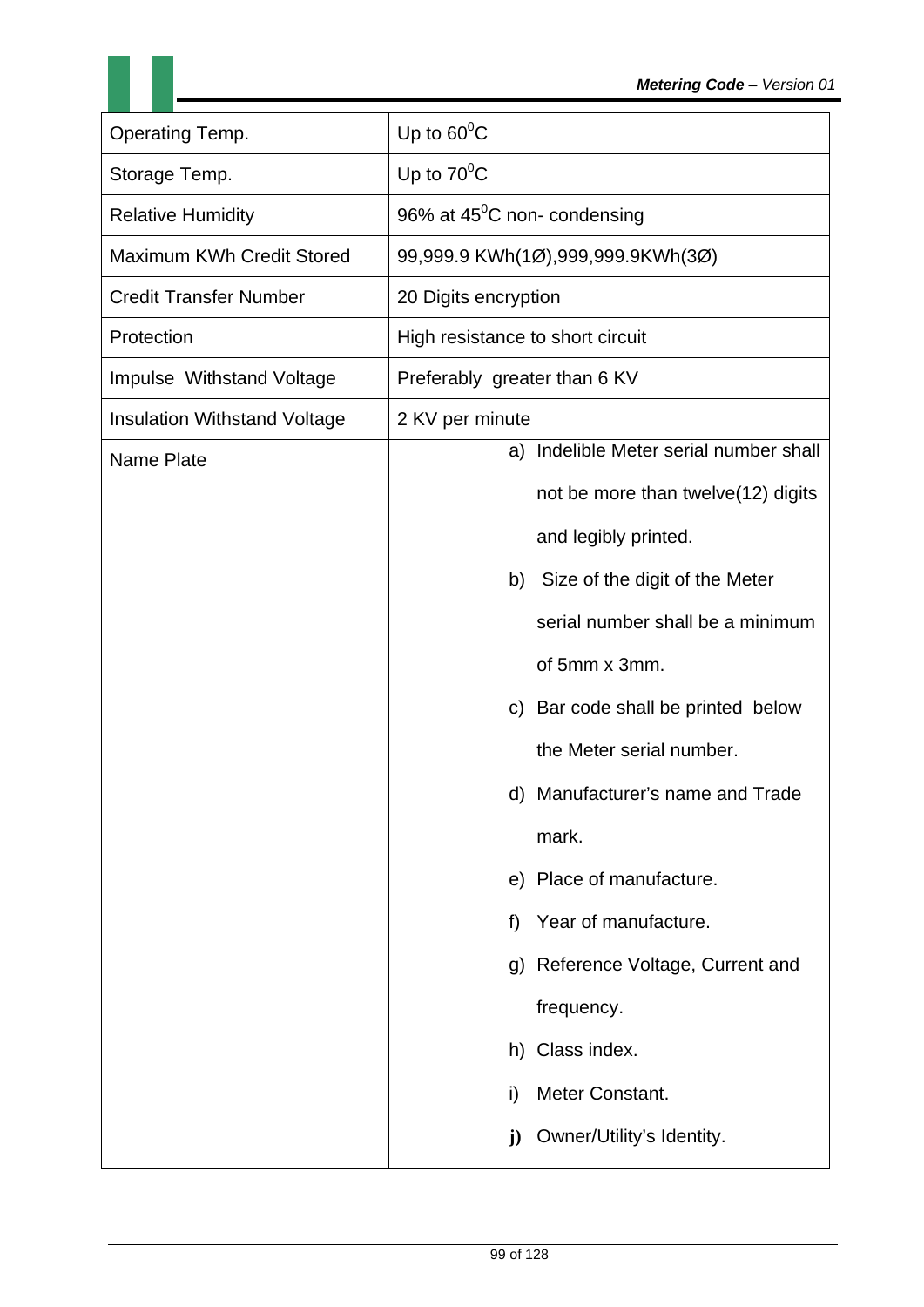| Front Panel Indication/Display                                            | Three level credit LED display                                                                                                                                                                                                                                                                                                                                                                                                                                              |
|---------------------------------------------------------------------------|-----------------------------------------------------------------------------------------------------------------------------------------------------------------------------------------------------------------------------------------------------------------------------------------------------------------------------------------------------------------------------------------------------------------------------------------------------------------------------|
|                                                                           | a) Green-when energy stored is full<br>b) Yellow-when remaining credit will last for<br>one week.<br>c) Red – When energy stored will last for<br>three days. The red flashes when the<br>remaining energy will last for $1^{1}/2$ days.<br>d) Blue-Consumption rate indicator.<br>e) CDU identification number and KWh or<br>card serial number.                                                                                                                           |
|                                                                           | Display Mode: Normal Display                                                                                                                                                                                                                                                                                                                                                                                                                                                |
|                                                                           | Include but not limited to the following:                                                                                                                                                                                                                                                                                                                                                                                                                                   |
|                                                                           | Three level credit LED display                                                                                                                                                                                                                                                                                                                                                                                                                                              |
|                                                                           | i.<br>Green-when energy stored is full<br>ii.<br>Yellow-when remaining credit will<br>last for one week.<br>iii.<br>Red - When energy stored will<br>last for three days. The red<br>flashes when the remaining<br>energy will last for $1^1/2$ days.<br>Blue-Consumption rate indicator.<br>iv.<br>LCD credit status display<br>v.<br><b>Tamper indication</b><br>vi.<br>vii.<br>Incorrect insertion of card<br>viii.<br>Display only available with valid<br>card         |
| Special<br>Mode<br><b>Display</b><br>For<br><b>Engineering/Management</b> | <b>Display</b><br>3 <sup>7</sup><br>according<br>parameters<br>up<br>to<br>to<br>programming to be specified:                                                                                                                                                                                                                                                                                                                                                               |
| Information                                                               | a) Normal display -LCD<br>CDU identification number and<br>i.<br>amount of unit credited.<br>Electricity Dispenser (ED) full of<br>ii.<br>units.<br>No power ON ED<br>iii.<br>No credit on ED<br>iv.<br>Credit rejects or accepts.<br>v.<br><b>Remaining Credit.</b><br>vi.<br><b>Instantaneous Power</b><br>vii.<br>Total KWh used in the past 24<br>viii.<br>hrs.<br>Total KWh used in the past 30<br>ix.<br>days.<br>Total KWh used since the ED was<br>X.<br>installed. |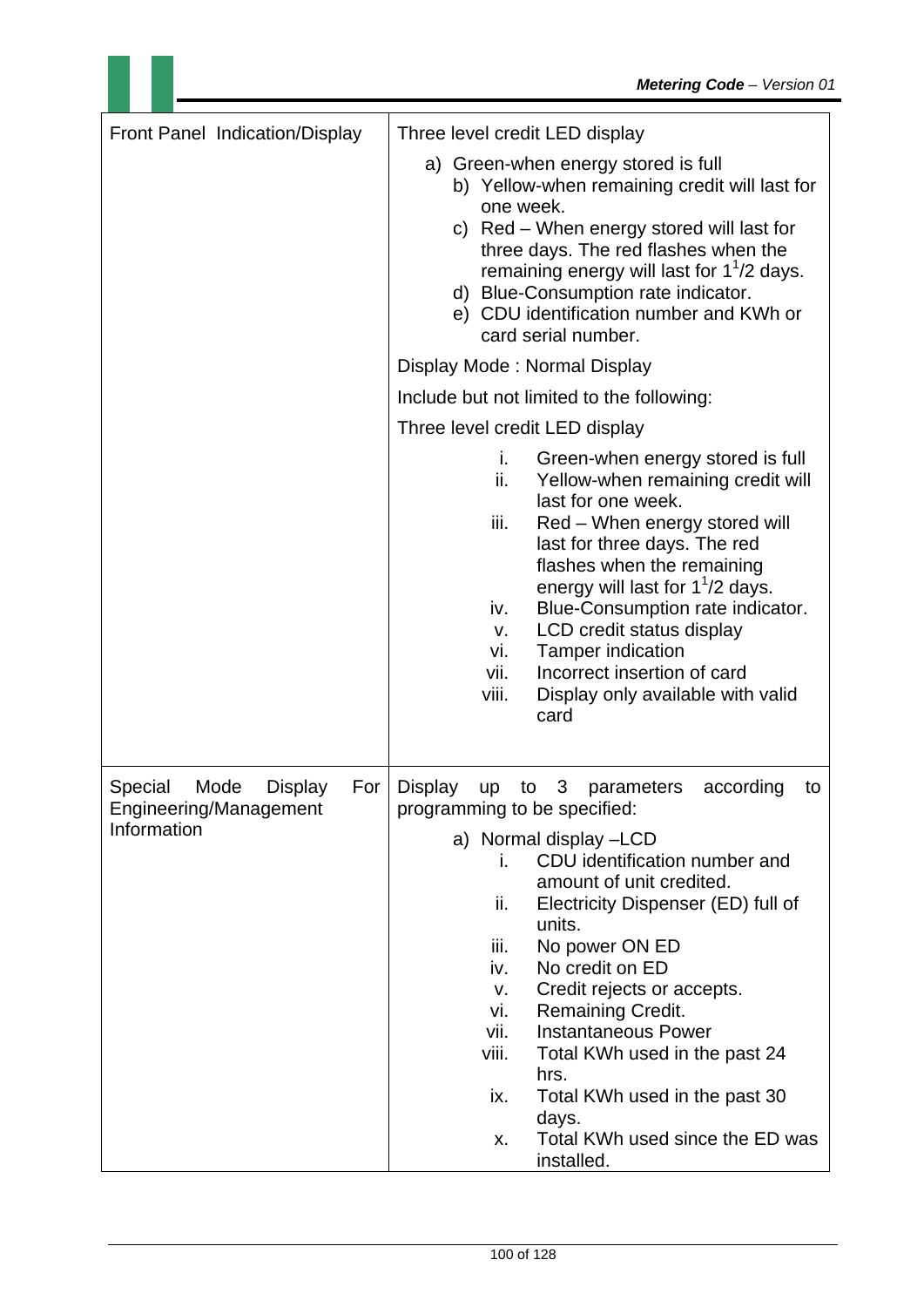|                               | Display only available with valid<br>xi.<br>codes.<br>Display only available within<br>xii.<br>chosen programming or<br>engineering mode.<br>b) Display only available with valid codes.<br>c) Display only available within chosen<br>programming or engineering mode.<br>For the purpose of these specifications, itemsb)<br>and c) above are treated as one. These shall be<br>available only to utility staff.<br>d) Over current trip level.<br>e) Green-Yellow Light emitting diode (LED)<br>display change over level in KWh (high).<br>f) Yellow-Red LED display change over<br>level in KWh (low).<br>g) Test on LED for tripping function.<br>h) Display of LED number.<br>i) Electronics faulty.<br>j) Power failure counter (Number of times<br>power supply failed or disconnected)-400<br>cycles and back to Zero.<br>k) Enabling of disabled LED caused by<br>tampering.<br>Number of days/hour into the current 30<br>$\vert$ )<br>days when there was power and total |
|-------------------------------|----------------------------------------------------------------------------------------------------------------------------------------------------------------------------------------------------------------------------------------------------------------------------------------------------------------------------------------------------------------------------------------------------------------------------------------------------------------------------------------------------------------------------------------------------------------------------------------------------------------------------------------------------------------------------------------------------------------------------------------------------------------------------------------------------------------------------------------------------------------------------------------------------------------------------------------------------------------------------------------|
| <b>EMC Compliance</b>         | KWh used during the period.<br>Relevant section of IEC 61036.                                                                                                                                                                                                                                                                                                                                                                                                                                                                                                                                                                                                                                                                                                                                                                                                                                                                                                                          |
| <b>Burden</b>                 | Preferably less than 2 VA per phase.                                                                                                                                                                                                                                                                                                                                                                                                                                                                                                                                                                                                                                                                                                                                                                                                                                                                                                                                                   |
| <b>Terminals</b>              | Extended cover type. Hole diameter shall be a<br>minimum of 9mm.                                                                                                                                                                                                                                                                                                                                                                                                                                                                                                                                                                                                                                                                                                                                                                                                                                                                                                                       |
| <b>Casing/Cover Materials</b> | Fire retardant-bakelite or polycarbonate                                                                                                                                                                                                                                                                                                                                                                                                                                                                                                                                                                                                                                                                                                                                                                                                                                                                                                                                               |
| Sealing                       | Provision must be adequate to prevent tampering.                                                                                                                                                                                                                                                                                                                                                                                                                                                                                                                                                                                                                                                                                                                                                                                                                                                                                                                                       |
| <b>Power Factor Range</b>     | $-1$ to $+1$                                                                                                                                                                                                                                                                                                                                                                                                                                                                                                                                                                                                                                                                                                                                                                                                                                                                                                                                                                           |
| Data Storage                  | <b>Non-Volatile EPROM</b>                                                                                                                                                                                                                                                                                                                                                                                                                                                                                                                                                                                                                                                                                                                                                                                                                                                                                                                                                              |
| Switching                     | Latching contactor                                                                                                                                                                                                                                                                                                                                                                                                                                                                                                                                                                                                                                                                                                                                                                                                                                                                                                                                                                     |
| <b>EMC Susceptibility</b>     | According to IEC 61036, 61268.Not adversely<br>affected by external magnetic fields.                                                                                                                                                                                                                                                                                                                                                                                                                                                                                                                                                                                                                                                                                                                                                                                                                                                                                                   |
| Life Span                     | Minimum 10 years                                                                                                                                                                                                                                                                                                                                                                                                                                                                                                                                                                                                                                                                                                                                                                                                                                                                                                                                                                       |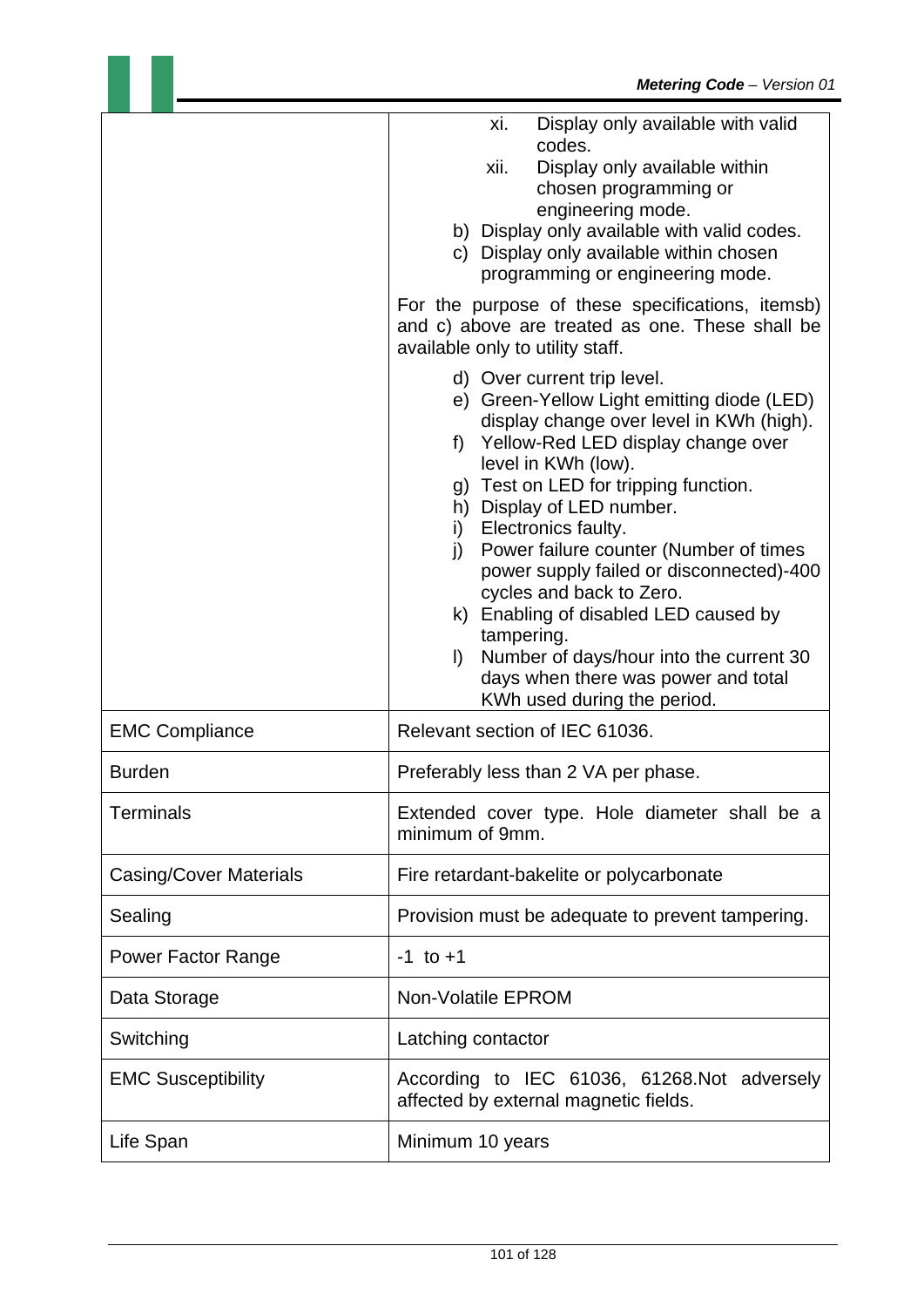#### **4.5.3. SPLIT TYPE PREPAYMENT SINGLE & THREE PHASE DISPENSER**

The technical specifications for single and three phase Electricity Dispenser shall apply except that it comprises the display unit or the consumer interface (which will be in the apartment) while the Energy Measuring and Control Unit (EMCU) shall be installed remotely from the apartment (or consumer).

**4.5.3.1.** Mounting shall be pole or surface (EMCU only).

#### **4.6. AUTOMATIC METER READING SYSTEM (AMR)**

#### **4.6.1. SINGLE PHASE (DUAL PREPAYMENT AND CREDIT TYPE)**

This shall have the following functions and features:

- i. Remote reading
- ii. Remote crediting of electricity tokens
- iii. Voltage Rating: 240V, 2-wire
- iv. Current Rating: 5 (60) A
- v. Accuracy Class: 1
- vi. Encryption Algorithm : Standard Transfer Specification (STS)
- vii. Frequency: 50 ±2%Hz
- viii. Impulse Withstand Voltage: Not Less than 6 KV
- ix. Burden: Less than 1 W and 2 VA in voltage circuit,

#### 1 VA in current circuit

- x. Operating Temp: Up to  $60^0C$
- xi. Storage Temp: Up to  $70^{\circ}$ C
- xii. Life Span: Not less than 10 years

#### **xiii. Front panel indications**

- a) Three level credit LED display
- b) Green—when energy stored is full
- c) Yellow—when energy stored will last for one week
- d) Red—when remaining credit will last for three days. A buzzer shall sound for one minute continuously at 30 minutes intervals when the credit remaining will last for one and a half days or less.
- e) Blue—Flashes in synchronism with the rate of consumption.
- f) LCD credit status display
- g) Total KWh used to date

#### xiv. **Display:**

- a) Large 6 digit display.
- b) Digit size 9.0 X 4.5 mm
- xv. Constant self-diagnostic
- xvi. Programmable with comprehensive tariff capability.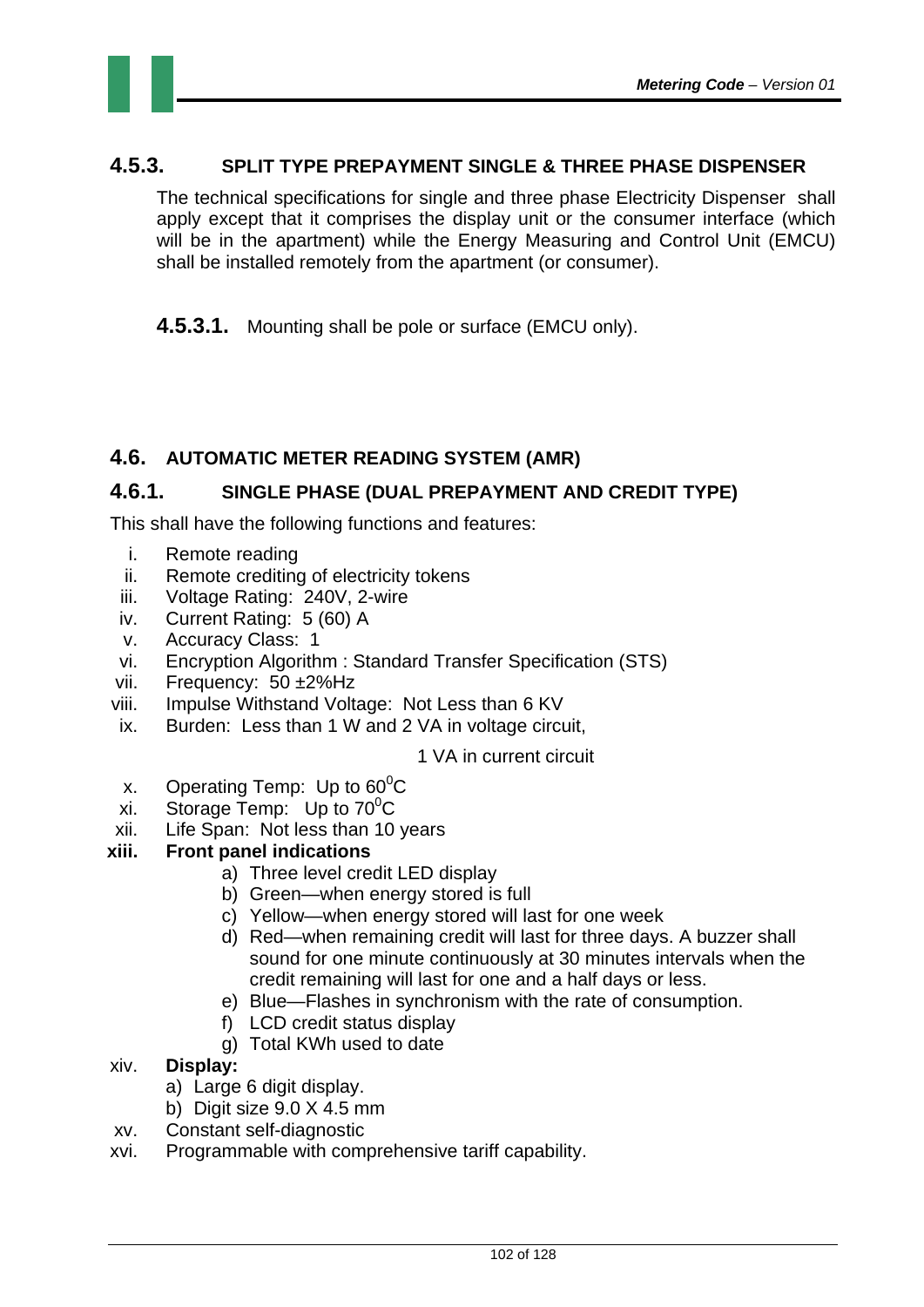- xvii. Terminal: Extended cover type with external connection diagram on the inside.
- xviii. Terminal Hole diameter: Not less than 9.0 mm
- xix. Operating Voltage Range: -40% to + 10% nominal voltage
- xx. Switching: Latch contactor with a push button for switching on meter after it has been credited. This is only necessary when the contactor disconnects supply to the customer due to lack of credit in the meter.
- xxi. 450 days of data storage including the load profile
- xxii. Multi-tariff register
- xxiii. Anti-tampering device for meter cover.
- xxiv. Remote connection/disconnection.
- xxv. Casing material: Fire retardant –Polycarbonate a) Communication: GSM/GPRS/PLC Modems Protocol : IEC 62056-21DLMS/COSEM

xxvi. Latching contactor and front panel indication is applicable only to prepayment type.

#### **4.6.2. THREE PHASE (PREPAYMENT/ CREDIT TYPE)**

- (i) The specifications are the same with (4.6.1.) above except for the following;
	- a) Voltage Rating: 3 X 240/415V, 3-phase, 4-wire
	- system for use in balanced or unbalanced load conditions b) Current Rating: 3x 5 (60) A

ii) The latching contactor and front panel indication is applicable only to

prepayment type.

### **4.7. DISPLAY UNIT**

This is only necessary when the Meter is installed remotely in a cubicle or kiosk. The display unit shall be capable of displaying all the necessary parameters for electricity/prepayment information:

- i. Total units used to date (in KWh)
- ii. Available credit (in KWh)
- iii. Present consumption rate
- iv. Last billing date
- v. Last billed amount (KWh)
- vi. Credit level
- vii. Warning on credit level
- viii. Other messages

### **4.8. LOCAL DATA CONCENTRATOR (LDC)**

4.8.1.LDC shall act as a data concentrator between the meters and the Control Centre or System Master Station(SMS).It must continuously poll and store all data. The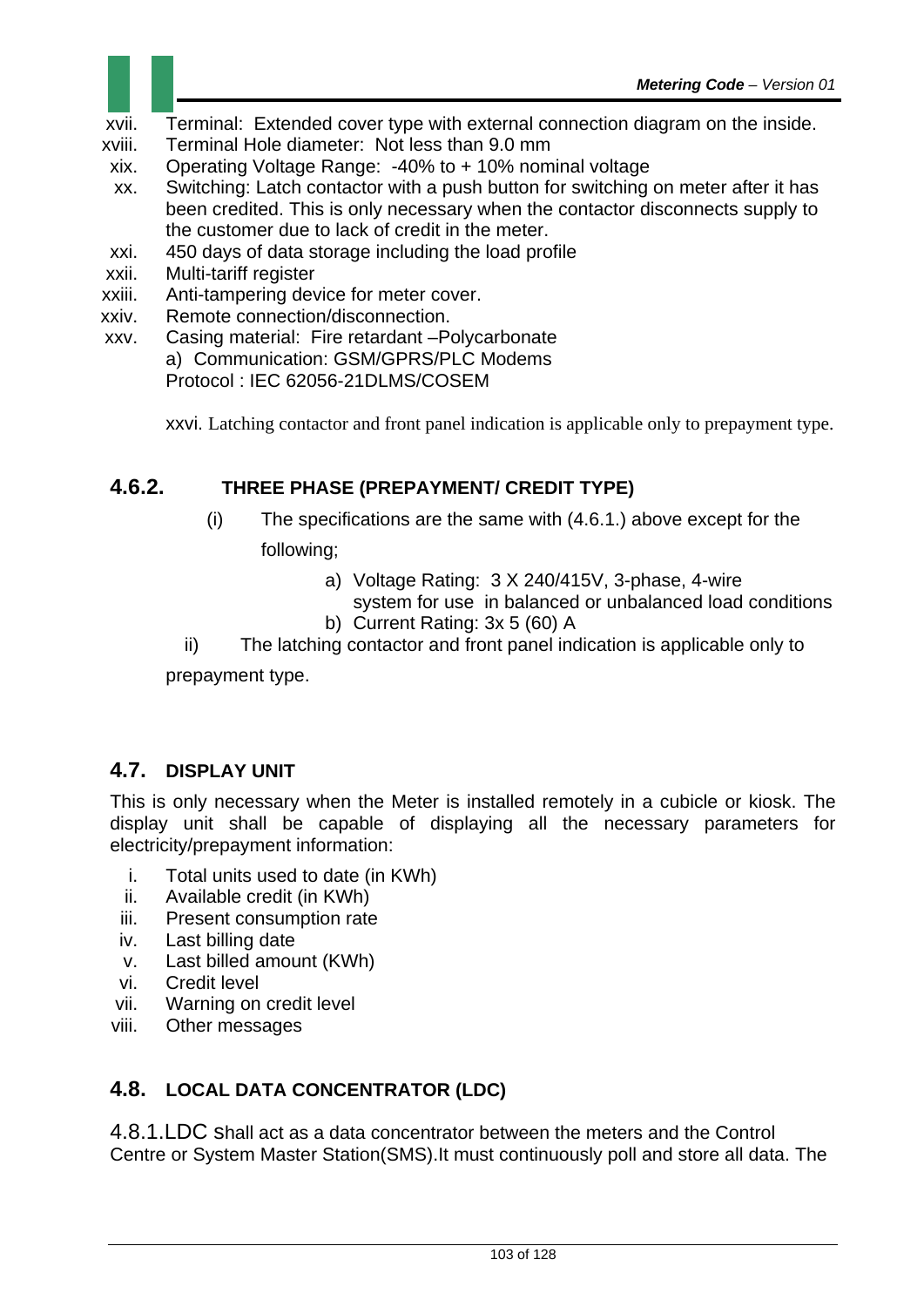

Concentrator is in turn polled by the Control Centre at pre-defined times, say 30 minutes (programmable) as well as on demand.

4.8.2. It must have sufficient non-volatile memory to store relevant information for a period of not less than one year. It must communicate with the meters using GSM/GPRS and maintain data integrity. The LDC shall be able to communicate with or accommodate not less than 1000 meters. Each meter shall act as a repeater.

# **4.9. POINT OF SALE (POS)**

4.9.1. The Point Of Sale shall have a card reader attached to the Credit Dispensing Unit.(CDU).. The card reader shall be able to read or issue customer identification card.

4.9.2. The identification card shall contain meter identification and customer personal information. The issuing of credit to customer shall be made easy or quicker using the ID card. If a customer ID card is lost, it shall still be possible for the customer to purchase credit by using his name, meter serial number or account number.

4.9.3. The technical specifications and functions are the same with that of credit dispensing unit in keypad prepayment Metering System except that the application software is different. In this case, every transaction made is immediately transferred to the Control Centre.

4.9.4. Similarly, credit purchased at the POS is immediately transferred to the Control Centre to the appropriate Meter. This operation shall not take more than 5 minutes. Also the software used shall interact on a real time basis with the system data base at the Control Centre. In case of failure of communication between point of sale and Control Centre, the transaction must be logged on a local data base whereon a receipt may be issued. On restoration of the communication link, this information must be transferred to the Control Centre with confirmation.

4.9.5. The system shall have full diagnostic capabilities to ensure minimum downtime. It shall be able to detect the failure of any of the peripheral equipment.

### **4.9.6. RECEIPTING**

Receipts issued for prepayments shall contain the following data:

- i. Name of the utility company
- ii. Date and time of issue
- iii. Customer's name
- iv. ID number of electricity dispenser (Meter)
- v. Utility's ID number
- vi. Account number
- vii. Amount of money paid
- viii. Amount of electricity units paid for
- ix. Fixed charge
- x. Tariff class
- xi. Auxiliary charges where applicable (e.g. legacy debt recovery)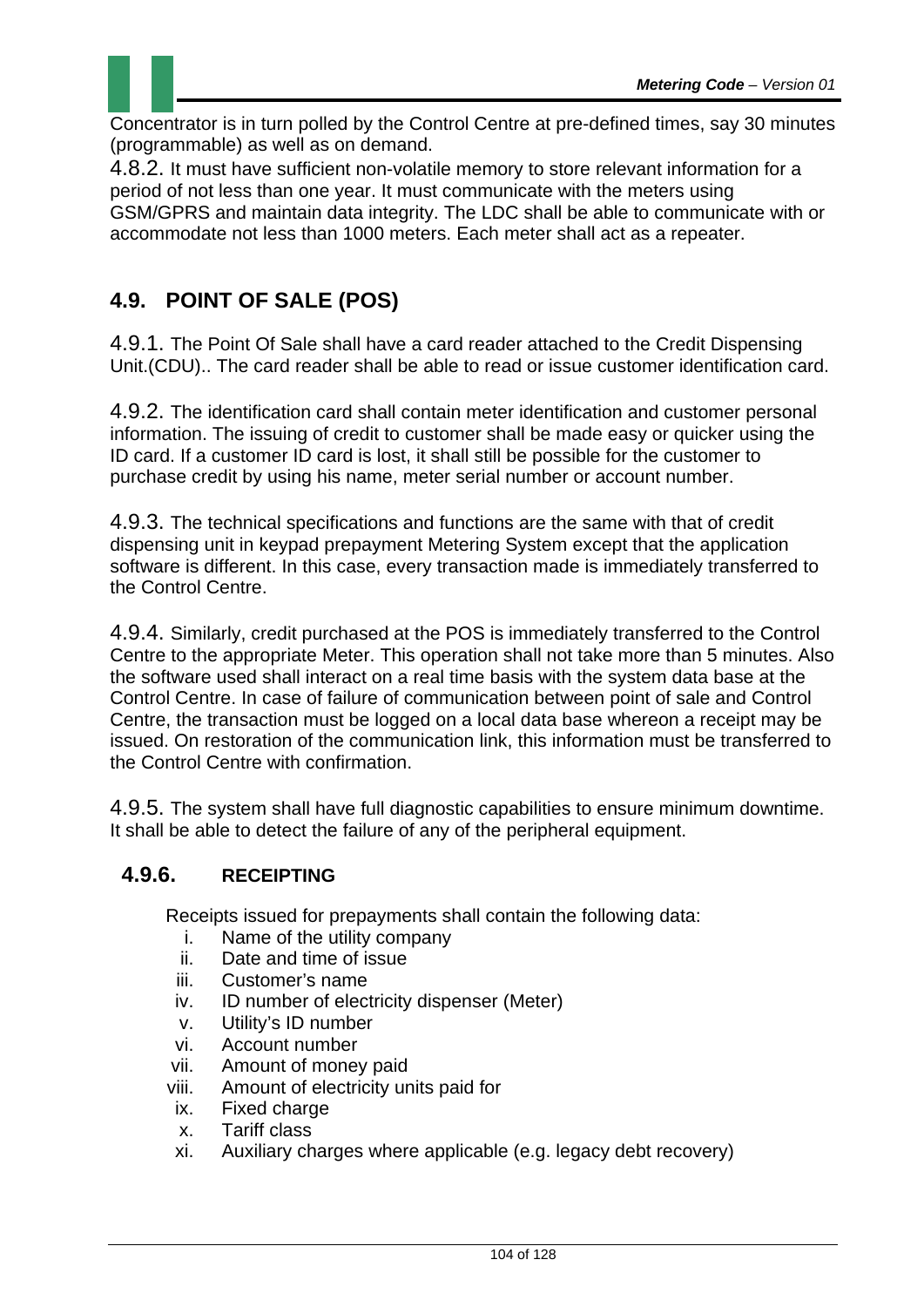- xii. Penalty
- xiii. VAT
- xiv. Type of payment-cash/cheque
- xv. Customer transaction number (optional).
- xvi. Credit Dispensing Unit (CDU) number
- xvii. Operators name
- xviii. Message-if any
- xix. Contacts for complaints
- **xx.** Any other information as deemed necessary

### **4.9.7. CONTROL CENTRE OR SYSTEM MASTER STATION (SMS)**

 This is computer-based and the specifications, operation, software, 0hardware and functions are the same with those for the SMS under PPM except for the following:

- (i) Control of local data concentrator
- (ii) Communication with local data concentrator on pre-defined time intervals of 30 minutes (programmable) and on demand.
- (iii) Where the AMR is not PPM based, it can be used for automatic reading and generation of bills.
- (iv) Remote connection/disconnection of customers.
- (v) Remote monitoring of metering installations.
- (vi) Remote detection of tampering with meters.

**4.9.8.** The system shall be capable of communicating with a variety of meters having facilities for remote operations in such a manner as to ensure adequate cyber-security and customer protection.

#### **4.9.9. COMMUNICATIONS NETWORK**

Communication between the Point of Sale and the Control Centre shall be by Local Area Network or Wide Area Network. The Control Centre shall communicate with the LDC. The medium of communication shall be through mobile telephony, radio frequency, fixed line, satellite, or power line communications technology.

### **4.9.10. SOFTWARE PROTECTION**

Adequate security shall be provided for:

- (i) Token authentication
- (ii) Full Audit Trail and Engineering Company.
- (iii) Operator access control.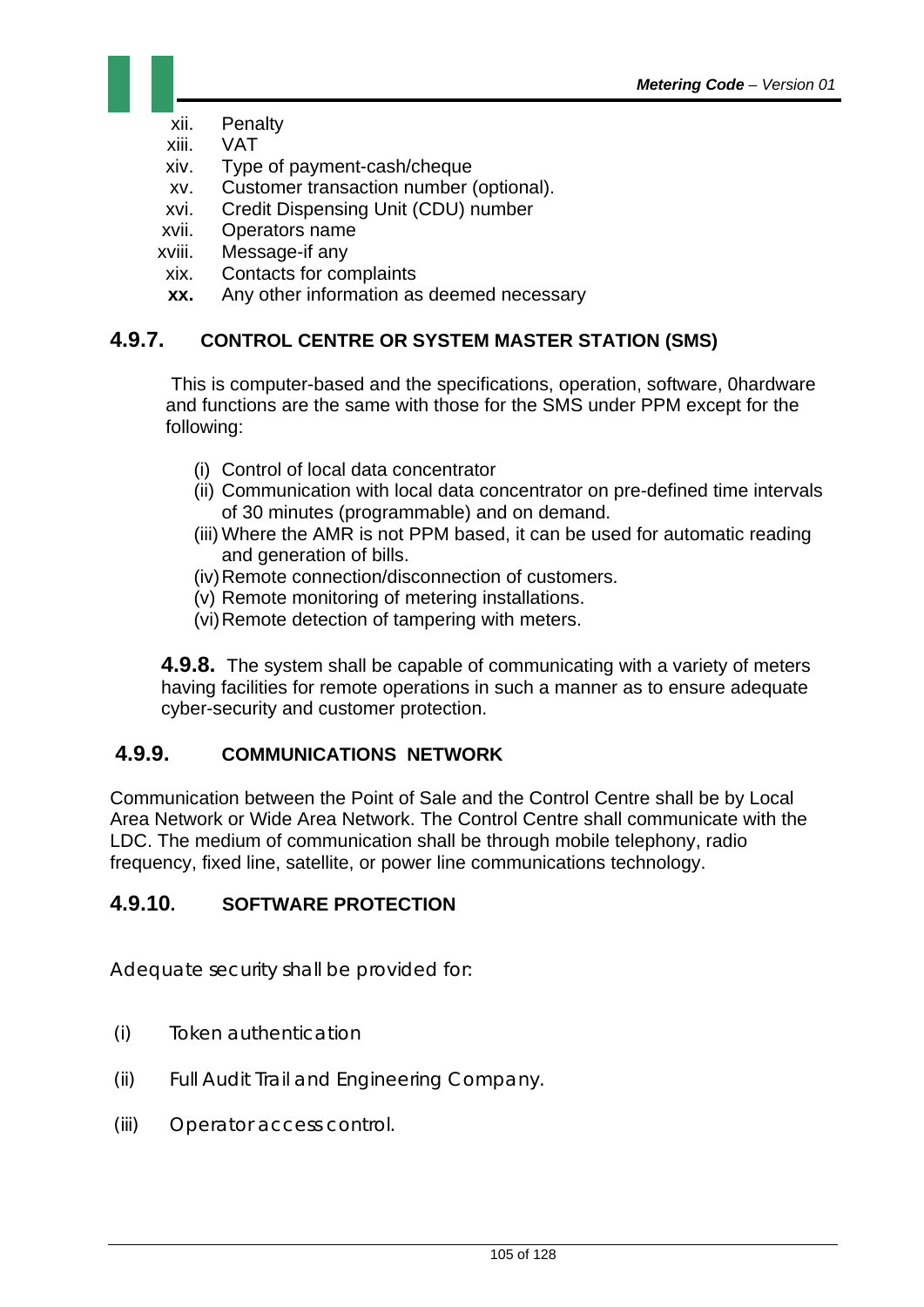- (iv) Access control for third party vendors.
- (v) Master database access.
- (vi) Vend terminal control.

## **4.10. SMART METERING**

#### **4.10.1. SINGLE AND THREE PHASE SMART METER.**

The technical specification for AMR shall apply except that they shall include:

- i. Time Of Day capability
	- a) Meter shall be capable of doing Time of Day metering for KWh with 6 time zones programmable on-line.
	- b) Shall be provided with alarm to indicate tariff change.
- ii. Load Profiling: Capable of recording load profiling at intervals of 30 minutes for KWh, average Voltage and Current for minimum of 72 days and transferring same on demand and at predetermined interval.
- iii. Switching Circuit
	- a) Electrical and mechanical specifications of IEC 62055-31. Functional specifications are not applicable.
	- b) The breaker shall perform 3000 position changes without any maintenance.
- iv. Integrated auto connect and disconnect
	- a) The switching equipment shall only change position as the result of a switching command.
	- b) It shall not be possible to manually de-activate the meter locally.
	- c) After the breaker has been switched off due to exceeding the threshold value, the breaker can manually be switched on.
	- d) The meter shall provide functionality to disconnect the supply of electricity on a preset date at a specified time. The meter shall record logging information for each disconnect.
	- e) It shall be possible to set electricity consumption threshold remotely. The breaker shall de-activate if the set threshold is exceeded for longer than 30 seconds.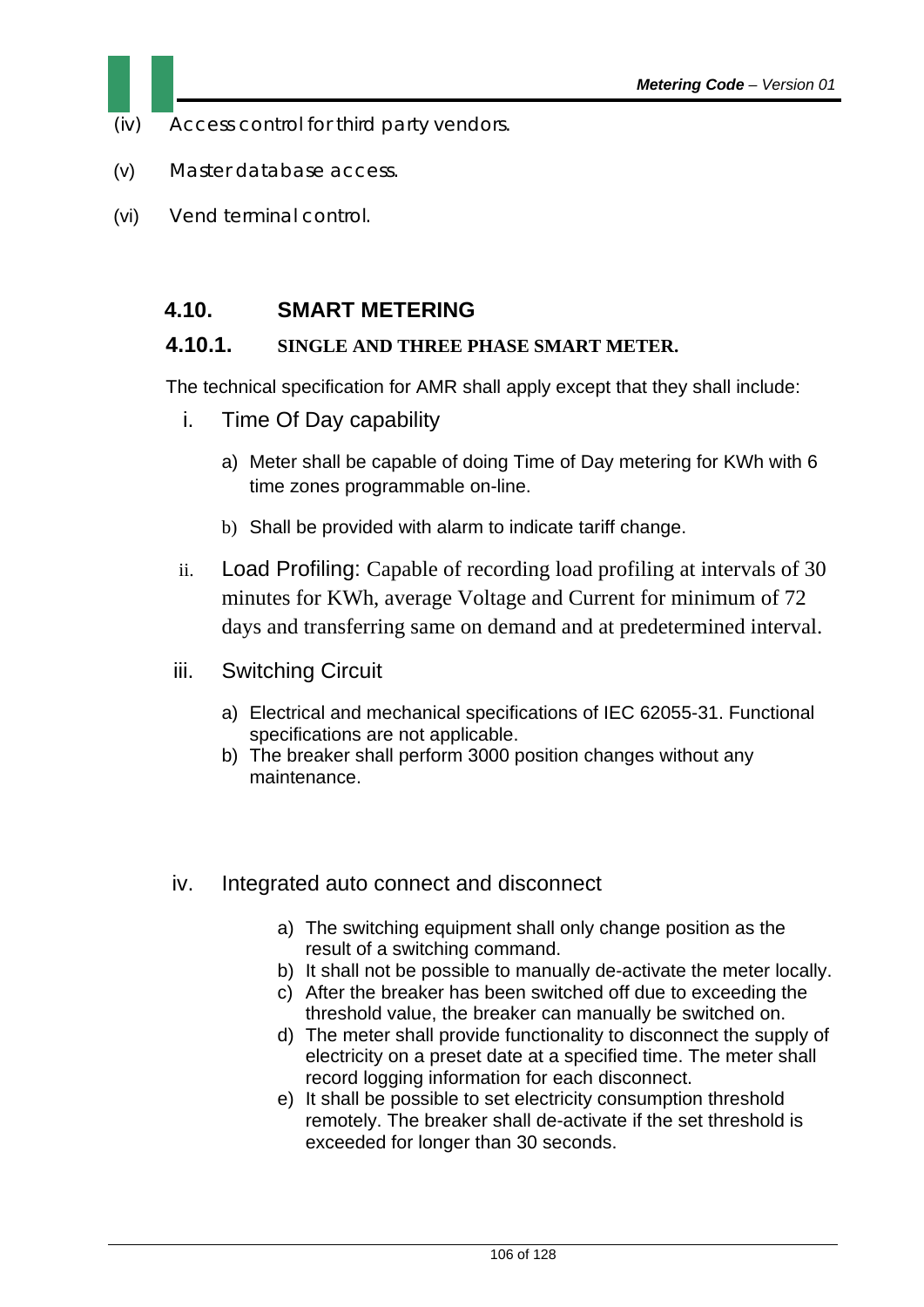- f) For the purposes of demand side management the integrated auto connect and disconnect shall be capable of being linked to load profiling.
- v. Communications
	- a) The communications medium between the metering system and central station shall be through modems such as mobile telephony, radio frequency, fixed line, satellite, or power line communications technology..
	- b) Communication protocol shall be IEC 62056-21 DLMS/COSEM.
	- c) The meter shall provide functionality by means of 64 bit encryption key mechanism for authentication on the communication ports.
- vi. Fraud detection and error logging
	- a) The meter shall provide information indicating an error or fraud attempt.
	- b) The error information fields shall be reset after command.
	- c) The meter shall issue logical error in case the end data of the requested period is prior to begin date.
	- d) The meter shall provide functionality to send an alarm to the central system immediately after the error that caused the alarm occurred.
	- e) The meter shall be capable to register meter readings and other data and transmit same at preset intervals and on request.
		- f) Power quality: Capable of indicating and registering the following events: Over Current, Over Voltage, Power Factor, Phase Failure for Three Phase, Harmonics etc.
- vii. Outage information shall contain the following:
	- a) Number of short power outage (<T sec.)
	- b) Number of outage (>T sec) for long power outage.
	- c) Outage duration.
	- d) Power outage on each phase shall be reconnected.
	- e) Time stamp of the end of the outage.
	- f) Outage information shall be provided for each phase. Only the number of outages shall be counted.
	- g) Meter shall re-connect to all communication channels not later than 5 minutes after power outage.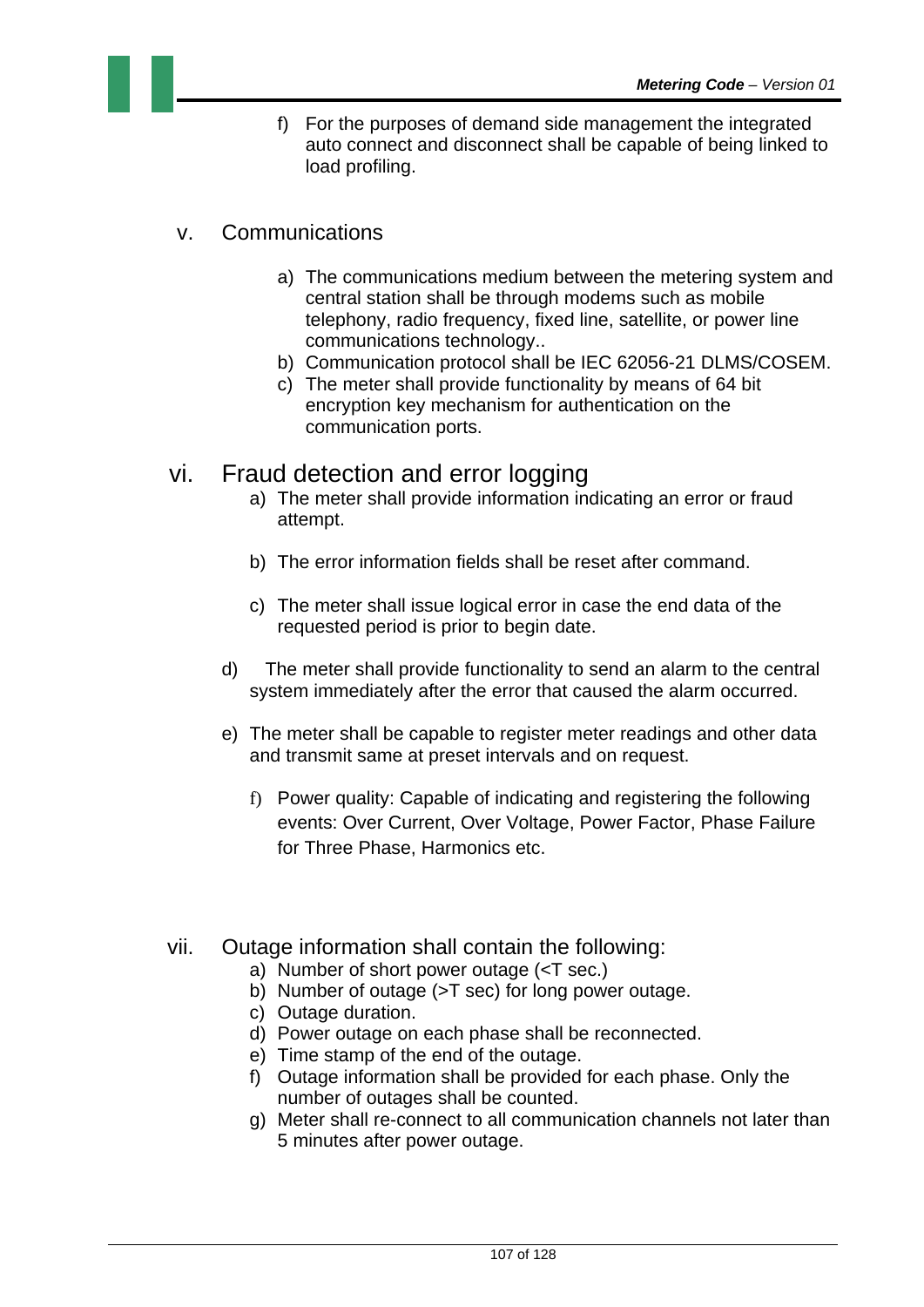

#### viii. Message display

- a) Shall have functionality for displaying standard messages concerning the supply of energy (Reason for disconnect, tariff charges)
- b) The displayed message shall have the following characteristics.
- c) Can be displayed on a numerical display.
- d) Horizontal scrolling if the message does not fit on the display.
- e) A new message will override the current message and display minimum length is eight characters.
- f) The message shall be shown continuously on the display until the customer presses a button.
- g) A separate in-house display unit is optional.
- ix. Self-diagnosis
	- a) The meter shall provide functionality to execute self-checks.
	- b) The meter shall verify that it functions correctly after each outage and each time it is connected to the grid.
	- c) The meter shall be able to perform a consistency check on the memory in the equipment.

# **4.11 CURRENT LIMITERS**

The following are basic requirements:

- i. Accumulation of unused energy in a storage register for later usage
- ii. Disconnection of supply if storage register (Stored energy) is depleted and consumption is at a rate higher than the hourly replenishment rate, while reconnection is automatic at the next preset time period (hour)
- iii. Energy allocated equally among 24 hours in a day.
- iv. Capable of being mounted on the pole or at customer premises (surface).
- v. Has an anti-tampering device for cover

#### **4.11.1. PROGRAMMABLE FLAT RATE CURRENT LIMITER**

Specific requirements for this are as follows:

FUNCTION/FEATURE **TECHNICAL REQUIREMENTS**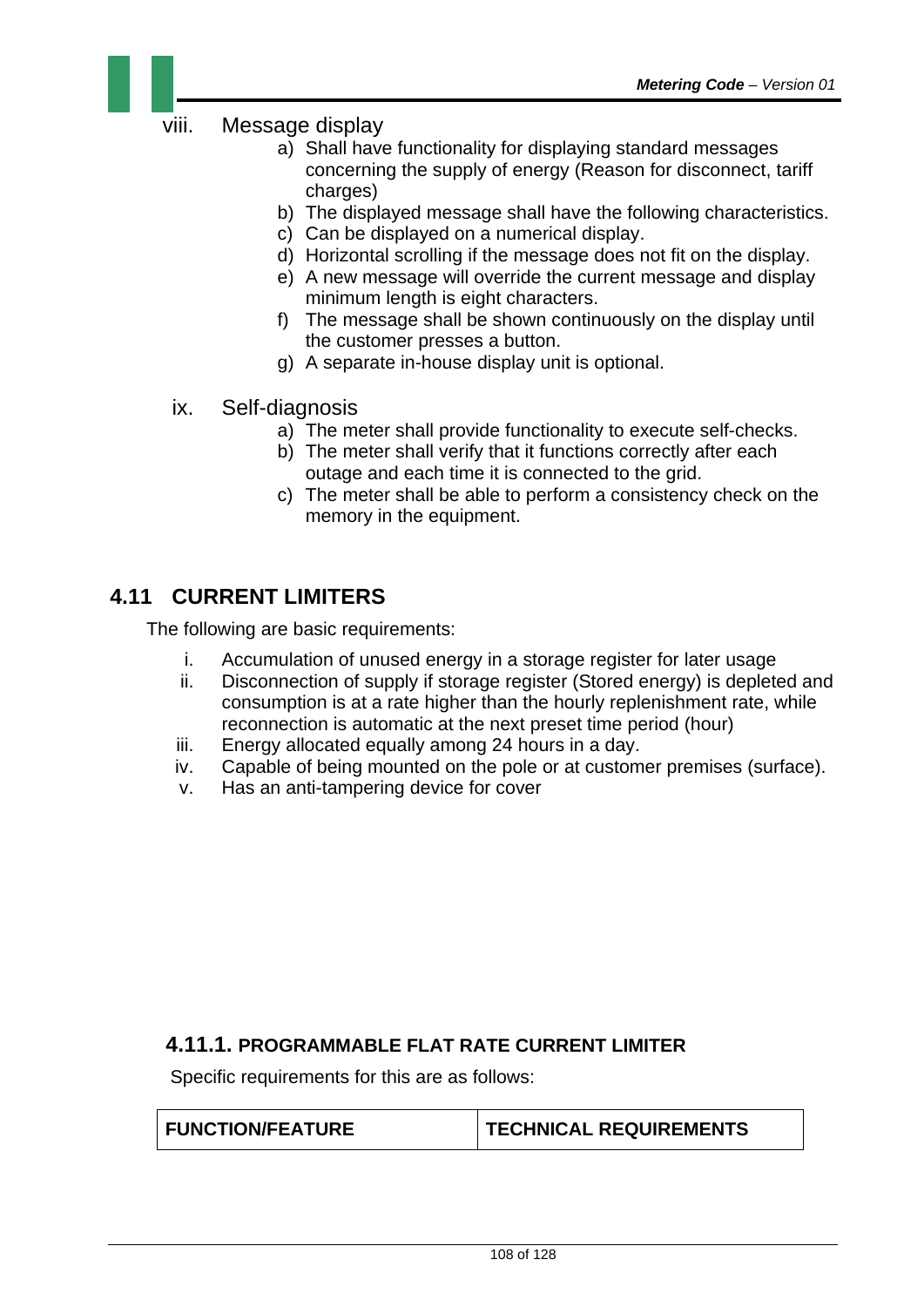| <b>Nominal Voltage</b>           | 240V, 1-phase, 2wire                                                                                                 |  |  |
|----------------------------------|----------------------------------------------------------------------------------------------------------------------|--|--|
| Operating voltage range          | -40% to 10% nominal voltage                                                                                          |  |  |
| <b>Current Rating</b>            | 5A, 10A, 15A, 30A, 60A                                                                                               |  |  |
| <b>Operating Current Range</b>   | +20% rated value(maximum)                                                                                            |  |  |
| <b>Accuracy Class</b>            | 1                                                                                                                    |  |  |
| <b>Protection class</b>          | $\overline{2}$                                                                                                       |  |  |
| <b>Operating Temperature</b>     | Up to $60^{\circ}$ C                                                                                                 |  |  |
| <b>Storage Temperature</b>       | Up to $70^{\circ}$ C                                                                                                 |  |  |
| Over voltage withstand           | 415V for 48hrs                                                                                                       |  |  |
| Impulse withstand voltage        | At least 6KV                                                                                                         |  |  |
| Frequency                        | 50±2%Hz                                                                                                              |  |  |
| <b>Burden</b>                    | At most 0.2VA                                                                                                        |  |  |
| Diagnostics                      | Constant self-diagnostics displaying<br>specific parameters.                                                         |  |  |
|                                  | Error codes include<br>i.<br>No error<br><b>Test error</b><br>ii.<br>iii.<br>Memory corrupted<br>Over current<br>iv. |  |  |
| <b>Display</b>                   | i.<br>Processor LED<br>ii.<br>Energy consumption<br>indication                                                       |  |  |
| Terminal hole diameter           | 9.0 <sub>mm</sub>                                                                                                    |  |  |
| <b>Breaker</b>                   | 30mA, single pole earth leakage                                                                                      |  |  |
| <b>EMC</b> susceptibility        | According to IEC 61036 and shall not<br>be adversely affected by external<br>magnetic fields                         |  |  |
| Daily allowance(ration)          | Programmable                                                                                                         |  |  |
| Protection                       | Over/under voltage                                                                                                   |  |  |
| Influence<br>Environmental<br>οf | Weather<br>Proof: Protection against                                                                                 |  |  |

11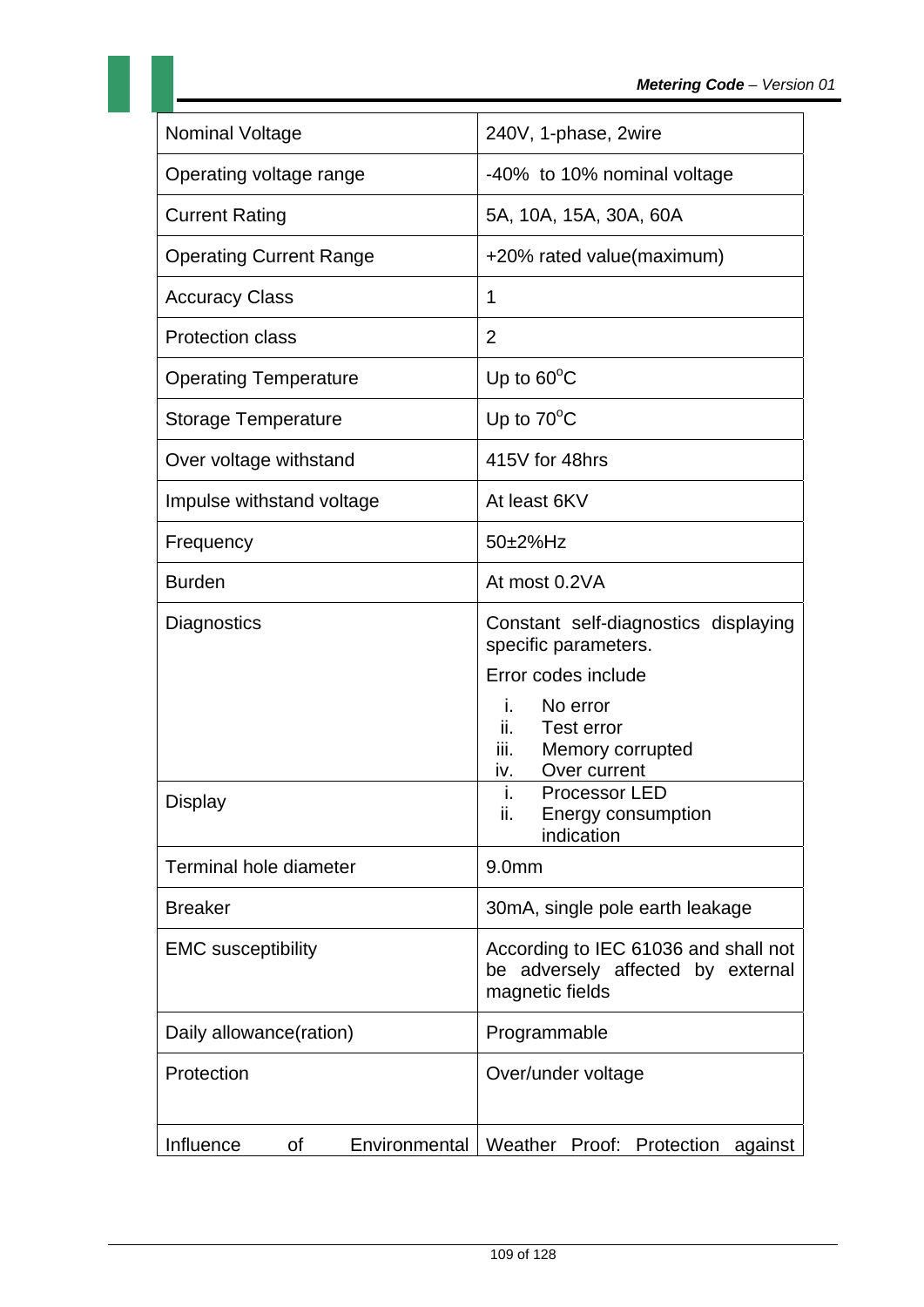| Condition             | water ingress, solar radiation, dust<br>corrosion, rust etc. |
|-----------------------|--------------------------------------------------------------|
| Relative humidity     | 96% at 45°C non-condensing                                   |
| Interruption capacity | 5KA for 10ms                                                 |
| Casing material       | Non-ignitable and fire retardant $-$<br>polycarbonate.       |
| <b>Terminal cover</b> | Extended type                                                |

## **4.11.2. NON-PROGRAMMABLE FLAT RATE CURRENT LIMITER**

Specific requirements for this are as follows:

| <b>FUNCTION/FEATURE</b>        | <b>TECHNICAL REQUIREMENTS</b>                                                                |
|--------------------------------|----------------------------------------------------------------------------------------------|
| <b>Nominal Voltage</b>         | 240V, 1-phase, 2wire                                                                         |
| Operating voltage range        | -40% to 10% nominal voltage                                                                  |
| <b>Current Rating</b>          | 5A, 10A, 15A, 30A, 60A                                                                       |
| <b>Operating Current Range</b> | +20% rated value(maximum)                                                                    |
| <b>Operating Temperature</b>   | Up to $60^{\circ}$ C                                                                         |
| <b>Storage Temperature</b>     | Up to $70^{\circ}$ C                                                                         |
| Over voltage withstand         | 415V for 48hrs                                                                               |
| Impulse withstand voltage      | At least 6KV                                                                                 |
| Frequency                      | $50\pm2\%$ Hz                                                                                |
| <b>Burden</b>                  | At most 0.2VA                                                                                |
| Terminal hole diameter         | 9.0 <sub>mm</sub>                                                                            |
| <b>Breaker</b>                 | 30mA, single pole earth leakage                                                              |
| <b>EMC</b> susceptibility      | According to IEC 61036 and shall not<br>be adversely affected by external<br>magnetic fields |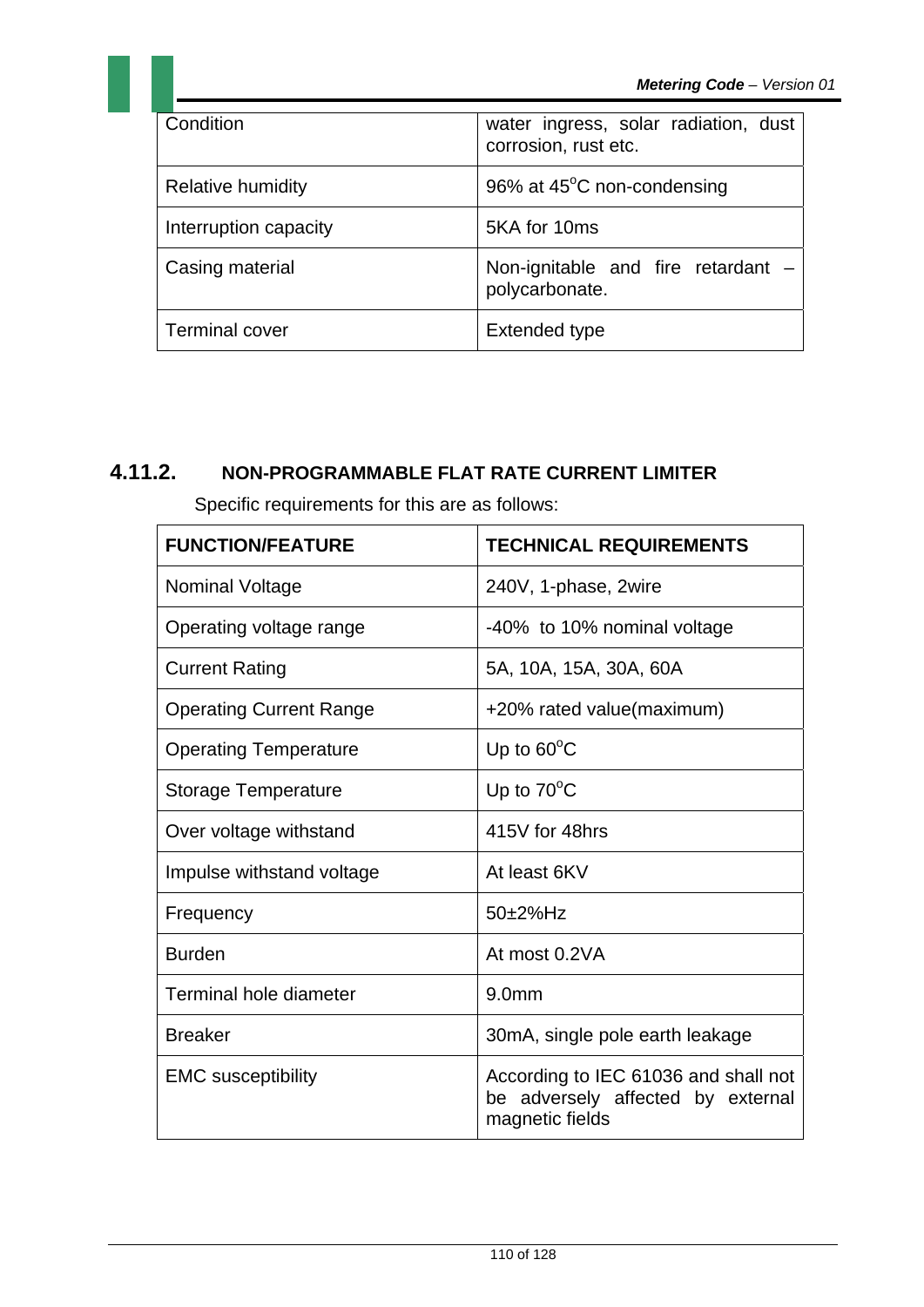| Protection                                                                                                                                                                                                                                                                | Over/under voltage                                                                                |
|---------------------------------------------------------------------------------------------------------------------------------------------------------------------------------------------------------------------------------------------------------------------------|---------------------------------------------------------------------------------------------------|
| of the contract of the contract of the contract of the contract of the contract of the contract of the contract of the contract of the contract of the contract of the contract of the contract of the contract of the contrac<br>Environmental<br>Influence<br>Condition | Weather proof: Protection against<br>water ingress, solar radiation, dust<br>corrosion, rust etc. |
| Relative humidity                                                                                                                                                                                                                                                         | 96% at 45 <sup>°</sup> C non-condensing                                                           |
| Interruption capacity                                                                                                                                                                                                                                                     | 5KA for 10ms                                                                                      |
| Casing material                                                                                                                                                                                                                                                           | Non-ignitable and fire retardant<br>polycarbonate.                                                |
| <b>Terminal cover</b>                                                                                                                                                                                                                                                     | <b>Extended type</b>                                                                              |
| Mounting                                                                                                                                                                                                                                                                  | Pole, surface                                                                                     |

### **4.12 METERING ACCESSORIES : CURRENT TRANSFORMERS FOR LV/MV MD METERS)**

This shall have the following basic features:

| <b>FUNCTION/FEATURE</b>       | <b>TECHNICAL REQUIREMENTS</b>                                            |  |
|-------------------------------|--------------------------------------------------------------------------|--|
| Rating                        | 100/5A, 200/5A, 300/5A & 800/5A, 415V                                    |  |
| <b>Type</b>                   | Indoor, ring type with sealable terminal cover                           |  |
| Accuracy class                | 0.5                                                                      |  |
| Compliance                    | IEC60044-1                                                               |  |
| <b>Burden</b>                 | At least 7.5VA                                                           |  |
| Operating Temp.               | Up to $65^{\circ}$ C                                                     |  |
| <b>Relative Humidity</b>      | 96% at 45°C non-condensing                                               |  |
| <b>Basic Insulation Level</b> | 0.72/3 KV                                                                |  |
| Internal diameter             | Not less than 45mm for 100/5A & 200/5A.<br>Not less than 50mm for 300/5A |  |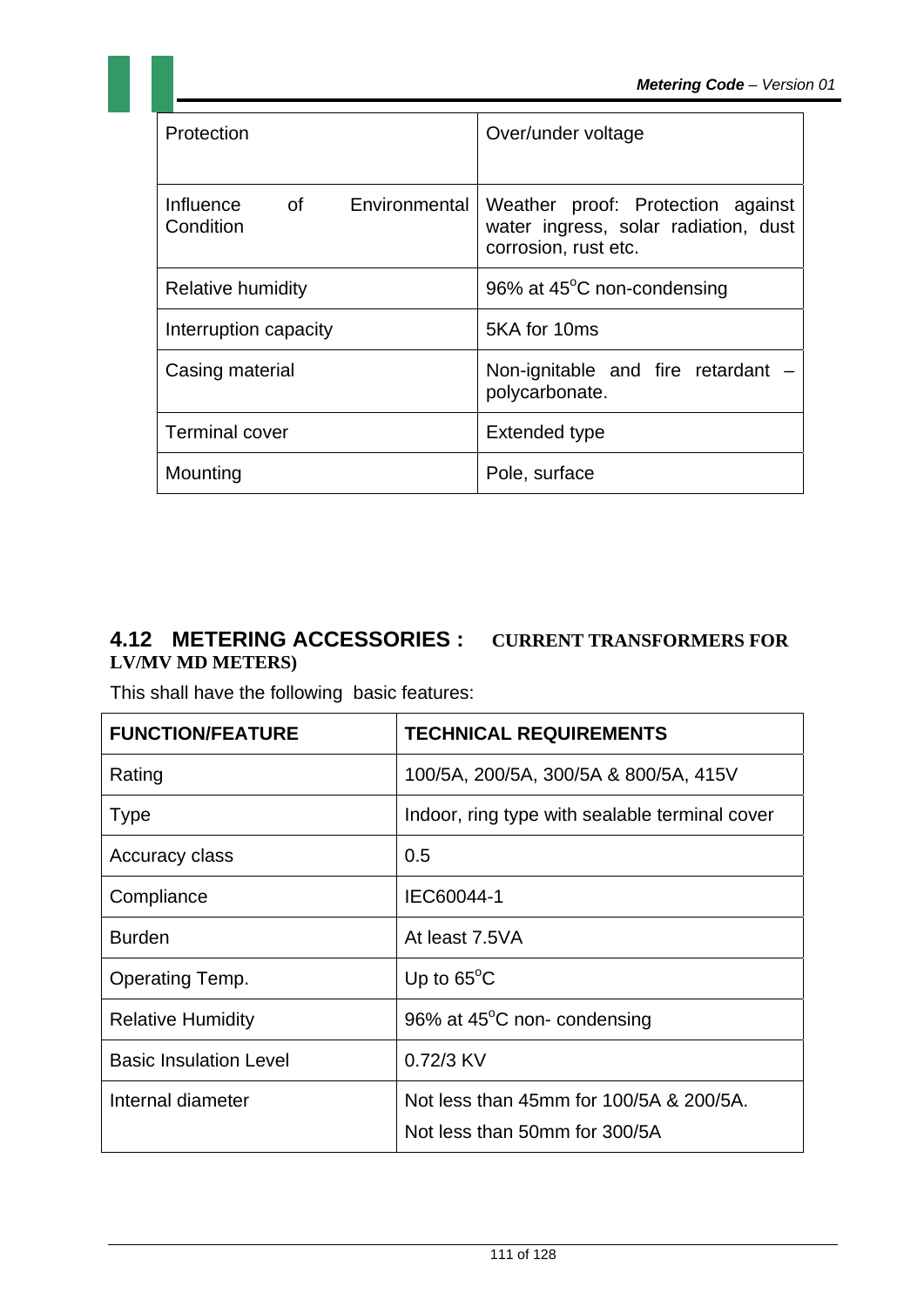# **4.13 METERING ACCESSORIES: VOLTAGE TRANSFORMERS- (Oil filled outdoor voltage transformer)**

This shall have the following basic features:

| <b>FUNCTION/FEATURE</b>    | <b>TECHNICAL REQUIREMENTS</b>                              |
|----------------------------|------------------------------------------------------------|
| <b>Voltage Rating</b>      | $3x-110V$                                                  |
| <b>Burden</b>              | 200VA, 400VA for 11000/110V and 33000/110V<br>respectively |
| Accuracy class             | 0.5 for 33000/110V and 0.5 for 11000/110V                  |
| Insulation class           | A                                                          |
| <b>Insulation Level</b>    | 12/28/75 for 11KV, 36/70/170 for 33KV                      |
| <b>Operating Frequency</b> | $50+2%$                                                    |
| Compliance                 | With the provisions of IEC60044-2                          |
| Rated voltage Factor       | 1.2 continuous or 1.9 for 8hrs single pole                 |

# **4.14 METERING ACCESSORIES: TEST TERMINAL BLOCKS (TTBs)**

This shall have the following basic features:

| <b>FUNCTION/FEATURE</b>  | <b>TECHNICAL REQUIREMENTS</b>          |
|--------------------------|----------------------------------------|
| Connection               | Front                                  |
| Cover                    | Black bakelite or clear Poly carbonate |
| <b>Voltage Terminals</b> | Together, or separate with solid links |
| Terminal hole diameter   | 9 <sub>mm</sub>                        |
| <b>Voltage Ratings</b>   | 550V                                   |
| Current rating           | 100A                                   |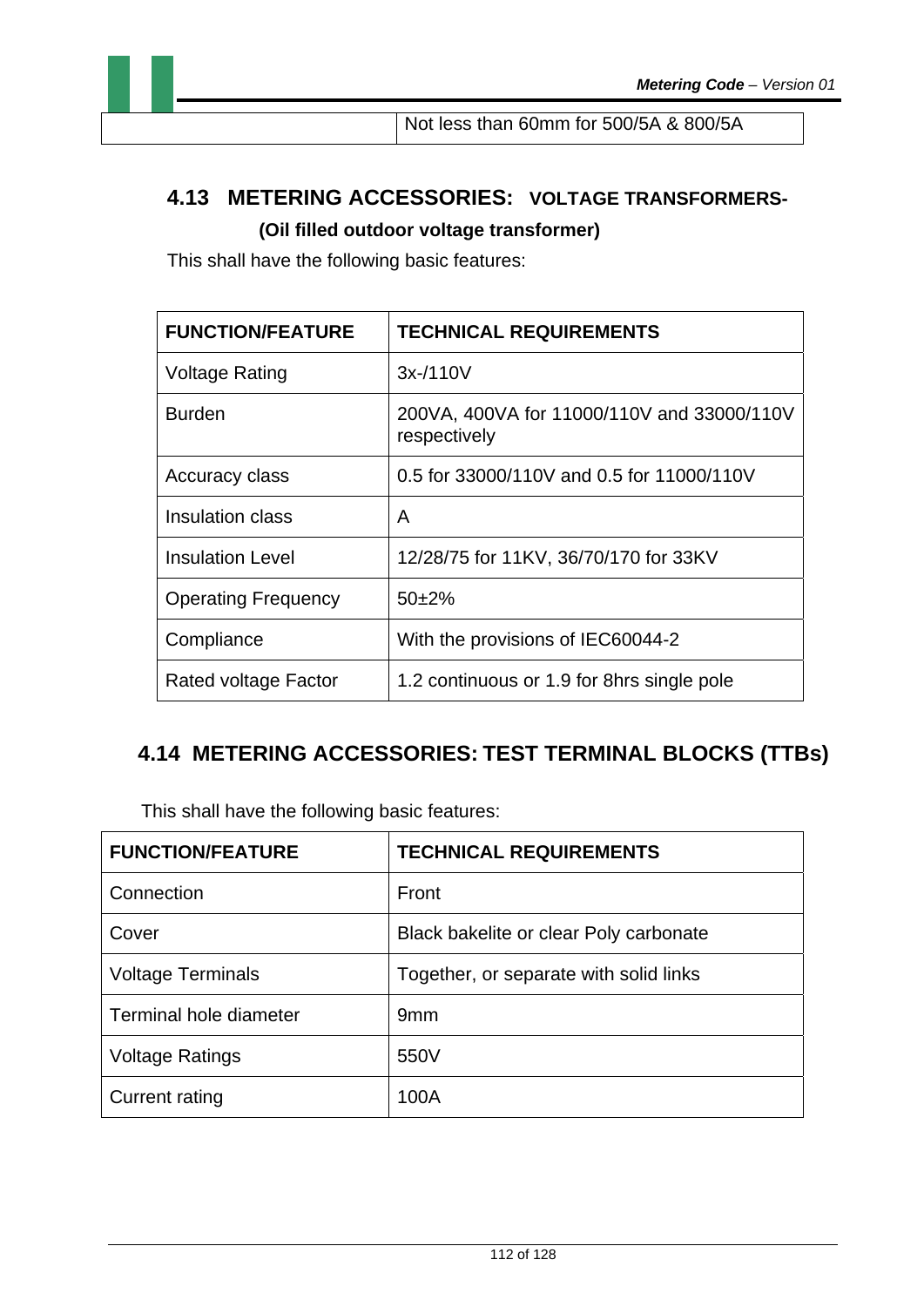## **4.14.1.** Terminal configuration shall be as follows:

- i. Three Voltages, one neutral terminal
- ii. Three Current terminals per phase
- iii. Two shunt links per current terminal per phase

## **4.15 METERING ACCESSORIES: METERING CUBICLES/PANELS**

- i. The HT panel must be fitted with separate Energy Metering, Protection current transformers and other metering accessories already specified above as well as bushings, connecting links/bus bars, Test Terminal block, with proper wiring.
- ii. The Metering cubicle shall be suitable for outdoor application.
- iii. The equipment shall conform in all respects to high standards of engineering, design and workmanship and shall be capable of performing in continuous operation.
- iv. The equipment shall be complete with all components necessary for their effective and trouble free operation. Such components shall be deemed to be within the scope of the installation irrespective of whether those are specifically brought out in this specification or not.

### **4.15.1. STANDARDS APPLICABLE:**

i. Unless otherwise specified elsewhere in this specification, the performance and testing of the Meters shall conform to the following International Standards and all related International standards to be read with up to-date and latest amendments/revisions thereof.

| S/N | Standard No.       | Title                                                                                                                                  |  |
|-----|--------------------|----------------------------------------------------------------------------------------------------------------------------------------|--|
| 1.  | <b>IEC 60060</b>   | <b>High Voltage Test Techniques</b>                                                                                                    |  |
| 2.  | IEC 60071          | <b>Insulation Coordination</b>                                                                                                         |  |
| 3.  | IEC 60044-1        | <b>Current Transformers</b>                                                                                                            |  |
| 4.  | IEC 60044-2        | <b>Voltage Transformers</b>                                                                                                            |  |
| 5.  | IEC 60270-<br>2000 | High Voltage Test Techniques - Partial discharge<br>measurements                                                                       |  |
| 6.  | IEC 60137          | Insulated bushings for alternating voltage above 1000<br>Voltage                                                                       |  |
| 7.  | IEC 60529          | Degree of Protection by enclosures                                                                                                     |  |
| 8.  | IEC 62052-11       | Electricity Metering equipment (a.c.) – General<br>requirements tests and test conditions Part-11: Metering<br>equipment               |  |
| 9.  | IEC 62053-22       | Electricity Metering equipment (a.c.) – Particular<br>requirements<br>Part 21: Static Meters for active energy (class 0.2s and<br>0.5s |  |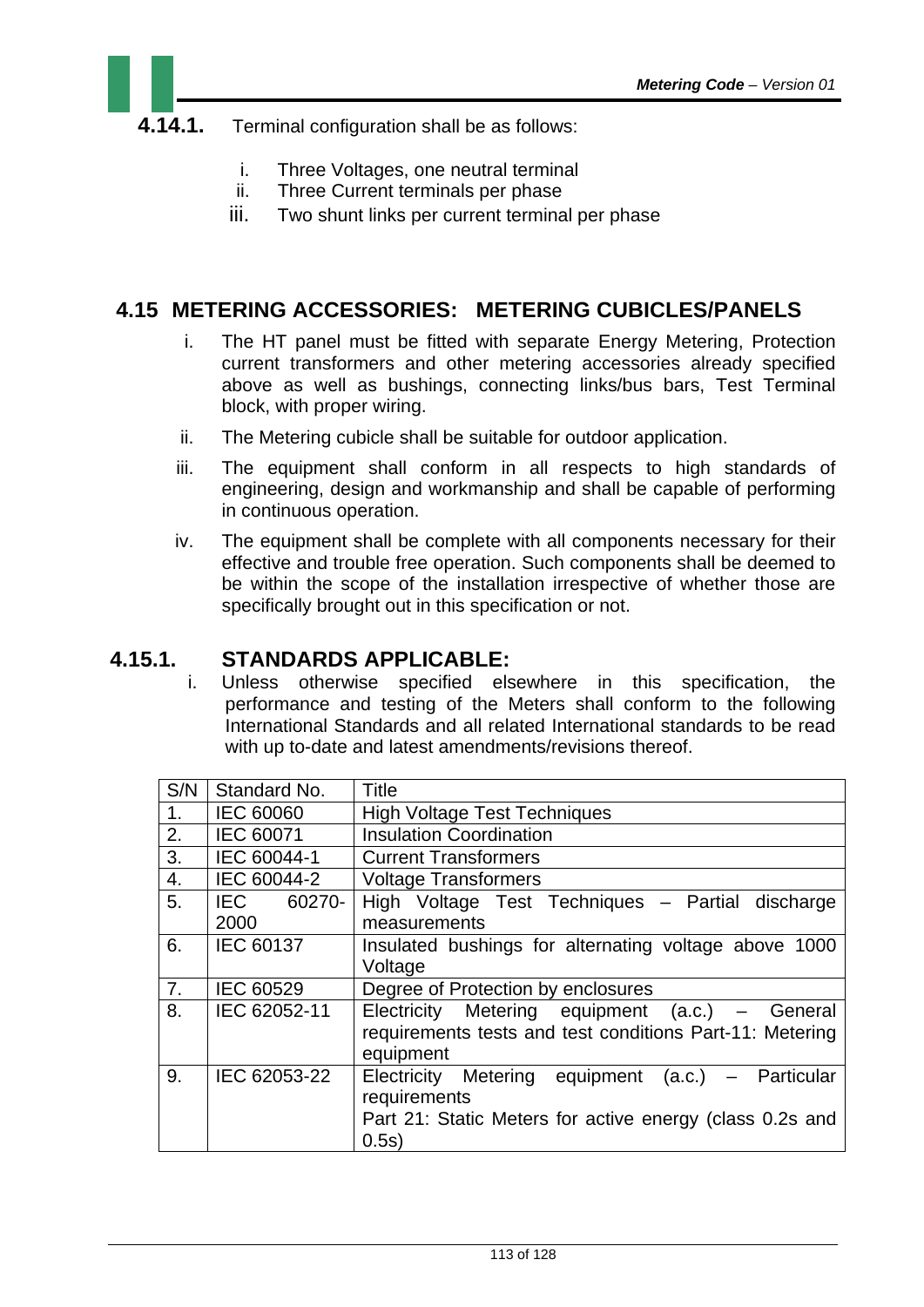

ii. Metering Cubicle matching with requirements of other national or international standards, which ensure equal or better performance than the standards mentioned above, shall also be applicable. When the equipment conforms to standards other than those specified, salient points of difference between standards adopted and the standards specified in this specification shall be clearly brought out and a copy of such standards in English Language shall be made available on request.

#### **4.15.2 SERVICE CONDITIONS**

The equipment shall be suitable for satisfactory continuous operation under the following tropical conditions:

| a)           | Location                            | Anywhere in Nigeria |
|--------------|-------------------------------------|---------------------|
| b)           | Maximum ambient air temperature     | $60^0C$             |
| $\mathsf{b}$ | Minimum ambient temperature.        | $10^0$ C            |
| $\mathbf{C}$ | Maximum relative humidity.          | 96%.                |
| $\mathsf{d}$ | Minimum relative humidity           | 10%.                |
| $\mathbf{e}$ | Maximum Height above mean sea level | Up to 1000 metres.  |

### **4.15.3. GENERAL TECHNICAL REQUIREMENTS FOR CUBICLE :**

The metering cubicle shall be installed electrically in between the incoming supply point and the step down transformer of consumer's installation. The metering cubicle shall be provided with the following components suitably mounted:

- (i) 3nos. 11KV / 33KV Class 0.5 current transformers (CTs) as per the specification
- (ii) 3nos. 11KV / 33KV Class 0.5 voltage transformers (VTs) as per the specification
- (iii) 1no. Test Terminal Block with transparent extended cover.
- (iv) 1no. Three phase four wire HT energy Meter as per the specification.
- (v) 1no. space heater.
- (vi) Tinned copper bus bars/connecting links totally covered by resin castings.
- (vii) Secondary wires from the terminals of CTs and VTs in the CT/VT compartment shall be covered by resin cast blocks and the secondary wires shall be brought in the metering compartment through rubber bushing and shall be left open duly crimped with suitable pin type copper lugs.
- (viii) Mounting plate for resin cast bushings. Bushings shall have suitable arrangement to receive cable terminations for incoming and outgoing cables.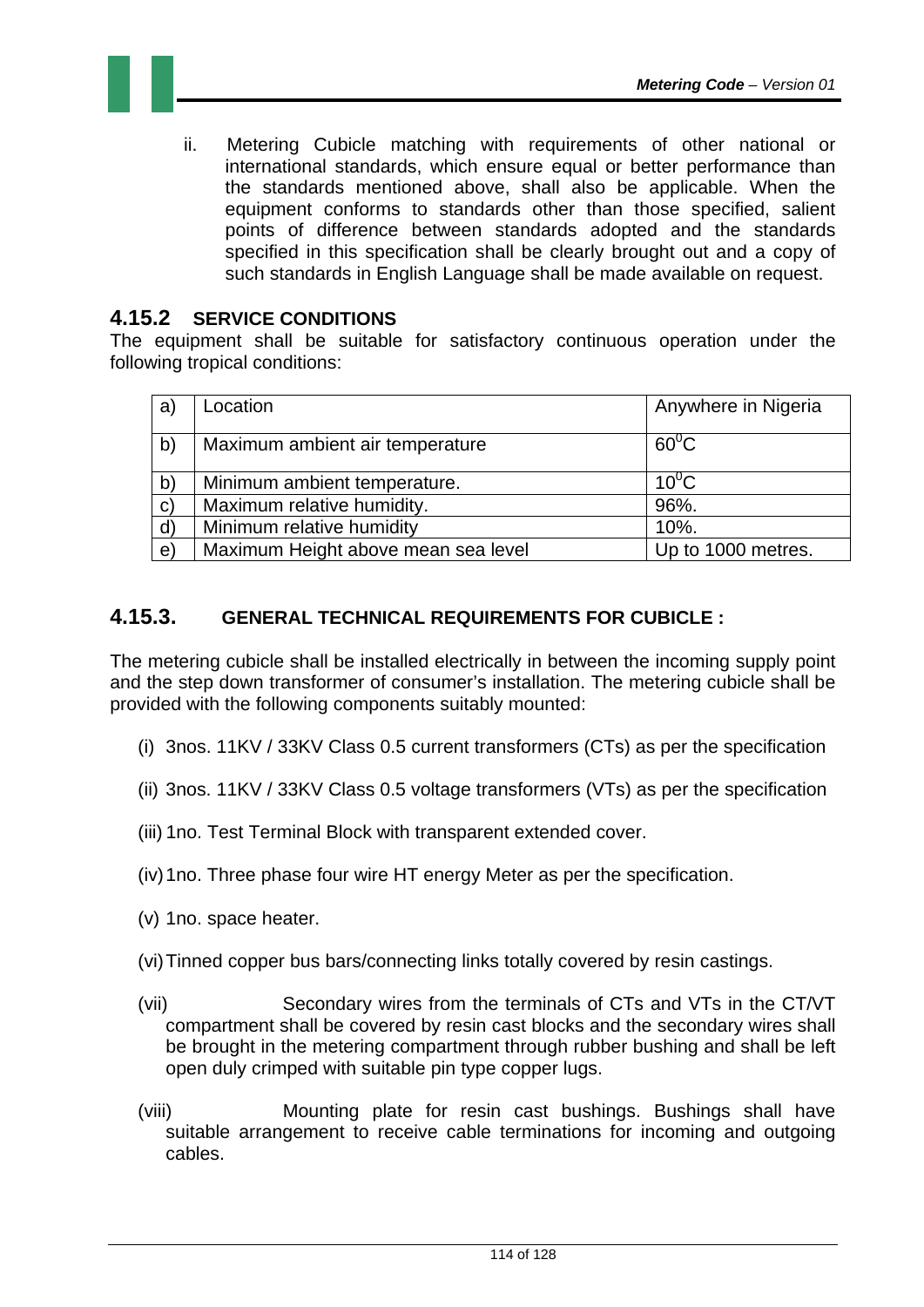

(ix) Adequate nos. of PVC cable glands to receive incoming and/or outgoing cables.

(x) Screws with sealing arrangement

#### **4.15.4. CONSTRUCTIONAL FEATURES OF THE CABINET:**

The Metering cubicle shall consist of four metal enclosed compartments as follows:

- (i) Incoming Cable termination compartment
- (ii) Outgoing Cable termination compartment
- (iii) CT / VT. Compartment
- (iv) Meter compartment

#### **4.15.4.1. Cable Compartment:**

- (i) Cable compartments for housing purchaser's cable terminations shall be provided on either side.
- (ii) Detachable 6mm aluminum gland plate (Two nos.) shall be provided, at the bottom sides of this compartments for accommodating 11/33 KV XLPE 3-core cables (120 mm<sup>2</sup> to 300 mm<sup>2</sup>)
- (iii) Detachable covers shall be provided on sides of this compartment with sealing provision.
- (iv) The gland plate shall have provision to clamp 240V power supply cable for space heater.
- (v) Detachable cover for incoming and outgoing cable termination compartment shall be suitable identified.

### **4.15.4.2. CT/VT Compartment:**

- (i) Three nos. CTs and Three nos. VTs and six nos. resin cast bushings shall be mounted in this compartment. Board for mounting resin cast bushing shall be provided and the bushings shall be mounted on the two sides leading to two cable compartments.
- (ii) The inside terminal of these resin cast bushings, the primary terminals of CTs and primary terminals of VTs shall be connected by 25mm X 6mm size links of electrolytic grade tinned copper. All the terminals and links shall be covered by resin casting in rectangular blocks so that no HT part is accessible.
- (iii) The secondary wiring of CTs and VTs shall be carried out by 110 volts grade standard single core copper cable of  $4mm<sup>2</sup>$  (multi-strand) for CTs and 2.5mm<sup>2</sup>(single core) for  $\sqrt{Ts}$ . Other ends of these wires shall be brought to the Meter compartment, crimped with suitable pin type copper lugs. Entire wiring of cubicle except in the meter compartment shall be covered by resin casting in rectangular block so as to not to have easy access without breaking resin casting.
- (iv) The CTs and VTs shall be firmly mounted in this compartment as per the enclosed drawing. Additional support, if necessary, may be provided for mounting CT/VT to provide required strength.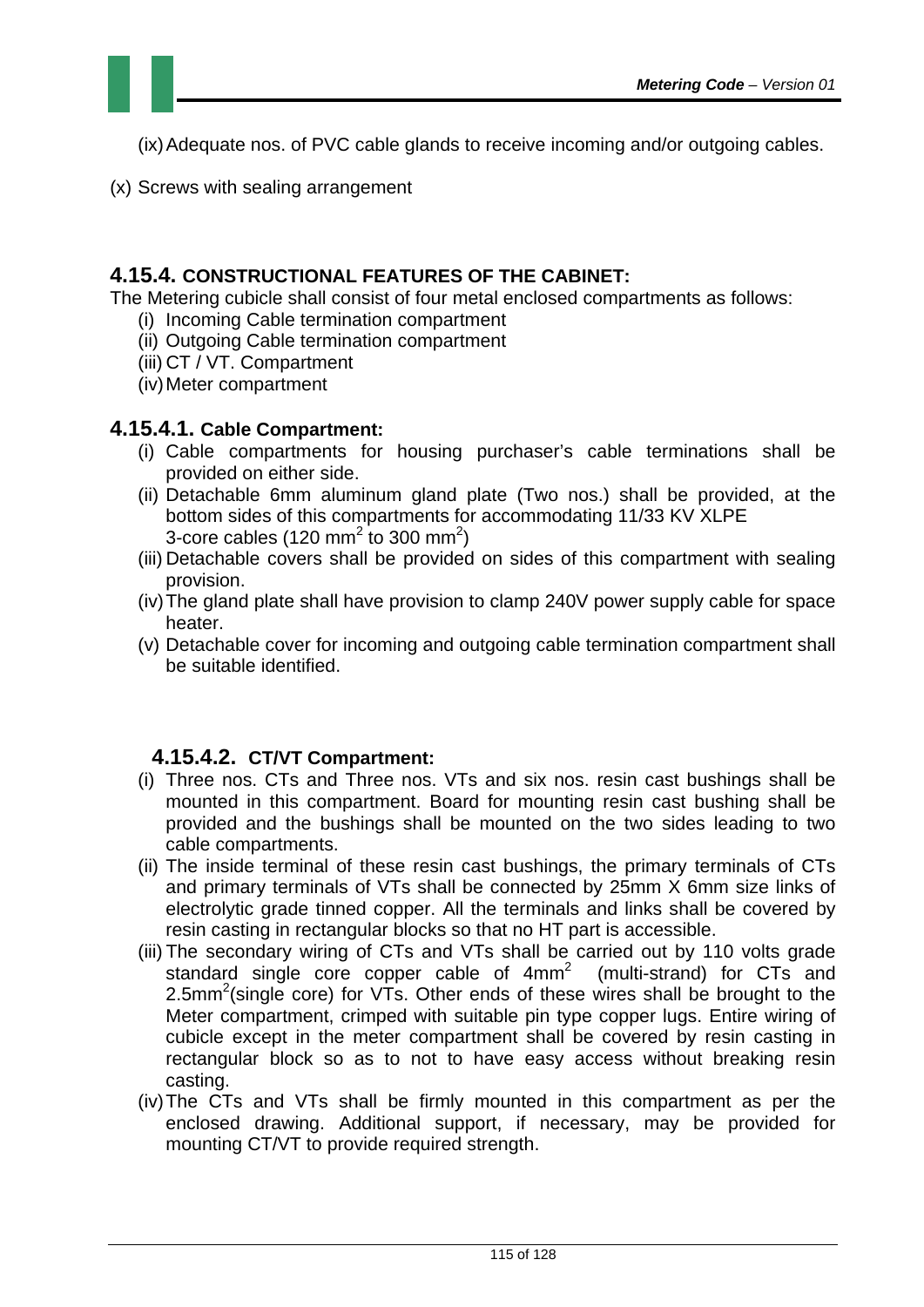- (v) The CT/VT compartment shall be provided with detachable front cover with sealing provision.
- (vi) As the CT/VTs incorporated in the cubicles are of resin cast type, ventilation for sufficient air circulation will have to be provided in accordance with the drawing.
- (vii) One 20W 240V space heater shall be mounted in this compartment. A 3pin 240V 5A socket shall be provided for connecting space heater. A two core 6 mm sq. cable of 300mm length shall be provided passing to the lower compartment and gland plate for connection to the consumers' 240V supply.
- (viii) Danger board and manufacturer's name shall be engraved on the front cover.

### **4.15.4.3 Meter Compartment:**

- (i) Meter compartment with front hinged cover shall be provided on front side of the CT/VT compartment. Cover shall have provision to have two seals.
- (ii) Meter compartment shall house one no. Test Terminal Block and One no. Energy Meter as per the specification. Test terminal block shall be with sealable extended transparent cover so that any tampering/unauthorized is visible.
- (iii) Meter compartment shall have toughened glass window of size 110 mm x 175mm for easy viewing of meter display. Window shall be lined with weatherproof neoprene rubber gasket arrangement. It shall prevent any ingress of rain water and any screws, bolts and nuts for fixing glass window shall be provided to shield the glass from sun rays and mechanical damages.
- (iv) Meter compartment shall have suitable actuator arrangement for meter push button such that meter displays are cycled without opening the detachable cover.
- (v) Meter compartment shall have suitable arrangement such that Meter can be read by connecting RS-232 cable or CMRI for electronic reading of the Meter without removing the hinged cover.
- (vi) Meter compartment shall have suitable arrangement such that Meter can be powered up for reading in absence of mains supply without opening the hinged compartment cover.
- (vii) Sloping roof shall be provided so that rain water does not stay.
- (viii) The door shall be provided with non-resettable mechanical impulse counter to monitor the number of times the door has been opened.
- (ix) The door shall be supported by strong, heavy duty concealed type hinges such that hinges are not accessible from outside.
- (x) The name of the utility company of lettering 10 mm height shall be punched /embossed on the door.

#### **4.15.4.4. METERING CUBICLE General Features:**

- (i) The door and covers shall be designed such that the edges of the hinged/detachable cover seal on the rubber gaskets provided in the main body of the metal cabinet.
- (ii) The Metering cubicle shall comprise rigid welded structural frame enclosed completely by Mild Steel sheets of not less that 2mm thickness. Structural frame and supporting angles shall be of M.S. angle of size 50x50x5 mm minimum. All the compartments of the cubicle shall be welded from inside and detachable covers/components shall be bolted. The fabrication of cubicle shall be such that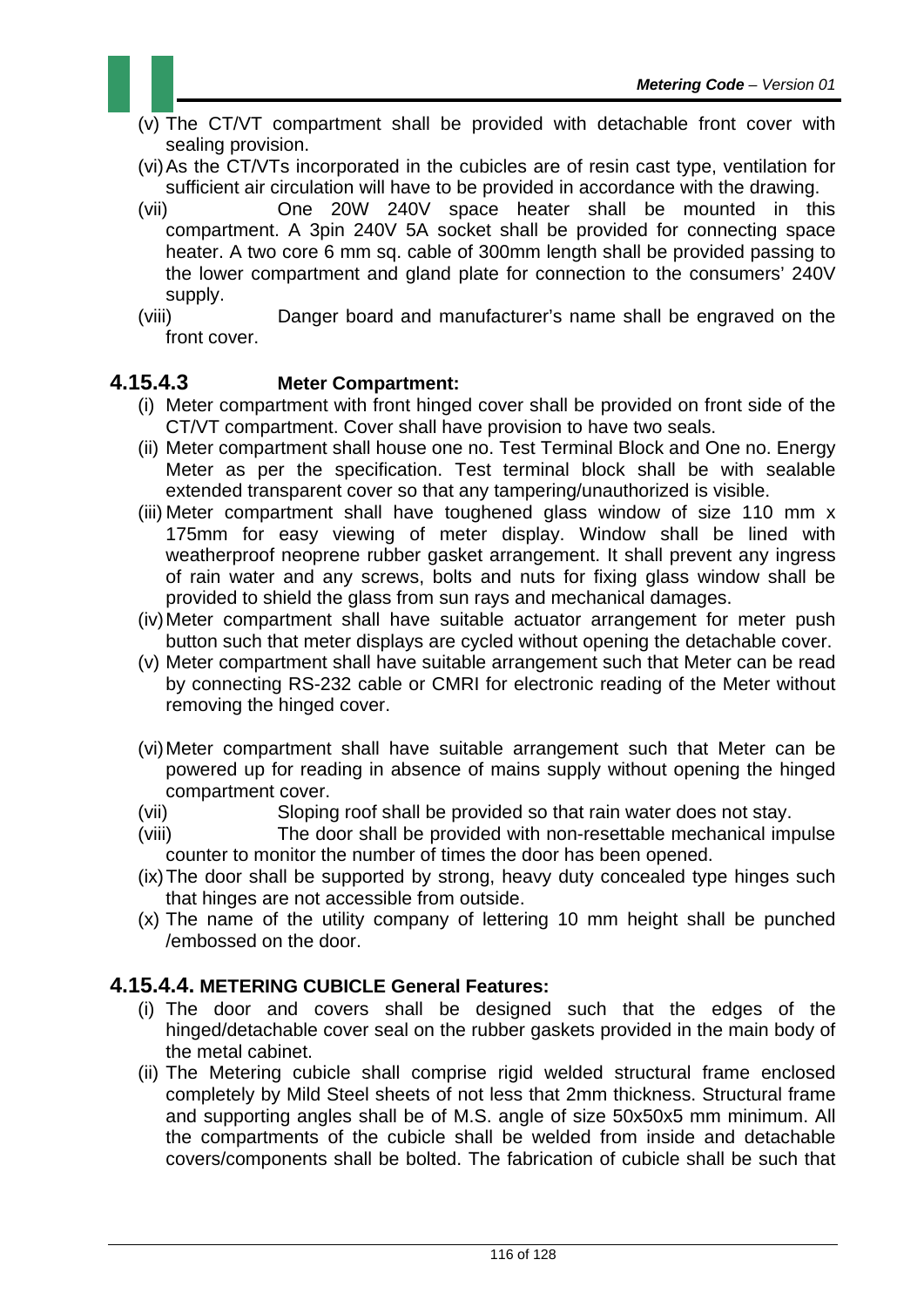there is no ingress of water. Air vents shall be provided on the panel sides for the panel ventilation in a manner as to prevent rain water ingress.

- (iii) All doors and removable covers shall be gasketed all around with neoprene rubber gasket and the Metering cubicle shall meet the requirements of IP-55 protection as per IEC-60529, if the air vents are closed.
- (iv) The Metering cubicle shall be mounted on concrete plinth of 300mm height. Legs shall be of size 75mm x 75mm x 5mm. A bottom frame of M.S. angles as shown in the drawings shall be provided, duly welded for mounting the cubicle on the plinth.
- (v) Four lifting hooks of suitable size shall be provided at the top for lifting the cubicle.
- (vi) The Metering cubicle shall be painted after proper cleaning as follows and the painting performance should be guaranteed for a period of not less than 5 years:

| S/No. | <b>Paint Type</b>                   | No. of<br>coats | <b>Total Dry film thickness</b><br>(min.) |
|-------|-------------------------------------|-----------------|-------------------------------------------|
| 1.    | Thermo-setting paint.               | 01              | 20 microns                                |
|       |                                     | 01              | 60 microns                                |
| 2.    | Liquid paint                        |                 |                                           |
|       | a) Zinc chromate<br>(primer)        | 01              | 30 microns                                |
|       | Polyurethene<br>b)<br>(Finish coat) | 02              | 25 microns each.                          |

#### **4.15.4.5. METERING CUBICLE EARTHING**:

.

- (i) Five independent Galvanized Iron bolts of at least M10 size shall be provided on sides so that the inside and outside earthing can be done. It shall be firmly welded to the sides.
- (ii) An earthing bus of copper strip of size 25 x 3 mm shall be provided and extended throughout the length of the Metering cubicle. It shall be bolted/brazed to the framework at two points. VT earthing may be made at two locations by 25 x 3 mm copper strips.
- (iii) All non-current carrying metal work of the switchboard shall be effectively bonded to the earth bus.
- (iv) Hinged door shall be earthed through flexible earthing braid.

#### **4.15.4.6. METERING CUBICLE CABLE GLANDS:**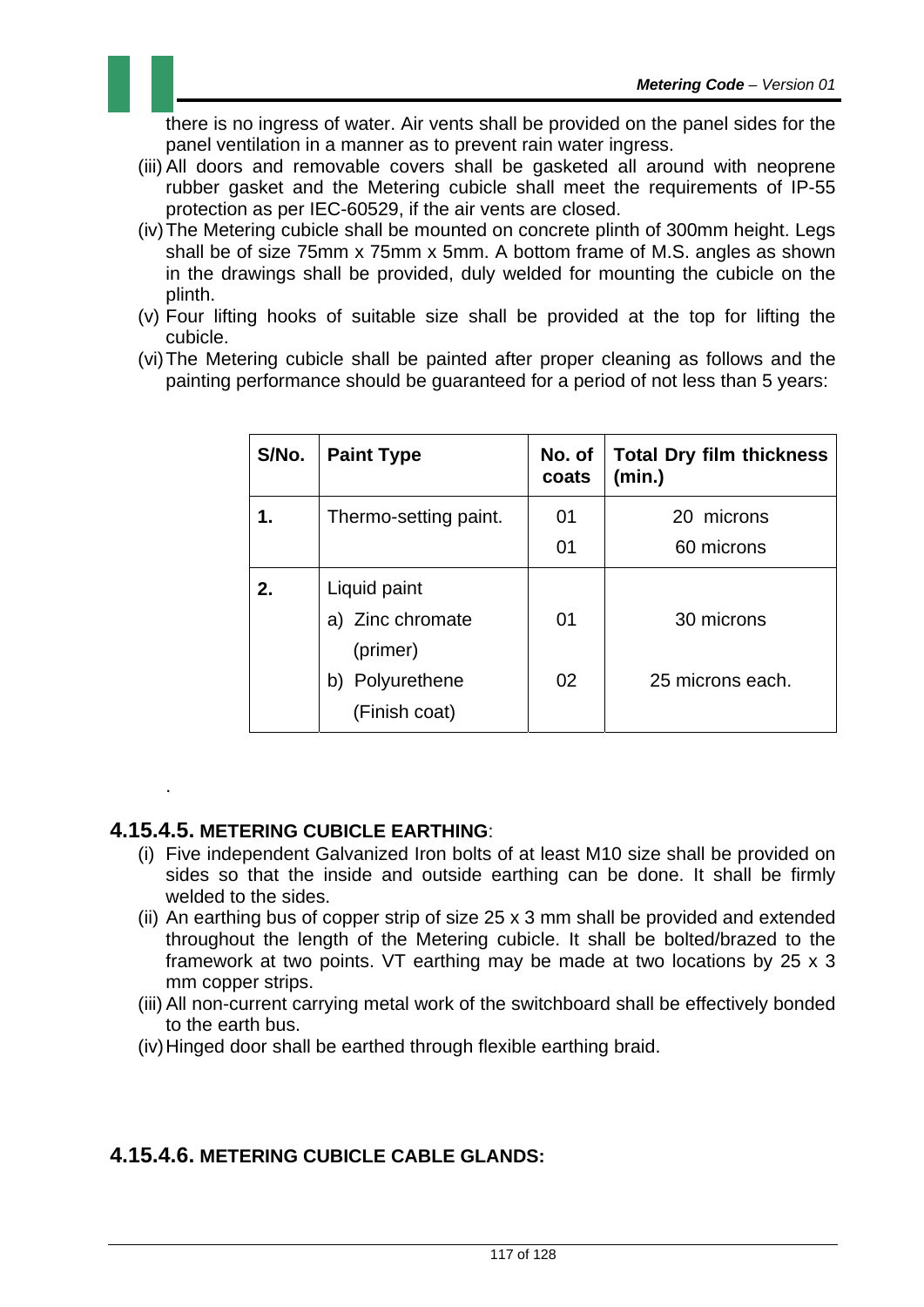- (i) The size of 11KV/33KV power cable glands being arranged by the purchaser for incoming and or outgoing supply shall be 120 mm<sup>2</sup> to 300 mm<sup>2</sup>.
- (ii) The bushings shall be suitable for double bolt connection of H.T. cable lug.
- (iii) Two sets of one plain washer and one cup washer and two nuts and one bolt shall be provided for the incoming/outgoing cable connections.
- (iv) There shall also include necessary numbers of heavy duty PVC cable glands for terminating 11KV / 33KV power cables.

#### **4.16. METERING CUBICLES/PANELS ELECTRICAL EQUIPMENT: INSTRUMENT TRANSFORMERS**

**4.16.1** General Requirements of Electrical Equipment are mentioned as under:

- (i) The Current Transformers and Voltage transformers shall conform to the requirements stipulated in relevant applicable standards.
- (ii) The CTs and VTs shall be of resin cast type (Insulation Class "E") and shall be able to withstand the thermal and mechanical stresses resulting from the maximum short circuit and momentary current ratings specified. These shall be completely encapsulated.
- (iii) The resin used for manufacture of CT/VT and bushings shall be of reputed make and resin casting shall be carried out under vacuum and hot setting process only. Cold setting resin may be used for casting over complete inside wiring, connecting strip on HV side.
- (iv) Instrument transformer shall have polarity marks indelibly marked on each transformer and at the associated terminal block.
- (v) Each CT/VT shall be of the single phase type.
- (vi) Core lamination shall be of high grade steel or other equivalent alloy.
- (vii) Name plates showing particular connection diagram shall be provided. They shall be made of non-corrosive material, shall be indelibly punched or marked and shall be firmly fixed on to body of instrument transformer.
- (viii) CTs and VTs shall be suitable for mounting on the cubicle.

#### **4.16.2. METERING CUBICLE GENERAL SYSTEM AND PHYSICAL PARAMETERS**

- 1. Rated Voltage 11 KV 33 KV
- 2. HT System Voltage 12 KV 36 KV
- 3. Short Circuit withstand current and duration (kA rms 1 sec)

| for 100/5A 13.1 KV |        | 26.2 KV |
|--------------------|--------|---------|
| for 25/5A          | 6.7 KV | 13.1 KV |
| for $10/5A$        | 3.0 KV | 6.7 KV  |
| for $5/5$ A        | 3.0 KV | 3.0 KV  |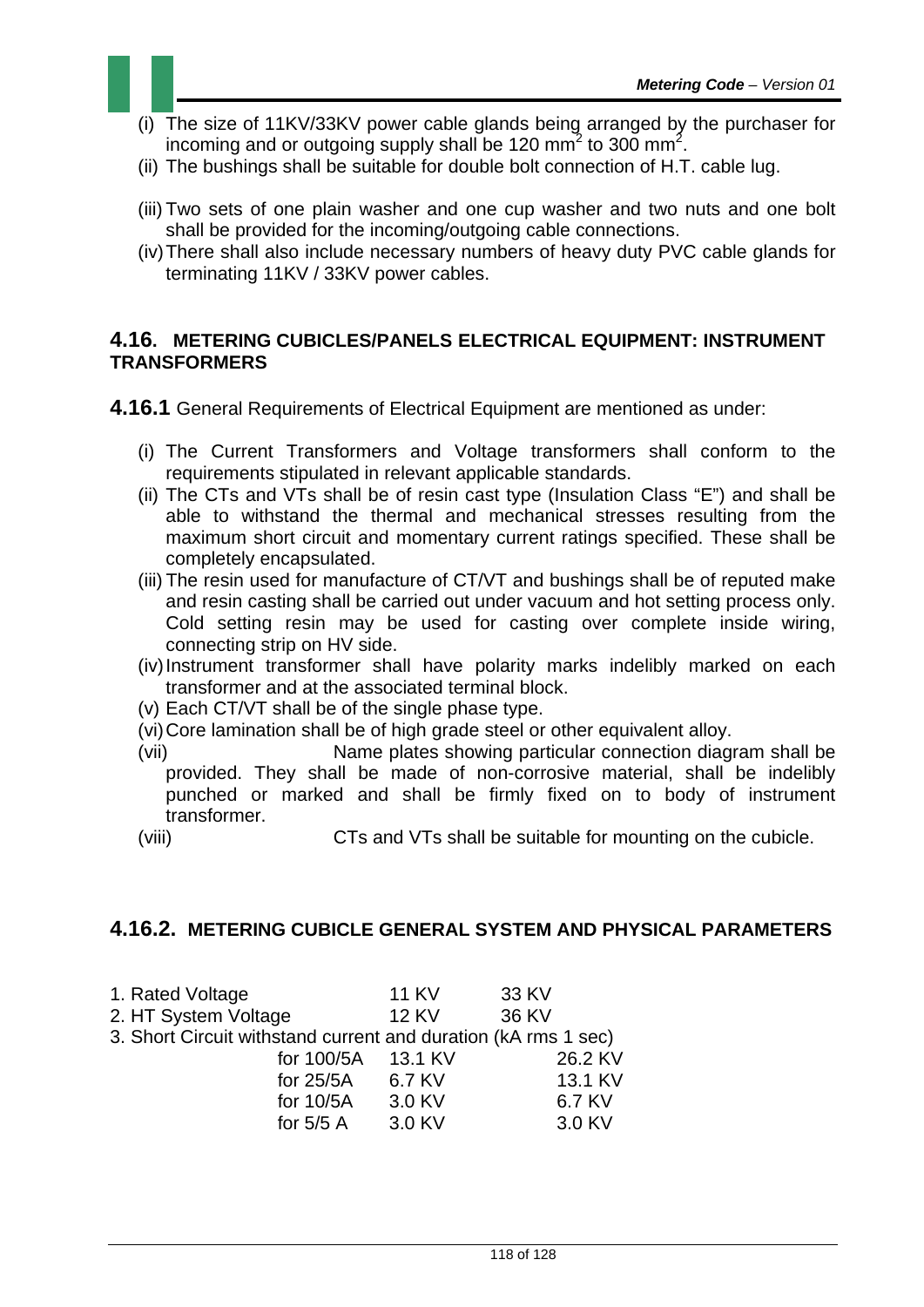

| 1.<br>2.<br>3. | <b>Type</b><br><b>Rated Voltage</b><br><b>Plate thickness</b>                | Outdoor<br><b>11KV</b>   | Outdoor<br>33KV                   |
|----------------|------------------------------------------------------------------------------|--------------------------|-----------------------------------|
|                | Side plate (mm)<br>Bottom Gland plate (mm) 6 mm Aluminum<br><b>Top Plate</b> | 2mm MS<br>2mm MS         | 2mm MS<br>6 mm Aluminum<br>2mm MS |
| 4.             | <b>Front Plate</b><br><b>Metering Cubicle</b>                                | 2mm MS<br>As per drawing | 2mm MS<br>As per drawing          |
| 5.             | <b>Material</b>                                                              | <b>Mild Steel</b>        | <b>Mild Steel</b>                 |
| 6.<br>7.       | Degree of Protection<br>Minimum clearance in air<br>inside cabinet           | IP 55                    | IP 55                             |
|                | a) between phase<br>b) between phase and earth                               | 250 mm<br>250 mm         | 350 mm<br>350 mm                  |

### **BUSBAR CONNECTING STRIPS**

| $1_{-}$ | E. C. Grade Copper<br>Material       |        | E. C. Grade Copper |
|---------|--------------------------------------|--------|--------------------|
| 2.      | Cross section Rectangular 25mm x 6mm |        | same as for 11KV   |
| 3.      | Minimum clearance                    |        |                    |
|         | a) between phase                     | 250 mm | 350 mm             |
|         | b) Between phase and earth           | 250 mm | 350 mm             |

#### **TEST TERMINAL BLOCK**

| 1. | Type                                     | 3ph 4W     | 3ph 4W              |
|----|------------------------------------------|------------|---------------------|
|    | Cover                                    | <b>FTR</b> | <b>FTR</b>          |
| 3. | Connection diagram   pasted inside cover |            | pasted inside cover |

## **4.16.3. METERING CUBICLE CURRENT TRANSFORMERS**

|                | <b>Type</b>             | Single phase    | Single phase  |
|----------------|-------------------------|-----------------|---------------|
|                |                         | cast resin      | cast resin    |
| 2              | Insulation              | Е               | Е             |
|                | <b>Class</b>            |                 |               |
| 3              | <b>Rated Voltage</b>    | <b>11KV</b>     | 33KV          |
| $\overline{4}$ | <b>Rated Primary</b>    | 5,10,25,50,100A | 15,25,50,100A |
|                | Current                 |                 |               |
| 5              | <b>Rated Secondary</b>  | 5A              | 1A            |
|                | Current                 |                 |               |
| 6              | <b>Basic Insulation</b> | 12/28/75        | 36/70/170     |
|                | Level(KV)               |                 |               |
|                | a.One minute power      |                 |               |
|                | frequency withstand     | 28KV rms        | 70KV rms      |
|                | voltage                 |                 |               |
|                | b. 1.2/50 microsecond   |                 |               |
|                | impulse voltage(KVP)    | 75              | 170           |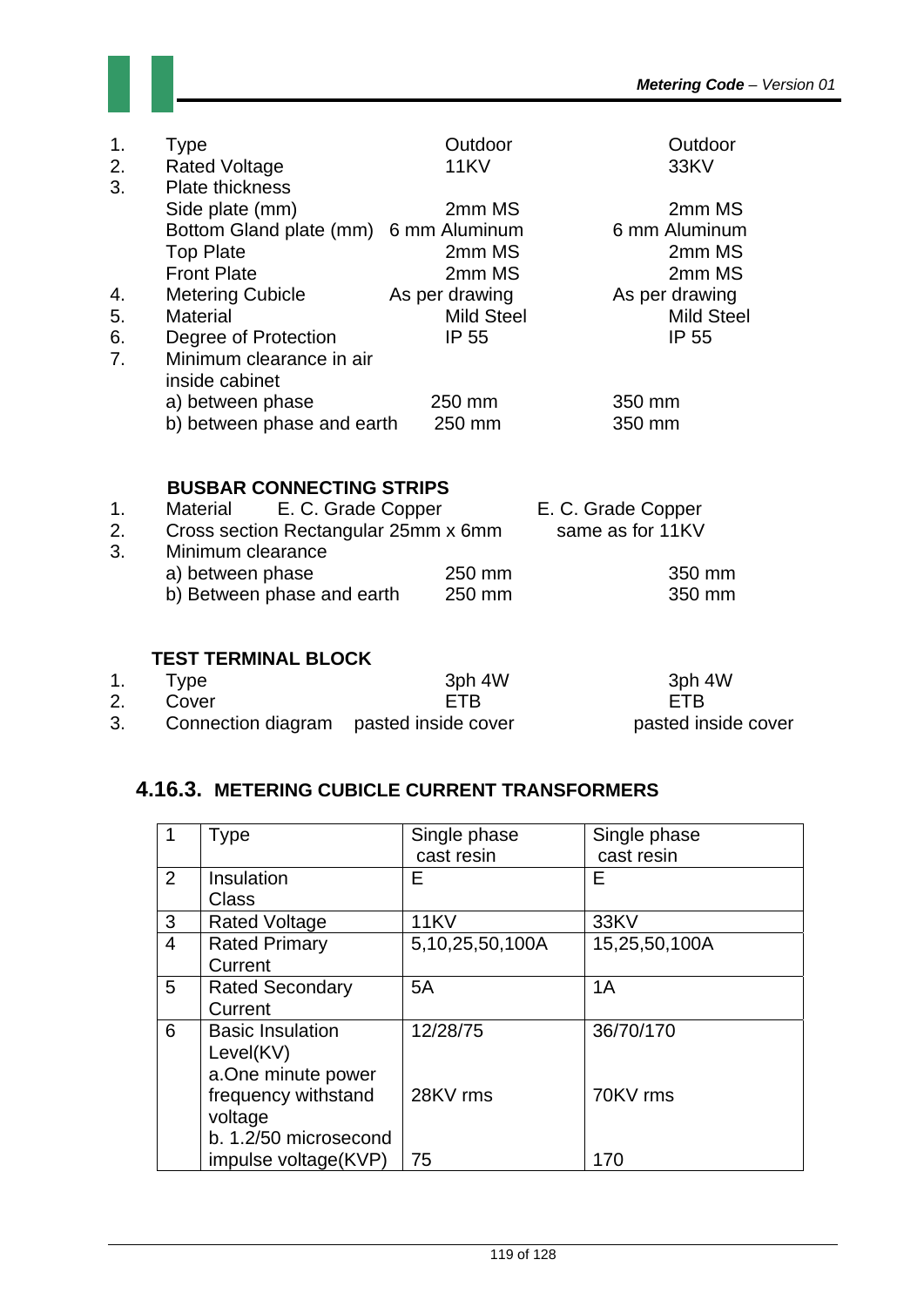|                 |                                                                                                    |                                                         | <b>Metering Code - Versic</b>                             |
|-----------------|----------------------------------------------------------------------------------------------------|---------------------------------------------------------|-----------------------------------------------------------|
| $\overline{7}$  | <b>Rated continuous</b><br>thermal current<br>(Imax=200%)                                          | 2 X rated primary<br>current                            | 2 X rated primary<br>current                              |
| 8               | Burden(VA)                                                                                         | Not more than 10                                        | Not more than 10                                          |
| 9               | <b>Accuracy Class</b>                                                                              | 0.5                                                     | 0.5                                                       |
| 10              | Instr. Sec. Factor                                                                                 | 5 or less                                               | 5 or less                                                 |
| 11              | Core details                                                                                       | Single core                                             | Single core                                               |
| 12 <sup>°</sup> | Short withstand<br>current and<br>duration(KA rms/sec<br>100/5A<br>50/5A<br>25/5A<br>10/5A<br>5/5A | 13.1KA<br>6.7KA<br>6.7KA<br>3.0 <sub>K</sub> A<br>3.0KA | 26.2KA<br>13.1KA<br>13.1KA<br>6.7KA<br>3.0 <sub>K</sub> A |
| 13              | <b>Rated Dynamic</b><br><b>Withstand current</b><br><b>KVP</b>                                     | 2.5 X STC                                               | 2.5 X STC                                                 |
| 14              | Applicable Standard                                                                                | IEC60044-1                                              | IEC60044-1                                                |

## **4.16.4. METERING CUBICLE VOLTAGE TRANSFORMERS**

|                | <b>Type</b>             | Single phase<br>cast resin | Single phase<br>cast resin |
|----------------|-------------------------|----------------------------|----------------------------|
| $\overline{2}$ | Insulation              | F                          | F                          |
|                | <b>Class</b>            |                            |                            |
| 3              | Ratio Tap               | Single ratio               | Single ratio               |
| $\overline{4}$ | <b>Rated Primary</b>    | $11KV\sqrt{3}$             | $33KV\sqrt{3}$             |
|                | Voltage                 |                            |                            |
| 5              | <b>Rated Secondary</b>  | $110V/\sqrt{3}$            | $110V/\sqrt{3}$            |
|                | Voltage                 |                            |                            |
| 6              | <b>Basic Insulation</b> | 12/28/75                   | 36/70/170                  |
|                | Level(KV)               |                            |                            |
|                | a.One minute power      |                            |                            |
|                | frequency withstand     | 28KV rms                   | 70KV rms                   |
|                | voltage                 |                            |                            |
|                | b. 1.2/50 microsecond   |                            |                            |
|                | impulse voltage(KVP)    | 75                         | 170                        |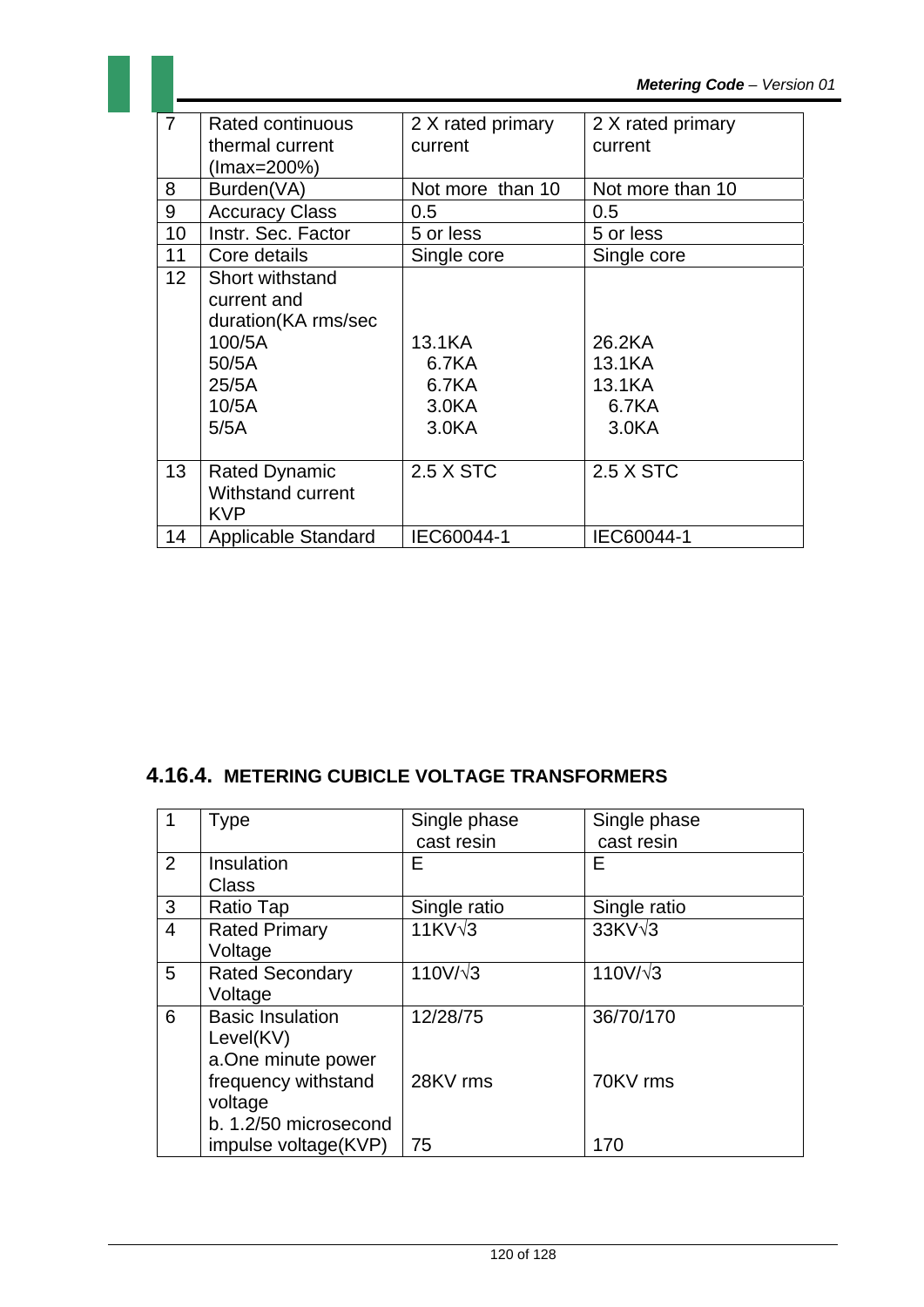

|    | Burden(VA)            | Not less than 10              | Not less than 10              |
|----|-----------------------|-------------------------------|-------------------------------|
| 8  | <b>Accuracy Class</b> | 0.5                           | 0.5                           |
| 9  | Instr. Sec. Factor    | 5 or less                     | 5 or less                     |
| 10 | Core details          | Single core                   | Single core                   |
| 11 | Ratio                 | $11K V/\sqrt{3}/110/\sqrt{3}$ | 33KV/ $\sqrt{3}/110/\sqrt{3}$ |
| 12 | Applicable Standard   | IEC60044-2                    | IEC60044-2                    |

### **4.16.5. METERING CUBICLE BUSHINGS**

- (i) Bushing shall conform to the requirements stipulated in relevant applicable standards.
- (ii) A total of Epoxy moulded bushing shall be provided for cable termination and provide connection through the Current and Voltage Transformers.
- (iii) Connecting rod will be part of the bushings**.**

### **4.16.6. METERING CUBICLE TEST TERMINAL BLOCKS**

- (i) One no. of 3 phase 4 wire type Test Terminal block shall be provided in each Metering cubicle.
- (ii) Test terminal block shall be provided with extended transparent terminal cover.
- (iii) Connection diagram shall be visible and pasted inside the transparent cover.
- (iv) Wiring to the test terminal block shall be properly marked through ferrules.

### **4.16.7. METERING CUBICLE ENERGY METER**

Each metering cubicle shall be provided with Class 0.5s accuracy CT/VT operated static 110V three vector meters for tariff purpose and as required.

### **4.17. LT MD METERING PANELS**

| <b>Type</b>              | Outdoor                                                                         |
|--------------------------|---------------------------------------------------------------------------------|
| Dimension                | Spacious enough to accommodate meter, CTs,<br>test terminal block and cablings. |
| <b>Material</b>          | Mild steel (or equivalent) of not less than 2mm<br>thickness.                   |
| <b>Rated Voltage</b>     | 415Volt                                                                         |
| <b>Panel front Cover</b> | Hinged lockable door with 2 keys and 2 sealing                                  |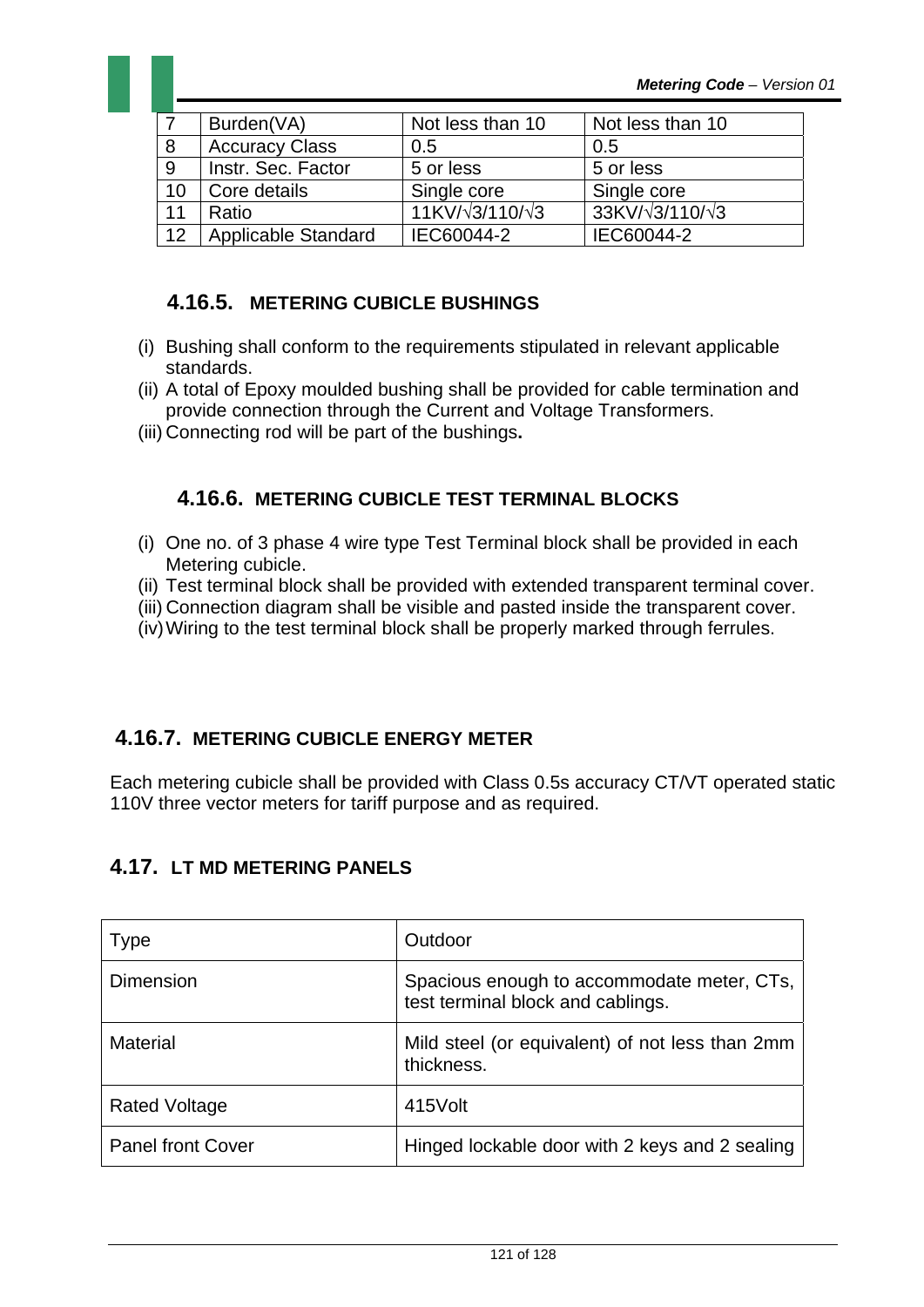|                              | provisions.                                                                                                                                                                                                                                                                                      |
|------------------------------|--------------------------------------------------------------------------------------------------------------------------------------------------------------------------------------------------------------------------------------------------------------------------------------------------|
| <b>Glass Window</b>          | There shall be a window on the panel door with<br>toughened glass of 110mm x 75mm minimum<br>dimension for easy viewing of Meter display.<br>window<br>is<br>also to<br>be<br>lined<br>with<br>The<br>rubber<br>gasket<br>weatherproof<br>neoprene<br>arrangement to prevent rain water ingress. |
| Rain protection              | The panel top is to be sloppy to prevent rain<br>water ingress                                                                                                                                                                                                                                   |
| Sealable optical port window | A window for RS 232/485 port to be provided<br>on the front cover/door for electronic reading of<br>the Meter with Hand Held Unit without the<br>need for opening the hinged door.                                                                                                               |
| Anti-corrosion protection    | The panel shall have adequate protective<br>coating using strong anti-corrosion material.                                                                                                                                                                                                        |
| Power-up window              | There shall be provision on the panel door for<br>powering the Meter up for reading during<br>power failure without the need for opening the<br>door.                                                                                                                                            |
| Panel earthing               | Grounding bolts for earthing the panel with<br>minimum of 4mm <sup>2</sup> stranded copper wires be<br>provided on the panel side.                                                                                                                                                               |
| Hinged door earthing         | The door is to be earthed through flexible<br>braid.                                                                                                                                                                                                                                             |
| Cable entry and exit holes   | 8nos holes of 600mm <sup>2</sup> to be fitted with PVC<br>cable glands to be provided on the panel<br>bottom for power cable entry and exit.                                                                                                                                                     |
| <b>Mounting holes</b>        | mounting holes of 8mm minimum<br>4nos<br>diameter to be provided on the panel back for<br>mounting the panel on to the concrete wall.<br>The 2 upper mounting holes shall be so bored<br>as to enable the slot-hanging of the panel with<br>mounting self-expanding screws.                      |
| Panel ventilation            | Air vents shall be provided on the panel sides<br>for the panel ventilation in a manner as to<br>prevent rain water ingress.                                                                                                                                                                     |
| Cable clearance              | There shall be a minimum clearance between<br>power cables within the panel enough to<br>prevent any electrical short circuit between                                                                                                                                                            |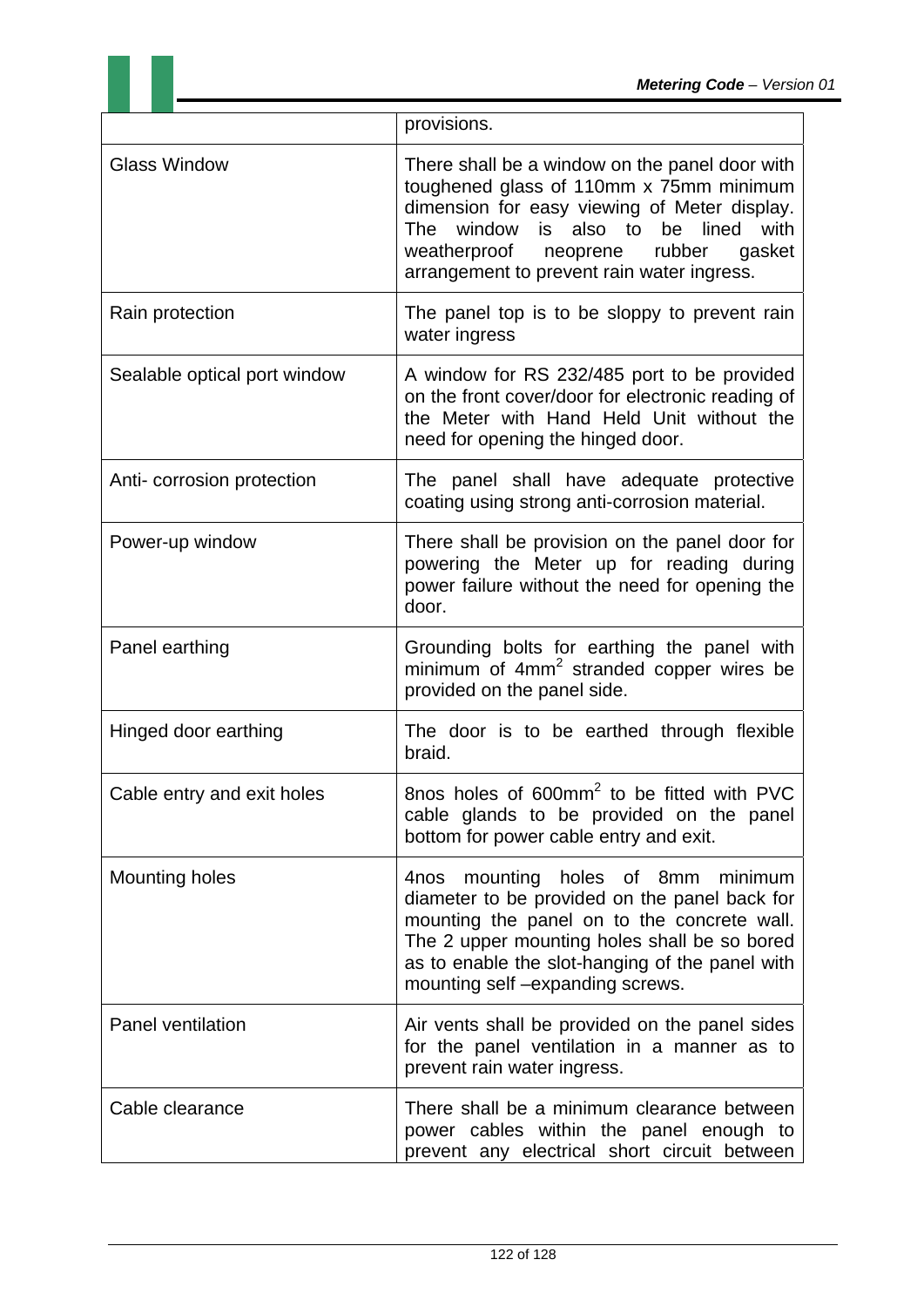phases of supply

Degree of protection  $\vert$  As applicable to switchgears operating on 415

# **4.18. TECHNICAL SPECIFICATION FOR MINIATURE CIRCUIT BREAKER (MCB) SINGLE & THREE PHASE**

### **4.18.1. BASIC REQUIREMENT**

The Miniature Circuit Breaker shall be used in place of service cut-outs to provide overcurrent and short circuit protection in all single and three phase residential premises.It shall be a compact electromechanical device for making, breaking and disconnecting a circuit in normal conditions as well as in abnormal conditions such as those of over current and short circuit.

**4.18.2.** The Miniature circuit breaker shall be of wire-in, wire-out type basically comprising the following features;

- (i) Independent Manually operated latched switching mechanism with trip free release
- (ii) Arc-quenching chamber
- (iii) Instantaneous short circuit protection
- (iv) Safe disconnection of load from source

**4.18.3.** The Single Phase Miniature circuit Breaker shall be of Single pole type suitable for operating on 240v supply and Three Phase Miniature circuit breaker shall be of three pole type suitable for operating on 415v supply. The MCB shall be suitable for panel / surface mounting with screws as necessary also shall be provided with the MCB.

# **4.18.4. GENERAL PROPERTIES**

The MCBs shall have the following properties:

| S/N | <b>PARAMETER</b>        | <b>TECHNICAL REQUIREMENT</b>                                                      |
|-----|-------------------------|-----------------------------------------------------------------------------------|
|     | <b>Rated Current</b>    | $1n = 30A$ , 45A, 60A                                                             |
| 2   | Rated Voltage           | $V_n = 240v$ for single phase (single pole),<br>415V for three phase (three pole) |
| 3   | System highest voltage  | 3ph and neutral $415/240v+10\%V_n$                                                |
| 4   | <b>System Frequency</b> | 50Hz                                                                              |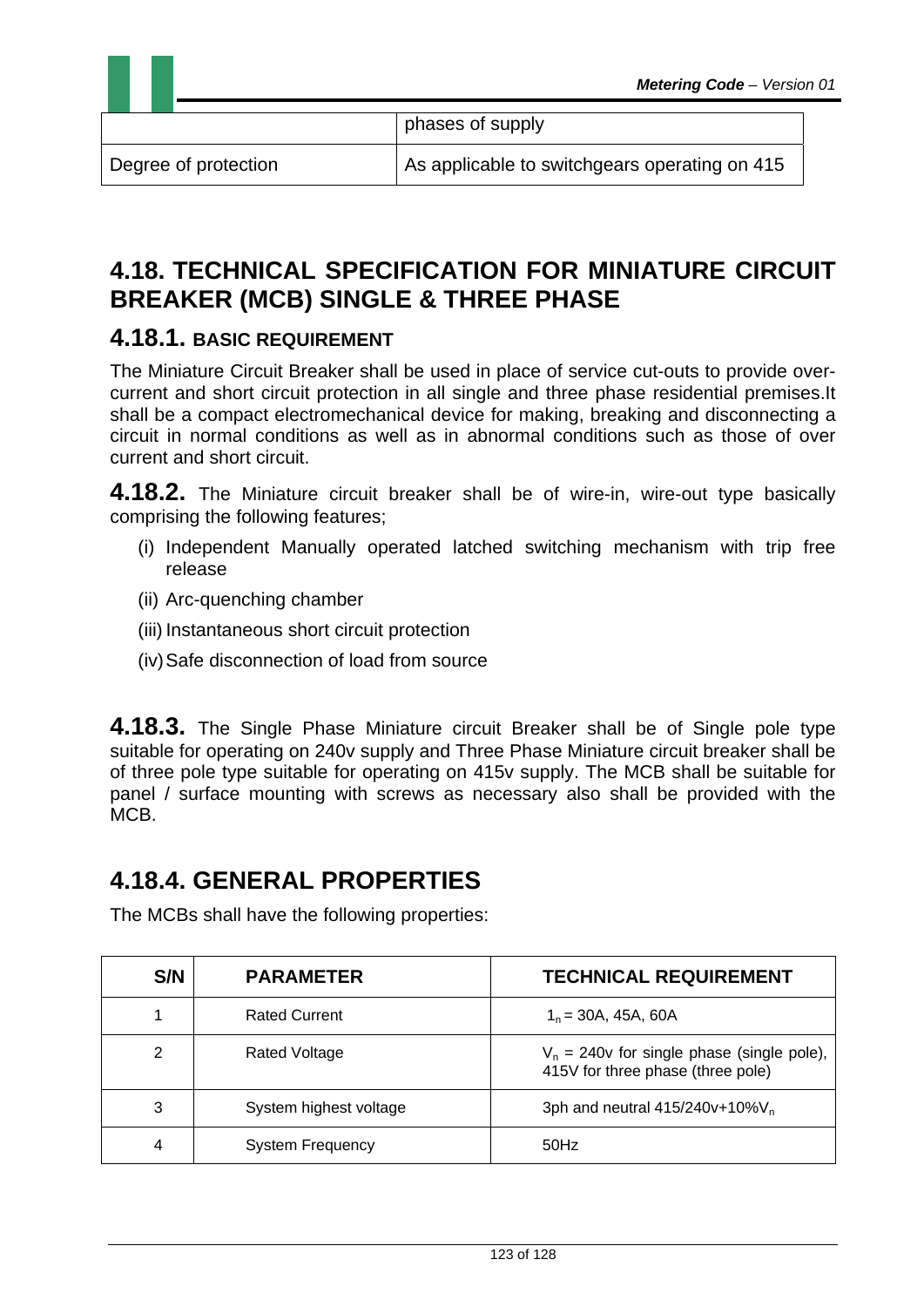|                |                                                  | <b>Metering Code - Version 01</b>                                   |
|----------------|--------------------------------------------------|---------------------------------------------------------------------|
| 5              | System fault current rating                      | 25KA (max.)                                                         |
| 6              | Maximum ambient temperature                      | $40^{\circ}$ c                                                      |
| $\overline{7}$ | Relative humidity                                | 96% Non-Condensing                                                  |
| 8              | <b>Environmental Condition</b>                   | Humid tropical climate                                              |
| 9              | Standard                                         | IEC 60898-1                                                         |
| 10             | Withstand<br>Rated<br>Impulse<br>Voltage1.2/50us | 6.OkV peak                                                          |
| 11             | Clearance between open contacts                  | 13mm(min)                                                           |
| 12             | Overload tripping Current                        | 1.2I <sub>n</sub>                                                   |
| 13             | Instantaneous tripping                           | Between 10 and $12I_n$                                              |
| 14             | No of poles                                      | Single pole / Three pole                                            |
| 15             | <b>Terminal Holes</b>                            | 16mm <sup>2</sup><br>Adequate<br>accommodate<br>to<br>service cable |
| 16             | Performance<br>Operational<br>Capability         | 10,000 Nos. of operating cycles                                     |
|                |                                                  |                                                                     |

## **5. APPENDIX E -GMC METERING CHARACTERISTICS: CLASSIFICATION OF CONNECTION POINTS AND LOCATION OF METERING SYSTEMS**

## **5.1. GENERAL**

5.1.1. This Section depicts, in the form of diagrams, the classification of types of connection points and the associated installation of Main and Check Metering Systems as specified in Sections 2.1and 2.2 of the GMC. Fig. 1a shows Types 1, 2, and 3 while Fig 1b shows Types 4, 5, and 6 with their locations of Main, Redundant Check, and Verification Check Metering Systems. Fig 2 shows the relative locations of Main and Check Meters as stipulated.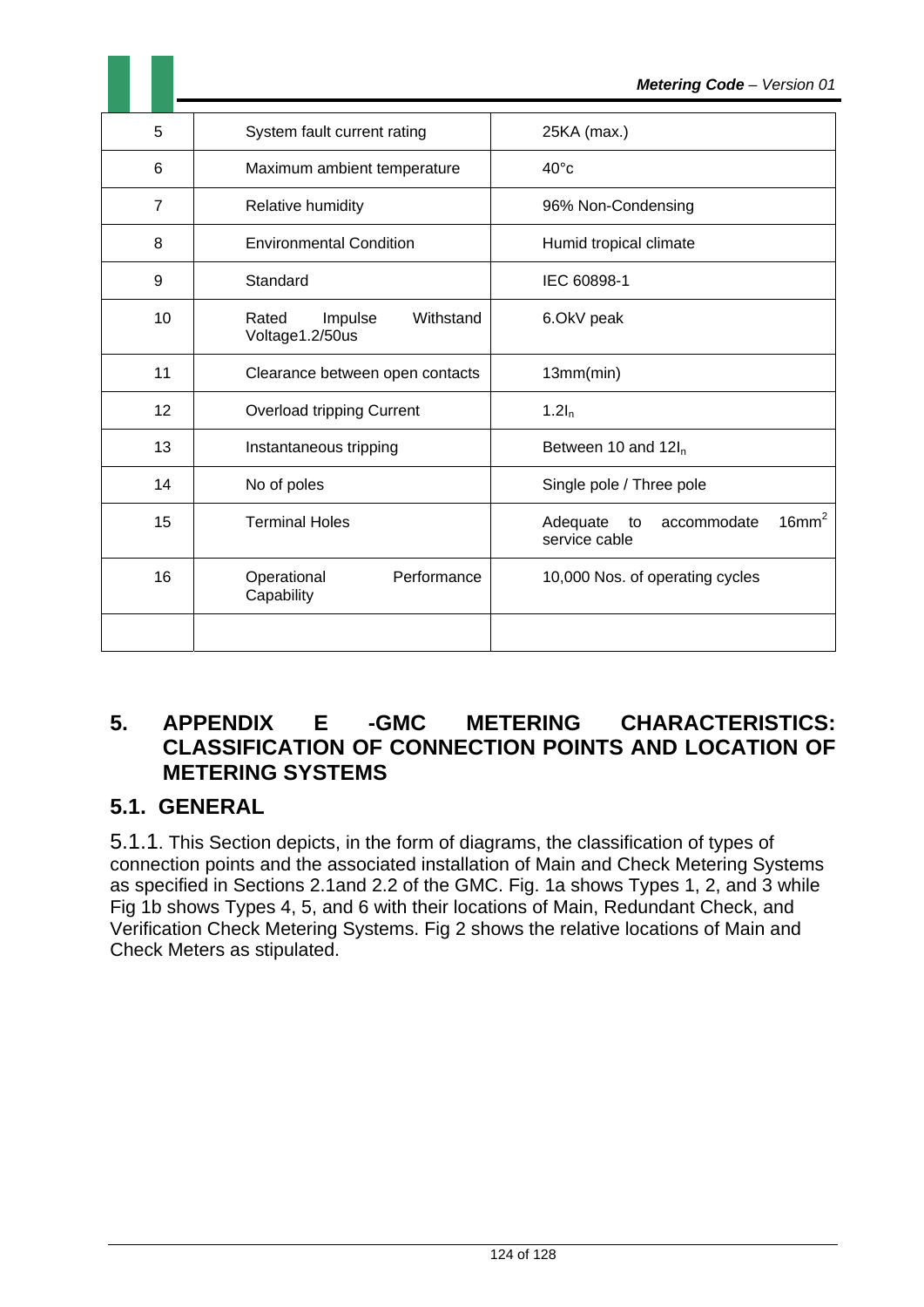

Fig 1a : Types of Connections and Meter Locations



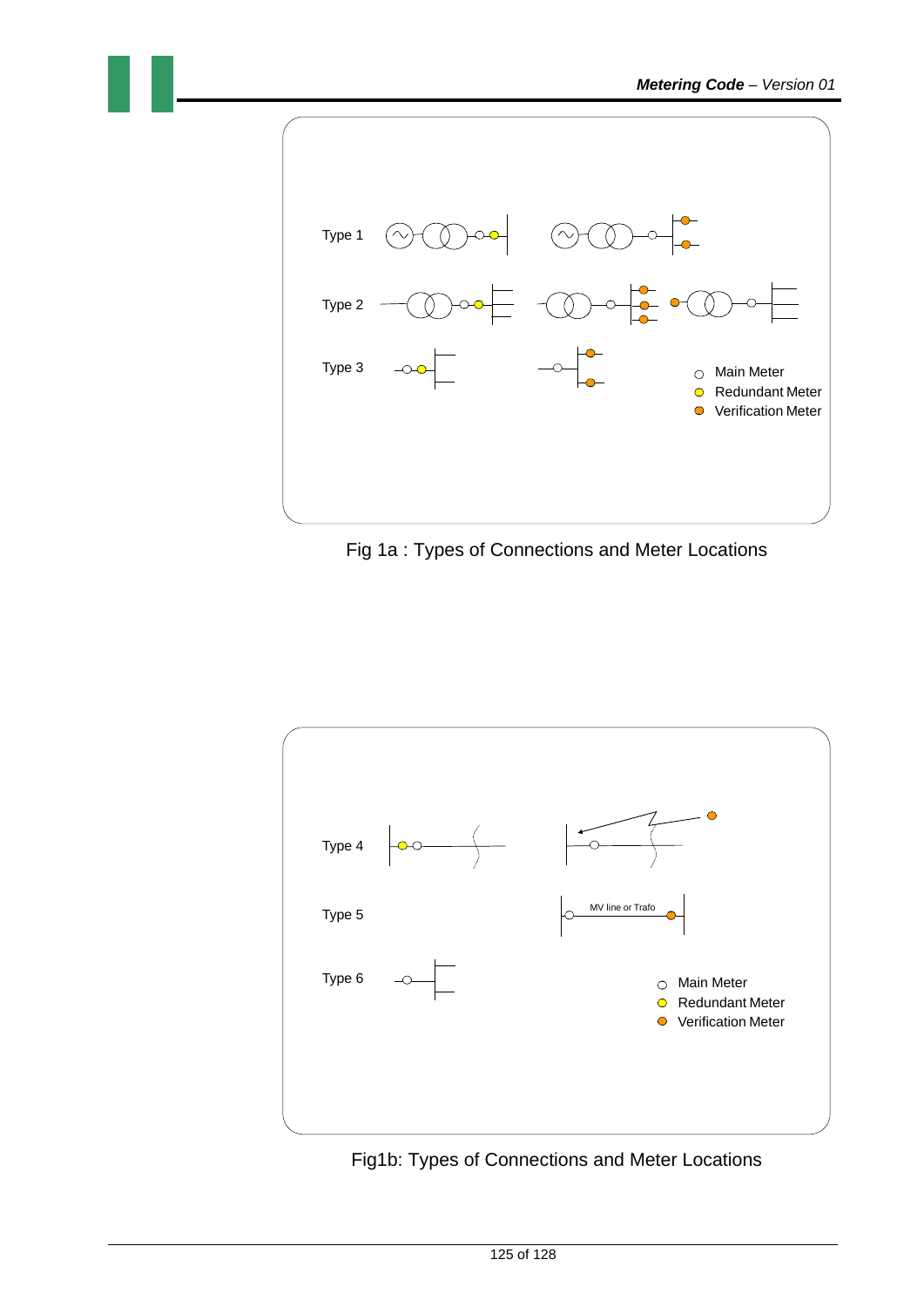

Fig2: Main and Check Meter Connections

# **6.0. APPENDIX F. METER INSTALLATIONS**

# **6.1. INSTALLATION STANDARDS**

The following installation standards shall apply:

- i. Every Meter along with its auxiliary equipment shall be enclosed in a standard cubicle/box as in Appendix D.
- ii. Metering point shall be located on the incoming side of the customer's switch gear/miniature circuit breaker.

iii. Where the Metering System is not mounted on a pole, it shall be mounted at a height of 1.8m on a board on a wall (at about an eye level) for ease of reading and maintenance while a split consumer unit if applicable will be mounted at the consumer's convenience at his cost.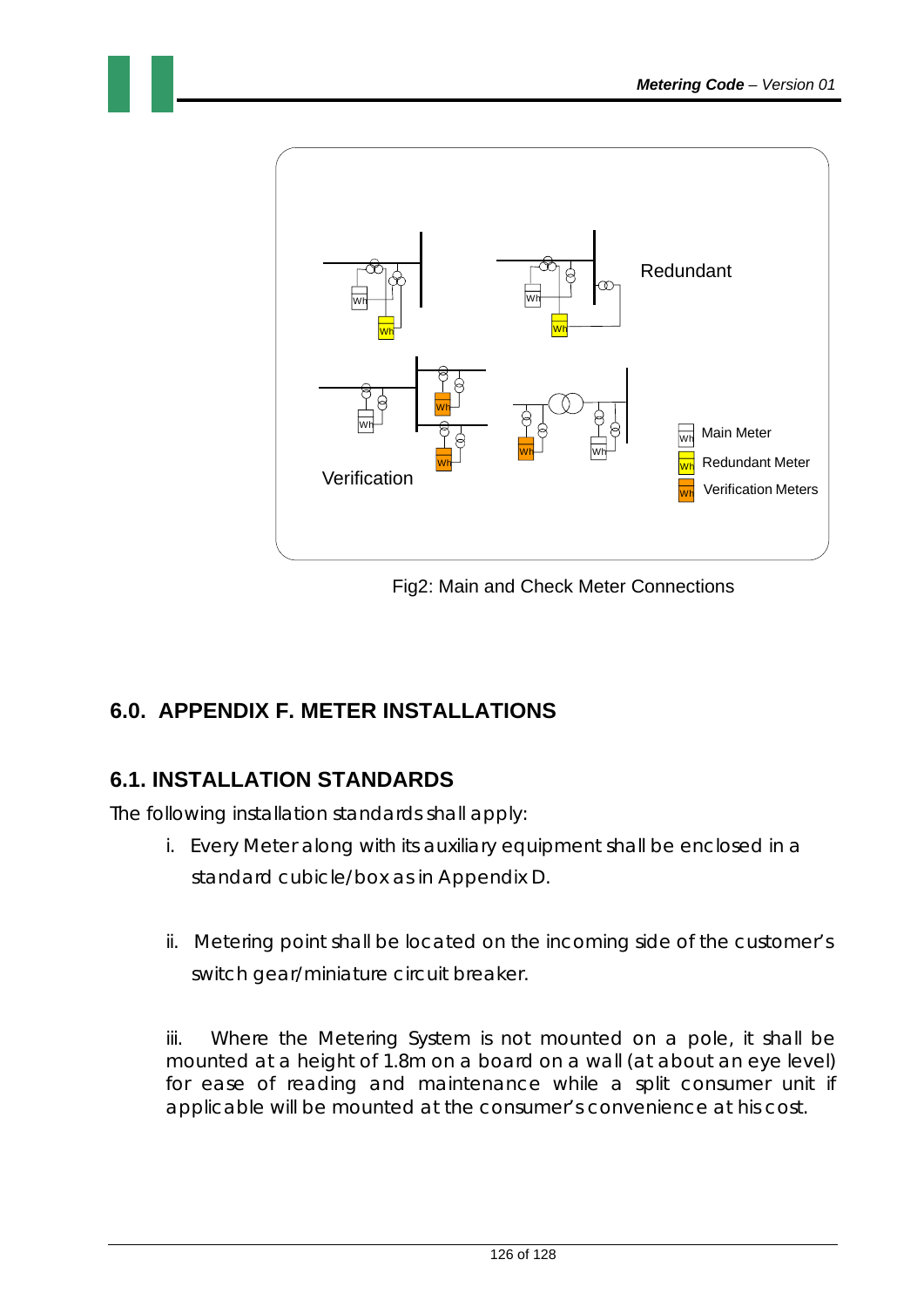- iv. The incoming service cable to the meter shall be visually traceable.
- v. The size of CT secondary cables shall be 4mm2 (standard) for LV installation and 6mm2 for H.T installation. V.T cable size shall be 2.5mm2.
- vi. All VT/CT secondary cables shall be numbered and ferruled for easy identification.
- vii. The size of the neutral cable shall be the same as the size of phase cables.
- viii. Correct connection must be ensured with the right polarity, phase association and phase sequence.
- viiii. Joints in CT and VT cables shall be avoided.
- x. All CT and VT cable shall be dipped/tied properly.
- xi. In the case of outdoor CT and VT, the meter shall be located as close as possible to the instrument transformers.
- xii. The class of the CT shall not be inferior to the associated meter.
- xiii. All components of the metering system shall be sealed as specified in Appendix C.

## **6.2. INSTALLATION ACCESSORIES**

**6.2.1. GENERAL:** The installation accessories for servicing comprise meter board for wall mounted meters, miniature circuit breaker, service wires or cables of adequate size and associated flexible piping to prevent meter bypass, and overhead or underground line materials of suitable rating for load connection within 50 meters of the public supply. The mains supply is protected using adequately rated fuses.